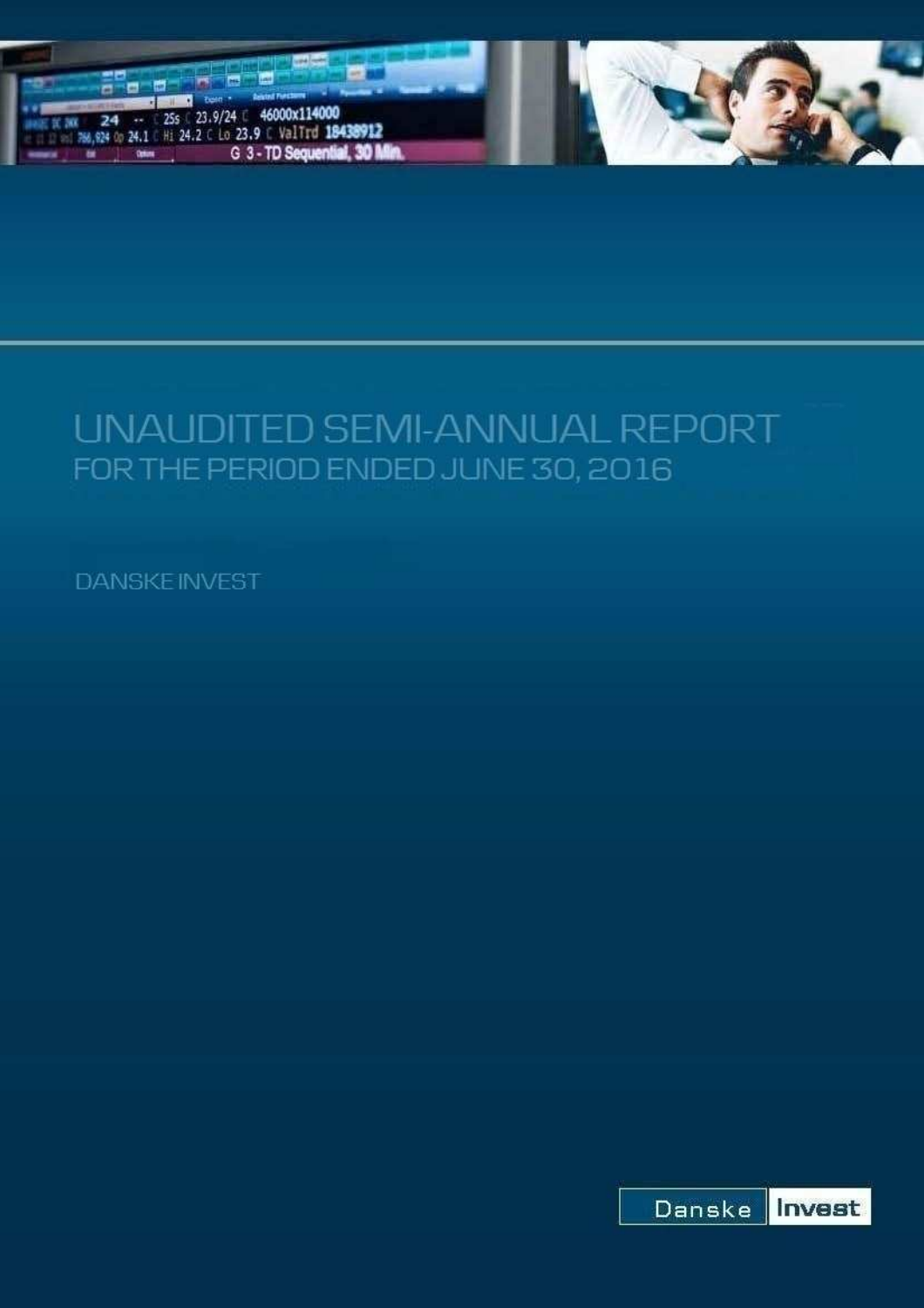## A Luxembourg based mutual investment fund

## Unaudited Semi-Annual Report

as at June 30, 2016

Danske Invest Management Company R.C.S. Luxembourg B28945

Subscriptions shall only be valid if made on the basis of the KIID (Key Investor Information Document) or the current prospectus accompanied by the most recent annual report, including audited financial statements as well as by the most recent unaudited semi-annual report if published more recently than the most recent annual report, including audited financial statements. No one is authorised to state other information than the one contained in the Prospectus as well as in the documents herein mentioned, which are available to the public.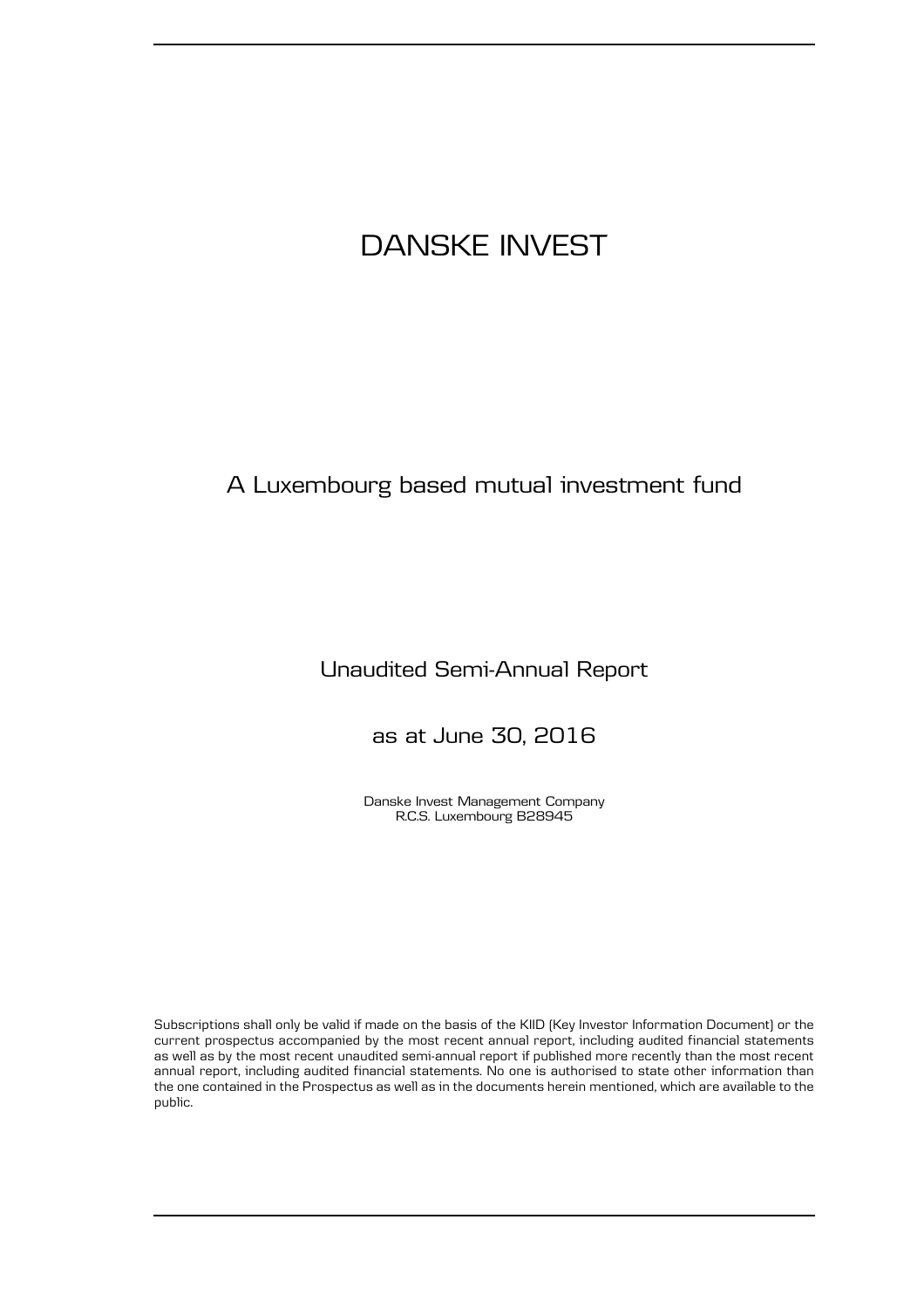## Table of contents

| Management and Administration<br>Information to Unitholders                                                        | Page<br>4<br>6 |
|--------------------------------------------------------------------------------------------------------------------|----------------|
| Report of the Management Company                                                                                   | 7              |
| Unaudited Combined Statement of Net Assets<br>Unaudited Combined Statement of Operations and Changes in Net Assets | 8<br>14        |
| <b>DANISH BOND</b>                                                                                                 |                |
| Statement of Investments                                                                                           | 20             |
| Geographical and Economic Portfolio Breakdowns                                                                     | 22             |
| EUROPEAN BOND                                                                                                      |                |
| Statement of Investments                                                                                           | 23             |
| Geographical and Economic Portfolio Breakdowns                                                                     | 27             |
| <b>DENMARK FOCUS</b>                                                                                               |                |
| Statement of Investments<br>Geographical and Economic Portfolio Breakdowns                                         | 28<br>30       |
| <b>NORDIC</b>                                                                                                      |                |
| Statement of Investments                                                                                           | 31             |
| Geographical and Economic Portfolio Breakdowns                                                                     | 33             |
| SWEDISH BOND                                                                                                       |                |
| Statement of Investments                                                                                           | 34             |
| Geographical and Economic Portfolio Breakdowns                                                                     | 35             |
| <b>SWEDEN</b>                                                                                                      |                |
| Statement of Investments                                                                                           | 36             |
| Geographical and Economic Portfolio Breakdowns<br><b>DANISH MORTGAGE BOND</b>                                      | 38             |
| Statement of Investments                                                                                           | 39             |
| Geographical and Economic Portfolio Breakdowns                                                                     | 42             |
| <b>GLOBAL EMERGING MARKETS</b>                                                                                     |                |
| Statement of Investments                                                                                           | 43             |
| Geographical and Economic Portfolio Breakdowns                                                                     | 46             |
| EUROPE FOCUS                                                                                                       |                |
| Statement of Investments                                                                                           | 47             |
| Geographical and Economic Portfolio Breakdowns                                                                     | 49             |
| <b>GLOBAL STOCKPICKING</b>                                                                                         |                |
| Statement of Investments                                                                                           | 50             |
| Geographical and Economic Portfolio Breakdowns<br><b>EUROPE SMALL CAP</b>                                          | 52             |
| Statement of Investments                                                                                           | 53             |
| Geographical and Economic Portfolio Breakdowns                                                                     | 55             |
| EUROPE HIGH DIVIDEND                                                                                               |                |
| Statement of Investments                                                                                           | 56             |
| Geographical and Economic Portfolio Breakdowns                                                                     | 58             |
| <b>GLOBAL CORPORATE BONDS</b>                                                                                      |                |
| Statement of Investments                                                                                           | 59             |
| Geographical and Economic Portfolio Breakdowns                                                                     | 65             |
| <b>EASTERN EUROPE CONVERGENCE</b><br>Statement of Investments                                                      | 66             |
| Geographical and Economic Portfolio Breakdowns                                                                     | 69             |
| <b>CHINA</b>                                                                                                       |                |
| Statement of Investments                                                                                           | 70             |
| Geographical and Economic Portfolio Breakdowns                                                                     | 72             |
| <b>JAPAN</b>                                                                                                       |                |
| Statement of Investments                                                                                           | 73             |
| Geographical and Economic Portfolio Breakdowns                                                                     | 75             |
| <b>INDIA</b>                                                                                                       |                |
| Statement of Investments<br>Geographical and Economic Portfolio Breakdowns                                         | 76<br>77       |
| <b>TRANS-BALKAN</b>                                                                                                |                |
| Statement of Investments                                                                                           | 78             |
| Geographical and Economic Portfolio Breakdowns                                                                     | 81             |
|                                                                                                                    |                |
| <b>GLOBAL EMERGING MARKETS SMALL CAP</b>                                                                           |                |
| Statement of Investments                                                                                           | 82             |
| Geographical and Economic Portfolio Breakdowns                                                                     | 86             |
| <b>RUSSIA</b>                                                                                                      |                |
| Statement of Investments                                                                                           | 87             |
| Geographical and Economic Portfolio Breakdowns<br>Notes to the Unaudited Financial Statements                      | 89<br>90       |
| Information for Investors in Switzerland (non audited)                                                             | 102            |
|                                                                                                                    |                |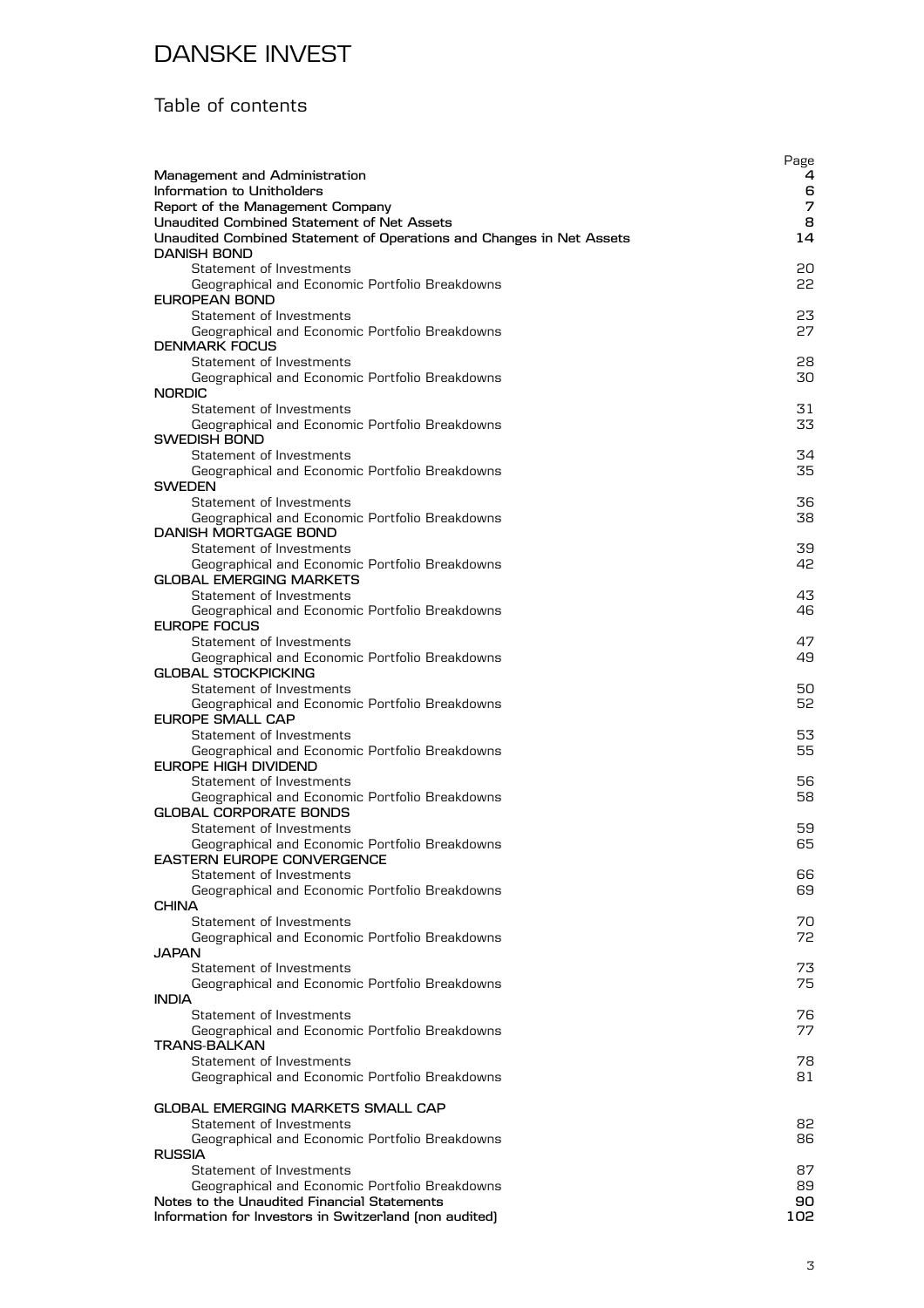### Management and Administration

#### **MANAGEMENT COMPANY**

Danske Invest Management Company 13, rue Edward Steichen L- 2540 Luxembourg Grand Duchy of Luxembourg

#### **BOARD OF DIRECTORS**

Morten RASTEN (Chairman) Managing Director Danske Invest Management A/S Kongens Lyngby Denmark

Johnny BISGAARD Deputy General Manager Danske Bank International S.A. Luxembourg Grand Duchy of Luxembourg

Lone MORTENSEN (until May 31, 2016) Member of Executive Board Head of Management Company Integration Danske Invest Management A/S Kongens Lyngby Denmark

Thomas Borg DIDERIKSEN (co-opted May 31, 2016 subject to CSSF approval) Managing Director Danske Bank International S.A. Luxembourg Grand Duchy of Luxembourg

#### **CONDUCTING OFFICERS**

Klaus EBERT Managing Director Danske Invest Management Company Luxembourg Grand Duchy of Luxembourg

Peter DYHR Conducting officer Danske Invest Management Company Luxembourg Grand Duchy of Luxembourg

#### **CUSTODIAN AND CENTRAL ADMINISTRATION**

RBC Investor Services Bank S.A. 14, Porte de France L-4360 Esch-sur-Alzette Grand Duchy of Luxembourg

#### **REGISTRAR AGENT**

RBC Investor Services Bank S.A. 14, Porte de France L-4360 Esch-sur-Alzette Grand Duchy of Luxembourg

#### **PRINCIPAL PAYING AGENT**

RBC Investor Services Bank S.A. 14, Porte de France L-4360 Esch-sur-Alzette Grand Duchy of Luxembourg

#### **PAYING AGENT IN DENMARK**

Danske Bank A/S 2-12, Holmens Kanal DK-1092 Copenhagen Denmark

#### **INVESTMENT MANAGER**

Danske Bank A/S Parallelvej 17 DK-2800 Kongens Lyngby Denmark

#### **SUB-INVESTMENT MANAGERS**

Aberdeen Asset Management Asia Limited (for the Global Emerging Markets, Global Emerging Markets Small Cap and India Sub-Funds) 21, Church Street #01-01 Capital square Two Singapore 049480 Singapore

Schroder Investment Management Limited (for the China Sub-Fund) 31, Gresham Street GB-London EC2V 7QA U.K.

Danske Capital AB (for the Swedish Bond, Sweden Sub-Funds) BOX 7523 Norrmalmstorg 1 S-103 92 Stockholm Sweden

Danske Bank plc (for the Russia and Nordic Sub-Funds) (acting through its asset management division Danske Capital) Hiililaiturinkuja 2 FI 00075 Helsinki Finland

Daiwa SB Investments (UK) Limited (for the Japan Sub-Fund) 5th floor, 5 King William Street, GB-London EC4N7JA U.K.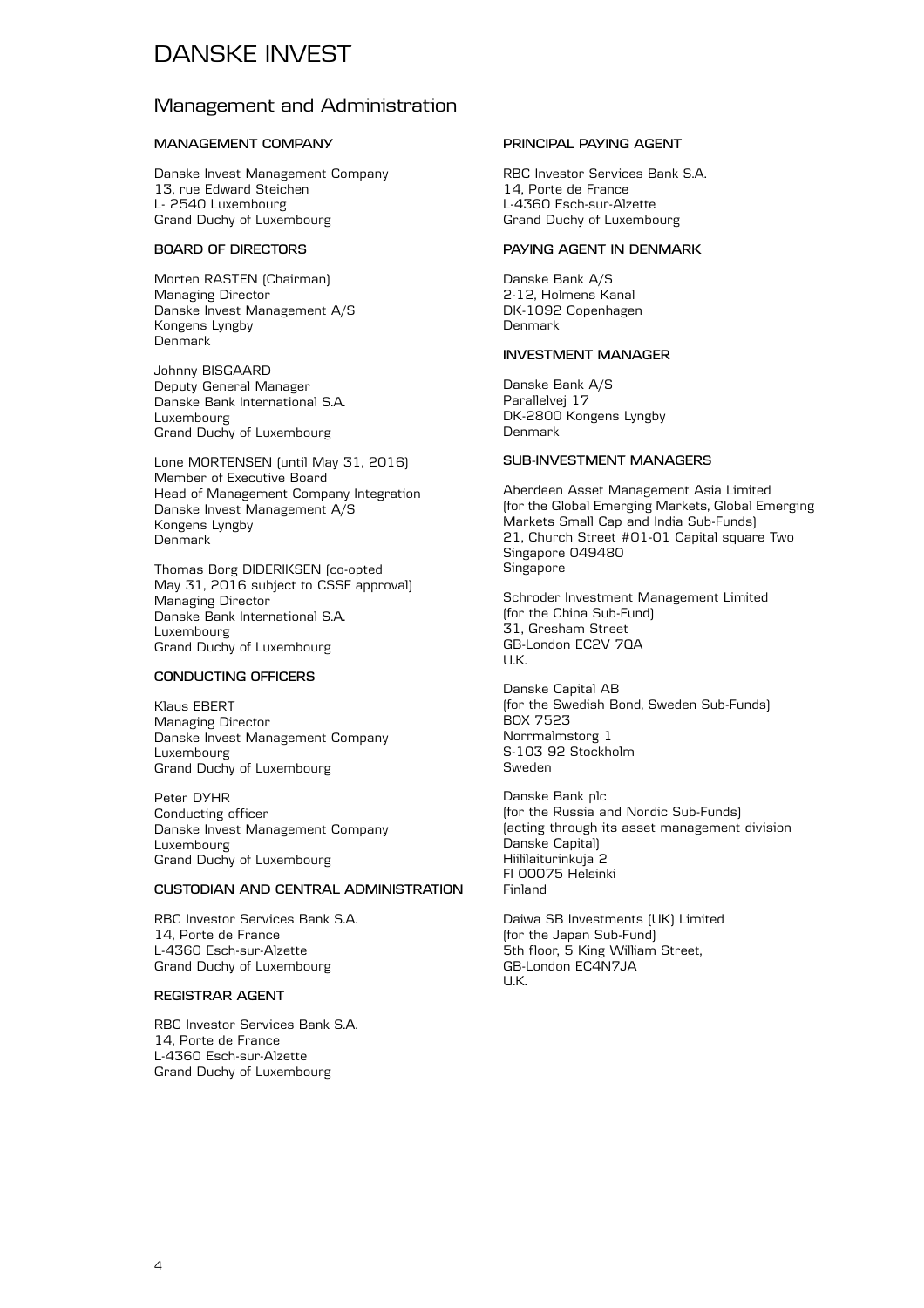### Management and Administration (continued)

#### **AUDITOR (CABINET DE RÉVISION AGRÉÉ)**

Deloitte Audit, *Société à responsabilité limitée* 560, rue de Neudorf L-2220 Luxembourg Grand Duchy of Luxembourg

#### **SWISS REPRESENTATIVE**

Carnegie Fund Services S.A. 11, rue du General - Dufour 1204 Geneva Switzerland

#### **SWISS PAYING AGENT**

Banque Cantonale de Geneve 17, Quai de L'lle 1204 Geneva **Switzerland** 

#### **PAYING AND INFORMATION AGENT IN GERMANY**

Danske Bank A/S Zweigniederlassung Hamburg Georgsplatz 1 Postfach 10 15 22 D-20099 Hamburg Germany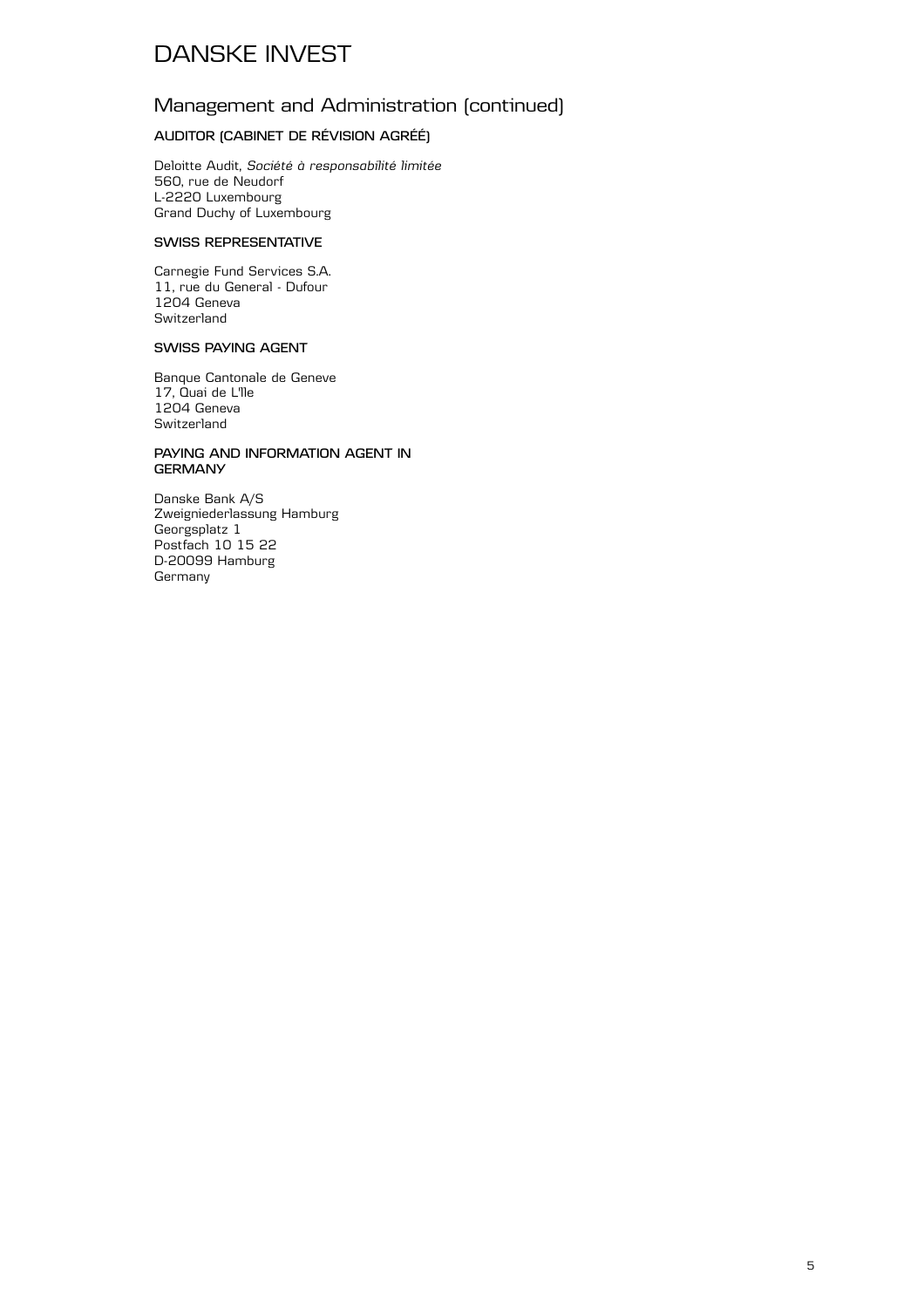### Information to Unitholders

Information about the Net Asset Value of the units of each Sub-Fund and about the subscription and redemption prices is available at all times at the registered office of the Management Company.

Copies of the annual report, including audited financial statements and all unaudited semi-annual reports of the Fund may be obtained by holders of units from the registered office of the Management Company, the Custodian Bank and any paying agent.

A detailed schedule of the changes in the portfolio statement for each Sub-Fund is available free of charge upon request at the registered office of the Management Company and from the Paying and Information Agent in Germany.

The current prospectus, the KIIDs and the management regulations are also available from the Paying and Information Agent in Germany.

#### **Information to Unitholders in Switzerland**

The Fund's prospectus, KIID, articles of association, annual report, including audited financial statements and unaudited semi-annual reports – each in their respective latest version approved by the Swiss Financial Market Supervisory Authority, in German – and the net asset value per unit as well as the subscription, redemption and possible conversion price of units and a list of changes to the investment portfolio are available free of charge at the office of the Swiss Representative.

The investor can obtain a list of changes to the investment portfolio free of charge from the Swiss Representative.

All information available to unitholders at the head office of the Management Company can also be obtained free of charge on request from the Swiss Representative.

#### Swiss Representative:

Carnegie Fund Services S.A. 11 rue du General - Dufour 1204 Geneva, SWITZERLAND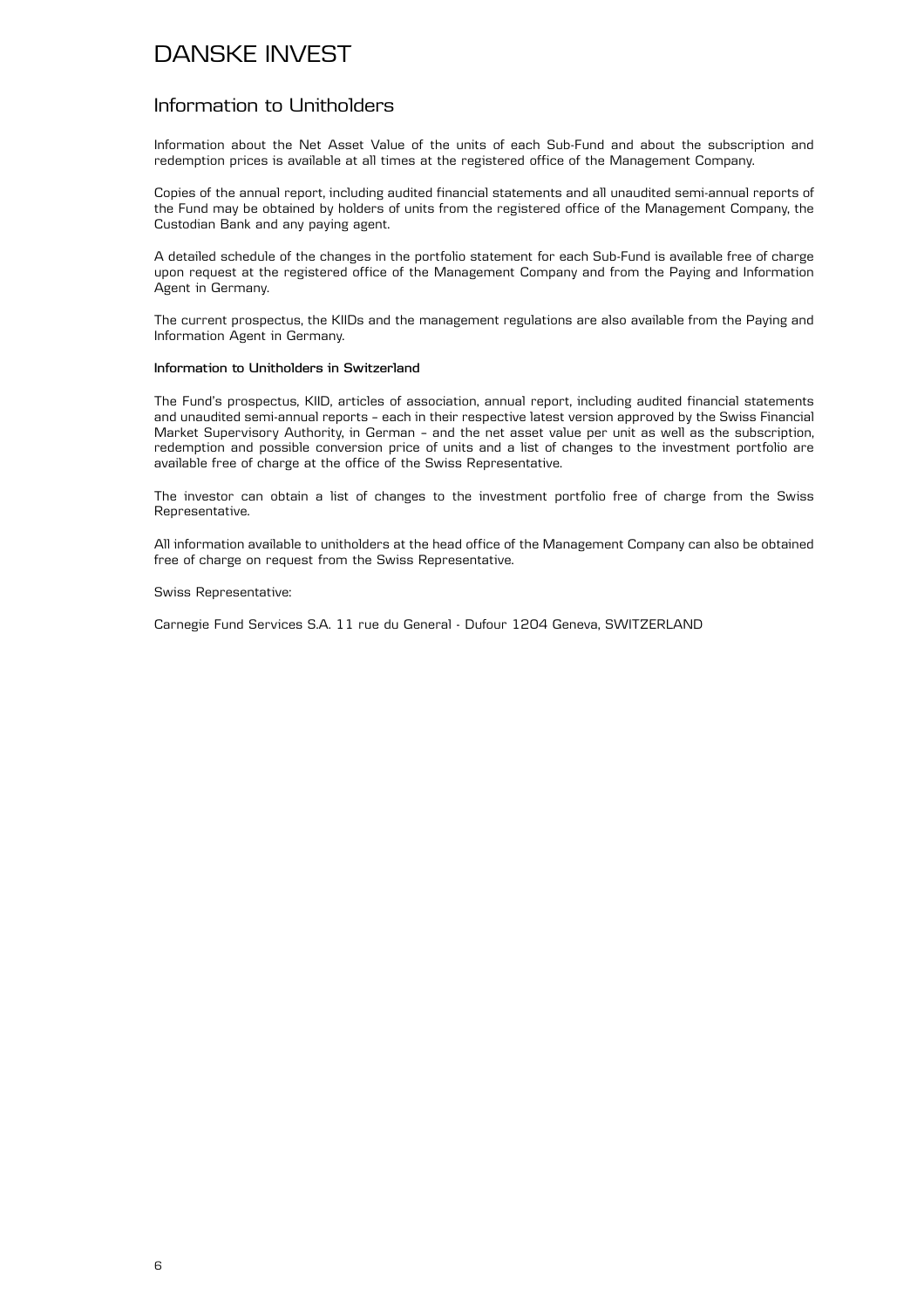### Report of the Management Company

#### **Significant events during the first half-year 2016:**

#### **Board of Directors:**

At the Annual General Meeting of Danske Invest Management Company (DIMC) held on February 17, 2016, the General Assembly has taken note of the expiry of the mandate for all the current Board Members as of February 17, 2016 and that all the Board Members attended the Board Meetings held in 2015. The following Board Members were elected - Mr. Morten Rasten, Ms. Lone Mortensen and Mr. Johnny Bisgaard for a one year period until the next Annual General Meeting which will be held in 2017. It was noted that there is no remuneration fee for Board Members from the Danske Bank Group. Deloitte Audit was elected as statutory auditor for Danske Invest Management Company for another year.

#### **Events subsequent to the Annual General Meeting:**

A circular resolution constituting Mr. Morten Rasten as Chairman to the Board was signed after the Annual General Meeting.

On May 31, 2016 Ms. Lone Mortensen resigned from the DIMC Board and Mr. Thomas Borg Dideriksen was co-opted to the Board (subject to CSSF approval) in her replacement. Mr. Thomas Borg Dideriksen is Managing Director of Danske Bank International S.A. Luxembourg.

#### **Mandates held by the current Board of Directors of Danske Invest Management Company:**

Mr. Morten Rasten has the following mandates and engagements (in addition to the Director /Chairman mandate of DIMC):

Board membership: Danske Invest Fund Management Ltd (Finland), Danske Capital AB (Sweden), Danske Capital AS (Norway), Danske Invest SICAV SIF, Danske Invest SICAV and Danske Invest Allocation (Luxembourg).

Management position: Managing Director in Danske Invest Management A/S (Denmark).

Mr. Johnny Bisgaard has the following mandates and engagements (in addition to the Director mandate of DIMC):

Member of Executive board in Danske Bank International S.A. Deputy Managing Director of Danske Bank International S.A.

#### **Danske Invest Prospectus**

The Danske Invest Prospectus was last updated in May 2014.

#### **UCITS V Directive Prospectus update**

The UCITS V Directive was adopted by the Luxembourg Parliament on April 21, 2016. Updates to Danske Invest FCP Prospectus on Depositary functions - incl. new Depositary Agreements and Remuneration Policy requirements - will be filed with the CSSF during Q3 2016.

#### **KIID**

All the Key Investor Information Documents - the KIIDs - are available and published on the website www.danskeinvest.com. The annual KIID update for the ongoing charges and past performance was completed in February 2016.

Board of Directors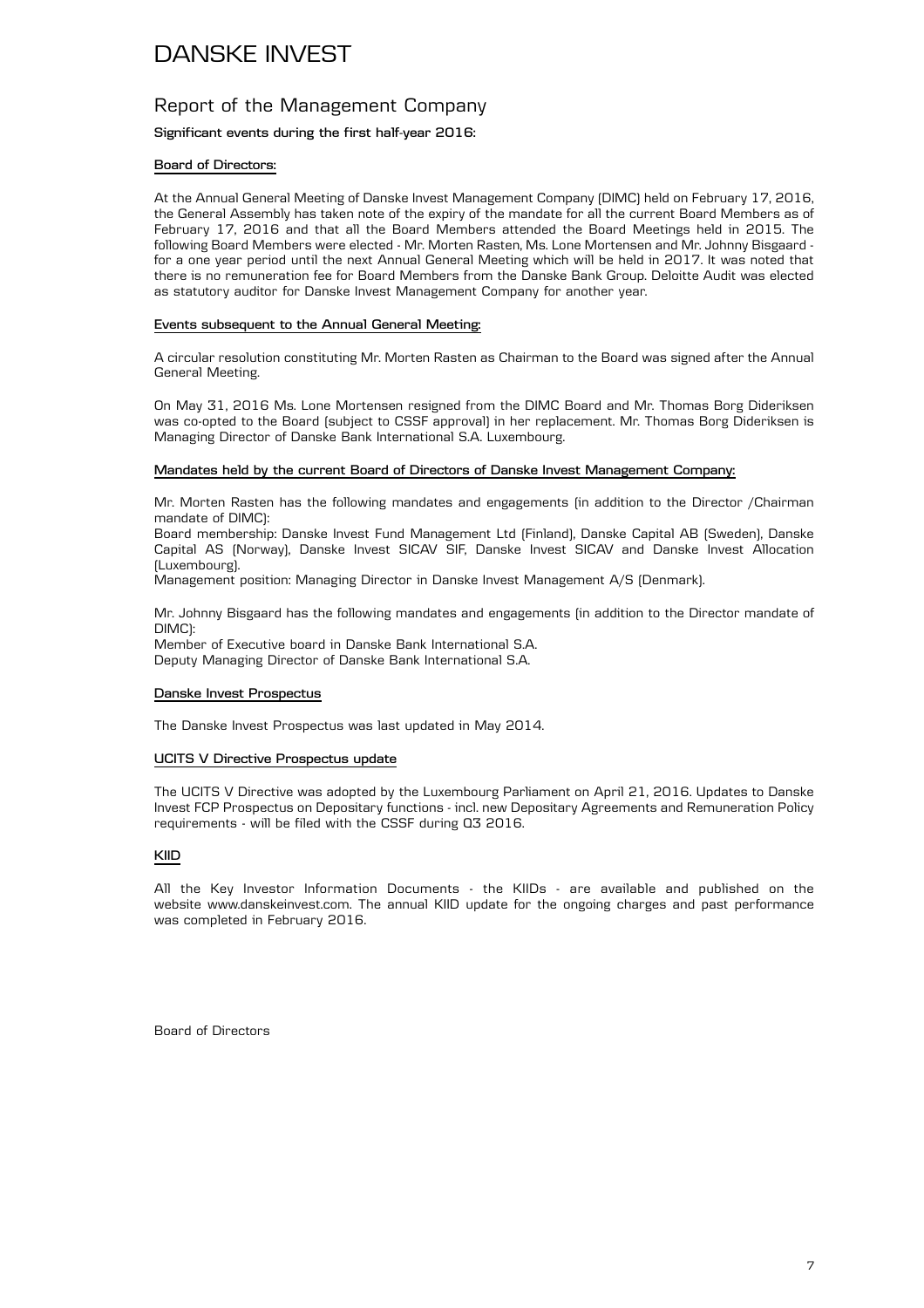# Unaudited Combined Statement of Net Assets

as at June 30, 2016

|                                        |               | Danish Bond  | European Bond  | <b>Denmark Focus</b> | Nordic       |
|----------------------------------------|---------------|--------------|----------------|----------------------|--------------|
|                                        | Note          | <b>DKK</b>   | <b>EUR</b>     | <b>DKK</b>           | <b>EUR</b>   |
| <b>ASSETS</b>                          |               |              |                |                      |              |
| Investment portfolio at market value   | (3)           | 264,389,462  | 34,541,516     | 367,524,450          | 24,520,181   |
| Cash at bank                           |               | 970,790      | 1,685,846      | 14,836,882           | 368,991      |
| Amounts receivable on sale of          |               |              |                |                      |              |
| investments                            |               |              |                | 2,493,898            | 143,545      |
| Amounts receivable on subscriptions    |               | 315,938      | 106,233        | 580,116              | 3,846        |
| Interest and dividend receivable, net  |               | 1,510,672    | 423,820        |                      | 29,970       |
| Net unrealised profit on forward       |               |              |                |                      |              |
| foreign exchange contracts             | [7],[3]       |              | 129,163        |                      |              |
| Net unrealised profit on futures       |               |              |                |                      |              |
| contracts                              | $(9)$ , $(3)$ |              | 288,982        |                      |              |
| Other assets                           |               |              |                |                      | 449          |
| <b>TOTAL ASSETS</b>                    |               | 267,186,862  | 37,175,560     | 385,435,346          | 25,066,982   |
| <b>LIABILITIES</b>                     |               |              |                |                      |              |
| Bank overdraft                         |               |              |                |                      |              |
| Interest payable, net                  |               | 427          | 569            | 11,242               | 254          |
| Amounts payable on purchase of         |               |              |                |                      |              |
| investments                            |               |              |                | 1,639,348            | 144,206      |
| Amounts payable on redemptions         |               | 4,846        | 45,238         | 6,233,538            | 15,064       |
| Net unrealised loss on forward foreign |               |              |                |                      |              |
| exchange contracts                     | (7), (3)      |              |                |                      |              |
| Management fees payable                | (4)           | 174,330      | 23,876         | 491,341              | 31,721       |
| Marketing fees payable                 | (4)           | 21,791       | 2,984          | 32,756               | 2,115        |
| Taxe d'abonnement payable              | [6]           | 33,229       | 4,612          | 46,108               | 3,045        |
| Unrealised capital gain tax on         |               |              |                |                      |              |
| investments                            | (3)           |              |                |                      |              |
| Operating and administrative expense   |               |              |                |                      |              |
| and audit fees payable                 | $(4)$ , $(5)$ | 26,149       | 4,477          | 39,307               | 3,172        |
| Other liabilities                      |               |              | 4              |                      |              |
| <b>TOTAL LIABILITIES</b>               |               | 260,772      | 81,760         | 8,493,640            | 199,577      |
| <b>TOTAL NET ASSETS</b>                |               | 266,926,090  | 37,093,800     | 376,941,706          | 24,867,405   |
| Net asset value per unit               |               |              |                |                      |              |
| Class A-nok h                          |               |              | 111.360        |                      |              |
| Class A                                |               | 406.640      | 20.585         | 1,436.280            | 72.576       |
| Class A-sek h                          |               |              |                |                      |              |
| Class A d                              |               | 118.880      | 12.001         |                      |              |
| Class I                                |               |              |                |                      |              |
| Class A-eur h                          |               |              |                |                      |              |
| Class Y                                |               |              |                |                      |              |
| Number of units outstanding            |               |              |                |                      |              |
| Class A-nok h                          |               |              | 647,026.7349   |                      |              |
| Class A                                |               | 566,327.6888 | 1,342,287.2984 | 262,443.7858         | 342,637.6191 |
| Class A-sek h                          |               |              |                |                      |              |
| Class A d                              |               | 308,179.6117 | 144,940.4008   |                      |              |
| Class I                                |               |              |                |                      |              |
| Class A-eur h                          |               |              |                |                      |              |
| Class Y                                |               |              |                |                      |              |
|                                        |               |              |                |                      |              |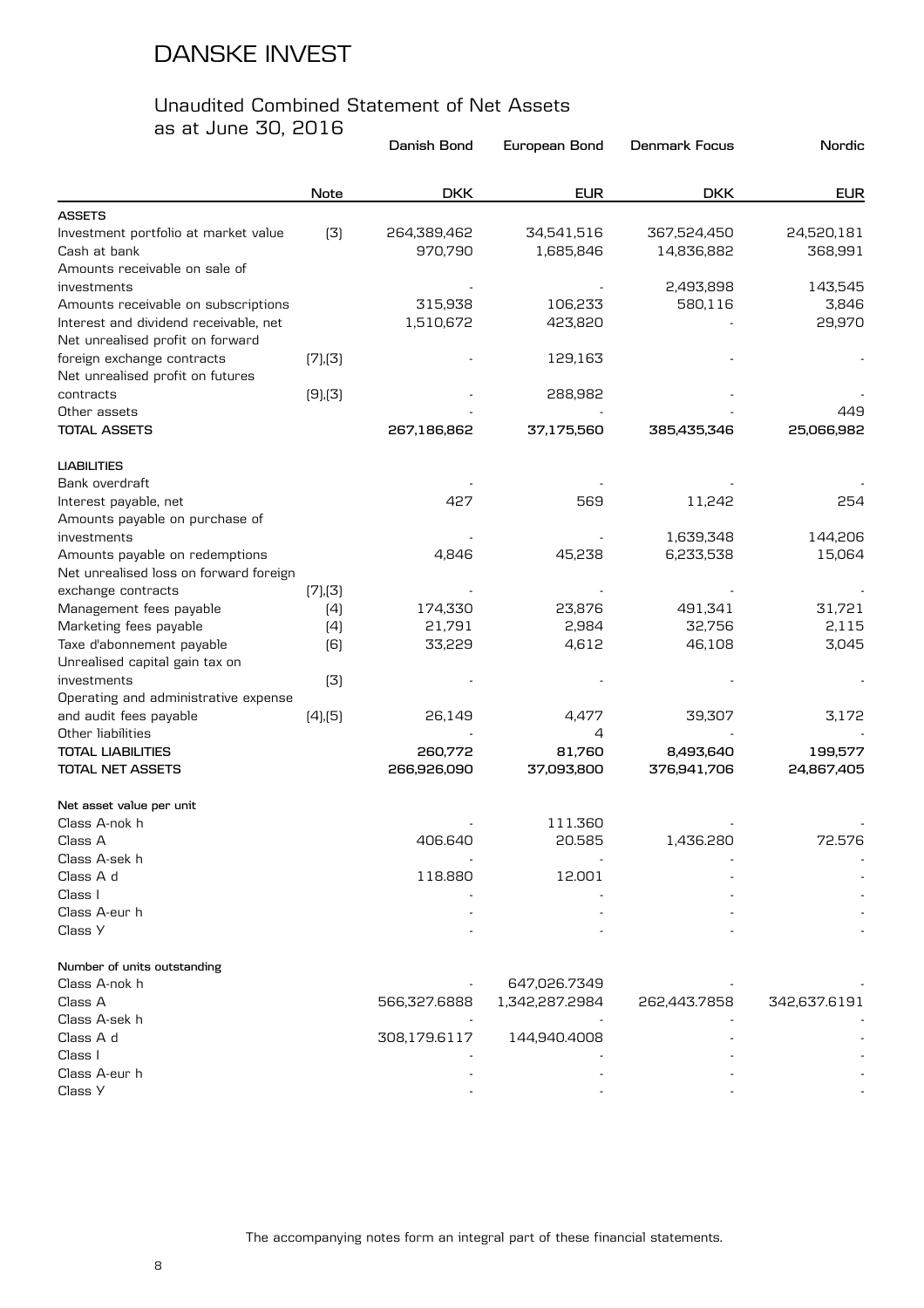|                                        |               | Swedish Bond    | Sweden       | Danish Mortgage<br>Bond | <b>Global Emerging</b><br>Markets |
|----------------------------------------|---------------|-----------------|--------------|-------------------------|-----------------------------------|
|                                        | Note          | <b>SEK</b>      | <b>SEK</b>   | <b>DKK</b>              | <b>USD</b>                        |
| <b>ASSETS</b>                          |               |                 |              |                         |                                   |
| Investment portfolio at market value   | (3)           | 1,920,299,885   | 182,522,970  | 1,640,138,159           | 536,824,709                       |
| Cash at bank                           |               | 3,796,623       | 8,566,375    | 2,525,991               | 7,589,261                         |
| Amounts receivable on sale of          |               |                 |              |                         |                                   |
| investments                            |               | 209,030,232     | 1,695,322    |                         | 917,786                           |
| Amounts receivable on subscriptions    |               | 18,500          | 13,261       | 2,044,716               | 68,442                            |
| Interest and dividend receivable, net  |               | 15,956,903      |              | 8,498,132               | 1,765,844                         |
| Net unrealised profit on forward       |               |                 |              |                         |                                   |
| foreign exchange contracts             | (7), (3)      |                 |              |                         |                                   |
| Net unrealised profit on futures       |               |                 |              |                         |                                   |
| contracts                              | $(9)$ , $(3)$ |                 |              |                         |                                   |
| Other assets                           |               |                 |              | 24                      | 2,602                             |
| <b>TOTAL ASSETS</b>                    |               | 2,149,102,143   | 192,797,928  | 1,653,207,022           | 547,168,644                       |
| <b>LIABILITIES</b>                     |               |                 |              |                         |                                   |
| Bank overdraft                         |               | 3,388           |              |                         |                                   |
| Interest payable, net                  |               | 3,072           | 5,192        | 16,415                  |                                   |
| Amounts payable on purchase of         |               |                 |              |                         |                                   |
| investments                            |               | 208,250,050     | 1,296,505    | 2,108,552               | 947,503                           |
| Amounts payable on redemptions         |               | 1,705,087       |              | 795,823                 | 672,305                           |
| Net unrealised loss on forward foreign |               |                 |              |                         |                                   |
| exchange contracts                     | (7), (3)      |                 |              | 5,480,478               |                                   |
| Management fees payable                | (4)           | 830,335         | 241,665      | 593,583                 | 610,902                           |
| Marketing fees payable                 | (4)           | 165,610         | 16,111       | 54,375                  | 26,799                            |
| Taxe d'abonnement payable              | [6]           | 241,368         | 23,440       | 107,645                 | 45,780                            |
| Unrealised capital gain tax on         |               |                 |              |                         |                                   |
| investments                            | (3)           |                 |              |                         | 543,843                           |
| Operating and administrative expense   |               |                 |              |                         |                                   |
| and audit fees payable                 | $(4)$ , $(5)$ | 198,732         | 19,333       | 160,399                 | 88,113                            |
| Other liabilities                      |               |                 |              |                         |                                   |
| <b>TOTAL LIABILITIES</b>               |               | 211,397,642     | 1,602,246    | 9,317,270               | 2,935,245                         |
| <b>TOTAL NET ASSETS</b>                |               | 1,937,704,501   | 191,195,682  | 1,643,889,752           | 544,233,399                       |
| Net asset value per unit               |               |                 |              |                         |                                   |
| Class A-nok h                          |               |                 |              | 170.110                 |                                   |
| Class A                                |               | 250.770         | 518.560      | 226.600                 | 69.447                            |
| Class A-sek h                          |               |                 |              | 153.920                 |                                   |
| Class A d                              |               |                 |              |                         |                                   |
|                                        |               |                 |              | 102.970                 |                                   |
| Class I                                |               |                 |              | 121.750<br>11.150       | 34.003                            |
| Class A-eur h<br>Class Y               |               | 139.450         |              |                         |                                   |
|                                        |               |                 |              |                         |                                   |
| Number of units outstanding            |               |                 |              |                         |                                   |
| Class A-nok h                          |               |                 |              | 8,687.2641              |                                   |
| Class A                                |               | 37,139.4222     | 368,702.8629 | 544,167.7668            | 4,771,173.1655                    |
| Class A-sek h                          |               |                 |              | 2,769,880.6113          |                                   |
| Class A d                              |               |                 |              | 178,155.7824            |                                   |
| Class I                                |               |                 |              | 7,996,097.0000          | 6,260,933.7603                    |
| Class A-eur h                          |               |                 |              | 2,297,523.3052          |                                   |
| Class Y                                |               | 13,828,209.4422 |              |                         |                                   |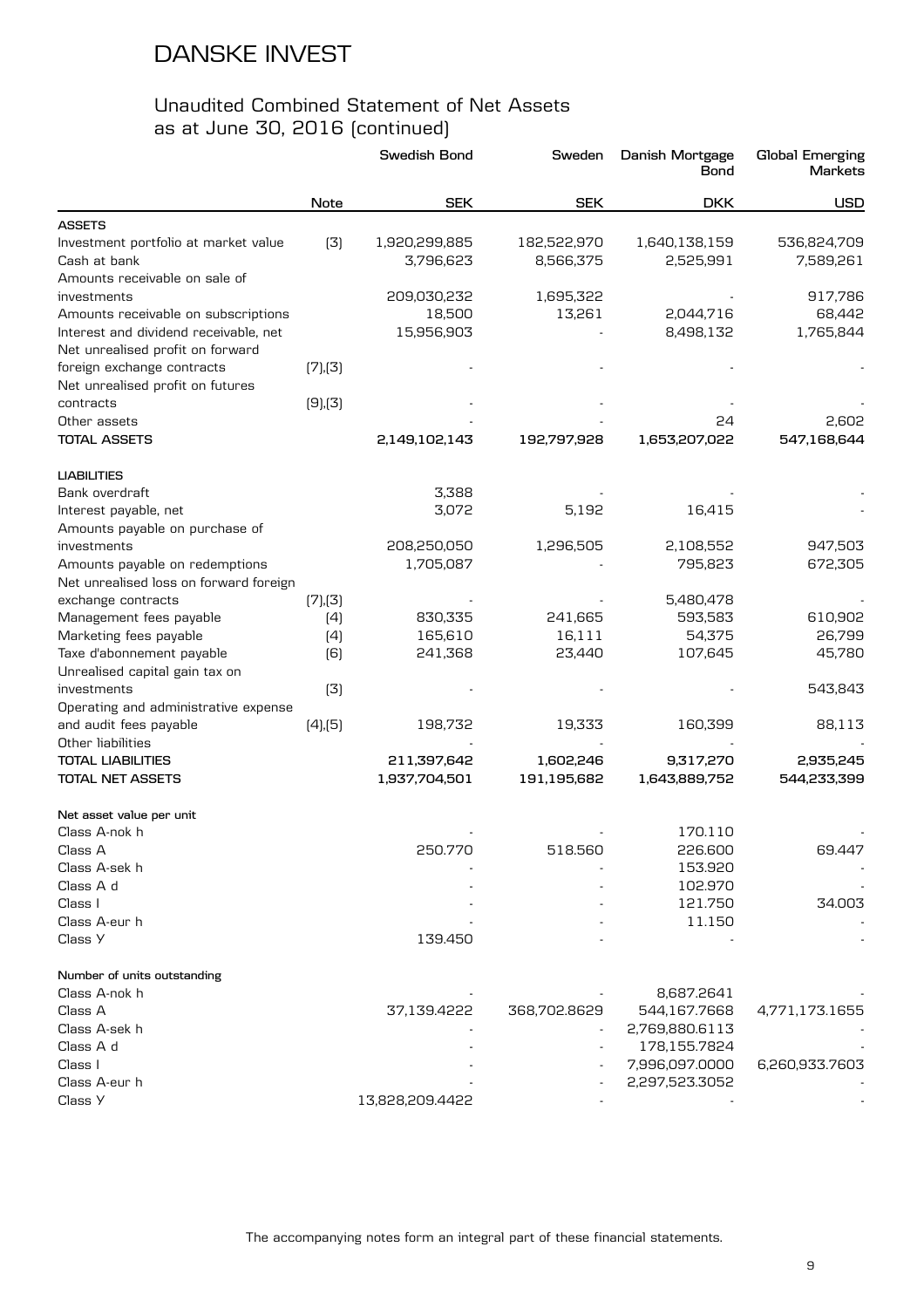|                                        |               | Europe Focus   | <b>StockPicking</b> | Global Europe Small Cap | Europe High<br>Dividend |
|----------------------------------------|---------------|----------------|---------------------|-------------------------|-------------------------|
|                                        | Note          | <b>EUR</b>     | <b>EUR</b>          | <b>EUR</b>              | <b>EUR</b>              |
| <b>ASSETS</b>                          |               |                |                     |                         |                         |
| Investment portfolio at market value   | (3)           | 72,148,426     | 207,946,457         | 96,767,411              | 138,554,474             |
| Cash at bank                           |               | 1,760,464      | 4,652,622           | 272,185                 | 782,931                 |
| Amounts receivable on sale of          |               |                |                     |                         |                         |
| investments                            |               | 339,847        | 3,354,024           | 3,648,323               |                         |
| Amounts receivable on subscriptions    |               | 35,521         | 17,762,174          | 64,022                  | 60,057                  |
| Interest and dividend receivable, net  |               | 42,674         | 302,994             | 264,859                 | 215,391                 |
| Net unrealised profit on forward       |               |                |                     |                         |                         |
| foreign exchange contracts             | (7), (3)      |                |                     |                         |                         |
| Net unrealised profit on futures       |               |                |                     |                         |                         |
| contracts                              | $(9)$ , $(3)$ |                |                     |                         |                         |
| Other assets                           |               | 10             |                     | 3,100                   | 76                      |
| <b>TOTAL ASSETS</b>                    |               | 74,326,942     | 234,018,271         | 101,019,900             | 139,612,929             |
| <b>LIABILITIES</b>                     |               |                |                     |                         |                         |
| Bank overdraft                         |               |                |                     |                         |                         |
| Interest payable, net                  |               | 334            | 1,571               | 192                     | 194                     |
| Amounts payable on purchase of         |               |                |                     |                         |                         |
| investments                            |               |                | 17,312,739          |                         |                         |
| Amounts payable on redemptions         |               | 79,630         | 45,905              | 1,877,776               | 56,959                  |
| Net unrealised loss on forward foreign |               |                |                     |                         |                         |
| exchange contracts                     | (7),(3)       |                |                     |                         |                         |
| Management fees payable                | (4)           | 89,625         | 250,396             | 140,862                 | 132,871                 |
| Marketing fees payable                 | (4)           | 4,647          | 15,105              | 8,760                   | 3,977                   |
| Taxe d'abonnement payable              | (6)           | 7,167          | 25,085              | 12,062                  | 8,123                   |
| Unrealised capital gain tax on         |               |                |                     |                         |                         |
| investments                            | (3)           |                |                     |                         |                         |
| Operating and administrative expense   |               |                |                     |                         |                         |
| and audit fees payable                 | $(4)$ , $(5)$ | 7,613          | 19,288              | 13,257                  | 14,005                  |
| Other liabilities                      |               |                | 27,172              |                         |                         |
| <b>TOTAL LIABILITIES</b>               |               | 189,016        | 17,697,261          | 2,052,909               | 216,129                 |
| <b>TOTAL NET ASSETS</b>                |               | 74,137,926     | 216,321,010         | 98,966,991              | 139,396,800             |
| Net asset value per unit               |               |                |                     |                         |                         |
| Class A-nok h                          |               |                |                     |                         |                         |
| Class A                                |               | 14.882         | 19.106              | 47.846                  | 25.233                  |
| Class A-sek h                          |               |                |                     |                         |                         |
| Class A d                              |               |                |                     |                         |                         |
| Class I                                |               | 12.705         | 14.960              | 16.968                  | 13.116                  |
| Class A-eur h                          |               |                |                     |                         |                         |
| Class Y                                |               |                |                     |                         |                         |
| Number of units outstanding            |               |                |                     |                         |                         |
| Class A-nok h                          |               |                |                     |                         |                         |
| Class A                                |               | 3,649,843.6658 | 10,718,853.0773     | 2,049,880.9477          | 1,881,739.8614          |
| Class A-sek h                          |               |                |                     |                         |                         |
| Class A d                              |               |                |                     |                         |                         |
| Class I                                |               | 1,560,267.7658 | 770,148.9227        | 52,336.3723             | 7,008,011.3388          |
| Class A-eur h                          |               |                |                     |                         |                         |
| Class Y                                |               |                |                     |                         |                         |
|                                        |               |                |                     |                         |                         |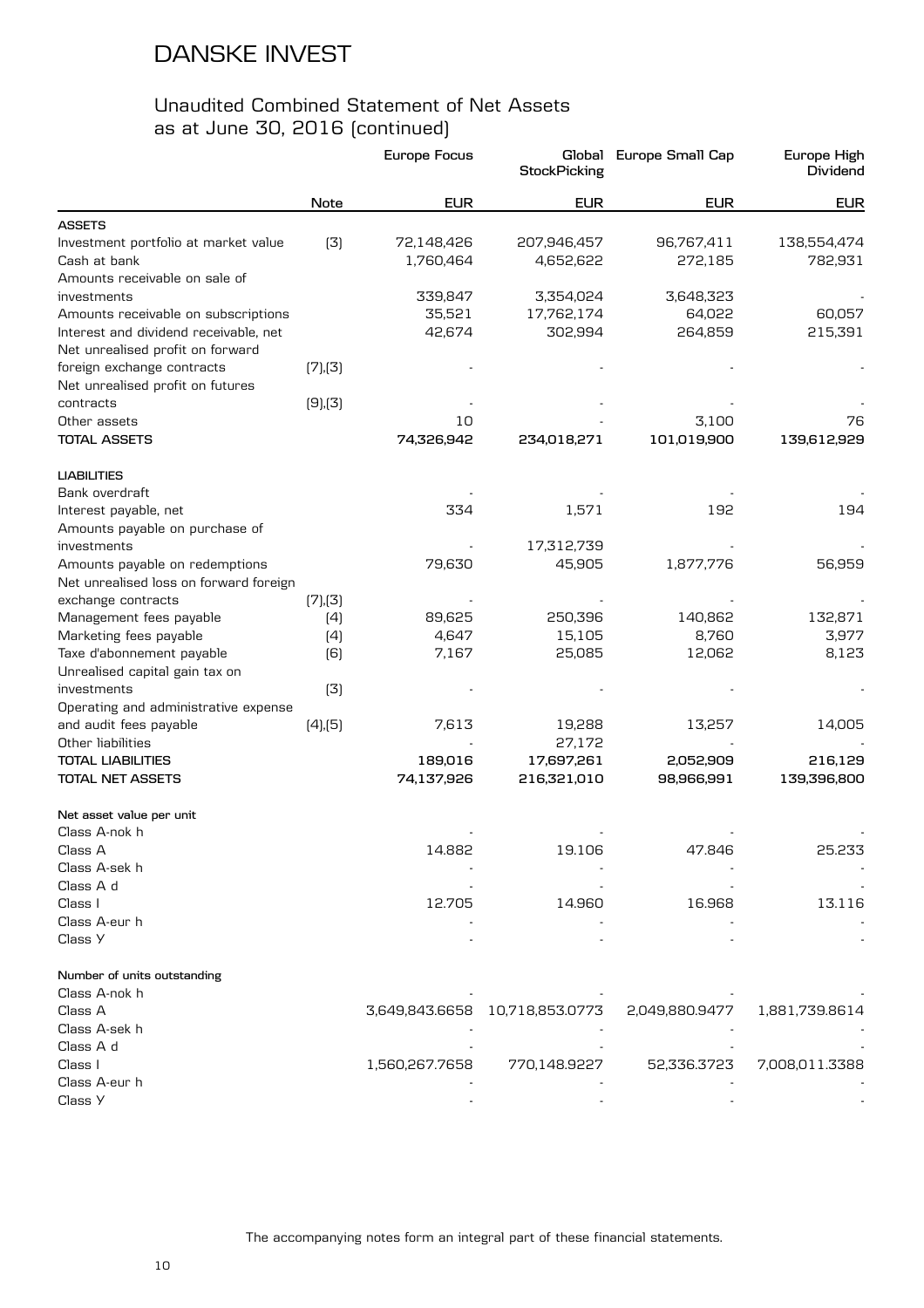|                                        |               | Global Corporate<br><b>Bonds</b> | Eastern Europe<br>Convergence | China        | Japan          |
|----------------------------------------|---------------|----------------------------------|-------------------------------|--------------|----------------|
|                                        | Note          | <b>EUR</b>                       | <b>EUR</b>                    | <b>USD</b>   | <b>JPY</b>     |
| <b>ASSETS</b>                          |               |                                  |                               |              |                |
| Investment portfolio at market value   | (3)           | 192,424,129                      | 18,036,032                    | 25,051,467   | 4,041,649,970  |
| Cash at bank                           |               | 1,470,225                        | 149,616                       | 401,161      | 77,869,972     |
| Amounts receivable on sale of          |               |                                  |                               |              |                |
| investments                            |               |                                  | 6,476                         | 286,660      |                |
| Amounts receivable on subscriptions    |               | 134,849                          | 11,296                        | 25,163       | 3,904,944      |
| Interest and dividend receivable, net  |               | 2,320,416                        | 80,069                        | 286,564      | 7,617,627      |
| Net unrealised profit on forward       |               |                                  |                               |              |                |
| foreign exchange contracts             | [7],[3]       |                                  |                               |              |                |
| Net unrealised profit on futures       |               |                                  |                               |              |                |
| contracts                              | $(9)$ , $(3)$ | 251,410                          |                               |              |                |
| Other assets                           |               | 46                               |                               |              |                |
| <b>TOTAL ASSETS</b>                    |               | 196,601,075                      | 18,283,489                    | 26,051,015   | 4,131,042,513  |
| <b>LIABILITIES</b>                     |               |                                  |                               |              |                |
| Bank overdraft                         |               |                                  |                               |              |                |
| Interest payable, net                  |               | 509                              | 34                            |              | 25,151         |
| Amounts payable on purchase of         |               |                                  |                               |              |                |
| investments                            |               | 106,035                          |                               | 151,754      | 7,815,233      |
| Amounts payable on redemptions         |               | 303,464                          | 11,399                        | 87,244       |                |
| Net unrealised loss on forward foreign |               |                                  |                               |              |                |
| exchange contracts                     | [7],[3]       | 418,677                          |                               |              |                |
| Management fees payable                | (4)           | 89,248                           | 24,189                        | 34,117       | 5,265,707      |
| Marketing fees payable                 | (4)           | 9,508                            | 1,496                         | 2,132        | 351,047        |
| Taxe d'abonnement payable              | (6)           | 16,295                           | 2,248                         | 3,156        | 513,619        |
| Unrealised capital gain tax on         |               |                                  |                               |              |                |
| investments                            | (3)           |                                  |                               |              |                |
| Operating and administrative expense   |               |                                  |                               |              |                |
| and audit fees payable                 | $(4)$ , $(5)$ | 19,319                           | 3,048                         | 8,529        | 1,053,140      |
| Other liabilities                      |               |                                  | 55                            | 553          | 14,848         |
| <b>TOTAL LIABILITIES</b>               |               | 963,055                          | 42,436                        | 287,485      | 15,038,745     |
| <b>TOTAL NET ASSETS</b>                |               | 195,638,020                      | 18,241,053                    | 25,763,530   | 4,116,003,768  |
| Net asset value per unit               |               |                                  |                               |              |                |
| Class A-nok h                          |               | 144.460                          |                               |              |                |
| Class A                                |               | 37.328                           | 48.035                        | 53.503       | 2,449.100      |
| Class A-sek h                          |               | 154.860                          |                               |              |                |
| Class A d                              |               |                                  |                               |              |                |
| Class I                                |               | 13.735                           | 12.363                        |              |                |
| Class A-eur h                          |               |                                  |                               |              |                |
| Class Y                                |               |                                  |                               |              |                |
| Number of units outstanding            |               |                                  |                               |              |                |
| Class A-nok h                          |               | 1,018,253.2008                   |                               |              |                |
| Class A                                |               | 1,492,331.4405                   | 372,883.6550                  | 481,537.0638 | 1,680,594.2437 |
| Class A-sek h                          |               | 2,645,123.4610                   |                               |              |                |
| Class A d                              |               |                                  |                               |              |                |
| Class I                                |               | 5,871,506.0724                   | 26,664.2499                   |              |                |
| Class A-eur h                          |               |                                  |                               |              |                |
| Class Y                                |               |                                  |                               |              |                |
|                                        |               |                                  |                               |              |                |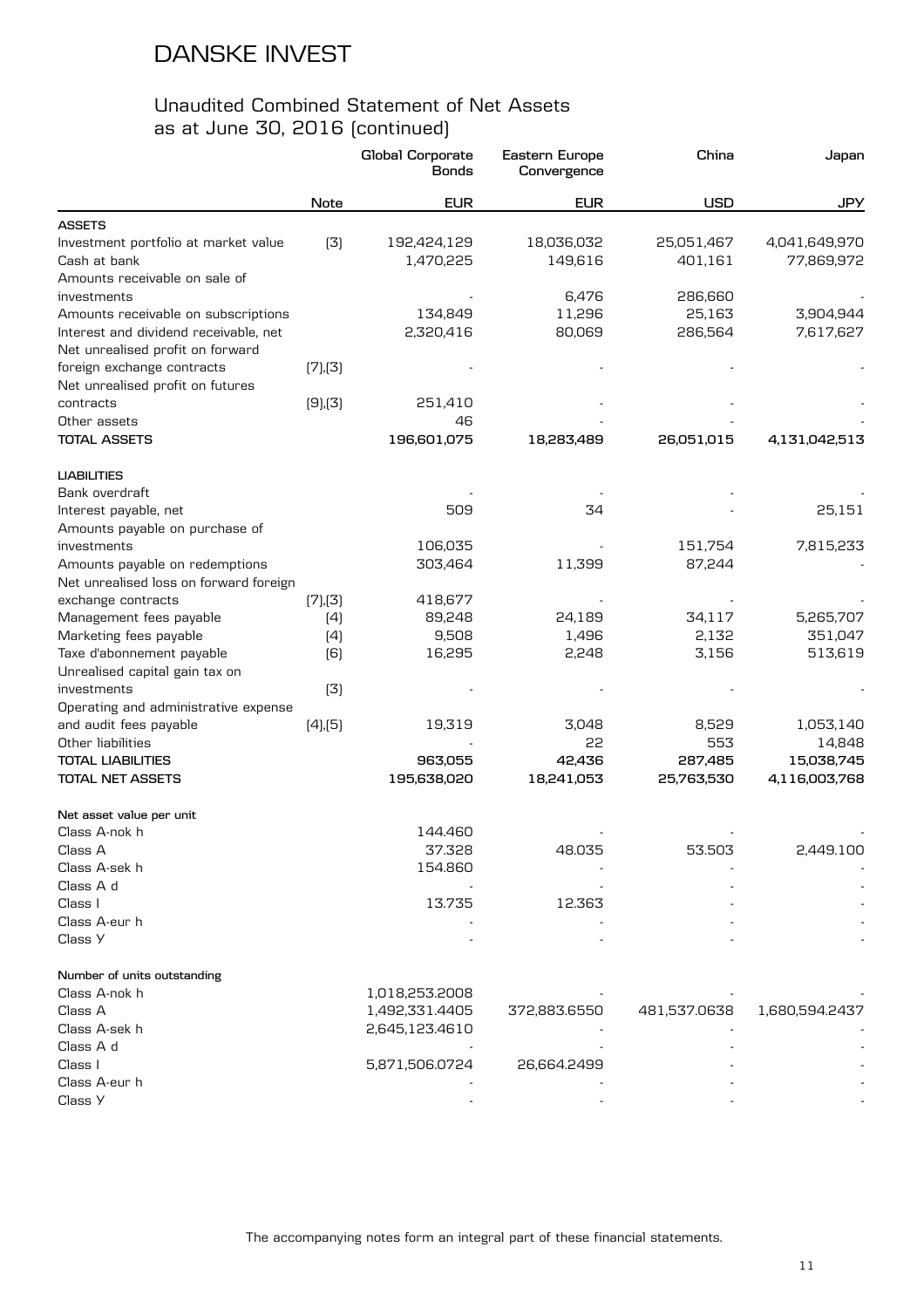|                                        |               | India          | Trans-Balkan   | <b>Global Emerging</b><br><b>Markets Small</b><br>Cap | Russia       |
|----------------------------------------|---------------|----------------|----------------|-------------------------------------------------------|--------------|
|                                        | Note          | <b>USD</b>     | <b>EUR</b>     | <b>USD</b>                                            | <b>USD</b>   |
| <b>ASSETS</b>                          |               |                |                |                                                       |              |
| Investment portfolio at market value   | (3)           | 65,045,712     | 6,324,440      | 138,204,373                                           | 7,896,576    |
| Cash at bank                           |               | 857,498        | 381,163        | 1,753,212                                             | 133,896      |
| Amounts receivable on sale of          |               |                |                |                                                       |              |
| investments                            |               |                |                | 273,332                                               |              |
| Amounts receivable on subscriptions    |               | 220,152        | 951            | 86,081                                                | 16,393       |
| Interest and dividend receivable, net  |               | 197,541        | 68,934         | 264,991                                               | 28,952       |
| Net unrealised profit on forward       |               |                |                |                                                       |              |
| foreign exchange contracts             | [7],[3]       |                |                |                                                       |              |
| Net unrealised profit on futures       |               |                |                |                                                       |              |
| contracts                              | $(9)$ , $(3)$ |                |                |                                                       |              |
| Other assets                           |               |                |                |                                                       |              |
| TOTAL ASSETS                           |               | 66,320,903     | 6,775,488      | 140,581,989                                           | 8,075,817    |
| <b>LIABILITIES</b>                     |               |                |                |                                                       |              |
| Bank overdraft                         |               |                |                |                                                       |              |
| Interest payable, net                  |               |                | 20             |                                                       | 14           |
| Amounts payable on purchase of         |               |                |                |                                                       |              |
| investments                            |               |                |                | 4,984                                                 |              |
| Amounts payable on redemptions         |               | 181,708        | 13,393         | 121,420                                               | 15,169       |
| Net unrealised loss on forward foreign |               |                |                |                                                       |              |
| exchange contracts                     | [7],[3]       |                |                |                                                       |              |
| Management fees payable                | (4)           | 91,088         | 15,283         | 156,027                                               | 12,423       |
| Marketing fees payable                 | (4)           | 5,358          | 556            | 6,653                                                 | 576          |
| Taxe d'abonnement payable              | [6]           | 8,143          | 841            | 11,457                                                | 893          |
| Unrealised capital gain tax on         |               |                |                |                                                       |              |
| investments                            | (3)           |                |                | 304,826                                               |              |
| Operating and administrative expense   |               |                |                |                                                       |              |
| and audit fees payable                 | $(4)$ , $(5)$ | 13,395         | 2,223          | 28,556                                                | 2,331        |
| Other liabilities                      |               | 459            |                | 67                                                    | 48           |
| <b>TOTAL LIABILITIES</b>               |               | 300,151        | 32,316         | 633,990                                               | 31,454       |
| <b>TOTAL NET ASSETS</b>                |               | 66,020,752     | 6,743,172      | 139,947,999                                           | 8,044,363    |
| Net asset value per unit               |               |                |                |                                                       |              |
| Class A-nok h                          |               |                |                |                                                       |              |
| Class A                                |               | 65.254         | 6.098          | 33.302                                                | 14.997       |
| Class A-sek h                          |               |                |                |                                                       |              |
| Class A d                              |               |                |                |                                                       |              |
| Class I                                |               |                |                | 36.496                                                | 12.380       |
| Class A-eur h                          |               |                |                |                                                       |              |
| Class Y                                |               |                |                |                                                       |              |
| Number of units outstanding            |               |                |                |                                                       |              |
| Class A-nok h                          |               |                |                |                                                       |              |
| Class A                                |               | 1,011,756.3227 | 1,105,786.7316 | 2,440,640.1764                                        | 463,441.3839 |
| Class A-sek h                          |               |                |                |                                                       |              |
| Class A d                              |               |                |                |                                                       |              |
| Class I                                |               |                |                | 1,607,526.3679                                        | 88,380.1222  |
| Class A-eur h                          |               |                |                |                                                       |              |
| Class Y                                |               |                |                |                                                       |              |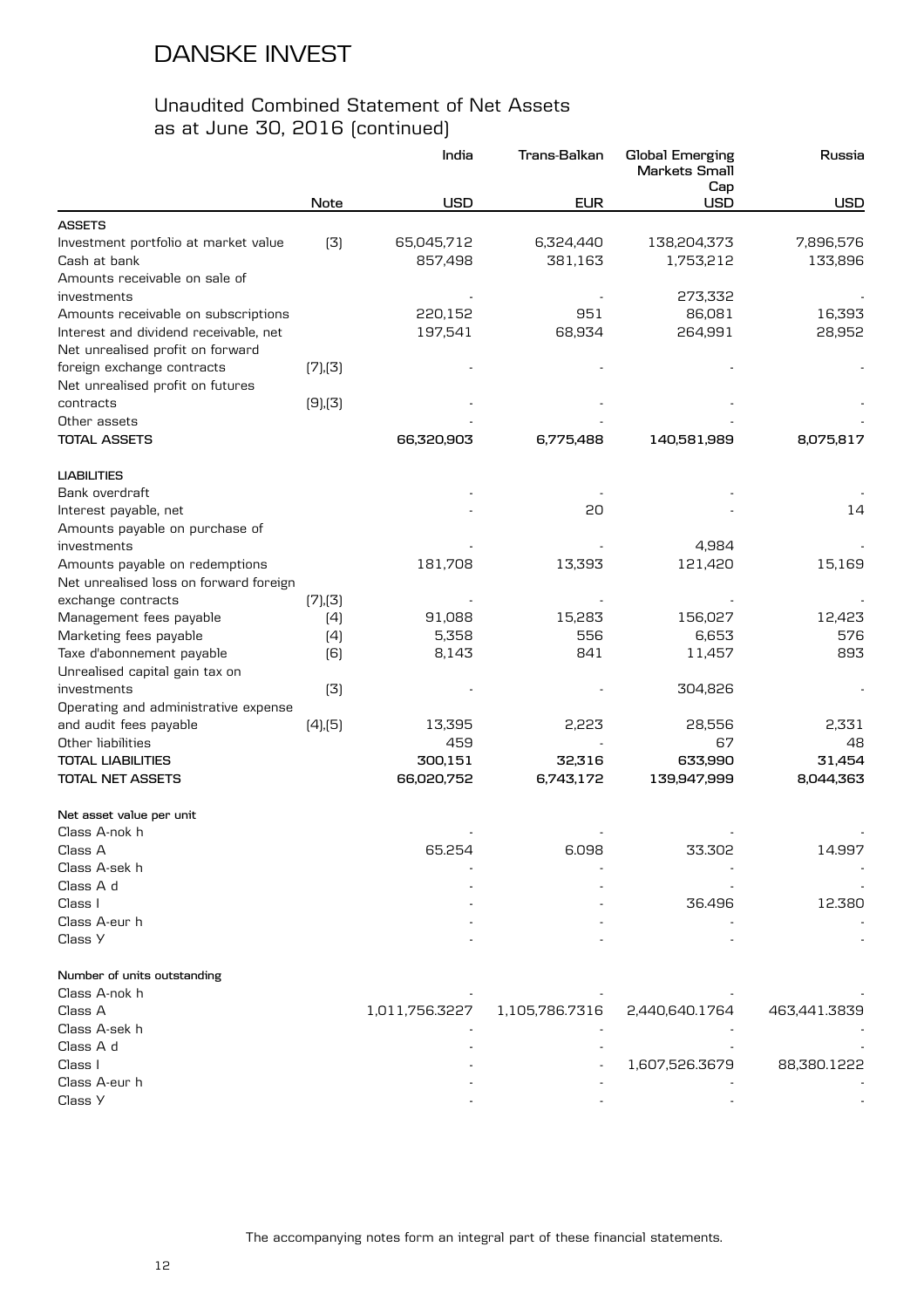## Unaudited Combined Statement of Net Assets as at June 30, 2016 (continued)

**Combined**

|                                        | Note          | <b>EUR</b>    |
|----------------------------------------|---------------|---------------|
| <b>ASSETS</b>                          |               |               |
| Investment portfolio at market value   | (3)           | 2,051,761,561 |
| Cash at bank                           |               | 25,653,256    |
| Amounts receivable on sale of          |               |               |
| investments                            |               | 31,547,264    |
| Amounts receivable on subscriptions    |               | 18,986,806    |
| Interest and dividend receivable, net  |               | 9,147,878     |
| Net unrealised profit on forward       |               |               |
| foreign exchange contracts             | (7), (3)      | 129,163       |
| Net unrealised profit on futures       |               |               |
| contracts                              | $(9)$ , $(3)$ | 540,392       |
| Other assets                           |               | 6,028         |
| <b>TOTAL ASSETS</b>                    |               | 2,137,772,348 |
| <b>LIABILITIES</b>                     |               |               |
| Bank overdraft                         |               | 360           |
| Interest payable, net                  |               | 8,564         |
| Amounts payable on purchase of         |               |               |
| investments                            |               | 41,393,575    |
| Amounts payable on redemptions         |               | 4,546,351     |
| Net unrealised loss on forward foreign |               |               |
| exchange contracts                     | (7),(3)       | 1,155,507     |
| Management fees payable                | (4)           | 1,942,076     |
| Marketing fees payable                 | (4)           | 123,569       |
| Taxe d'abonnement payable              | [6]           | 199,784       |
| Unrealised capital gain tax on         |               |               |
| investments                            | (3)           | 764,257       |
| Operating and administrative expense   |               |               |
| and audit fees payable                 | $(4)$ , $(5)$ | 276,087       |
| Other liabilities                      |               | 28,344        |
| <b>TOTAL LIABILITIES</b>               |               | 50,438,474    |
| <b>TOTAL NET ASSETS</b>                |               | 2,087,333,874 |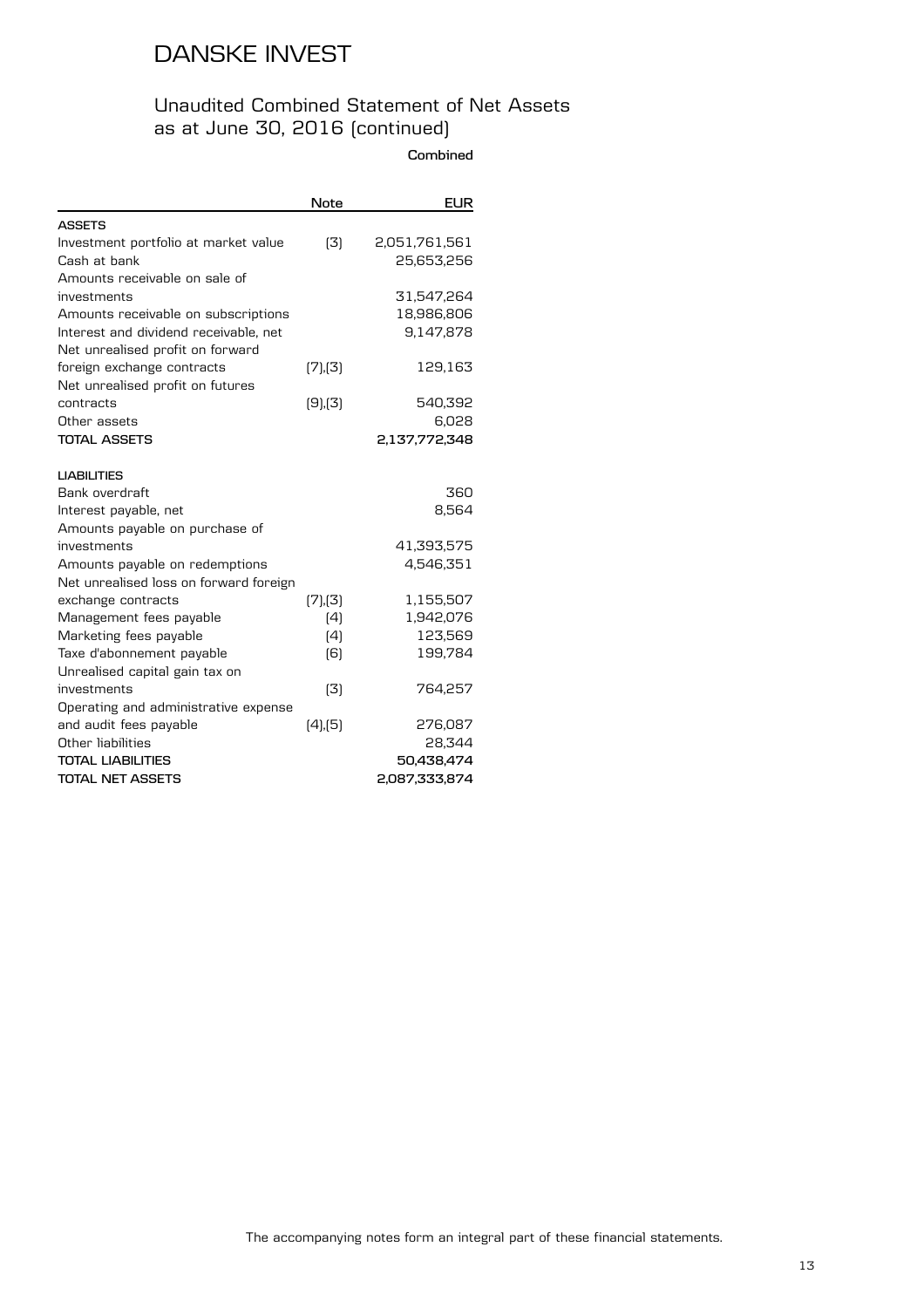|                                                    |      | Danish Bond    | European Bond | Denmark Focus   | Nordic      |
|----------------------------------------------------|------|----------------|---------------|-----------------|-------------|
|                                                    | Note | <b>DKK</b>     | <b>EUR</b>    | <b>DKK</b>      | <b>EUR</b>  |
| TOTAL NET ASSETS AT THE BEGINNING<br>OF THE PERIOD |      | 267,271,719    | 30,140,814    | 418,677,831     | 26,786,912  |
| <b>INCOME</b>                                      |      |                |               |                 |             |
| Dividends, net                                     | (3)  |                |               | 5,290,355       | 669,160     |
| Interest on bonds, net                             | (3)  | 2,422,832      | 480,510       |                 |             |
| Bank interest, net                                 | (3)  |                | 5             |                 | 92          |
| Income on Securities Lending                       | (10) |                | 540           | 358,599         | 30,699      |
| Other income                                       | (6)  |                |               |                 |             |
| <b>TOTAL INCOME</b>                                |      | 2,422,832      | 481,055       | 5,648,954       | 699,951     |
| <b>EXPENSES</b>                                    |      |                |               |                 |             |
| Management fees                                    | (4)  | 1,057,862      | 132,671       | 2,977,719       | 192,145     |
| Operating and Administrative fee                   | (4)  | 158,679        | 24,876        | 238,217         | 19,214      |
| Subscription tax                                   | (6)  | 66,022         | 8,836         | 95,980          | 6,307       |
| Bank charges and correspondent fees                |      |                | 342           |                 |             |
| Bank interest                                      |      | 16,772         | 3,549         | 54,780          | 1,578       |
| Marketing fees                                     | (4)  | 132,233        | 16,584        | 198,515         | 12,810      |
| Other charges                                      |      |                |               |                 |             |
| <b>TOTAL EXPENSES</b>                              |      | 1,431,568      | 186,858       | 3,565,211       | 232,054     |
| NET INCOME / (LOSS) FROM                           |      |                |               |                 |             |
| <b>INVESTMENTS</b>                                 |      | 991,264        | 294,197       | 2,083,743       | 467,897     |
| Net realised profit / [loss] on sale of            |      |                |               |                 |             |
| investments                                        | (3)  | 688,549        | 28,480        | 13,461,179      | (112, 491)  |
| Net realised profit / [loss] on forward            |      |                |               |                 |             |
| foreign exchange contracts                         | (3)  |                | [20,024]      |                 | (479)       |
| Net realised profit / [loss] on futures            |      |                |               |                 |             |
| contracts                                          | (3)  |                | 428,770       |                 |             |
| Net realised profit / [loss] on foreign            |      |                |               |                 |             |
| exchange                                           | (3)  | [212]          | [2,091]       | [811]           | 4,277       |
| NET REALISED PROFIT/ (LOSS)                        |      | 1,679,601      | 729,332       | 15,544,111      | 359,204     |
| Change in net unrealised appreciation /            |      |                |               |                 |             |
| (depreciation) on:                                 |      |                |               |                 |             |
| - investments<br>- unrealised capital gain tax on  |      | 3,897,734      | 369,726       | [45,742,293]    | (1,855,147) |
| investments                                        |      |                |               |                 |             |
| - forward foreign exchange contracts               |      |                | 285,652       |                 |             |
| - futures contracts                                |      |                | 312,292       |                 |             |
| NET INCREASE / (DECREASE) IN NET                   |      |                |               |                 |             |
| ASSETS AS A RESULT OF OPERATIONS                   |      | 5,577,335      | 1,697,002     | [30, 198, 182]  | (1,495,943) |
| MOVEMENTS IN CAPITAL                               |      |                |               |                 |             |
| Subscription of units                              |      | 9,018,761      | 8,560,270     | 90,722,880      | 1,484,293   |
| Redemption of units                                |      | [14, 430, 013] | [3,275,683]   | [102, 260, 823] | (1,907,857) |
| Dividend distributed                               | (1)  | [511, 712]     | [28,603]      |                 |             |
| Currency translation                               | (8)  |                |               |                 |             |
| TOTAL NET ASSETS AT THE END OF                     |      |                |               |                 |             |
| THE PERIOD                                         |      | 266,926,090    | 37,093,800    | 376,941,706     | 24,867,405  |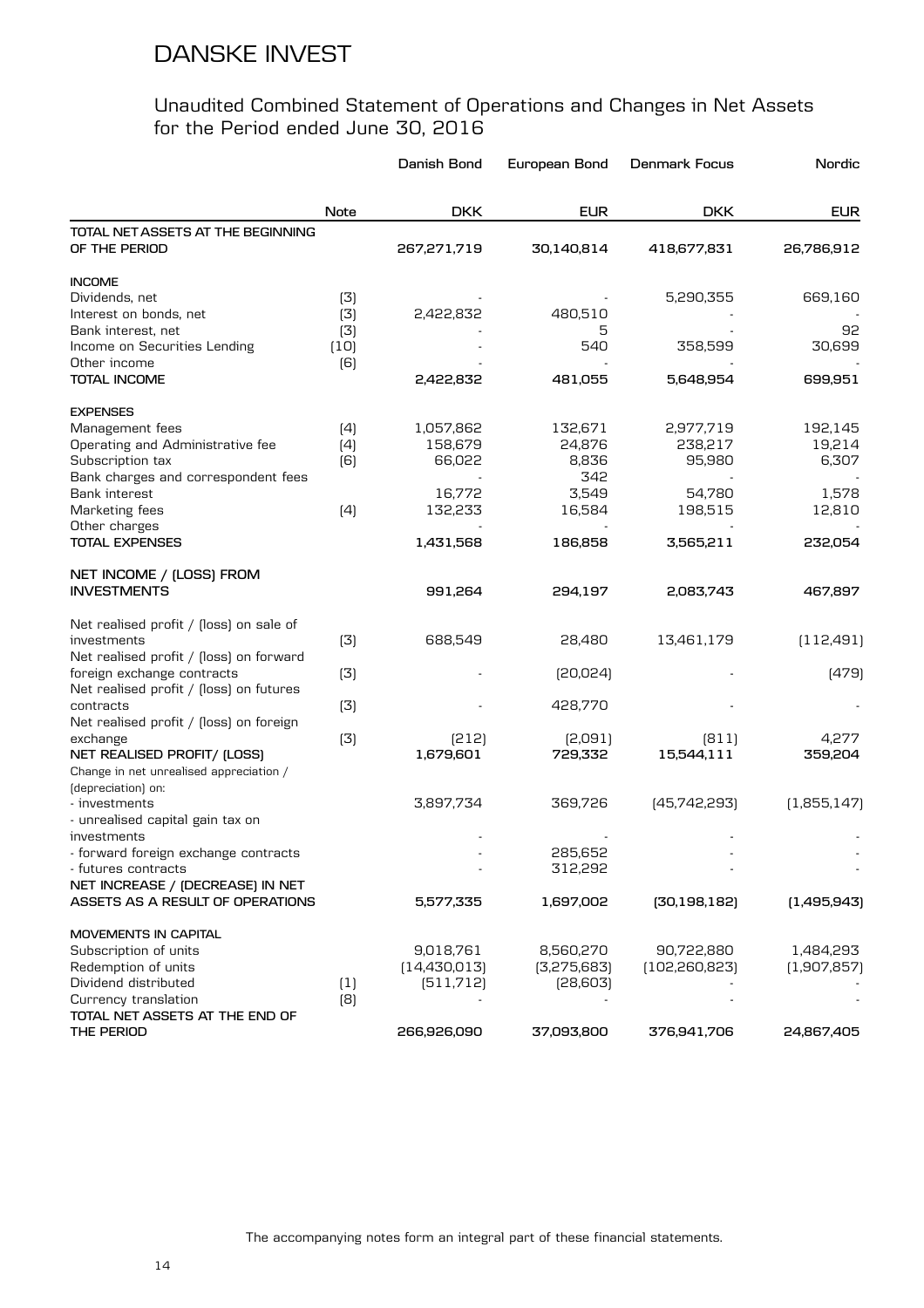|                                                    |                  | Swedish Bond    |              | Sweden Danish Mortgage<br>Bond | Global Emerging<br>Markets |
|----------------------------------------------------|------------------|-----------------|--------------|--------------------------------|----------------------------|
|                                                    | Note             | <b>SEK</b>      | <b>SEK</b>   | <b>DKK</b>                     | <b>USD</b>                 |
| TOTAL NET ASSETS AT THE BEGINNING<br>OF THE PERIOD |                  | 2,519,377,698   | 205,497,877  | 460,979,270                    | 761,032,641                |
| <b>INCOME</b>                                      |                  |                 |              |                                |                            |
| Dividends, net                                     | (3)              |                 | 6,683,698    |                                | 9,074,445                  |
| Interest on bonds, net                             | (3)              | 28,647,390      |              | 6,556,663                      |                            |
| Bank interest, net                                 | (3)              |                 |              | 8                              | 14,290                     |
| Income on Securities Lending                       | $[10]$           |                 | 112,077      |                                | 86,861                     |
| Other income                                       | (6)              |                 |              |                                | 178,594                    |
| <b>TOTAL INCOME</b>                                |                  | 28,647,390      | 6,795,775    | 6,556,671                      | 9,354,190                  |
| <b>EXPENSES</b>                                    |                  |                 |              |                                |                            |
| Management fees                                    | (4)              | 5,127,424       | 1,443,227    | 2,301,747                      | 4,752,054                  |
| Operating and Administrative fee                   | (4)              | 1,226,817       | 115,458      | 460,824                        | 702,588                    |
| Subscription tax                                   | (6)              | 484,670         | 47,801       | 165,057                        | 99,746                     |
| Bank charges and correspondent fees                |                  |                 |              |                                |                            |
| <b>Bank interest</b>                               |                  | 14,249          | 27,306       | 52,504                         | 1,906                      |
| Marketing fees                                     | (4)              | 1,022,347       | 96,215       | 255,618                        | 198,801                    |
| Other charges                                      |                  |                 |              |                                |                            |
| <b>TOTAL EXPENSES</b>                              |                  | 7,875,507       | 1,730,007    | 3,235,750                      | 5,755,095                  |
| NET INCOME / (LOSS) FROM                           |                  |                 |              |                                |                            |
| <b>INVESTMENTS</b>                                 |                  | 20,771,883      | 5,065,768    | 3,320,921                      | 3,599,095                  |
| Net realised profit / [loss] on sale of            |                  |                 |              |                                |                            |
| investments                                        | (3)              | (1,796,611)     | 4,263,804    | 537,952                        | 3,542,193                  |
| Net realised profit / [loss] on forward            |                  |                 |              |                                |                            |
| foreign exchange contracts                         | (3)              |                 |              | 1,251,120                      |                            |
| Net realised profit / [loss] on futures            |                  |                 |              |                                |                            |
| contracts                                          | (3)              |                 |              |                                |                            |
| Net realised profit / [loss] on foreign            |                  |                 |              |                                |                            |
| exchange                                           | (3)              | (1, 104)        | 39,784       | [35,899]                       | [249,684]                  |
| NET REALISED PROFIT/ [LOSS]                        |                  | 18,974,168      | 9,369,356    | 5,074,094                      | 6,891,604                  |
| Change in net unrealised appreciation /            |                  |                 |              |                                |                            |
| (depreciation) on:                                 |                  |                 |              |                                |                            |
| - investments                                      |                  | 28,843,581      | [13,889,262] | 36,220,145                     | 58,762,571                 |
| - unrealised capital gain tax on                   |                  |                 |              |                                |                            |
| investments                                        |                  |                 |              |                                | 42,621                     |
| - forward foreign exchange contracts               |                  |                 |              | (9,937,320)                    |                            |
| - futures contracts                                |                  |                 |              |                                |                            |
| NET INCREASE / (DECREASE) IN NET                   |                  |                 |              |                                |                            |
| ASSETS AS A RESULT OF OPERATIONS                   |                  | 47,817,749      | (4,519,906)  | 31,356,919                     | 65,696,796                 |
| MOVEMENTS IN CAPITAL                               |                  |                 |              |                                |                            |
| Subscription of units                              |                  | 250,655,942     | 9,796,495    | 1,205,758,642                  | 43,068,071                 |
| Redemption of units                                |                  | [880, 146, 888] | [19,578,784] | [53,853,668]                   | [325,564,109]              |
| Dividend distributed                               | $\left(1\right)$ |                 |              | (351, 411)                     |                            |
| Currency translation                               | (8)              |                 |              |                                |                            |
| TOTAL NET ASSETS AT THE END OF                     |                  |                 |              |                                |                            |
| THE PERIOD                                         |                  | 1,937,704,501   | 191,195,682  | 1,643,889,752                  | 544,233,399                |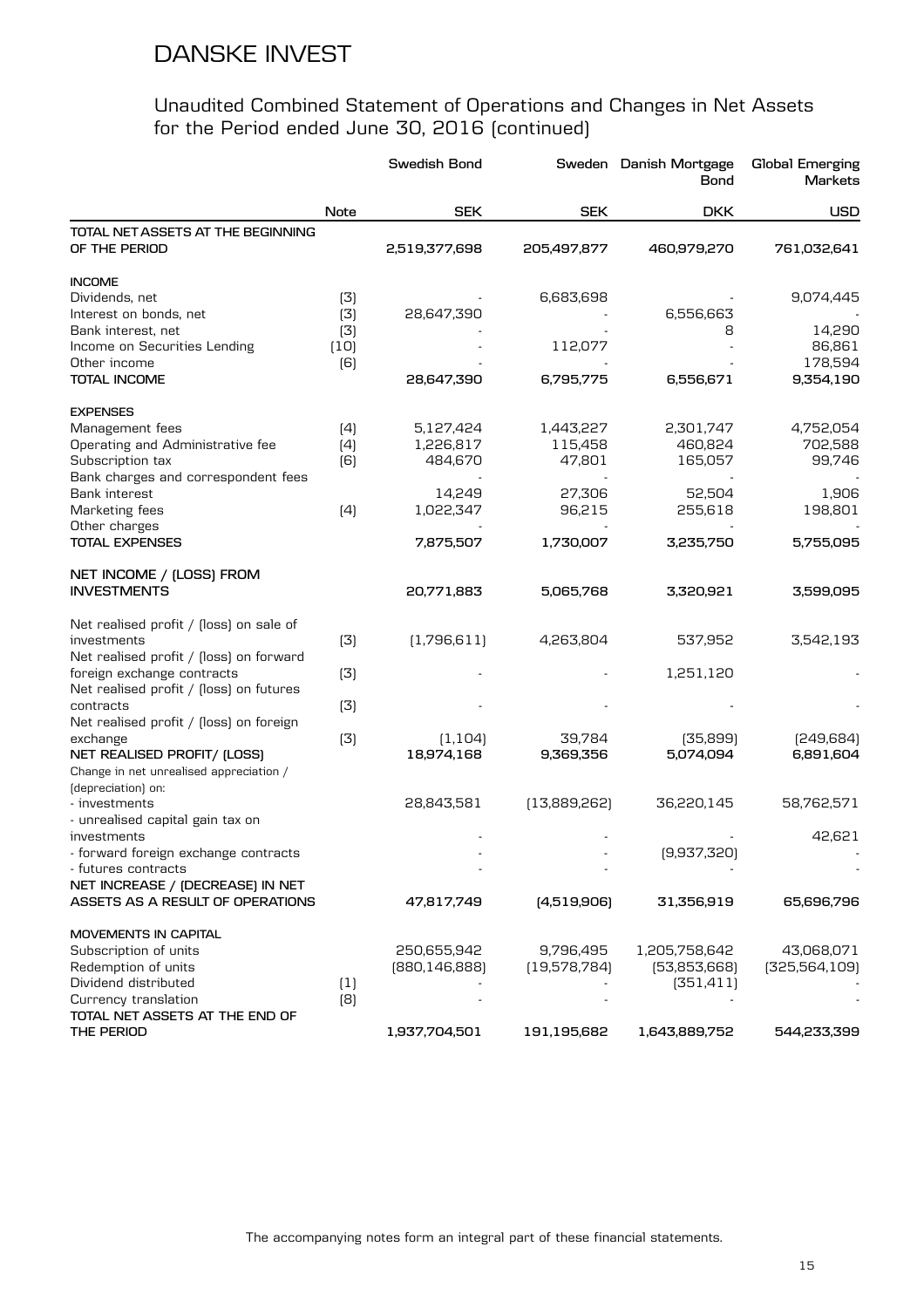|                                                    |                  | Europe Focus | <b>StockPicking</b> | Global Europe Small Cap | Europe High<br>Dividend |
|----------------------------------------------------|------------------|--------------|---------------------|-------------------------|-------------------------|
|                                                    | Note             | <b>EUR</b>   | <b>EUR</b>          | <b>EUR</b>              | <b>EUR</b>              |
| TOTAL NET ASSETS AT THE BEGINNING<br>OF THE PERIOD |                  | 118,955,203  | 219,980,448         | 153,349,240             | 184,730,046             |
| <b>INCOME</b>                                      |                  |              |                     |                         |                         |
| Dividends, net                                     | (3)              | 1,377,377    | 2,462,677           | 1,493,298               | 5,513,756               |
| Interest on bonds, net                             | (3)              |              |                     |                         |                         |
| Bank interest, net                                 | (3)              | 566          | 3,035               | 1,013                   | 287                     |
| Income on Securities Lending                       | (10)             | 30,928       | 19,007              | 23,256                  | 148,586                 |
| Other income                                       | (6)              | 93,154       |                     | 58,473                  |                         |
| TOTAL INCOME                                       |                  | 1,502,025    | 2,484,719           | 1,576,040               | 5,662,629               |
| <b>EXPENSES</b>                                    |                  |              |                     |                         |                         |
| Management fees                                    | (4)              | 585,690      | 1,591,848           | 987,702                 | 885,296                 |
| Operating and Administrative fee                   | (4)              | 50,199       | 122,649             | 92,953                  | 91,258                  |
| Subscription tax                                   | (6)              | 15,267       | 50,124              | 28,116                  | 17,222                  |
| Bank charges and correspondent fees                |                  |              |                     |                         |                         |
| <b>Bank interest</b>                               |                  | 3,729        | 12,103              | 2,678                   | 1,976                   |
| Marketing fees                                     | (4)              | 29,885       | 95,997              | 61,426                  | 28,695                  |
| Other charges                                      |                  |              |                     |                         |                         |
| <b>TOTAL EXPENSES</b>                              |                  | 684,770      | 1,872,721           | 1,172,875               | 1,024,447               |
| NET INCOME / (LOSS) FROM                           |                  |              |                     |                         |                         |
| <b>INVESTMENTS</b>                                 |                  | 817,255      | 611,998             | 403,165                 | 4,638,182               |
| Net realised profit / [loss] on sale of            |                  |              |                     |                         |                         |
| investments                                        | (3)              | 125,717      | [81, 337]           | 6,275,127               | 1,212,888               |
| Net realised profit / [loss] on forward            |                  |              |                     |                         |                         |
| foreign exchange contracts                         | (3)              | 316          | [30, 138]           | 14,075                  | 285                     |
| Net realised profit / [loss] on futures            |                  |              |                     |                         |                         |
| contracts                                          | (3)              |              |                     |                         |                         |
| Net realised profit / [loss] on foreign            |                  |              |                     |                         |                         |
| exchange                                           | (3)              | [121,097]    | 175,901             | (113, 121)              | 34,146                  |
| NET REALISED PROFIT/ [LOSS]                        |                  | 822,191      | 676,424             | 6,579,246               | 5,885,501               |
| Change in net unrealised appreciation /            |                  |              |                     |                         |                         |
| (depreciation) on:                                 |                  |              |                     |                         |                         |
| - investments                                      |                  | [13,829,549] | [10,832,988]        | [22, 124, 885]          | [17,542,217]            |
| - unrealised capital gain tax on                   |                  |              |                     |                         |                         |
| investments                                        |                  |              |                     |                         |                         |
| - forward foreign exchange contracts               |                  |              |                     |                         |                         |
| - futures contracts                                |                  |              |                     |                         |                         |
| NET INCREASE / (DECREASE) IN NET                   |                  |              |                     |                         |                         |
| ASSETS AS A RESULT OF OPERATIONS                   |                  | (13,007,358) | [10, 156, 564]      | (15,545,639)            | (11,656,716)            |
| MOVEMENTS IN CAPITAL                               |                  |              |                     |                         |                         |
| Subscription of units                              |                  | 4,658,703    | 61,988,737          | 4,732,162               | 6,063,060               |
| Redemption of units                                |                  | [36,468,622] | (55,491,611)        | [43,568,772]            | [39,739,590]            |
| Dividend distributed                               | $\left(1\right)$ |              |                     |                         |                         |
| Currency translation                               | (8)              |              |                     |                         |                         |
| TOTAL NET ASSETS AT THE END OF                     |                  |              |                     |                         |                         |
| THE PERIOD                                         |                  | 74,137,926   | 216,321,010         | 98,966,991              | 139,396,800             |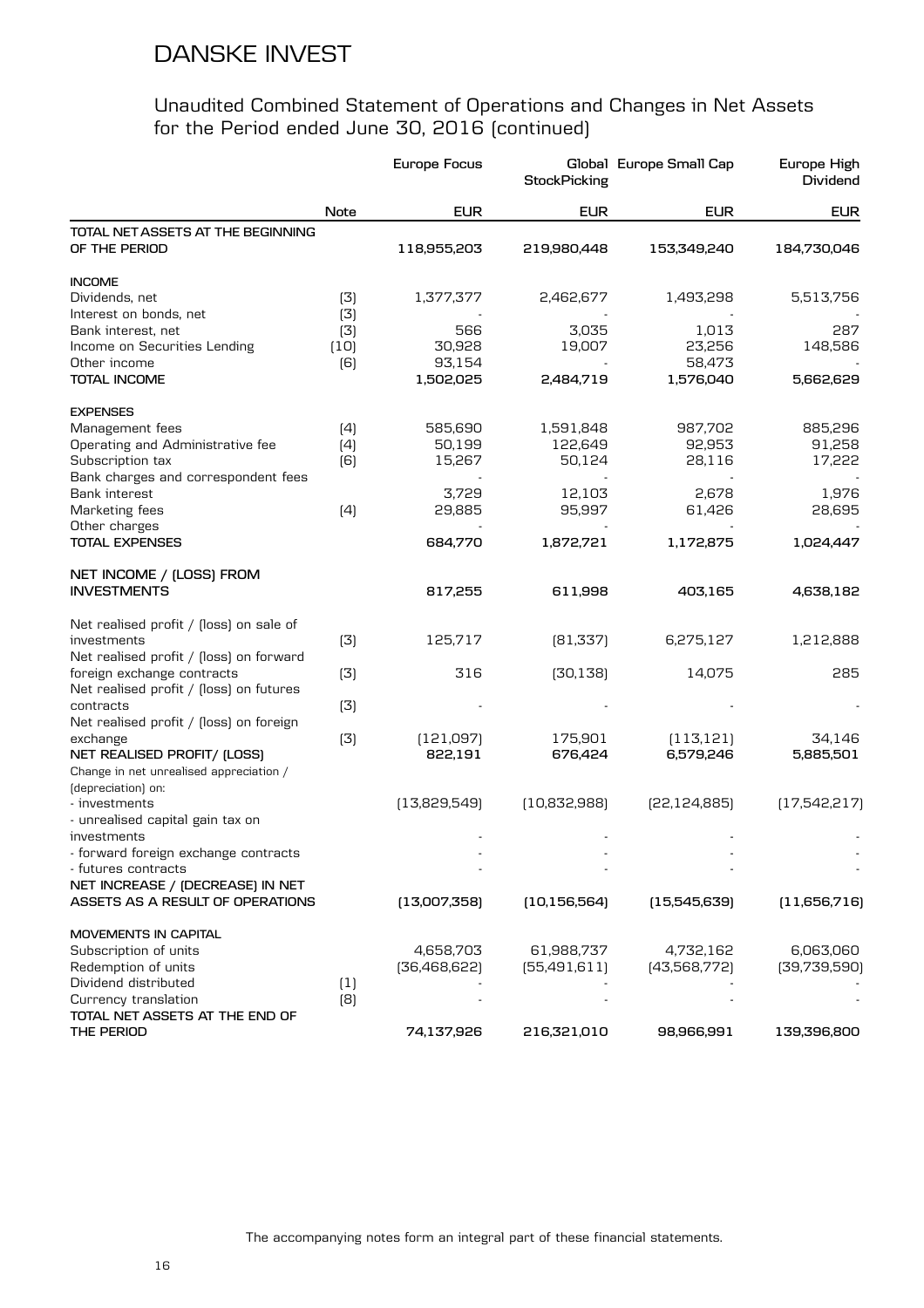|                                                    |      | Global Corporate<br>Bonds | Eastern Europe<br>Convergence | China         | Japan           |
|----------------------------------------------------|------|---------------------------|-------------------------------|---------------|-----------------|
|                                                    | Note | <b>EUR</b>                | <b>EUR</b>                    | <b>USD</b>    | <b>JPY</b>      |
| TOTAL NET ASSETS AT THE BEGINNING<br>OF THE PERIOD |      | 195,024,862               | 20,190,667                    | 30,054,088    | 4,834,126,893   |
| <b>INCOME</b>                                      |      |                           |                               |               |                 |
| Dividends, net                                     | (3)  |                           | 448,642                       | 433,520       | 47,348,217      |
| Interest on bonds, net                             | (3)  | 2,721,835                 |                               |               |                 |
| Bank interest, net                                 | (3)  | 236                       | 237                           | 540           |                 |
| Income on Securities Lending                       | (10) | 14,210                    | 882                           | 4,188         | 410,575         |
| Other income                                       | (6)  |                           | 93,860                        |               |                 |
| <b>TOTAL INCOME</b>                                |      | 2,736,281                 | 543,621                       | 438,248       | 47,758,792      |
| <b>EXPENSES</b>                                    |      |                           |                               |               |                 |
| Management fees                                    | (4)  | 556,491                   | 153,762                       | 213,375       | 32,727,520      |
| Operating and Administrative fee                   | (4)  | 116,910                   | 19,457                        | 53,344        | 6,545,506       |
| Subscription tax                                   | (6)  | 33,182                    | 4,734                         | 6,558         | 1,059,839       |
| Bank charges and correspondent fees                |      | 1,276                     |                               |               |                 |
| <b>Bank interest</b>                               |      | 11,873                    | 202                           | 2             | 139,899         |
| Marketing fees                                     | (4)  | 60,274                    | 9,458                         | 13,336        | 2,181,837       |
| Other charges                                      |      |                           |                               |               |                 |
| <b>TOTAL EXPENSES</b>                              |      | 780,006                   | 187,613                       | 286,615       | 42,654,601      |
| NET INCOME / (LOSS) FROM                           |      |                           |                               |               |                 |
| <b>INVESTMENTS</b>                                 |      | 1,956,275                 | 356,008                       | 151,633       | 5,104,191       |
| Net realised profit / [loss] on sale of            |      |                           |                               |               |                 |
| investments                                        | (3)  | (671, 431)                | [267,018]                     | [1, 175, 312] | [221,518,353]   |
| Net realised profit / [loss] on forward            |      |                           |                               |               |                 |
| foreign exchange contracts                         | (3)  | 187,820                   | 2,508                         |               |                 |
| Net realised profit / [loss] on futures            |      |                           |                               |               |                 |
| contracts                                          | (3)  | 560,426                   |                               |               |                 |
| Net realised profit / [loss] on foreign            |      |                           |                               |               |                 |
| exchange                                           | (3)  | 30,432                    | [10, 476]                     | [13,907]      | 50,132          |
| NET REALISED PROFIT/ (LOSS)                        |      | 2,063,522                 | 81,022                        | (1,037,586)   | [216,364,030]   |
| Change in net unrealised appreciation /            |      |                           |                               |               |                 |
| (depreciation) on:                                 |      |                           |                               |               |                 |
| - investments                                      |      | 5,421,248                 | [914, 397]                    | [665, 333]    | [794,321,949]   |
| - unrealised capital gain tax on                   |      |                           |                               |               |                 |
| investments                                        |      |                           |                               |               |                 |
| - forward foreign exchange contracts               |      | [803, 430]                |                               |               |                 |
| - futures contracts                                |      | 287,110                   |                               |               |                 |
| NET INCREASE / (DECREASE) IN NET                   |      |                           |                               |               |                 |
| ASSETS AS A RESULT OF OPERATIONS                   |      | 6,968,450                 | [833,375]                     | (1,702,919)   | (1,010,685,979) |
| MOVEMENTS IN CAPITAL                               |      |                           |                               |               |                 |
| Subscription of units                              |      | 20,528,632                | 1,816,595                     | 916,138       | 631,864,532     |
| Redemption of units                                |      | [26,883,924]              | [2,932,834]                   | [3,503,777]   | [339,301,678]   |
| Dividend distributed                               | (1)  |                           |                               |               |                 |
| Currency translation                               | (8)  |                           |                               |               |                 |
| TOTAL NET ASSETS AT THE END OF                     |      |                           |                               |               |                 |
| THE PERIOD                                         |      | 195,638,020               | 18,241,053                    | 25,763,530    | 4,116,003,768   |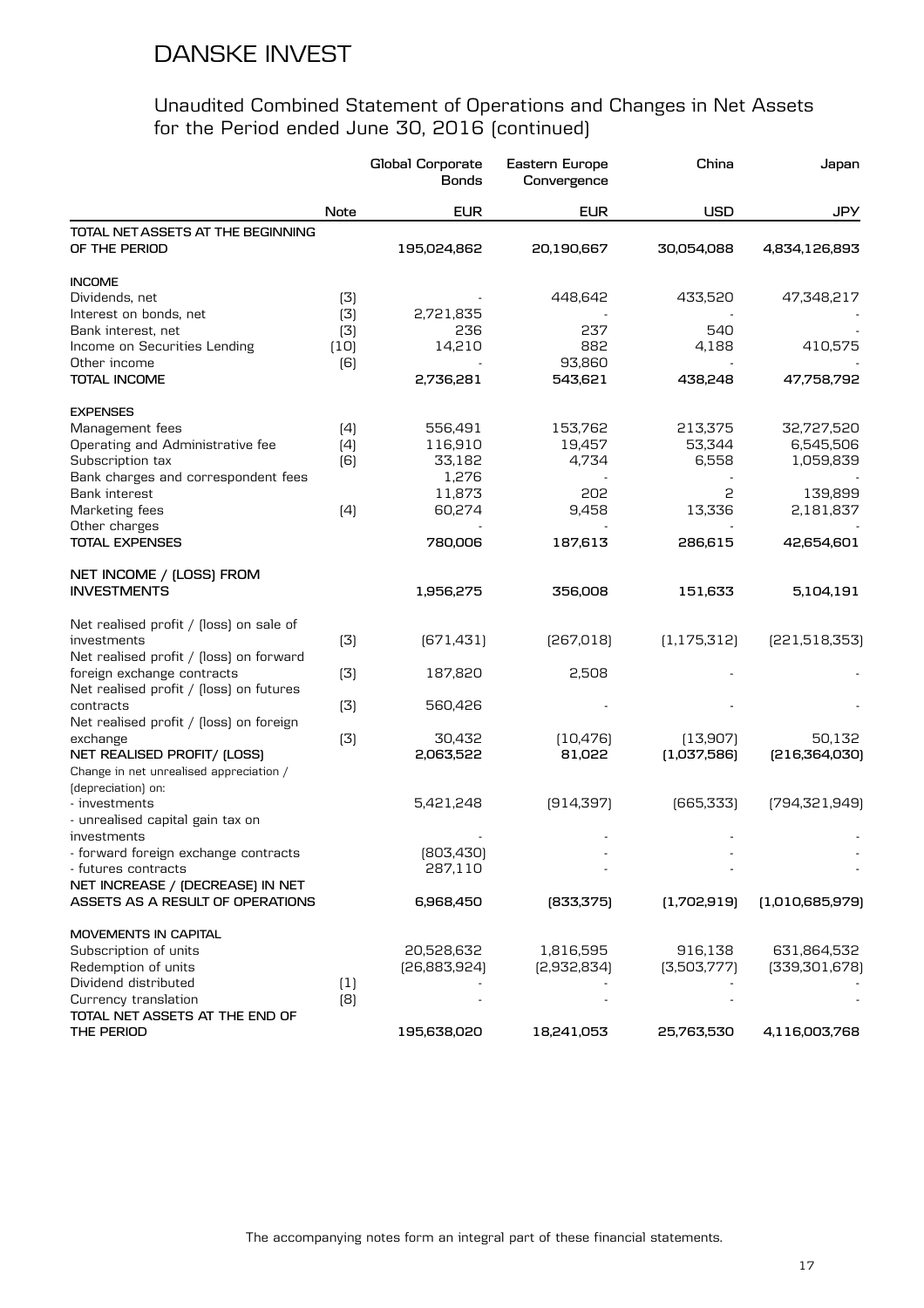|                                         |      | India       | Trans-Balkan | Global Emerging<br>Markets Small | Russia      |
|-----------------------------------------|------|-------------|--------------|----------------------------------|-------------|
|                                         | Note | <b>USD</b>  | <b>EUR</b>   | Cap<br><b>USD</b>                | <b>USD</b>  |
| TOTAL NET ASSETS AT THE BEGINNING       |      |             |              |                                  |             |
| OF THE PERIOD                           |      | 62,744,633  | 7,182,770    | 129,632,949                      | 7,461,513   |
| <b>INCOME</b>                           |      |             |              |                                  |             |
| Dividends, net                          | (3)  | 479,285     | 248,872      | 2,359,850                        | 97,887      |
| Interest on bonds, net                  | (3)  |             |              |                                  |             |
| Bank interest, net                      | (3)  | 1,488       | 1,343        | 1,968                            | 193         |
| Income on Securities Lending            | (10) |             |              | 732                              |             |
| Other income                            | (6)  |             |              | 20,037                           |             |
| <b>TOTAL INCOME</b>                     |      | 480,773     | 250,215      | 2,382,587                        | 98,080      |
| <b>EXPENSES</b>                         |      |             |              |                                  |             |
| Management fees                         | (4)  | 501,270     | 93,137       | 898,165                          | 68,415      |
| Operating and Administrative fee        | (4)  | 73,716      | 13,547       | 164,369                          | 12,842      |
| Subscription tax                        | (6)  | 15,437      | 1,713        | 22,257                           | 1,759       |
| Bank charges and correspondent fees     |      |             |              |                                  | 4           |
| <b>Bank interest</b>                    |      | 7           | 137          | 476                              | 119         |
| Marketing fees                          | (4)  | 29,486      | 3,387        | 38,305                           | 3,172       |
| Other charges                           |      |             |              |                                  | 1,059       |
| <b>TOTAL EXPENSES</b>                   |      | 619,916     | 111,921      | 1,123,572                        | 87,370      |
| NET INCOME / (LOSS) FROM                |      |             |              |                                  |             |
| <b>INVESTMENTS</b>                      |      | (139, 143)  | 138,294      | 1,259,015                        | 10,710      |
| Net realised profit / [loss] on sale of |      |             |              |                                  |             |
| investments                             | (3)  | 144,432     | [106,049]    | (10,919,146)                     | [352,713]   |
| Net realised profit / [loss] on forward |      |             |              |                                  |             |
| foreign exchange contracts              | (3)  |             | (1,757)      |                                  | [278]       |
| Net realised profit / [loss] on futures |      |             |              |                                  |             |
| contracts                               | (3)  |             |              |                                  |             |
| Net realised profit / [loss] on foreign |      |             |              |                                  |             |
| exchange                                | (3)  | [29,455]    | 5,984        | [43,242]                         | [2,229]     |
| NET REALISED PROFIT/ [LOSS]             |      | [24, 166]   | 36,472       | [9,703,373]                      | (344,510)   |
| Change in net unrealised appreciation / |      |             |              |                                  |             |
| (depreciation) on:                      |      |             |              |                                  |             |
| - investments                           |      | 3,389,922   | [265, 219]   | 21,488,610                       | 1,458,101   |
| - unrealised capital gain tax on        |      |             |              |                                  |             |
| investments                             |      |             |              | 59,891                           |             |
| - forward foreign exchange contracts    |      |             |              |                                  |             |
| - futures contracts                     |      |             |              |                                  |             |
| NET INCREASE / (DECREASE) IN NET        |      |             |              |                                  |             |
| ASSETS AS A RESULT OF OPERATIONS        |      | 3,365,756   | [228,747]    | 11,845,128                       | 1,113,591   |
| MOVEMENTS IN CAPITAL                    |      |             |              |                                  |             |
| Subscription of units                   |      | 7,658,634   | 173,498      | 9,945,835                        | 1,207,876   |
| Redemption of units                     |      | [7,748,271] | [384,349]    | (11, 475, 913)                   | (1,738,617) |
| Dividend distributed                    | (1)  |             |              |                                  |             |
| Currency translation                    | [8]  |             |              |                                  |             |
| TOTAL NET ASSETS AT THE END OF          |      |             |              |                                  |             |
| THE PERIOD                              |      | 66,020,752  | 6,743,172    | 139,947,999                      | 8,044,363   |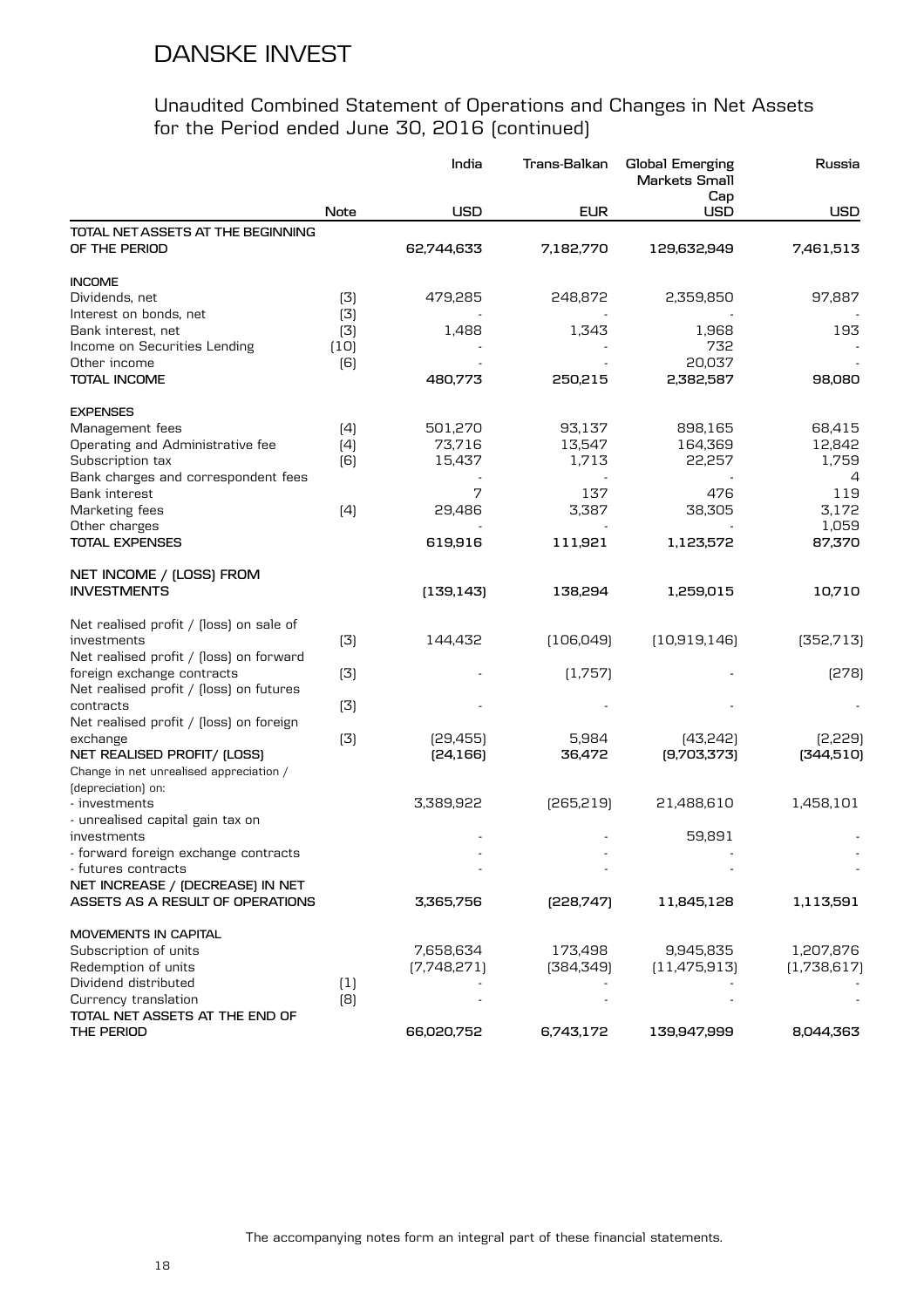### Unaudited Combined Statement of Operations and Changes in Net Assets for the Period ended June 30, 2016 (continued)

#### **Combined**

|                                                                                                                                                                                                                                                                                                                                                                                                                                                                                                                                                           | Note                             | <b>EUR</b>                                                                                                                     |
|-----------------------------------------------------------------------------------------------------------------------------------------------------------------------------------------------------------------------------------------------------------------------------------------------------------------------------------------------------------------------------------------------------------------------------------------------------------------------------------------------------------------------------------------------------------|----------------------------------|--------------------------------------------------------------------------------------------------------------------------------|
| TOTAL NET ASSETS AT THE BEGINNING<br>OF THE PERIOD                                                                                                                                                                                                                                                                                                                                                                                                                                                                                                        |                                  | 2,350,126,513                                                                                                                  |
| <b>INCOME</b><br>Dividends, net<br>Interest on bonds, net<br>Bank interest, net<br>Income on Securities Lending<br>Other income<br><b>TOTAL INCOME</b>                                                                                                                                                                                                                                                                                                                                                                                                    | (3)<br>(3)<br>(3)<br>(10)<br>(6) | 25,257,933<br>7,453,305<br>23,456<br>414,484<br>424,362<br>33,573,540                                                          |
| <b>EXPENSES</b><br>Management fees<br>Operating and Administrative fee<br>Subscription tax<br>Bank charges and correspondent fees<br>Bank interest<br>Marketing fees<br>Other charges<br><b>TOTAL EXPENSES</b>                                                                                                                                                                                                                                                                                                                                            | (4)<br>(4)<br>(6)<br>(4)         | 12,809,551<br>1,773,159<br>406,609<br>1,622<br>62,407<br>790,288<br>953<br>15,844,589                                          |
| NET INCOME / (LOSS) FROM<br><b>INVESTMENTS</b>                                                                                                                                                                                                                                                                                                                                                                                                                                                                                                            |                                  | 17,728,951                                                                                                                     |
| Net realised profit / [loss] on sale of<br>investments<br>Net realised profit / [loss] on forward<br>foreign exchange contracts<br>Net realised profit / [loss] on futures<br>contracts<br>Net realised profit / [loss] on foreign<br>exchange<br>NET REALISED PROFIT/ (LOSS)<br>Change in net unrealised appreciation /<br>(depreciation) on:<br>- investments<br>- unrealised capital gain tax on<br>investments<br>- forward foreign exchange contracts<br>- futures contracts<br>NET INCREASE / (DECREASE) IN NET<br>ASSETS AS A RESULT OF OPERATIONS | (3)<br>(3)<br>(3)<br>(3)         | (1, 192, 856)<br>320,564<br>989,196<br>[301, 307]<br>17,544,548<br>8,322,745<br>92,316<br>(1,853,815)<br>599,402<br>24,705,196 |
| <b>MOVEMENTS IN CAPITAL</b><br>Subscription of units<br>Redemption of units<br>Dividend distributed<br>Currency translation<br>TOTAL NET ASSETS AT THE END OF<br>THE PERIOD                                                                                                                                                                                                                                                                                                                                                                               | $\left(1\right)$<br>(8)          | 375,294,828<br>(647,368,921)<br>[144, 647]<br>(15, 279, 095)<br>2,087,333,874                                                  |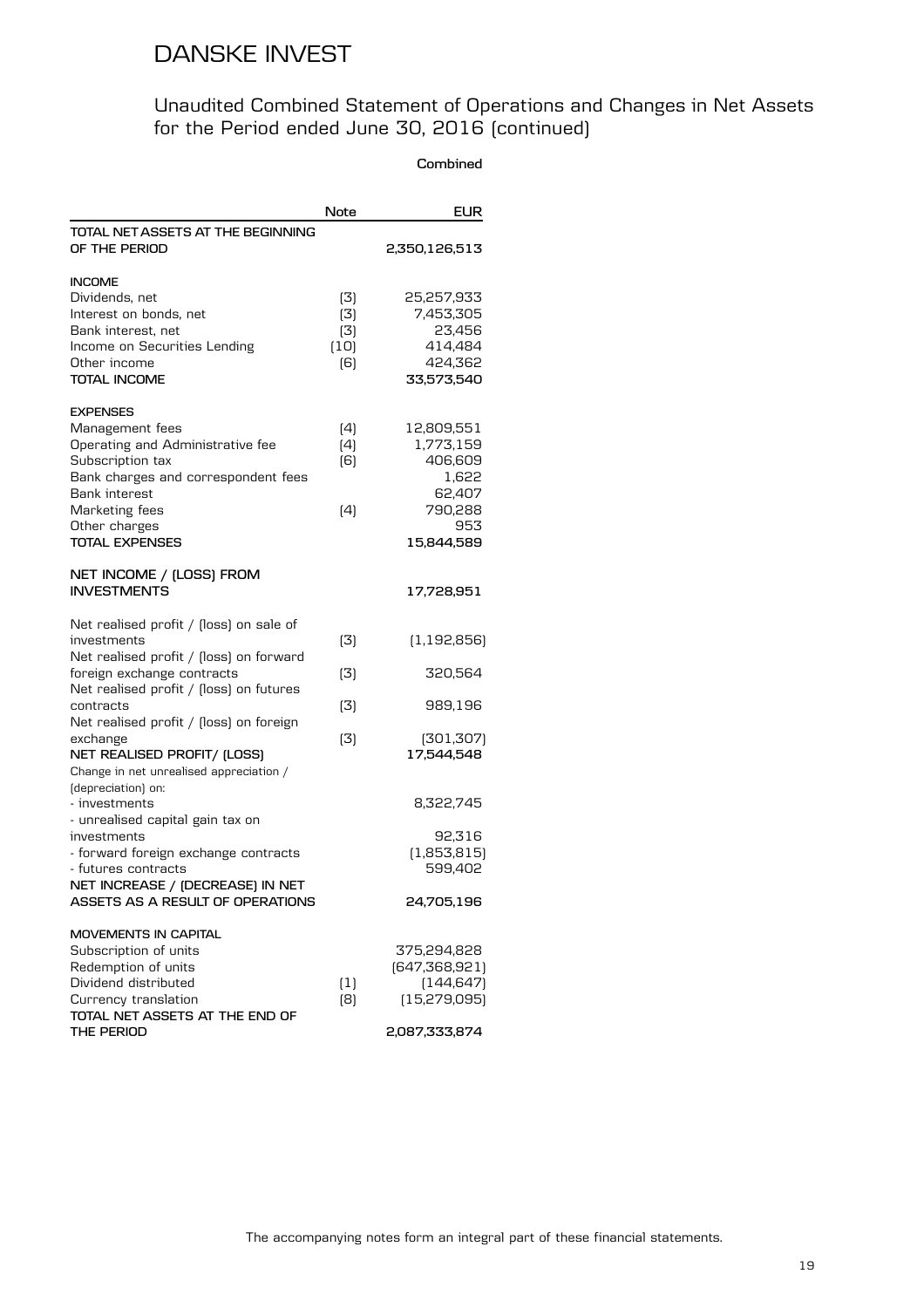## Danish Bond

### Statement of Investments as at June 30, 2016

(expressed in DKK)

| Description | Quantity / Face $C$ urrency<br>Value | Cost | Evaluation | % net<br>assets |
|-------------|--------------------------------------|------|------------|-----------------|
|             |                                      |      |            |                 |

**Transferable securities admitted to an official stock exchange listing**

#### **Bonds**

| Denmark                           |            |            |            |            |      |
|-----------------------------------|------------|------------|------------|------------|------|
| Brf 1.5% 14-01.10.27              | 5,000,000  | <b>DKK</b> | 5,052,500  | 5,070,000  | 1.90 |
| Brf 2.5% 14-01.10.37              | 9,778,703  | <b>DKK</b> | 9,507,344  | 10,019,357 | 3.75 |
| Brfkred Tv 05-01.10.38 154b       | 7,260,168  | <b>DKK</b> | 7,093,184  | 7,601,395  | 2.85 |
| Brfkredit 2% 12-01.10.34          | 3,576,206  | <b>DKK</b> | 3,285,639  | 3,629,813  | 1.36 |
| Brfkredit 4% 03-01.10.25          | 375,575    | <b>DKK</b> | 385,641    | 407,499    | 0.15 |
| Brfkredit 4% 03-01.10.35          | 2,638,994  | <b>DKK</b> | 2,591,683  | 2,855,933  | 1.07 |
| Brfkredit 4% 05-38 N411-B-        | 77,808     | <b>DKK</b> | 66,526     | 81,543     | 0.03 |
| Brfkredit 5% 97-19 S.111          | 980,179    | <b>DKK</b> | 1,000,346  | 971,838    | 0.36 |
| Brfkredit Tv 05-01.10.38 Oa       | 22,165,402 | <b>DKK</b> | 21,579,362 | 23,351,251 | 8.75 |
| Danmks Ski Frn 12-01.01.01        | 6,250,000  | <b>DKK</b> | 6,114,621  | 6,236,481  | 2.34 |
| Danmks Ski Frn 12-01.01.21        | 5,750,000  | <b>DKK</b> | 5,453,875  | 5,742,812  | 2.15 |
| Danske Kr. 6% 93-01.10.26 A       | 247,575    | <b>DKK</b> | 255,177    | 280,997    | 0.11 |
| Denmark 7% 93-10.11.24            | 2,000,000  | <b>DKK</b> | 3,302,000  | 3,205,700  | 1.20 |
| Dlr Kredit 3% 10-01.10.31         | 2,296,811  | <b>DKK</b> | 2,104,652  | 2,377,199  | 0.89 |
| Dlr Kredit 3.5% 12-01.10.44       | 4,716,505  | <b>DKK</b> | 4,754,238  | 4,891,016  | 1.83 |
| Dlr Kredit Frn 07-01.01.18        | 523,085    | <b>DKK</b> | 521,150    | 520,783    | 0.20 |
| Kommkrdt 2% 15-01.10.47           | 5,966,192  | <b>DKK</b> | 5,502,321  | 5,767,816  | 2.16 |
| Kommkrdt Frn 11-01.01.22          | 1,000,000  | <b>DKK</b> | 1,020,000  | 998,500    | 0.38 |
| Landsbk Realkredit 4% 05-35       | 290,900    | <b>DKK</b> | 275,864    | 303,991    | 0.11 |
| Ldbk Reall 1% 15-01.04.17         | 6,000,000  | <b>DKK</b> | 6,050,400  | 6,012,462  | 2.25 |
| Ldbk Reall 1.5% 15-01.10.37       | 2,153,329  | <b>DKK</b> | 1,913,233  | 2,031,128  | 0.76 |
| Nordea 2.5% 12-01.10.34           | 8,919,431  | <b>DKK</b> | 8,795,331  | 9,236,071  | 3.46 |
| Nordea Kred 2% 12-01.10.29        | 3,249,640  | <b>DKK</b> | 3,282,136  | 3,346,316  | 1.25 |
| Nordea Kred 2% 14-01.10.37        | 7,580,399  | <b>DKK</b> | 7,452,848  | 7,621,864  | 2.86 |
| Nordea Kred 2.5% 14-01.10.47      | 5,988,509  | <b>DKK</b> | 5,868,739  | 5,964,555  | 2.24 |
| Nordea Kred 3.5% 15-01.10.47      | 8,150,315  | <b>DKK</b> | 8,203,292  | 8,471,519  | 3.17 |
| Nordea Kred.Realk. 5% 98-01.07.19 | 87,531     | <b>DKK</b> | 88,078     | 87,661     | 0.03 |
| Nordea Kredit 3.5% 01.10.44       | 1,763,861  | <b>DKK</b> | 1,778,854  | 1,842,335  | 0.69 |
| Nordea Kredit 4% 03-01.10.25      | 1,912,221  | <b>DKK</b> | 1,971,500  | 2,061,375  | 0.77 |
| Nykred.Realkr.Frn 05-01.10.38     | 8,974,663  | <b>DKK</b> | 8,602,215  | 9,374,036  | 3.51 |
| Nykred.Realkr.Tv 04-38 33d        | 21,117,189 | <b>DKK</b> | 20,575,042 | 22,099,138 | 8.28 |
| Nykredit 1.5% 15-01.10.37         | 9,661,965  | <b>DKK</b> | 8,874,514  | 9,444,667  | 3.54 |
| Nykredit 4% 03-01.10.20           | 171,261    | <b>DKK</b> | 174,130    | 179,568    | 0.07 |
| Nykredit Tv 05-01.10.38 33d       | 10,483,022 | <b>DKK</b> | 10,388,326 | 10,996,690 | 4.12 |
| Realkr.Danmark 4% 03-01.10.25     | 1,636,457  | <b>DKK</b> | 1,726,682  | 1,767,374  | 0.66 |
| Realkr.Danmark 4% 05-38 S.2038    | 1,194,639  | <b>DKK</b> | 1,261,539  | 1,300,962  | 0.49 |
| Realkrdt 2% 14-01.10.37           | 5,626,550  | <b>DKK</b> | 5,730,641  | 5,657,383  | 2.12 |
| Realkrdt 2% 15-01.10.47           | 17,076,210 | <b>DKK</b> | 16,987,779 | 16,661,258 | 6.24 |
| Realkrdt 3% 11-01.10.34           | 2,014,286  | <b>DKK</b> | 2,091,332  | 2,104,465  | 0.79 |
| Realkrdt 3% 12-01.10.44           | 3,647,666  | <b>DKK</b> | 3,695,815  | 3,749,947  | 1.41 |
| Realkrdt 4% 07-01.10.31           | 857,759    | <b>DKK</b> | 893,785    | 919,990    | 0.35 |
| Realkredit 3.5% 12-01.10.44       | 2,565,676  | <b>DKK</b> | 2,578,275  | 2,693,831  | 1.01 |
| Realkredit 4% 05-01.10.28         | 34,636     | <b>DKK</b> | 36,575     | 37,407     | 0.01 |
| Realkredit Dan.Frn 05-01.10.38    | 1,391,178  | <b>DKK</b> | 1,432,913  | 1,462,128  | 0.55 |
| Realkredit Tv 05-01.10.38 Oa      | 13,787,407 | <b>DKK</b> | 13,564,570 | 14,476,778 | 5.42 |
| Totalkred Frn 04-01.10.38/30 Ccf  | 1,865,619  | <b>DKK</b> | 1,951,437  | 1,952,370  | 0.73 |

The accompanying notes form an integral part of these financial statements.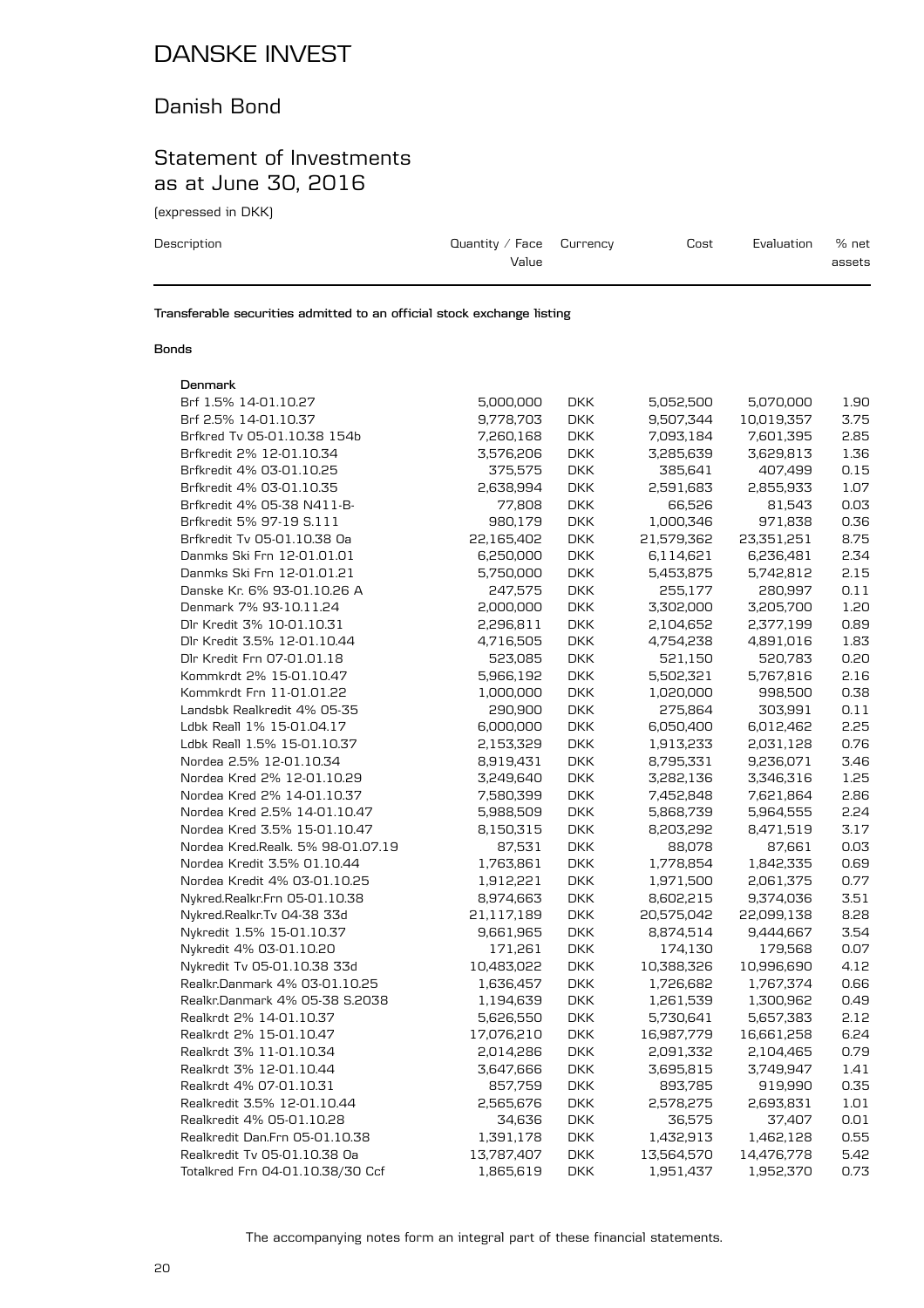### Danish Bond

# Statement of Investments as at June 30, 2016 (continued)

(expressed in DKK)

| Description                                                                    | Quantity $/$ Face<br>Value | Currency   | Cost                   | Evaluation             | % net<br>assets |
|--------------------------------------------------------------------------------|----------------------------|------------|------------------------|------------------------|-----------------|
| Totalkredit 6%-01.04.24 S111                                                   | 123.792                    | <b>DKK</b> | 122,924<br>225,959,028 | 136,790<br>236,003,992 | 0.05<br>88.42   |
| Total - Bonds                                                                  |                            |            | 225,959,028            | 236,003,992            | 88.42           |
| Total - Transferable securities admitted to an official stock exchange listing |                            |            | 225,959,028            | 236,003,992            | 88.42           |
| Transferable securities dealt in on another regulated market                   |                            |            |                        |                        |                 |
| <b>Bonds</b>                                                                   |                            |            |                        |                        |                 |
| Denmark                                                                        |                            |            |                        |                        |                 |
| Denmark 3% 10-15.11.21                                                         | 18.980.000                 | <b>DKK</b> | 22,037,801             | 22,439,579             | 8.41            |
| Denmark 4% 08-15.11.19                                                         | 4,000,000                  | <b>DKK</b> | 4,319,005              | 4,617,200              | 1.73            |
| Dlr Kredit 4% 11-01.10.44                                                      | 780,715                    | <b>DKK</b> | 776,486                | 830.837                | 0.31            |
| Nordea Kredit 6% 07-01.10.41                                                   | 410,290                    | <b>DKK</b> | 400,197                | 459,525                | 0.17            |
| Nordea Kredit 6% 07-01.10.41                                                   | 33,616                     | <b>DKK</b> | 32,036                 | 38.329                 | 0.01            |
|                                                                                |                            |            | 27,565,525             | 28,385,470             | 10.63           |
| <b>Total - Bonds</b>                                                           |                            |            | 27,565,525             | 28,385,470             | 10.63           |
| Total - Transferable securities dealt in on another regulated market           |                            |            | 27,565,525             | 28,385,470             | 10.63           |
| TOTAL INVESTMENT PORTFOLIO                                                     |                            |            | 253,524,553            | 264.389.462            | 99.05           |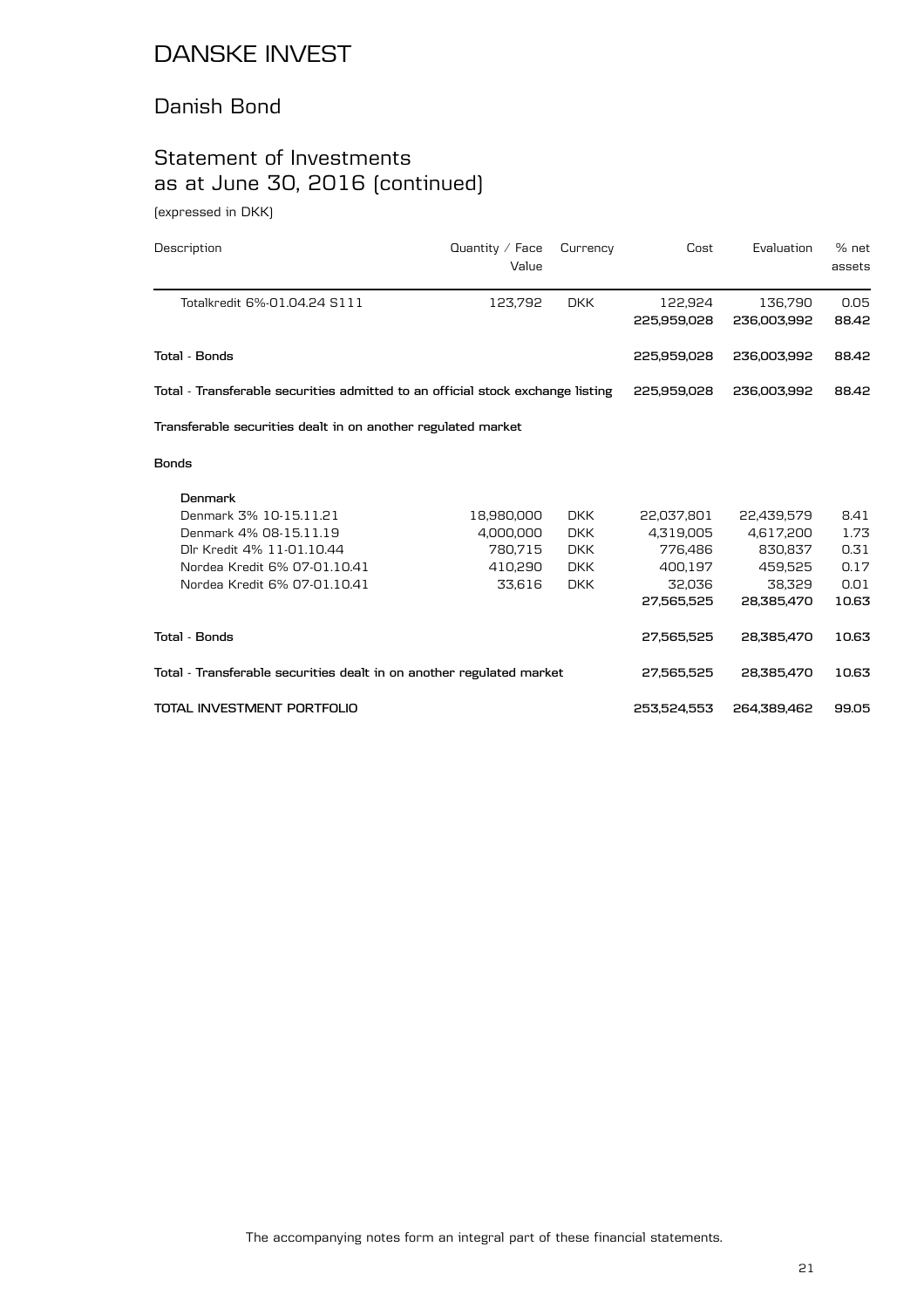### Danish Bond

## Geographical and Economic Portfolio Breakdowns as at June 30, 2016

(expressed as a percentage of net assets)

| Geographical breakdown |      |
|------------------------|------|
| Denmark                | 9905 |
|                        | 9905 |

| Economic breakdown                   | %     |
|--------------------------------------|-------|
| Mortgage and Funding Institutions    | 85.17 |
| States, Provinces and Municipalities | 13.88 |
|                                      | 9905  |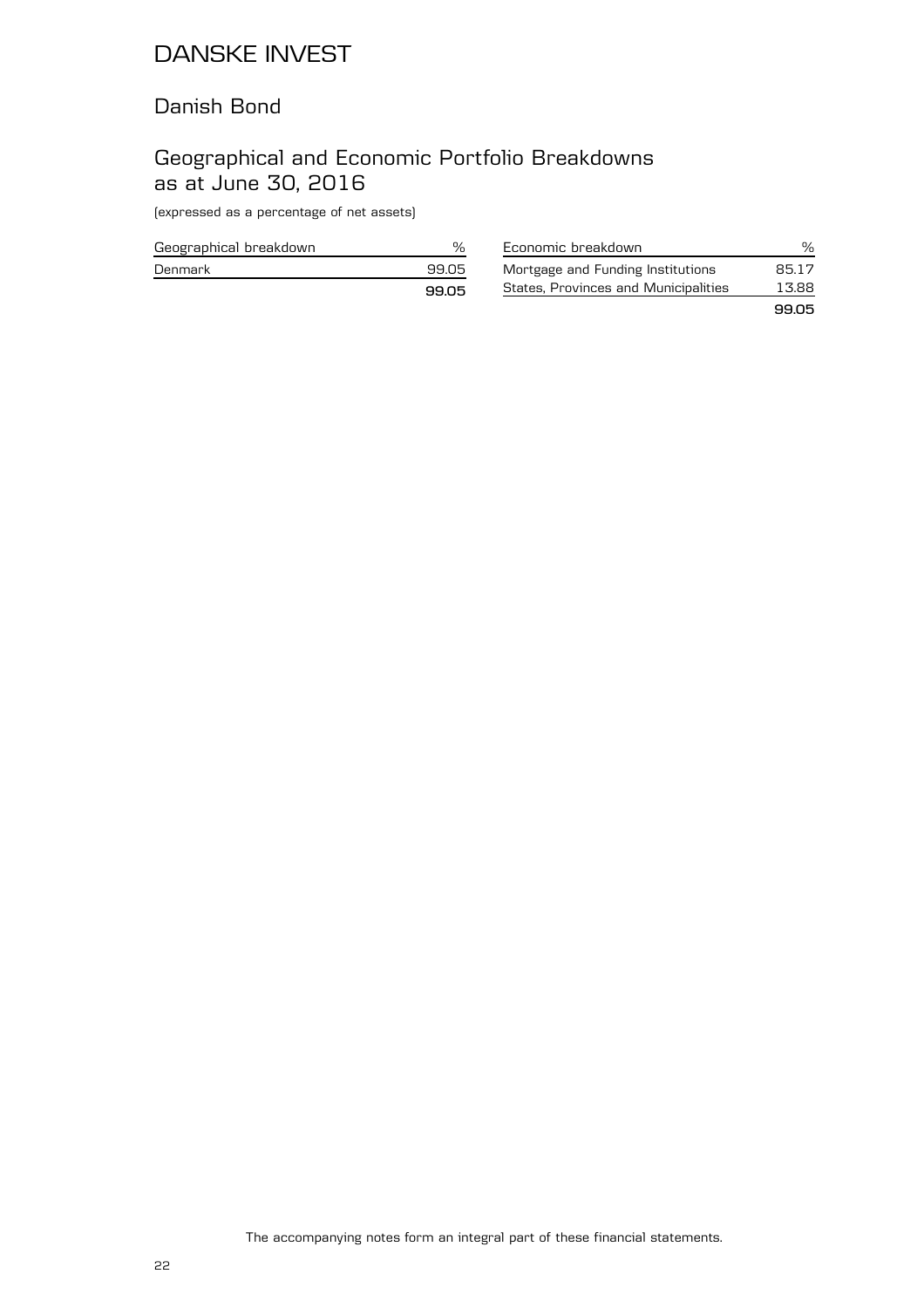# European Bond

## Statement of Investments as at June 30, 2016

(expressed in EUR)

| Description                                                            | Quantity $\angle$ Face<br>Value | Currency                 | Cost                 | Evaluation           | % net<br>assets |
|------------------------------------------------------------------------|---------------------------------|--------------------------|----------------------|----------------------|-----------------|
| Transferable securities admitted to an official stock exchange listing |                                 |                          |                      |                      |                 |
| <b>Bonds</b>                                                           |                                 |                          |                      |                      |                 |
| Belgium                                                                |                                 |                          |                      |                      |                 |
| Ab Inbey 2% 16-17.03.28                                                | 200,000                         | <b>EUR</b>               | 199,516<br>199,516   | 215,498<br>215,498   | 0.58<br>0.58    |
| Curaçao                                                                |                                 |                          |                      |                      |                 |
| Teva 2.875% 12-15.04.19                                                | 100,000                         | <b>EUR</b>               | 99,648<br>99,648     | 107,028<br>107,028   | 0.29<br>0.29    |
| Denmark                                                                |                                 |                          |                      |                      |                 |
| Danica Pens 4.375% 15-29.09.45                                         | 100,000                         | <b>EUR</b>               | 99,666               | 99,265               | 0.27            |
| Dsk Bk 1.625% 13-28.02.20                                              | 800,000                         | <b>EUR</b>               | 818,320              | 853,160              | 2.30            |
| Dsk Bk 2.75% 14-19.05.26<br>Dsk Bk 3.875% 12-28.02.17                  | 350,000                         | <b>EUR</b><br><b>EUR</b> | 353,467              | 364,754<br>205,242   | 0.98<br>0.55    |
| Nykredit Bk 1.75% 13-02.05.18                                          | 200,000<br>100,000              | <b>EUR</b>               | 215,300<br>99,782    | 102,896              | 0.28            |
| Nykredit Bk 3.25% 12-01.06.17                                          | 200,000                         | <b>EUR</b>               | 199,736              | 205,882              | 0.56            |
|                                                                        |                                 |                          | 1,786,271            | 1,831,199            | 4.94            |
| Finland                                                                |                                 |                          |                      |                      |                 |
| Pohjola Bk 2% 14-03.03.21 [Regs]                                       | 100,000                         | <b>EUR</b>               | 99,368               | 108,418              | 0.29            |
| Tvo Power Co 4.625% 12-04.02.19                                        | 200,000                         | <b>EUR</b>               | 222,313              | 217,351              | 0.59            |
|                                                                        |                                 |                          | 321,681              | 325,769              | 0.88            |
| France                                                                 |                                 |                          |                      |                      |                 |
| Air Liquide 0.75% 16-13.06.24                                          | 300,000                         | <b>EUR</b>               | 299,211              | 305,128              | 0.82            |
| Bnpp 1.125% 16-15.01.23                                                | 200,000                         | <b>EUR</b>               | 199,280              | 206,377              | 0.56            |
| Casino Gp 3.248% 14-07.03.24                                           | 200,000                         | <b>EUR</b>               | 204,758<br>963,328   | 209,144              | 0.56<br>2.47    |
| Crh 5% 08-08.04.19<br>Edf Frn 13-Pert / Ftf Emtn                       | 800,000<br>100,000              | <b>EUR</b><br><b>EUR</b> | 96,875               | 917,800<br>98,930    | 0.27            |
| France 5.5% 98-2029 Oat                                                | 200,000                         | <b>EUR</b>               | 280,766              | 328,780              | 0.89            |
| Gdf Suez 3% Frn 14- Perp                                               | 100,000                         | <b>EUR</b>               | 104,450              | 102,753              | 0.28            |
| Orange 1% 16-12.05.25                                                  | 200,000                         | <b>EUR</b>               | 197,906              | 204,789              | 0.55            |
| Orange 4% 14-Perp                                                      | 100,000                         | <b>EUR</b>               | 99,253               | 103,993              | 0.28            |
| Socgen 0.75% 15-25.11.20                                               | 100,000                         | <b>EUR</b>               | 99,668               | 102,248              | 0.28            |
| Socgen 2.25% 13-23.01.20                                               | 100,000                         | <b>EUR</b>               | 105,510              | 107,390              | 0.29            |
| Total Sa 2.25% 15-Perp                                                 | 100,000                         | <b>EUR</b>               | 100,000              | 96,782               | 0.26            |
| Total Sa 3.875% 16-Perp                                                | 100,000                         | <b>EUR</b>               | 100,000<br>2,851,005 | 103,897<br>2,888,011 | 0.28<br>7.79    |
|                                                                        |                                 |                          |                      |                      |                 |
| Germany                                                                |                                 |                          |                      |                      |                 |
| Bayer Ag 2.375% 15-02.04.75                                            | 100,000                         | <b>EUR</b>               | 95,250               | 95,190               | 0.26            |
| Daimler 0.5% 16-09.09.19                                               | 160,000                         | <b>EUR</b>               | 159,669              | 162,467              | 0.44            |
| Sap Ag 1.75% 14-22.02.27<br>Vw Fin 0.75% 15-14.10.21                   | 200,000<br>300,000              | <b>EUR</b><br><b>EUR</b> | 198,568              | 219,961              | 0.59            |
|                                                                        |                                 |                          | 299,814<br>753,301   | 301,638<br>779,256   | 0.81<br>2.10    |
| Great Britain                                                          |                                 |                          |                      |                      |                 |
| Brit Sky Br 1.5% 14-15.09.21                                           | 200,000                         | <b>EUR</b>               | 199,170              | 206,196              | 0.56            |
| Britel 1.75% 16-10.03.26                                               | 150,000                         | <b>EUR</b>               | 149,973              | 156,379              | 0.42            |
| Coca-Cola E 1.75% 16-26.05.28                                          | 200,000                         | <b>EUR</b>               | 197,400              | 202,434              | 0.54            |

The accompanying notes form an integral part of these financial statements.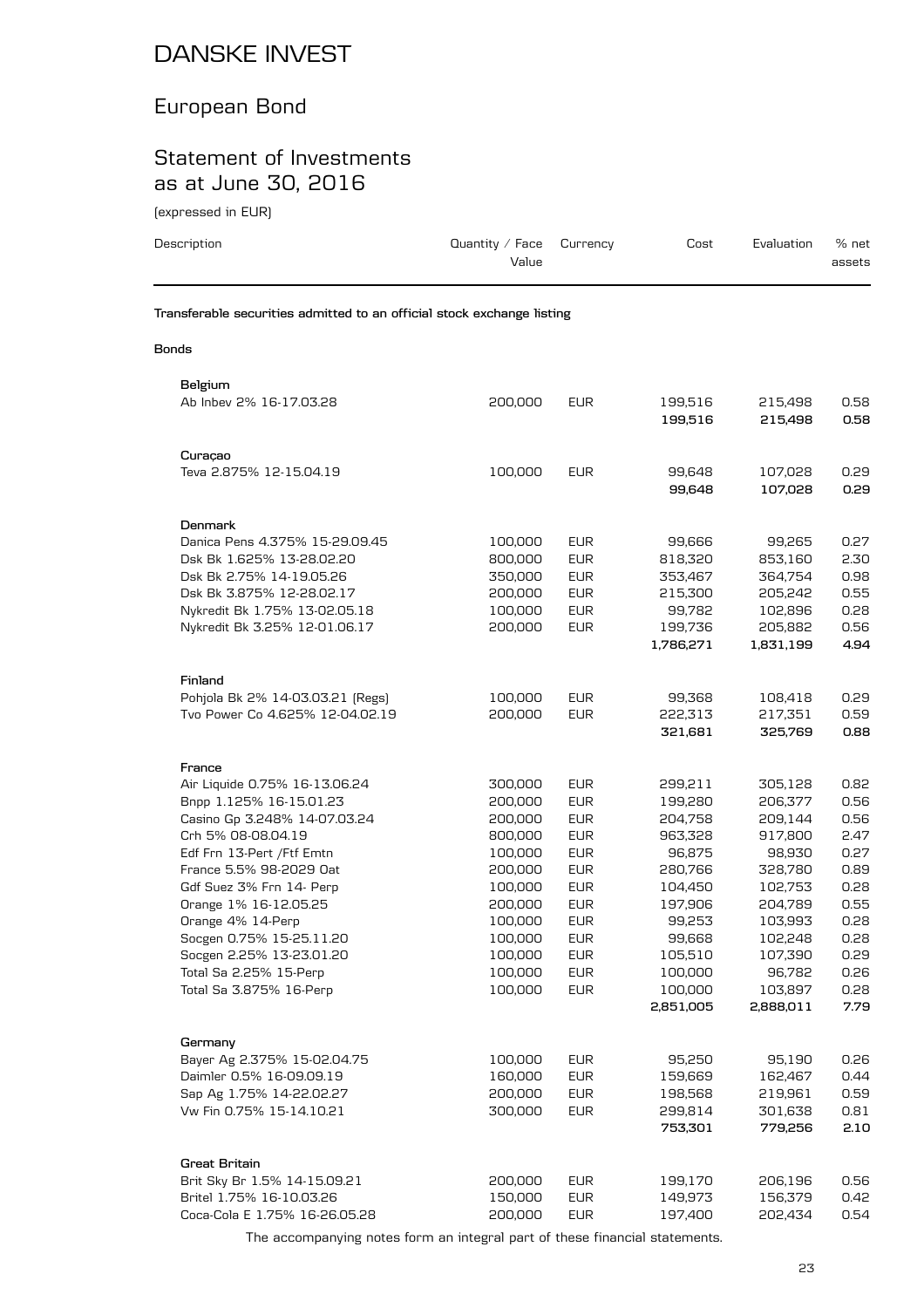## European Bond

## Statement of Investments as at June 30, 2016 (continued)

(expressed in EUR)

| Description                      | Quantity $\angle$ Face | Currency   | Cost      | Evaluation | % net  |
|----------------------------------|------------------------|------------|-----------|------------|--------|
|                                  | Value                  |            |           |            | assets |
| G4s 2.625% 12-06.12.18           | 200,000                | <b>EUR</b> | 208,533   | 209,107    | 0.56   |
| Hsbc Hldg 3.375%/Frn 13-10.01.24 | 200,000                | <b>EUR</b> | 213,384   | 206,476    | 0.56   |
| Ngg Fin 4.25% [Frn] 13-18.06.76  | 100,000                | <b>EUR</b> | 99,973    | 106,153    | 0.29   |
| Vodafone 1.75% 16-25.08.23       | 100,000                | <b>EUR</b> | 99,851    | 105,037    | 0.28   |
|                                  |                        |            | 1,168,284 | 1,191,782  | 3.21   |
| Guernsey                         |                        |            |           |            |        |
| Cs Gg 1.75% 14-15.01.21          | 700,000                | <b>EUR</b> | 747,369   | 756,588    | 2.04   |
|                                  |                        |            | 747,369   | 756,588    | 2.04   |
| Ireland                          |                        |            |           |            |        |
| Aib Mtg Bk 2.625% 13-29.07.16    | 900,000                | <b>EUR</b> | 923,868   | 901,683    | 2.43   |
| Bogaeis 3.625% 12-04.12.17       | 200,000                | <b>EUR</b> | 208,379   | 210,339    | 0.57   |
| Esb Fin 1.875% 16-14.06.31       | 100,000                | <b>EUR</b> | 99,754    | 103,574    | 0.28   |
| Esb Fin 3.494% 13-12.01.24       | 100,000                | <b>EUR</b> | 115,450   | 120,557    | 0.32   |
| Esb Fin 6.25% 12-11.09.01        | 52,000                 | <b>EUR</b> | 52,000    | 55,936     | 0.15   |
| Ge Cap Eur 2.25% 13-20.07.20     | 100,000                | <b>EUR</b> | 99,636    | 108,947    | 0.29   |
| Ireland 3.4% 14-18.03.24         | 200,000                | <b>EUR</b> | 241,696   | 245,545    | 0.66   |
| Ireland 4.5% 07-18.10.18 Tbo     | 800,000                | <b>EUR</b> | 928,080   | 888,640    | 2.40   |
| Ryanair Ltd 1.125% 15-10.03.23   | 50,000                 | <b>EUR</b> | 49,704    | 50,429     | 0.14   |
|                                  |                        |            | 2,718,567 | 2,685,650  | 7.24   |
| ltaly                            |                        |            |           |            |        |
| Assgen 5.5% 15-27.10.47          | 100,000                | <b>EUR</b> | 99,759    | 102,938    | 0.28   |
| Btps 2% 15-01.12.25 /Btp         | 400,000                | <b>EUR</b> | 424,100   | 424,110    | 1.14   |
| Cred Emil 1.875% 14-27.02.19     | 800,000                | <b>EUR</b> | 819,856   | 841,608    | 2.27   |
| Intesa San 1.125% 15-04.03.22    | 200,000                | <b>EUR</b> | 199,278   | 199,114    | 0.54   |
| Italy 2.5% 14-01.12.24/Btp       | 800,000                | <b>EUR</b> | 890,157   | 887,260    | 2.39   |
| Italy 3.75% 06-01.08.21 Btp      | 2,350,000              | <b>EUR</b> | 2,440,122 | 2,746,445  | 7.41   |
| Italy 5.5% 12-01.11.22 Btp       | 3,400,000              | <b>EUR</b> | 4,198,212 | 4,407,675  | 11.88  |
| Snam 3.375% 13-29.01.21 Emtn     | 150,000                | <b>EUR</b> | 168,150   | 171,026    | 0.46   |
| Unicredit 2.25% 13-16.12.16      | 100,000                | <b>EUR</b> | 99,997    | 101,004    | 0.27   |
|                                  |                        |            | 9,339,631 | 9,881,180  | 26.64  |
| Luxembourg                       |                        |            |           |            |        |
| Glencore Fi 1.25% 15-17.03.21    | 100,000                | <b>EUR</b> | 97,756    | 92,406     | 0.25   |
| Glencore Fi 2.75% 14-01.04.21    | 100,000                | <b>EUR</b> | 99,448    | 97,834     | 0.26   |
| Glencore Fin 5.25% 10-22.03.17*  | 100,000                | <b>EUR</b> | 110,400   | 103,309    | 0.28   |
| Michln Fin 2.75% 20.06.19 Emtn   | 100,000                | <b>EUR</b> | 99,912    | 108,432    | 0.29   |
|                                  |                        |            | 407,516   | 401,981    | 1.08   |
| Mexico                           |                        |            |           |            |        |
| Amer Movil 3% 12-12.07.21        | 100,000                | <b>EUR</b> | 99,977    | 110,896    | 0.30   |
|                                  |                        |            | 99,977    | 110,896    | 0.30   |
| Norway                           |                        |            |           |            |        |
| Avinor 1% 15-29.04.25            | 250,000                | <b>EUR</b> | 249,740   | 258,470    | 0.70   |
| Dnb Bank As 3% 13-26.09.23       | 100,000                | <b>EUR</b> | 105,110   | 103,605    | 0.28   |
| Dnb Nor Bol 3.375% 10-20.01.17   | 500,000                | <b>EUR</b> | 506,700   | 509,980    | 1.37   |
|                                  |                        |            | 861,550   | 872,055    | 2.35   |

The accompanying notes form an integral part of these financial statements. \* Securities subject to a collateralized securities lending agreement as described in note 10.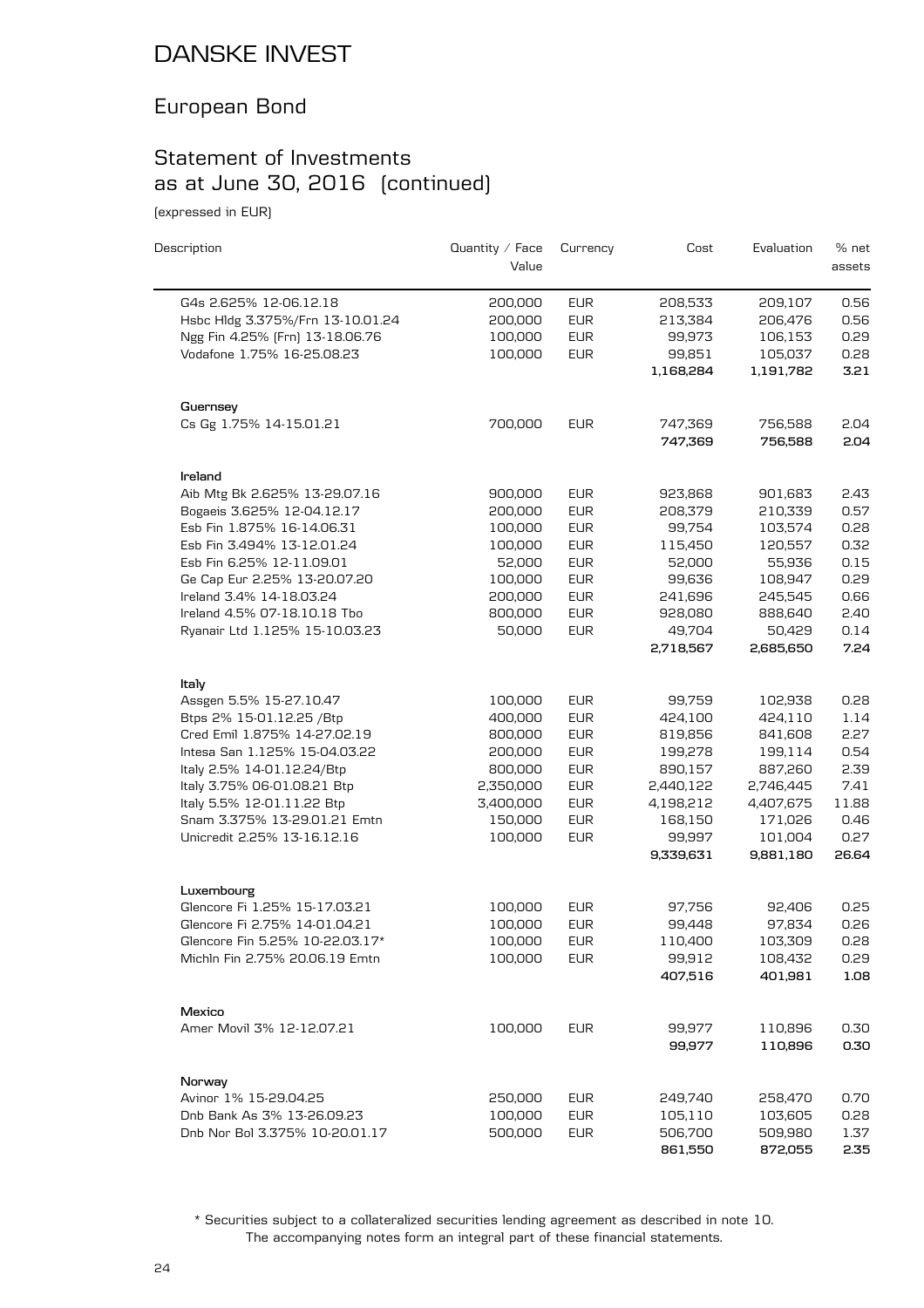# European Bond

## Statement of Investments as at June 30, 2016 (continued)

(expressed in EUR)

| Description                      | Quantity / Face<br>Value | Currency   | Cost      | Evaluation | % net<br>assets |
|----------------------------------|--------------------------|------------|-----------|------------|-----------------|
| Spain                            |                          |            |           |            |                 |
| Enagas Fin 1.375% 16-05.05.28    | 100,000                  | <b>EUR</b> | 98,940    | 103,576    | 0.28            |
| Red Elec Fi 2.125% 14-01.07.23   | 100,000                  | <b>EUR</b> | 106,053   | 111,285    | 0.30            |
| Spain 4.4% 13-31.10.23           | 1,400,000                | <b>EUR</b> | 1,592,129 | 1,759,380  | 4.74            |
| Spain 5.5% 02-30.07.17           | 800,000                  | <b>EUR</b> | 836,600   | 848,920    | 2.29            |
| Spain 5.5% 11-30.04.21           | 2,700,000                | <b>EUR</b> | 3,329,501 | 3,384,382  | 9.13            |
| Telefonica 2.242% 14-27.05.22    | 100,000                  | <b>EUR</b> | 100,000   | 108,722    | 0.29            |
| Telefonica 4.797% 12-21.02.18    | 100,000                  | <b>EUR</b> | 106,587   | 107,822    | 0.29            |
|                                  |                          |            | 6,169,810 | 6,424,087  | 17.32           |
| Sweden                           |                          |            |           |            |                 |
| Alfa Laval 1.375% 14-12.09.22    | 100,000                  | <b>EUR</b> | 99,101    | 104,157    | 0.28            |
| Molnlycke H 1.5% 14-28.02.22     | 150,000                  | <b>EUR</b> | 149,696   | 156,505    | 0.42            |
| Nordea 2.25% 12-05.10.17         | 100,000                  | <b>EUR</b> | 99,516    | 102,932    | 0.28            |
| Nordea 4.625% [Frn] 12-15.02.22  | 200,000                  | <b>EUR</b> | 213,000   | 204,814    | 0.55            |
| Sbab Bk Ab 1.375% 13-02.05.18    | 150,000                  | <b>EUR</b> | 149,884   | 153,691    | 0.42            |
| Sca Ab 0.5% 16-26.05.21          | 200,000                  | <b>EUR</b> | 199,194   | 201,794    | 0.54            |
| Seb 1.5% 13-25.02.20             | 400,000                  | <b>EUR</b> | 422,828   | 425,050    | 1.15            |
| Volvo Tsy 5% 07-31.05.17         | 100,000                  | <b>EUR</b> | 112,414   | 104,588    | 0.28            |
|                                  |                          |            | 1,445,633 | 1,453,531  | 3.92            |
| Switzerland                      |                          |            |           |            |                 |
| Cs 5.75% [Frn] 13-18.09.25 Regs  | 100,000                  | <b>EUR</b> | 99,321    | 105,898    | 0.28            |
|                                  |                          |            | 99,321    | 105,898    | 0.28            |
| <b>The Netherlands</b>           |                          |            |           |            |                 |
| Abn Bouw 2.125% 13-26.11.20      | 100,000                  | <b>EUR</b> | 103,914   | 108,411    | 0.29            |
| Achmea Bv 4.25% 15-Perp          | 200,000                  | <b>EUR</b> | 199,936   | 175,297    | 0.47            |
| Bmw Fin 1.25% 14-05.09.22        | 50,000                   | <b>EUR</b> | 49,815    | 52,871     | 0.14            |
| Edp Fin Bv 2.625% 14-18.01.22    | 226,000                  | <b>EUR</b> | 246,453   | 237,156    | 0.64            |
| Edp Fin Bv 4.75% 09-26.09.16     | 100,000                  | <b>EUR</b> | 106,425   | 101,047    | 0.27            |
| Ing Nv 1.875% 13-27.02.18        | 100,000                  | <b>EUR</b> | 99,608    | 103,173    | 0.28            |
| Jab Hldgs 2.125% 15-16.09.22     | 100,000                  | <b>EUR</b> | 99,046    | 105,748    | 0.29            |
| Repsm 3.625% 13-07.10.21         | 100,000                  | <b>EUR</b> | 99,734    | 114,119    | 0.31            |
|                                  |                          |            | 1,004,931 | 997,822    | 2.69            |
| United States of America         |                          |            |           |            |                 |
| At&T Inc 2.4% 14-15.03.24        | 100,000                  | <b>EUR</b> | 99,928    | 109,432    | 0.29            |
| Berkshire 1.125% 15-16.03.27     | 100,000                  | <b>EUR</b> | 92,240    | 98,632     | 0.27            |
| Boa 2.5% 13-27.07.20 Regs        | 250,000                  | <b>EUR</b> | 260,822   | 271,120    | 0.73            |
| Citigroup   1.375% 14-27.10.21*  | 100,000                  | <b>EUR</b> | 101,200   | 103,903    | 0.28            |
| Citigroup I 2.375% 14-22.05.24   | 100,000                  | <b>EUR</b> | 98,949    | 108,956    | 0.29            |
| Coca Cola 0.75% 15-09.03.23      | 100,000                  | <b>EUR</b> | 99,776    | 102,112    | 0.27            |
| Eli Lilly 1.625% 15-02.06.26     | 200,000                  | <b>EUR</b> | 199,082   | 215,059    | 0.58            |
| Gs 2.5% 14-18.10.21              | 200,000                  | <b>EUR</b> | 202,594   | 217,158    | 0.59            |
| Ibm Corp 0.5% 16-07.09.21        | 150,000                  | <b>EUR</b> | 149,006   | 151,754    | 0.41            |
| Mor St 2.25% 13-12.03.18         | 100,000                  | <b>EUR</b> | 99,487    | 103,653    | 0.28            |
| Mor St 2.375% 14-31.03.21 V Gmtn | 250,000                  | <b>EUR</b> | 252,858   | 270,045    | 0.73            |
| Ndaq 3.875% 13-09.07.21          | 100,000                  | <b>EUR</b> | 99,831    | 113,551    | 0.31            |
| Oracle 2.25% 13-10.01.21 Emtn    | 200,000                  | <b>EUR</b> | 198,868   | 219,411    | 0.59            |

The accompanying notes form an integral part of these financial statements. \* Securities subject to a collateralized securities lending agreement as described in note 10.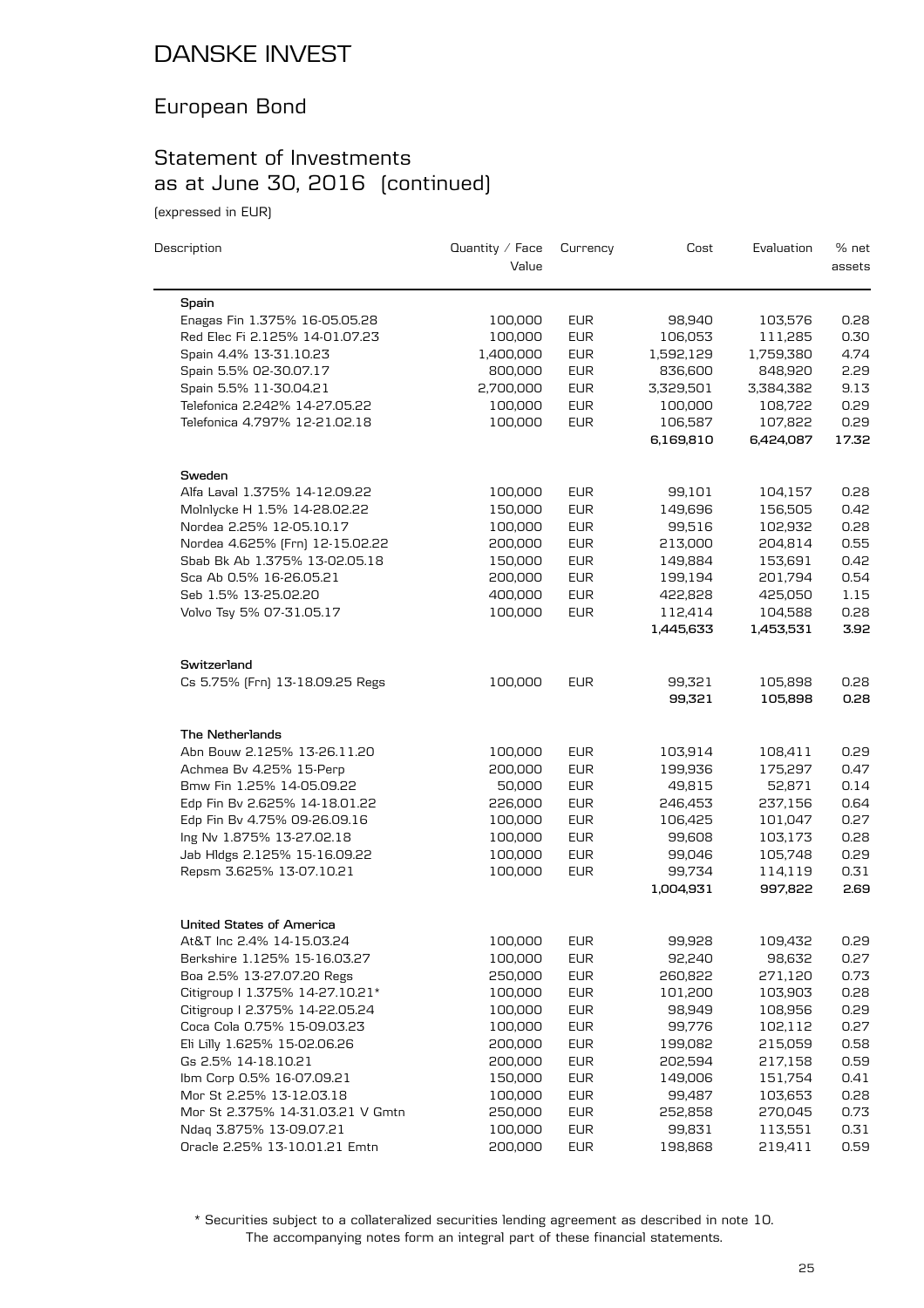# European Bond

# Statement of Investments as at June 30, 2016 (continued)

(expressed in EUR)

| Description                                                                    | Quantity $\angle$ Face<br>Value | Currency   | Cost       | Evaluation | % net<br>assets |
|--------------------------------------------------------------------------------|---------------------------------|------------|------------|------------|-----------------|
| Pricelineco 2.15% 15-25.11.22                                                  | 100,000                         | <b>EUR</b> | 99,705     | 105,532    | 0.28            |
|                                                                                |                                 |            | 2,054,346  | 2,190,318  | 5.90            |
| <b>Total - Bonds</b>                                                           |                                 |            | 32,128,357 | 33,218,549 | 89.55           |
| Total - Transferable securities admitted to an official stock exchange listing |                                 |            | 32,128,357 | 33,218,549 | 89.55           |
| Transferable securities dealt in on another regulated market                   |                                 |            |            |            |                 |
| <b>Bonds</b>                                                                   |                                 |            |            |            |                 |
| <b>Denmark</b>                                                                 |                                 |            |            |            |                 |
| Dsk Bk 4.5% 09-01.07.16                                                        | 900,000                         | <b>EUR</b> | 975,630    | 900,171    | 2.43            |
| Tdc 3.75% 12-02.03.22                                                          | 100,000                         | <b>EUR</b> | 111,480    | 114,655    | 0.31            |
|                                                                                |                                 |            | 1,087,110  | 1,014,826  | 2.74            |
| Spain                                                                          |                                 |            |            |            |                 |
| Banesto 4.75% 12-24.01.01                                                      | 200,000                         | <b>EUR</b> | 199,482    | 205,460    | 0.55            |
|                                                                                |                                 |            | 199,482    | 205,460    | 0.55            |
| <b>United States of America</b>                                                |                                 |            |            |            |                 |
| At&T Inc 2.45% 15-15.03.35                                                     | 100,000                         | <b>EUR</b> | 99,328     | 102,681    | 0.28            |
|                                                                                |                                 |            | 99,328     | 102,681    | 0.28            |
| <b>Total - Bonds</b>                                                           |                                 |            | 1,385,920  | 1,322,967  | 3.57            |
| Total - Transferable securities dealt in on another regulated market           |                                 |            | 1,385,920  | 1,322,967  | 3.57            |
| TOTAL INVESTMENT PORTFOLIO                                                     |                                 |            | 33,514,277 | 34,541,516 | 93.12           |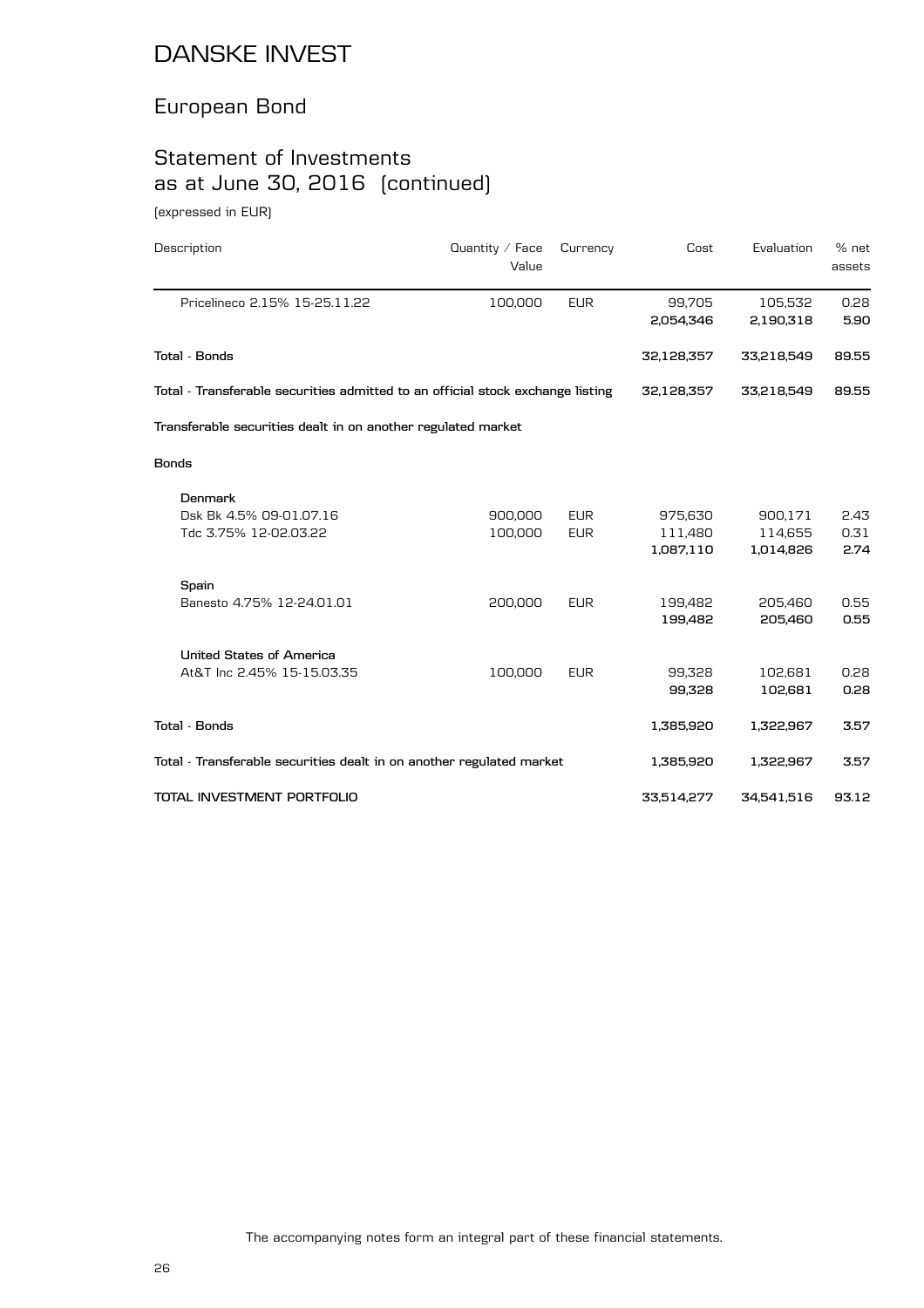## European Bond

## Geographical and Economic Portfolio Breakdowns as at June 30, 2016

(expressed as a percentage of net assets)

| Geographical breakdown   | %     |
|--------------------------|-------|
| Italy                    | 26.64 |
| Spain                    | 17.87 |
| France                   | 7.79  |
| Denmark                  | 7.68  |
| Ireland                  | 7.24  |
| United States of America | 6.18  |
| Sweden                   | 3.92  |
| Great Britain            | 3.21  |
| The Netherlands          | 2.69  |
| Norway                   | 2.35  |
| Germany                  | 2.10  |
| Guernsey                 | 2.04  |
| Luxembourg               | 1.08  |
| Finland                  | 0.88  |
| Belgium                  | 0.58  |
| Mexico                   | 0.30  |
| Curaçao                  | 0.29  |
| Switzerland              | 0.28  |
|                          | 93.12 |

| Economic breakdown                      | %     |
|-----------------------------------------|-------|
| States, Provinces and Municipalities    | 42.93 |
| <b>Banks and Financial Institutions</b> | 25.74 |
| Holding and Finance Companies           | 8.33  |
| News Transmission                       | 3.85  |
| <b>Public Services</b>                  | 2.45  |
| Internet Software                       | 1.46  |
| <b>Pharmaceuticals and Cosmetics</b>    | 1.29  |
| Transportation                          | 0.84  |
| <b>Food and Distilleries</b>            | 0.81  |
| Mortgage and Funding Institutions       | 0.70  |
| <b>Tobacco and Spirits</b>              | 0.58  |
| Other Services                          | 0.56  |
| Retail                                  | 0.56  |
| Insurance                               | 0.55  |
| Forest Products and Paper Industry      | 0.54  |
| Petrol                                  | 0.54  |
| Automobile Industry                     | 0.44  |
| Office Equipment, Computers             | 0.41  |
| Mechanics, Machinery                    | 0.28  |
| Chemicals                               | 0.26  |
|                                         | 93.12 |

The accompanying notes form an integral part of these financial statements.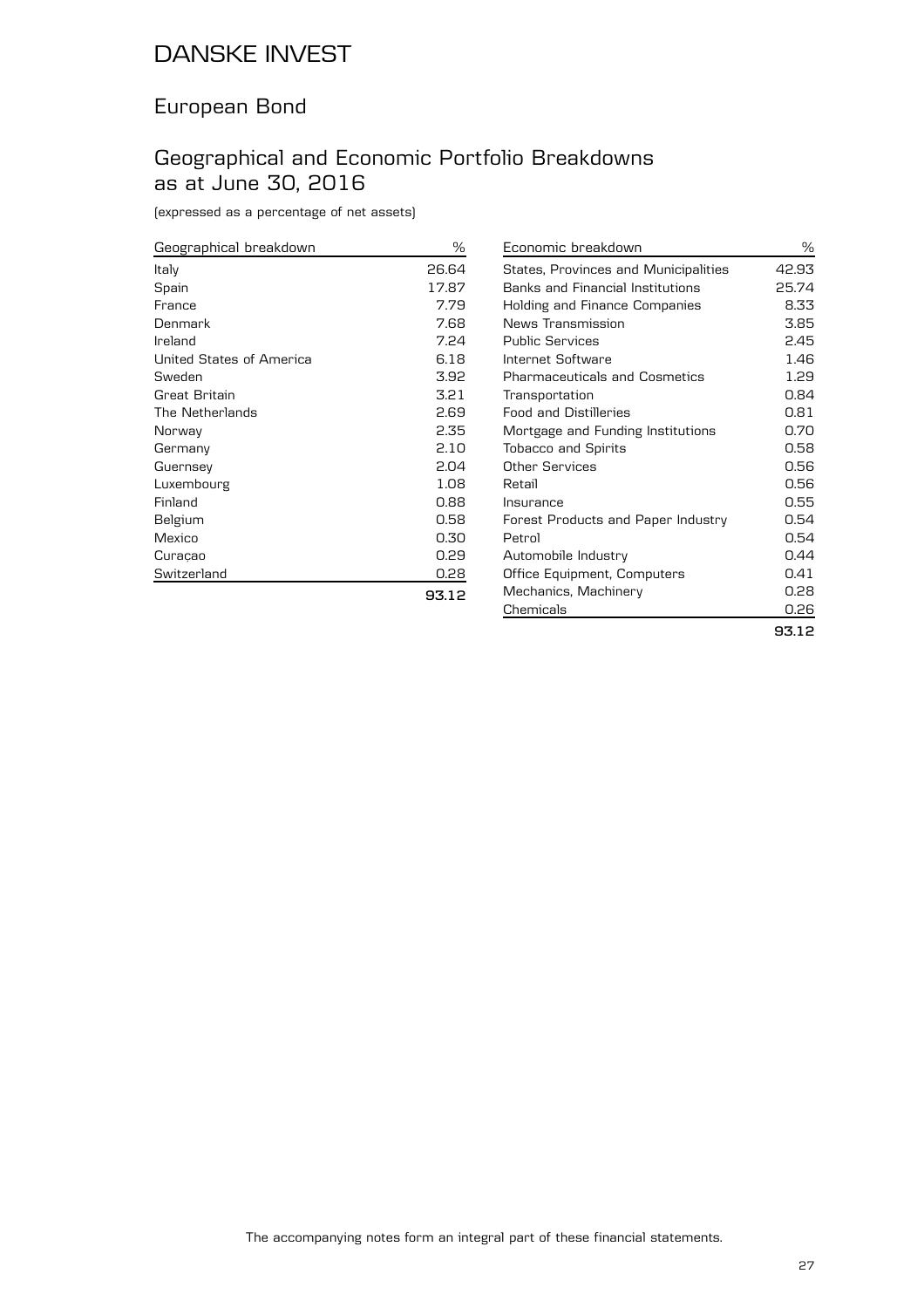## Denmark Focus

### Statement of Investments as at June 30, 2016

(expressed in DKK)

| Description | Quantity / Face $C$ urrency<br>Value | Cost | Evaluation | % net<br>assets |
|-------------|--------------------------------------|------|------------|-----------------|
|             |                                      |      |            |                 |

**Transferable securities admitted to an official stock exchange listing**

#### **Shares**

| Denmark                                                                        |         |            |             |             |       |
|--------------------------------------------------------------------------------|---------|------------|-------------|-------------|-------|
| A.P. Moeller-Maersk A/S B                                                      | 2,041   | <b>DKK</b> | 22,639,972  | 17,460,755  | 4.63  |
| Bavarian Nordic*                                                               | 44,832  | <b>DKK</b> | 9,528,952   | 10,401,024  | 2.76  |
| Carlsberg A/S B                                                                | 28,194  | <b>DKK</b> | 16,367,144  | 17,141,952  | 4.55  |
| Christian Hansen Holding A/S                                                   | 9,393   | DKK.       | 2,556,240   | 4,062,473   | 1.08  |
| Coloplast -B-*                                                                 | 38,016  | <b>DKK</b> | 16,893,084  | 18,802,714  | 4.99  |
| Danske Bank As                                                                 | 106,352 | <b>DKK</b> | 16,869,395  | 18,494,613  | 4.91  |
| Dfds A/S                                                                       | 48,299  | <b>DKK</b> | 6,691,599   | 13,934,261  | 3.70  |
| Dong Energy A/S                                                                | 57,278  | <b>DKK</b> | 14,115,609  | 13,803,998  | 3.66  |
| Dsv A/S                                                                        | 52,202  | <b>DKK</b> | 12,187,505  | 14,345,110  | 3.81  |
| Genmab A/S                                                                     | 24,772  | <b>DKK</b> | 15,989,808  | 28,884,152  | 7.66  |
| <b>Gn Great Nordic Ltd</b>                                                     | 83,152  | <b>DKK</b> | 10,562,204  | 9,936,664   | 2.64  |
| Hoejgaar Holding A/S -B-                                                       | 7,448   | <b>DKK</b> | 1,900,676   | 2,346,120   | 0.62  |
| Hoejgaard Holding A/S                                                          | 10,803  | DKK.       | 1,962,818   | 3,489,369   | 0.93  |
| Iss A/S                                                                        | 48,163  | <b>DKK</b> | 10,257,867  | 12,002,220  | 3.18  |
| Jyske Bank A/S Silkeborg                                                       | 10,706  | <b>DKK</b> | 3,017,623   | 2,663,653   | 0.71  |
| Monberg & Thorsen -B-                                                          | 2,918   | <b>DKK</b> | 927,277     | 925,006     | 0.24  |
| Nkt Holding (Dkk 20)                                                           | 32,544  | <b>DKK</b> | 11,942,935  | 10,635,379  | 2.82  |
| Novo Nordisk A/S /-B-                                                          | 107,984 | <b>DKK</b> | 32,452,642  | 38,247,933  | 10.15 |
| Novozymes Shs -B-                                                              | 21,495  | <b>DKK</b> | 5,640,782   | 6,831,111   | 1.81  |
| Pandora A/S                                                                    | 36,501  | <b>DKK</b> | 21,029,581  | 33,015,154  | 8.76  |
| Per Aarsleff A/S                                                               | 52,729  | <b>DKK</b> | 7,814,146   | 7,461,154   | 1.98  |
| Royal Unibrew A/S                                                              | 25,387  | <b>DKK</b> | 5,117,726   | 7,418,081   | 1.97  |
| Schouw & Co                                                                    | 24,294  | <b>DKK</b> | 8,919,242   | 8,709,399   | 2.31  |
| Simcorp A/S                                                                    | 12,108  | <b>DKK</b> | 3,310,200   | 3,903,619   | 1.04  |
| Sydbank A/S                                                                    | 60,278  | <b>DKK</b> | 14,600,719  | 9,879,564   | 2.62  |
| Topdanmark A/S                                                                 | 13,916  | <b>DKK</b> | 2,120,841   | 2,166,721   | 0.57  |
| Tryg $A/S$                                                                     | 42,558  | <b>DKK</b> | 5,222,702   | 5,017,588   | 1.33  |
| Vestas Wind Systems As / Reg                                                   | 68,885  | <b>DKK</b> | 21,880,358  | 30,702,044  | 8.14  |
|                                                                                |         |            | 302,519,647 | 352,681,831 | 93.57 |
| Great Britain                                                                  |         |            |             |             |       |
| Torm Plc                                                                       | 92,073  | <b>DKK</b> | 8,746,941   | 6,030,782   | 1.60  |
|                                                                                |         |            | 8,746,941   | 6,030,782   | 1.60  |
| Sweden                                                                         |         |            |             |             |       |
| Nordea Bank Ab                                                                 | 58,475  | <b>DKK</b> | 4,343,267   | 3,251,210   | 0.86  |
|                                                                                |         |            | 4,343,267   | 3,251,210   | 0.86  |
| Total - Shares                                                                 |         |            | 315,609,855 | 361,963,823 | 96.03 |
| Total - Transferable securities admitted to an official stock exchange listing |         |            | 315,609,855 | 361,963,823 | 96.03 |

The accompanying notes form an integral part of these financial statements. \* Securities subject to a collateralized securities lending agreement as described in note 10.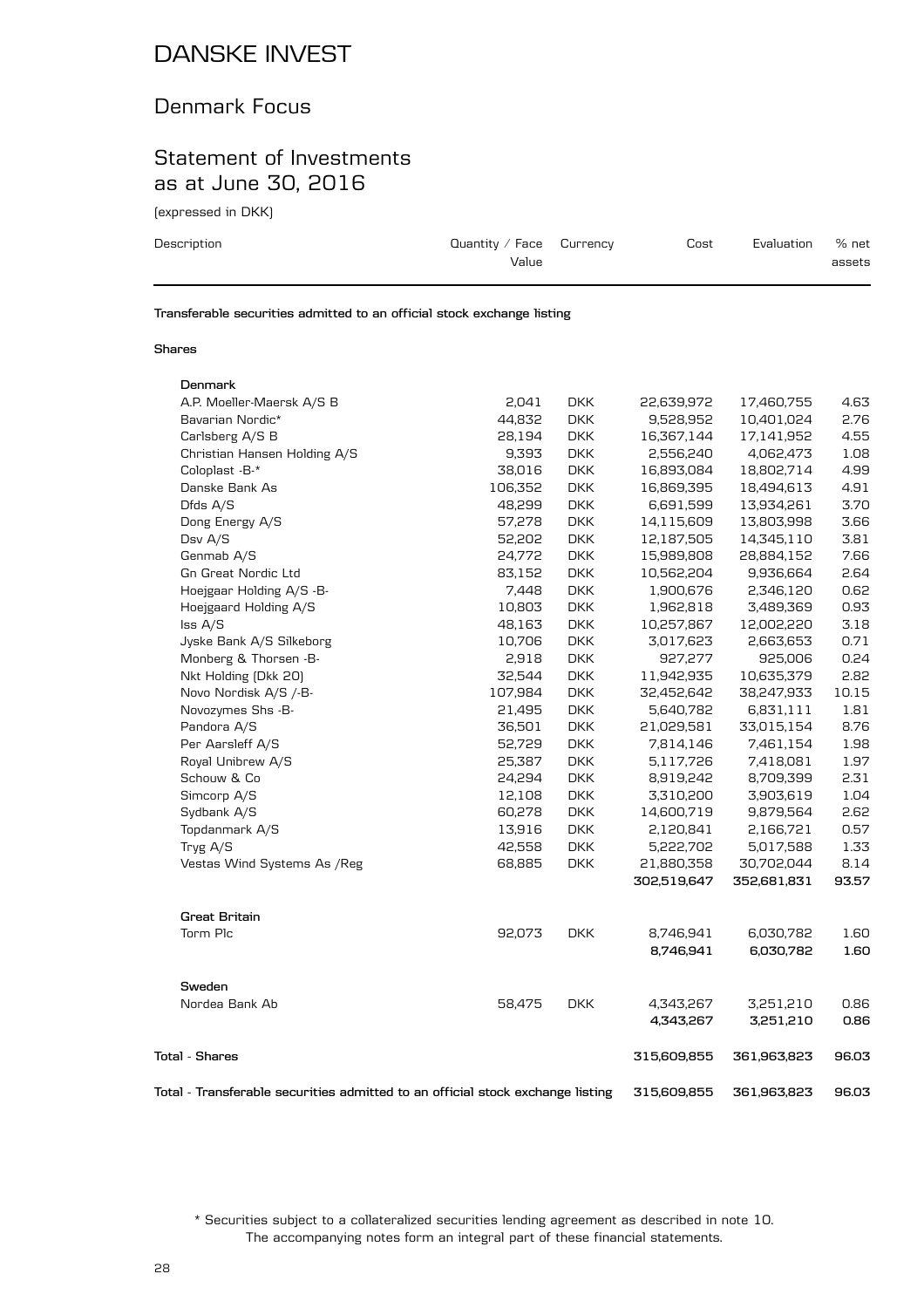## Denmark Focus

## Statement of Investments as at June 30, 2016 (continued)

(expressed in DKK)

| Description                                                          | Quantity $/$ Face<br>Value | Currency   | Cost                   | Evaluation             | % net<br>assets |
|----------------------------------------------------------------------|----------------------------|------------|------------------------|------------------------|-----------------|
| Transferable securities dealt in on another regulated market         |                            |            |                        |                        |                 |
| <b>Shares</b>                                                        |                            |            |                        |                        |                 |
| Iceland<br>Ossur Hf                                                  | 227.988                    | <b>DKK</b> | 3,207,491<br>3,207,491 | 5,560,627<br>5,560,627 | 1.47<br>1.47    |
| <b>Total - Shares</b>                                                |                            |            | 3,207,491              | 5,560,627              | 1.47            |
| Total - Transferable securities dealt in on another regulated market |                            |            | 3,207,491              | 5,560,627              | 1.47            |
| TOTAL INVESTMENT PORTFOLIO                                           |                            |            | 318.817.346            | 367.524.450            | 97.50           |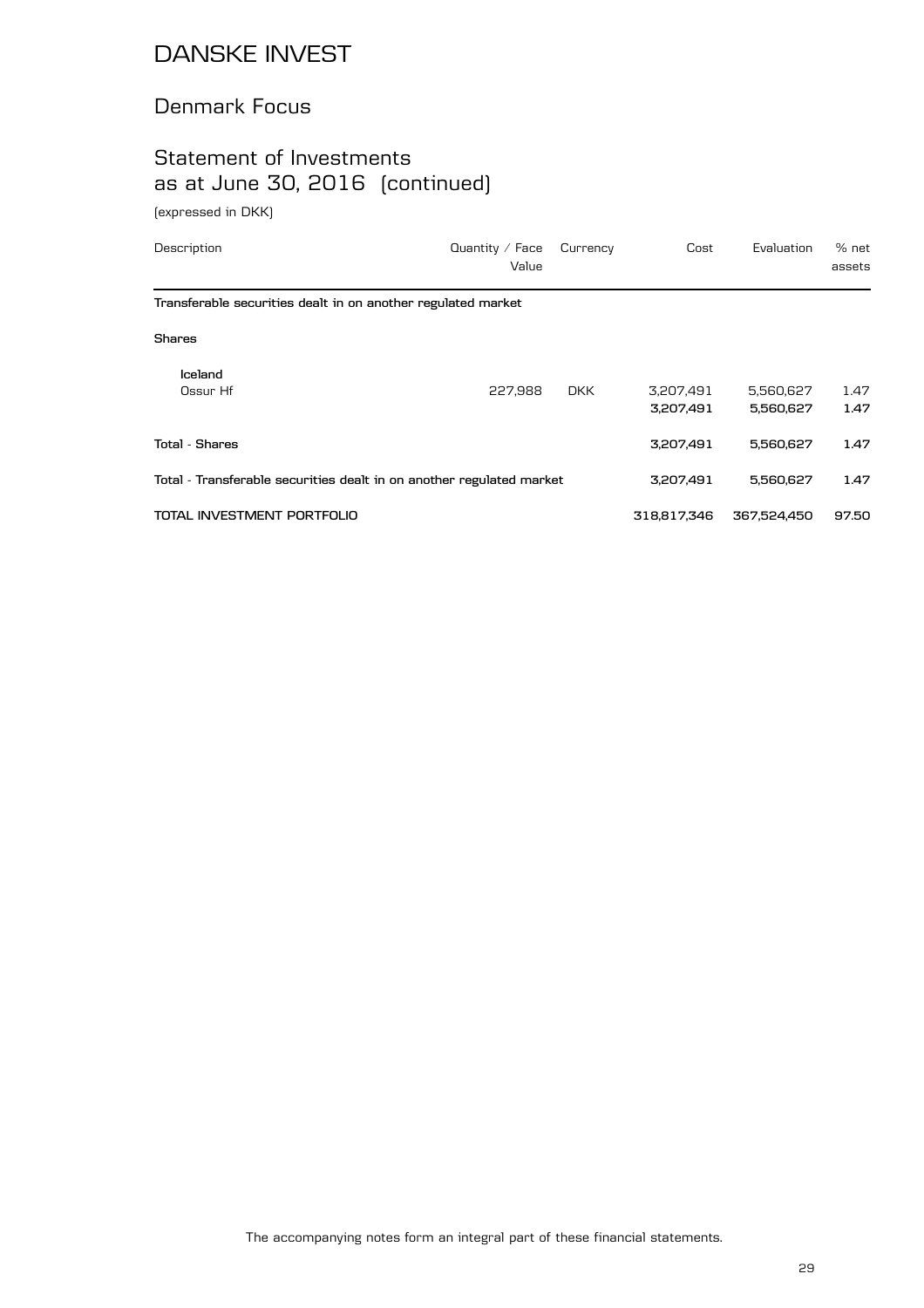### Denmark Focus

## Geographical and Economic Portfolio Breakdowns as at June 30, 2016

(expressed as a percentage of net assets)

| Geographical breakdown | ℀     |
|------------------------|-------|
| Denmark                | 93.57 |
| Great Britain          | 1.60  |
| Iceland                | 1.47  |
| Sweden                 | 0.86  |
|                        | 97.50 |

| Economic breakdown                   | ℅     |
|--------------------------------------|-------|
| <b>Pharmaceuticals and Cosmetics</b> | 16.61 |
| Transportation                       | 12.14 |
| Biotechnology                        | 11.50 |
| Banks and Financial Institutions     | 9.10  |
| Consumer Goods                       | 8.76  |
| <b>Public Services</b>               | 8.14  |
| <b>Tobacco and Spirits</b>           | 6.52  |
| Other Services                       | 4.78  |
| Construction, Building Material      | 3.77  |
| Petrol                               | 3.66  |
| Electronics and Electrical Equipment | 2.82  |
| News Transmission                    | 2.64  |
| <b>Business Houses</b>               | 2.31  |
| Insurance                            | 1.90  |
| Chemicals                            | 1.81  |
| Internet Software                    | 1.04  |
|                                      | 97.50 |

The accompanying notes form an integral part of these financial statements.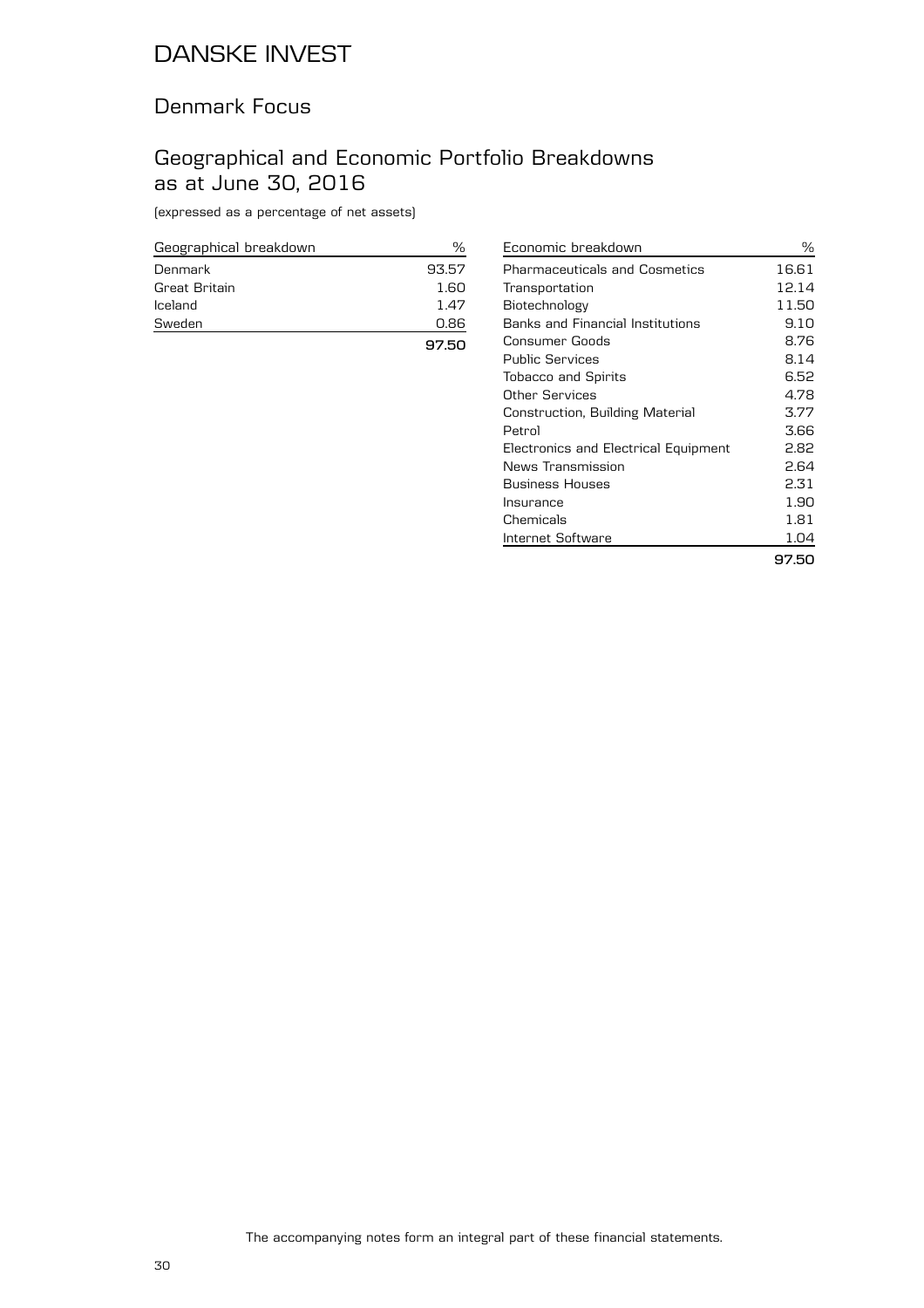### Nordic

## Statement of Investments as at June 30, 2016

(expressed in EUR)

| Description | Quantity / Face $C$ urrency<br>Value                                   | Cost | Evaluation | % net<br>assets |
|-------------|------------------------------------------------------------------------|------|------------|-----------------|
|             | Transferable securities admitted to an official stock exchange listing |      |            |                 |
| Shares      |                                                                        |      |            |                 |

| Bermuda Islands                             |                  |                          |                      |                        |              |
|---------------------------------------------|------------------|--------------------------|----------------------|------------------------|--------------|
| Hoegh Lng Holdings Ltd                      | 44,040           | <b>NOK</b>               | 510,668              | 389,483                | 1.57         |
|                                             |                  |                          | 510,668              | 389,483                | 1.57         |
|                                             |                  |                          |                      |                        |              |
| Denmark<br>Danske Bank As                   |                  |                          |                      |                        |              |
|                                             | 48,355           | <b>DKK</b>               | 913,053              | 1,130,551              | 4.54         |
| Dsv A/S                                     | 21,158           | <b>DKK</b>               | 460,853              | 781,701                | 3.14         |
| Genmab A/S                                  | 4,581            | DKK.                     | 410,732              | 718,138                | 2.89<br>2.79 |
| Iss A/S                                     | 20,720<br>50,437 | <b>DKK</b>               | 609,180              | 694,204                | 9.66         |
| Novo Nordisk A/S /-B-                       |                  | <b>DKK</b><br><b>DKK</b> | 1,170,834<br>466,726 | 2,401,856              |              |
| Pandora A/S<br>Vestas Wind Systems As / Reg | 10,280<br>20,248 | <b>DKK</b>               | 654,410              | 1,250,117<br>1,213,316 | 5.03<br>4.88 |
|                                             |                  |                          | 4,685,788            | 8,189,883              | 32.93        |
|                                             |                  |                          |                      |                        |              |
| Finland                                     |                  |                          |                      |                        |              |
| Amer Sports Corporation A*                  | 28,946           | <b>EUR</b>               | 478,186              | 696,441                | 2.80         |
| Huhtamaki Oy*                               | 22,796           | <b>EUR</b>               | 475,230              | 838,437                | 3.37         |
| Kone Oyj -B-*                               | 20,405           | <b>EUR</b>               | 514,721              | 821,709                | 3.30         |
| Nokia Oy                                    | 106,974          | <b>EUR</b>               | 423,383              | 541,288                | 2.18         |
| Sampo Plc A*                                | 10,716           | <b>EUR</b>               | 254,331              | 384,276                | 1.55         |
| Stora Enso Ab /-R-                          | 50,949           | <b>EUR</b>               | 390,627              | 357,917                | 1.44         |
|                                             |                  |                          | 2,536,478            | 3,640,068              | 14.64        |
| Great Britain                               |                  |                          |                      |                        |              |
| Astrazeneca Plc                             | 5,050            | SEK                      | 276,673              | 267,147                | 1.07         |
|                                             |                  |                          | 276,673              | 267,147                | 1.07         |
|                                             |                  |                          |                      |                        |              |
| Norway<br>Gjensidige Forsikring             | 19,838           | NOK.                     | 250,909              | 292,619                | 1.18         |
| Marine Harvest Asa                          | 19,125           | NOK.                     | 273,087              | 287,023                | 1.15         |
| Statoilhydro Asa                            | 34,574           | NOK.                     | 553,827              | 531,108                | 2.14         |
| Tomra Systems As                            | 46,077           | NOK.                     | 345,980              | 437,133                | 1.76         |
| Xxl Asa                                     | 54,339           | <b>NOK</b>               | 501,808              | 554,834                | 2.23         |
|                                             |                  |                          | 1,925,611            | 2,102,717              | 8.46         |
|                                             |                  |                          |                      |                        |              |
| Sweden                                      |                  |                          |                      |                        |              |
| Atlas Copco Ab                              | 38,026           | <b>SEK</b>               | 747,025              | 860,956                | 3.46         |
| Attendo Ab                                  | 55,236           | <b>SEK</b>               | 392,302              | 468,026                | 1.88         |
| Bilia Ab                                    | 28,611           | <b>SEK</b>               | 289,126              | 627,726                | 2.52         |
| D.Carnegie & Co Ab                          | 35,044           | <b>SEK</b>               | 274,541              | 350,923                | 1.41         |
| Eltel Ab                                    | 40,178           | <b>SEK</b>               | 329,540              | 379,923                | 1.53         |
| Ericsson Tel.B                              | 59,189           | <b>SEK</b>               | 610,418              | 400,273                | 1.61         |
| Hennes & Mauritz Ab                         | 32,592           | <b>SEK</b>               | 897,526              | 842,846                | 3.39         |
| Inwido Ab                                   | 58,822           | <b>SEK</b>               | 437,143              | 579,656                | 2.33         |
| J.M.Ab                                      | 18,127           | <b>SEK</b>               | 459,213              | 399,055                | 1.61         |
| Modern Times Group Ab B                     | 17,270           | <b>SEK</b>               | 433,951              | 402,757                | 1.62         |
| Nordea Bank Ab                              | 121,134          | <b>SEK</b>               | 1,152,325            | 905,413                | 3.64         |
| Sandvik Ab                                  | 59,349           | <b>SEK</b>               | 541,738              | 517,694                | 2.08         |

The accompanying notes form an integral part of these financial statements. \* Securities subject to a collateralized securities lending agreement as described in note 10.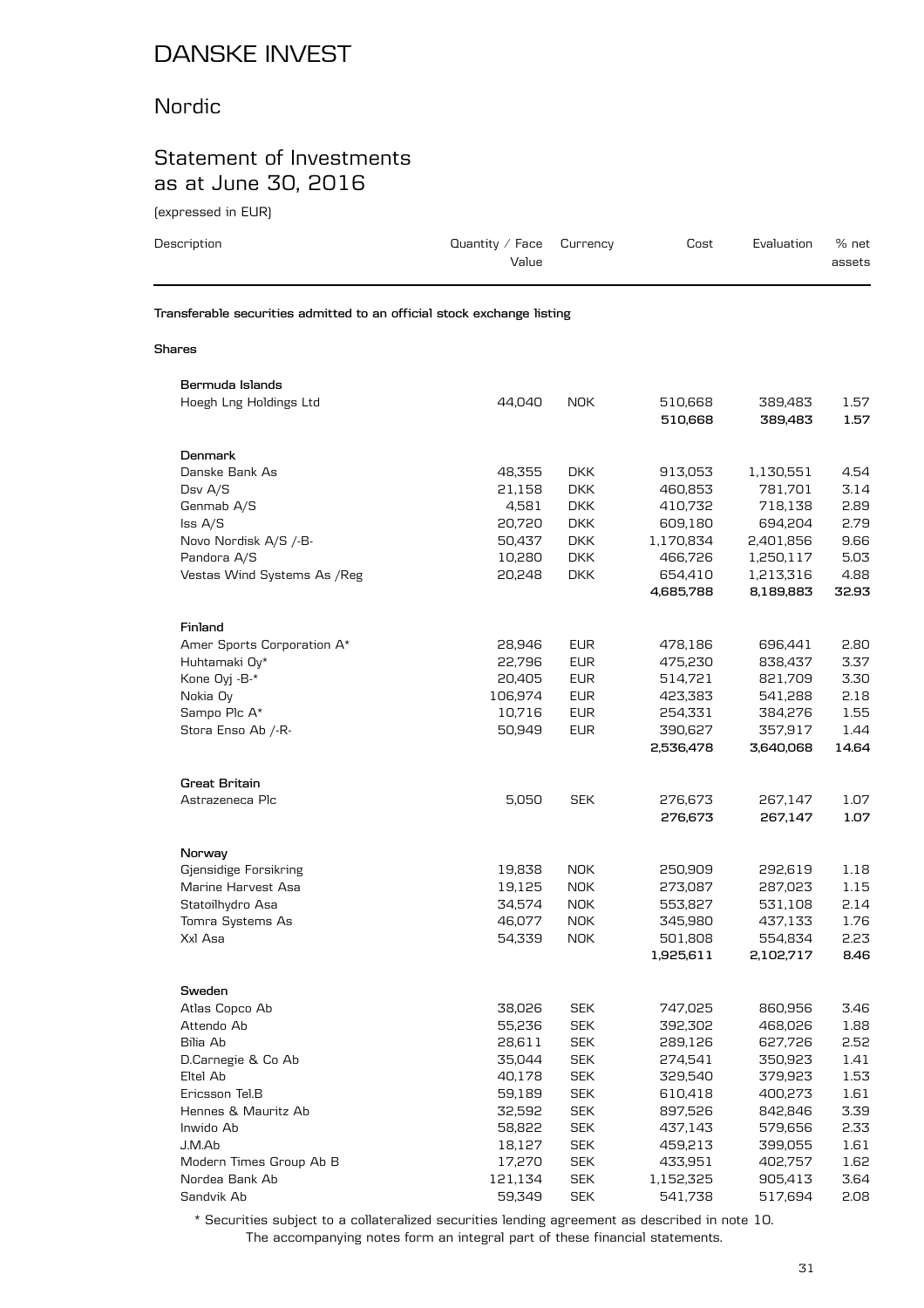## Nordic

# Statement of Investments as at June 30, 2016 (continued)

(expressed in EUR)

| Description                                                                    | Quantity $\angle$ Face<br>Value | Currency   | Cost       | Evaluation | % net<br>assets |
|--------------------------------------------------------------------------------|---------------------------------|------------|------------|------------|-----------------|
| Skandinav, Ensk, Banken A                                                      | 95,366                          | <b>SEK</b> | 825,403    | 733,076    | 2.95            |
| Swedbank Ab -A-                                                                | 14.583                          | <b>SEK</b> | 263.966    | 271.610    | 1.09            |
| Teliasonera Ab                                                                 | 70,774                          | <b>SEK</b> | 352,679    | 292,434    | 1.18            |
| Trelleborg B                                                                   | 40,330                          | <b>SEK</b> | 576,821    | 627,315    | 2.52            |
| Volvo B                                                                        | 96,224                          | <b>SEK</b> | 1,039,686  | 833,216    | 3.35            |
|                                                                                |                                 |            | 9,623,403  | 9,492,899  | 38.17           |
| United States of America                                                       |                                 |            |            |            |                 |
| Autoliv Inc/Swedish Dept.Recpt                                                 | 4,545                           | <b>SEK</b> | 474,687    | 437,984    | 1.76            |
|                                                                                |                                 |            | 474.687    | 437,984    | 1.76            |
| Total - Shares                                                                 |                                 |            | 20,033,308 | 24,520,181 | 98.60           |
| Total - Transferable securities admitted to an official stock exchange listing |                                 | 20,033,308 | 24,520,181 | 98.60      |                 |
| TOTAL INVESTMENT PORTFOLIO                                                     |                                 |            | 20.033.308 | 24,520,181 | 98.60           |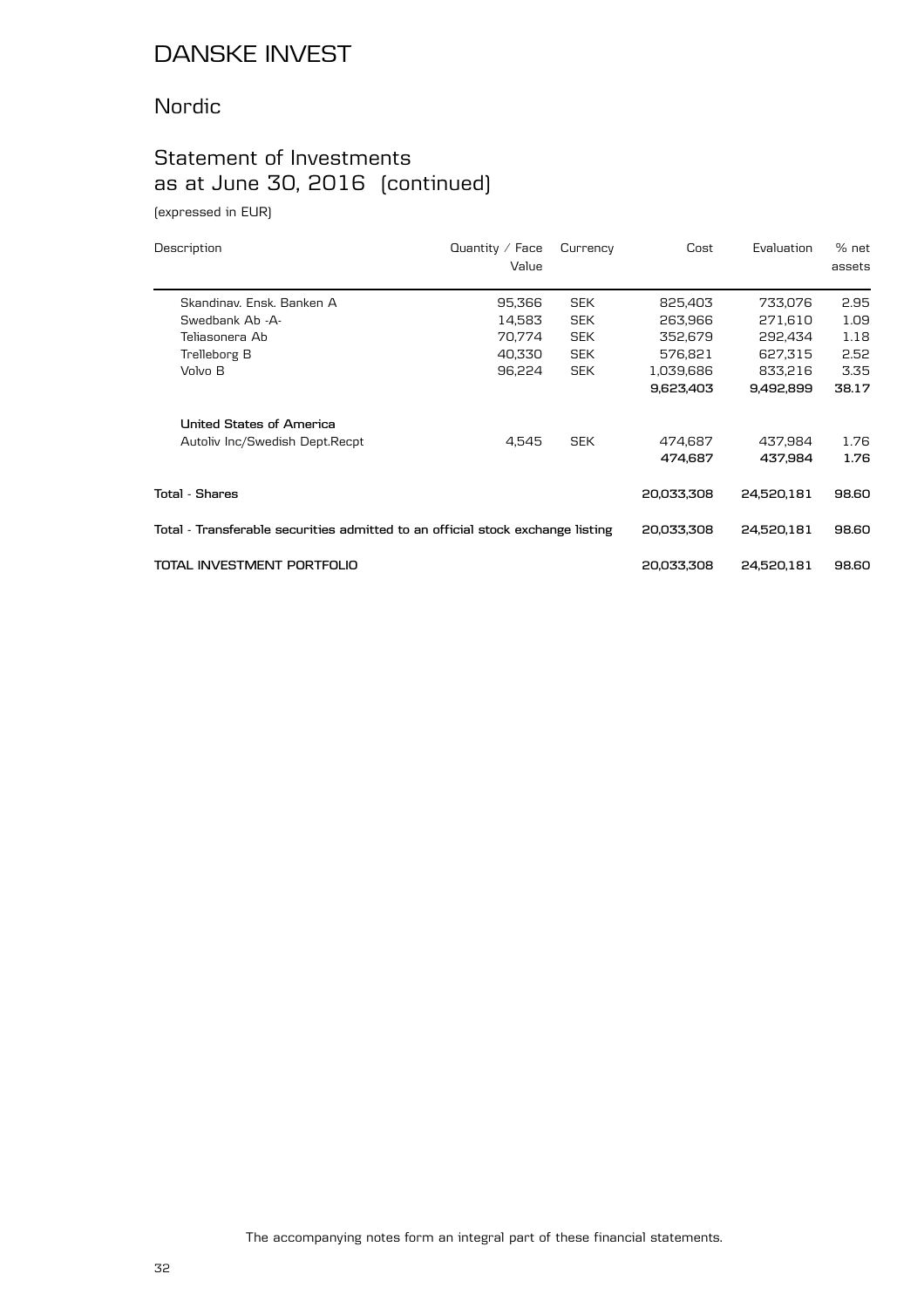### Nordic

## Geographical and Economic Portfolio Breakdowns as at June 30, 2016

(expressed as a percentage of net assets)

| Geographical breakdown   | %     |
|--------------------------|-------|
| Sweden                   | 38.17 |
| Denmark                  | 32.93 |
| Finland                  | 14.64 |
| Norway                   | 8.46  |
| United States of America | 1.76  |
| Bermuda Islands          | 1.57  |
| Great Britain            | 1.07  |
|                          |       |

| Economic breakdown                                | ℅     |
|---------------------------------------------------|-------|
| <b>Banks and Financial Institutions</b>           | 13.63 |
| Consumer Goods                                    | 11.20 |
| <b>Pharmaceuticals and Cosmetics</b>              | 10.73 |
| Mechanics, Machinery                              | 10.60 |
| Automobile Industry                               | 7.63  |
| News Transmission                                 | 6.59  |
| Retail                                            | 5.62  |
| Public Services                                   | 4.88  |
| Transportation                                    | 4.71  |
| Construction, Building Material                   | 3.94  |
| Biotechnology                                     | 2.89  |
| Other Services                                    | 2.79  |
| Insurance                                         | 2.73  |
| Tyres & Rubber                                    | 2.52  |
| Petrol                                            | 2.14  |
| <b>Healthcare Education &amp; Social Services</b> | 1.88  |
| Internet Software                                 | 1.53  |
| Forest Products and Paper Industry                | 1.44  |
| Agriculture and Fishing                           | 1.15  |
|                                                   | 98.60 |

The accompanying notes form an integral part of these financial statements.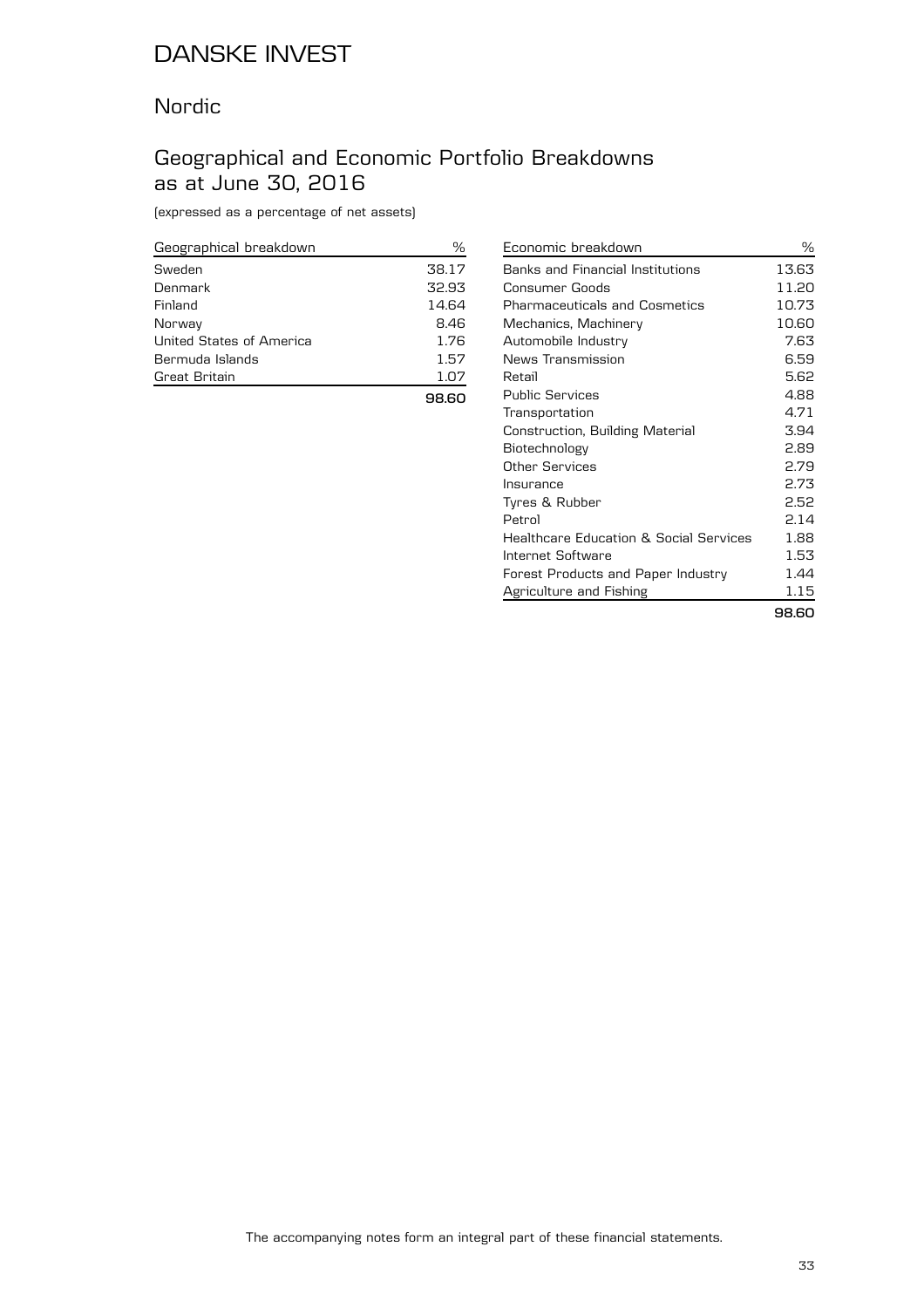### Swedish Bond

## Statement of Investments as at June 30, 2016

(expressed in SEK)

| Description                                                            | Quantity / Face $C$ urrency<br>Value | Cost | Evaluation | % net<br>assets |
|------------------------------------------------------------------------|--------------------------------------|------|------------|-----------------|
| Transferable securities admitted to an official stock exchange listing |                                      |      |            |                 |

#### **Bonds**

|               | Denmark                         |             |            |               |                             |       |
|---------------|---------------------------------|-------------|------------|---------------|-----------------------------|-------|
|               | RelkdtFn 14-01.10.16            | 100,000,000 | <b>SEK</b> | 100,100,000   | 100,076,000                 | 5.16  |
|               |                                 |             |            | 100,100,000   | 100,076,000                 | 5.16  |
|               |                                 |             |            |               |                             |       |
|               | Norway                          |             |            |               |                             |       |
|               | Dnb Bank As 3.07% 13-15.10.18   | 20,000,000  | <b>SEK</b> | 20,000,000    | 21,260,600                  | 1.10  |
|               |                                 |             |            | 20,000,000    | 21,260,600                  | 1.10  |
|               |                                 |             |            |               |                             |       |
|               | Sweden                          |             |            |               |                             |       |
|               | Kommuniny 4% 10-12.08.17        | 221,000,000 | <b>SEK</b> | 234,944,596   | 231,816,845                 | 11.96 |
|               | Nordea Hyp 2% 12-20.06.18       | 137,000,000 | <b>SEK</b> | 141,603,148   | 143,056,770                 | 7.38  |
|               | Seb 3% 12-20.06.18              | 135,000,000 | <b>SEK</b> | 145,738,624   | 143,625,150                 | 7.41  |
|               | Swedbk 3.75% 11-19.09.18        | 31,000,000  | <b>SEK</b> | 34,005,287    | 33,700,255                  | 1.74  |
|               | Sweden 1% 14-12.11.26           | 136,000,000 | <b>SEK</b> | 139,921,429   | 145,361,560                 | 7.50  |
|               | Sweden 3.5% 09-30.03.39         | 61,000,000  | <b>SEK</b> | 77,656,051    | 88,812,035                  | 4.58  |
|               | Sweden 3.5% 10-01.06.22         | 50,000,000  | <b>SEK</b> | 60,853,500    | 61,161,250                  | 3.16  |
|               | Sweden 4.25% 07-12.03.19 S.1052 | 1,000,000   | <b>SEK</b> | 1,155,287     | 1,133,350                   | 0.06  |
|               | Sweden 5% 03-01.12.20 S.1047    | 148,000,000 | <b>SEK</b> | 183,280,777   | 184,180,820                 | 9.51  |
|               |                                 |             |            | 1,019,158,699 | 1,032,848,035               | 53.30 |
| Tota1 - Bonds |                                 |             |            |               | 1.139.258.699 1.154.184.635 | 59.56 |
|               |                                 |             |            |               |                             |       |

**Total - Transferable securities admitted to an official stock exchange listing 1,139,258,699 1,154,184,635 59.56**

**Transferable securities admitted to an official stock exchange listing or dealt in on another regulated market**

#### **Bonds**

|                                                                                                                           | Sweden                       |             |                             |             |             |       |
|---------------------------------------------------------------------------------------------------------------------------|------------------------------|-------------|-----------------------------|-------------|-------------|-------|
|                                                                                                                           | Nordea Hyp 2.25% 13-19.06.19 | 85,000,000  | <b>SEK</b>                  | 90.409.010  | 90.629.125  | 4.68  |
|                                                                                                                           | Seb 3% 13-19.06.19           | 215,000,000 | <b>SEK</b>                  | 232.907.350 | 234.017.825 | 12.08 |
|                                                                                                                           | Stadshypo 4.25% 09-17.06.20  | 180.000.000 | <b>SEK</b>                  | 207.973.800 | 208.233.900 | 10.74 |
|                                                                                                                           | Swedbk 3.75% 11-19.06.19     | 210.000.000 | <b>SEK</b>                  | 234,206,700 | 233.234.400 | 12.04 |
|                                                                                                                           |                              |             |                             | 765.496.860 | 766.115.250 | 39.54 |
| Total - Bonds                                                                                                             |                              |             | 765,496,860                 | 766.115.250 | 39.54       |       |
| Total - Transferable securities admitted to an official stock exchange listing<br>or dealt in on another regulated market |                              |             | 765.496.860                 | 766.115.250 | 39.54       |       |
| TOTAL INVESTMENT PORTFOLIO                                                                                                |                              |             | 1.904.755.559 1.920.299.885 | 99.10       |             |       |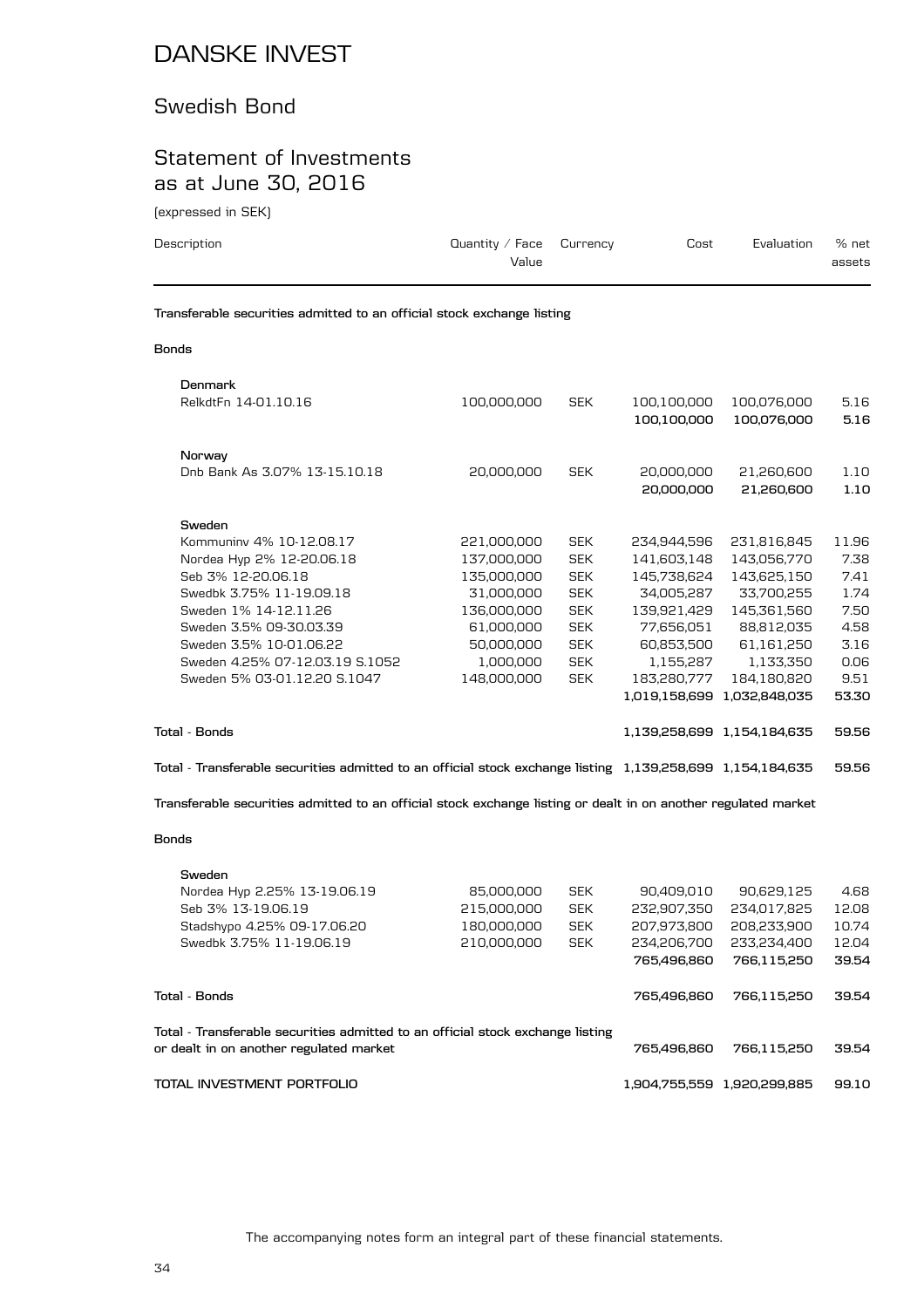### Swedish Bond

## Geographical and Economic Portfolio Breakdowns as at June 30, 2016

(expressed as a percentage of net assets)

| Geographical breakdown | %     |
|------------------------|-------|
| Sweden                 | 92.84 |
| Denmark                | 5.16  |
| Norway                 | 1.10  |
|                        | 99.10 |

| Economic breakdown                   | ℆     |
|--------------------------------------|-------|
| Banks and Financial Institutions     | 55.35 |
| States, Provinces and Municipalities | 24.81 |
| Mortgage and Funding Institutions    | 18.94 |
|                                      | 99.10 |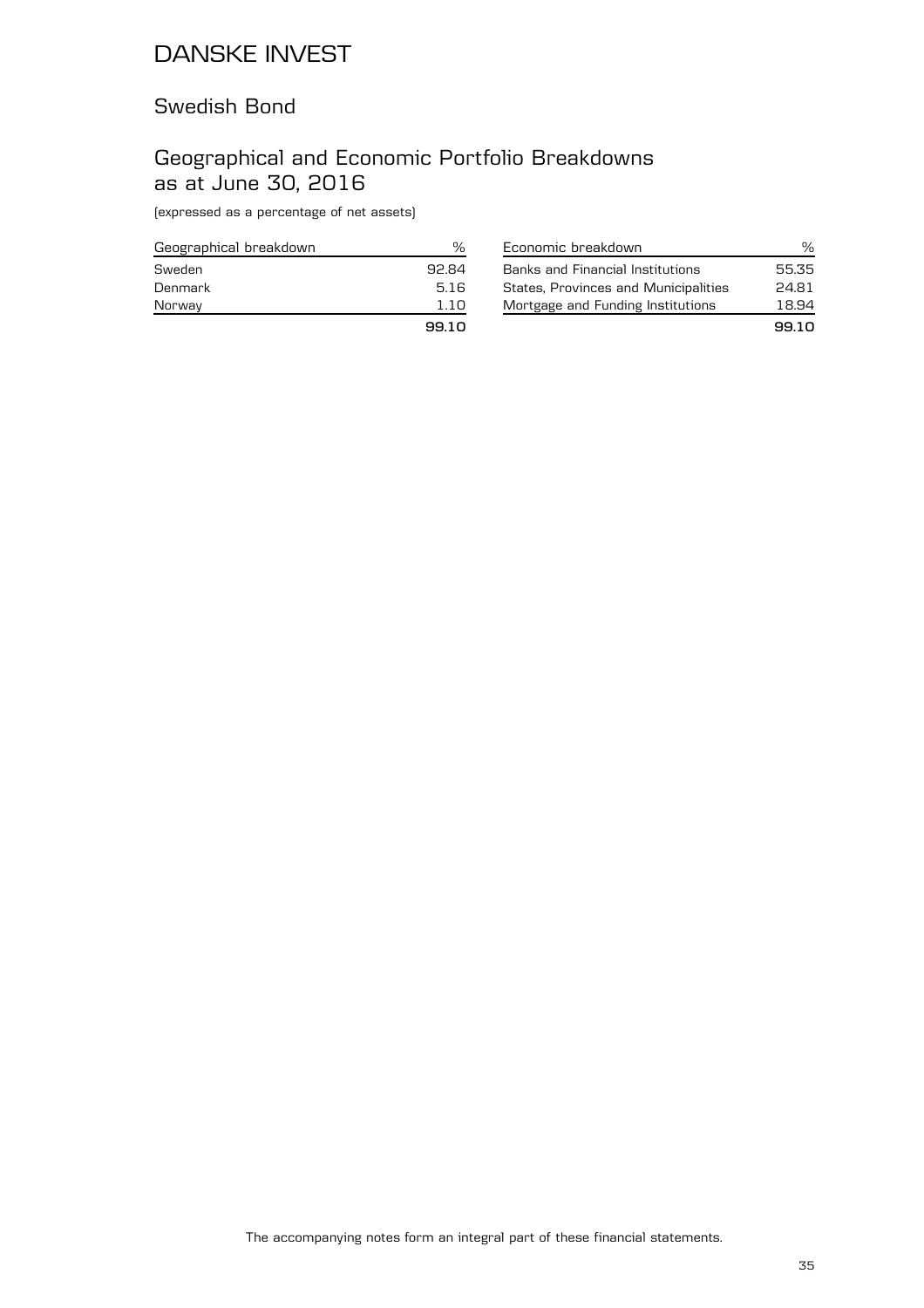### Sweden

### Statement of Investments as at June 30, 2016

(expressed in SEK)

| Description                                                            | Quantity / Face<br>Value | Currency                 | Cost                   | Evaluation             | % net<br>assets |
|------------------------------------------------------------------------|--------------------------|--------------------------|------------------------|------------------------|-----------------|
| Transferable securities admitted to an official stock exchange listing |                          |                          |                        |                        |                 |
| Shares                                                                 |                          |                          |                        |                        |                 |
| Great Britain                                                          |                          |                          |                        |                        |                 |
| Astrazeneca Plc                                                        | 11,777                   | <b>SEK</b>               | 5,859,565              | 5,863,768              | 3.07            |
|                                                                        |                          |                          | 5,859,565              | 5,863,768              | 3.07            |
| Jersey                                                                 |                          |                          |                        |                        |                 |
| Black Earth Farming Ltd/Sdr                                            | 260,667                  | <b>SEK</b>               | 2,565,499              | 878,448                | 0.46            |
|                                                                        |                          |                          | 2,565,499              | 878,448                | 0.46            |
| Luxembourg                                                             |                          |                          |                        |                        |                 |
| Millicom Intl Cell./Swed.Dep.                                          | 11,037                   | <b>SEK</b>               | 6,060,674              | 5,535,055              | 2.89            |
|                                                                        |                          |                          | 6,060,674              | 5,535,055              | 2.89            |
| Sweden                                                                 |                          |                          |                        |                        |                 |
| Atlas Copco Ab                                                         | 30,294                   | <b>SEK</b>               | 5,058,306              | 5,895,212              | 3.08            |
| Attendo Ab                                                             | 4,700                    | <b>SEK</b>               | 367,150                | 374,825                | 0.20            |
| Castellum Ab Gothenburg                                                | 30,260                   | <b>SEK</b>               | 3,293,548              | 3,570,680              | 1.87            |
| Coor                                                                   | 95,557                   | <b>SEK</b>               | 3,590,969              | 3,898,726              | 2.04            |
| D.Carnegie & Co Ab                                                     | 32,843                   | <b>SEK</b>               | 2,041,774              | 3,095,453              | 1.62            |
| Dometic Group Ab                                                       | 67,989                   | <b>SEK</b>               | 3,602,122              | 3,712,199              | 1.94            |
| Dustin Group Ab*                                                       | 37,500                   | <b>SEK</b>               | 2,192,431              | 2,100,000              | 1.10            |
| East Capital Explorer Ab                                               | 30,535                   | <b>SEK</b>               | 1,911,080              | 1,786,297              | 0.93            |
| Electra Private Equity Plc                                             | 21,967                   | <b>SEK</b>               | 4,456,276              | 4,863,494              | 2.54            |
| Elekta Ab<br>Eltel Ab                                                  | 16,000<br>23,133         | <b>SEK</b><br><b>SEK</b> | 1,072,536              | 1,103,200<br>2,058,837 | 0.58<br>1.08    |
| Eniro Ab*                                                              | 567,200                  | <b>SEK</b>               | 2,091,664<br>3,860,661 | 317,065                | 0.16            |
| Ericsson Tel.B                                                         | 116,833                  | <b>SEK</b>               | 10,105,203             | 7,436,420              | 3.89            |
| Getinge Ab B                                                           | 3,982                    | <b>SEK</b>               | 656,949                | 664,198                | 0.35            |
| Heba Fastighets -B-                                                    | 15,000                   | <b>SEK</b>               | 1,355,781              | 1,586,250              | 0.83            |
| Hennes & Mauritz Ab                                                    | 65,987                   | <b>SEK</b>               | 19,260,453             | 16,061,236             | 8.40            |
| Hoist Finance                                                          | 55,857                   | <b>SEK</b>               | 3,895,535              | 4,147,382              | 2.17            |
| Husqvarna Ab -B-                                                       | 23,776                   | <b>SEK</b>               | 1,279,017              | 1,491,944              | 0.78            |
| Investment Ab Kinnevik                                                 | 19,680                   | <b>SEK</b>               | 5,007,263              | 3,819,888              | 2.00            |
| Investor Ab B                                                          | 29,341                   | <b>SEK</b>               | 8,549,759              | 8,033,566              | 4.20            |
| Inwido Ab                                                              | 19,624                   | <b>SEK</b>               | 1,531,056              | 1,820,126              | 0.95            |
| Lindab International Ab                                                | 43,811                   | <b>SEK</b>               | 2,939,403              | 2,751,331              | 1.44            |
| Mq Holding Ab                                                          | 57,000                   | <b>SEK</b>               | 1,418,756              | 1,818,300              | 0.95            |
| Nobina Ab                                                              | 110,742                  | <b>SEK</b>               | 3,887,178              | 5,016,613              | 2.62            |
| Nordea Bank Ab                                                         | 189,626                  | <b>SEK</b>               | 16,229,129             | 13,340,189             | 6.98            |
| Orexo Ab*                                                              | 41,027                   | <b>SEK</b>               | 3,482,846              | 1,928,269              | 1.01            |
| Platzer Fastigheter                                                    | 39,000                   | <b>SEK</b>               | 1,306,990              | 1,735,500              | 0.91            |
| Sandvik Ab                                                             | 67,540                   | <b>SEK</b>               | 6,028,569              | 5,545,034              | 2.90            |
| Scandi Standard Ab                                                     | 63,835                   | <b>SEK</b>               | 3,728,855              | 3,766,265              | 1.97            |
| Skandinav. Ensk. Banken A                                              | 142,120                  | <b>SEK</b>               | 10,341,682             | 10,282,382             | 5.38            |
| Skanska B                                                              | 28,000                   | <b>SEK</b>               | 4,874,645              | 4,816,000              | 2.52            |
| Skf Ab B                                                               | 13,898                   | <b>SEK</b>               | 2,040,673              | 1,847,044              | 0.97            |
| Swedbank Ab -A-                                                        | 56,432                   | <b>SEK</b>               | 10,091,708             | 9,892,530              | 5.17            |
| Teliasonera Ab                                                         | 148,000                  | <b>SEK</b>               | 7,166,961              | 5,755,720              | 3.01            |
| Trelleborg B                                                           | 19,500                   | <b>SEK</b>               | 2,159,300              | 2,854,800              | 1.49            |

The accompanying notes form an integral part of these financial statements. \* Securities subject to a collateralized securities lending agreement as described in note 10.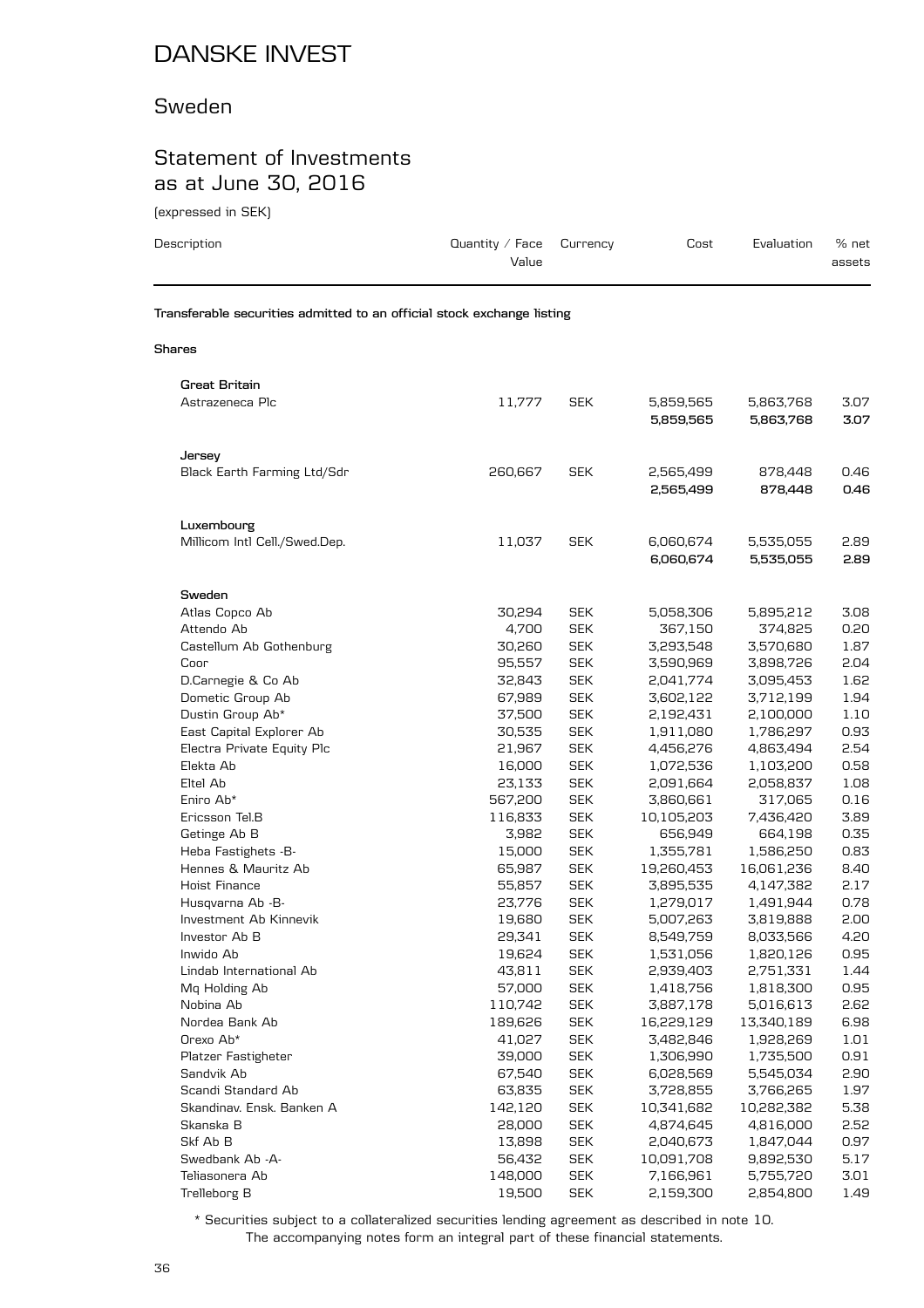### Sweden

# Statement of Investments as at June 30, 2016 (continued)

(expressed in SEK)

| Description                                                                    | Quantity $/$ Face<br>Value | Currency   | Cost                      | Evaluation               | % net<br>assets |
|--------------------------------------------------------------------------------|----------------------------|------------|---------------------------|--------------------------|-----------------|
| Volvo B                                                                        | 122,189                    | <b>SEK</b> | 10,994,818<br>171,871,046 | 9,958,403<br>159,145,378 | 5.21<br>83.24   |
| Switzerland                                                                    |                            |            |                           |                          |                 |
| Oriflame Holding Ltd                                                           | 17,849                     | <b>SEK</b> | 2,600,814                 | 3,810,762                | 1.99            |
|                                                                                |                            |            | 2,600,814                 | 3,810,762                | 1.99            |
| United States of America                                                       |                            |            |                           |                          |                 |
| Autoliv Inc/Swedish Dept.Recpt                                                 | 8,037                      | <b>SEK</b> | 4,897,594                 | 7,289,559                | 3.81            |
|                                                                                |                            |            | 4,897,594                 | 7,289,559                | 3.81            |
| Total - Shares                                                                 |                            |            | 193,855,192               | 182,522,970              | 95.46           |
| Total - Transferable securities admitted to an official stock exchange listing |                            |            | 193,855,192               | 182,522,970              | 95.46           |
| TOTAL INVESTMENT PORTFOLIO                                                     |                            |            | 193,855,192               | 182,522,970              | 95.46           |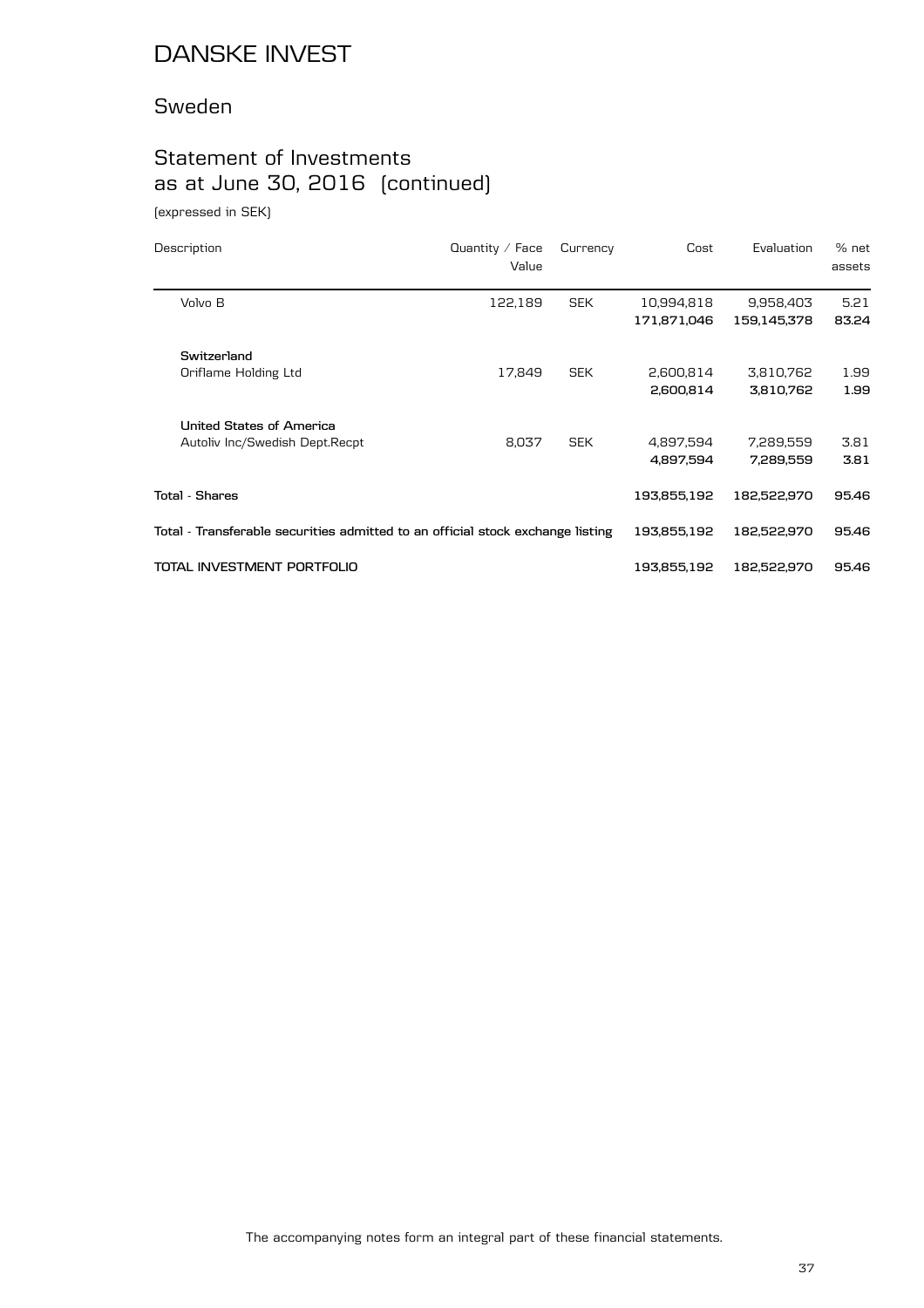#### Sweden

### Geographical and Economic Portfolio Breakdowns as at June 30, 2016

(expressed as a percentage of net assets)

| Geographical breakdown   | ℅     |
|--------------------------|-------|
| Sweden                   | 83.24 |
| United States of America | 3.81  |
| Great Britain            | 3.07  |
| Luxembourg               | 2.89  |
| Switzerland              | 1.99  |
| Jersey                   | 0.46  |
|                          | 9546  |

| Economic breakdown                                | %     |
|---------------------------------------------------|-------|
| Banks and Financial Institutions                  | 19.15 |
| Automobile Industry                               | 11.64 |
| Retail                                            | 10.45 |
| News Transmission                                 | 9.79  |
| Holding and Finance Companies                     | 9.17  |
| Mechanics, Machinery                              | 7.73  |
| Pharmaceuticals and Cosmetics                     | 7.00  |
| Construction, Building Material                   | 4.91  |
| Real Estate Companies                             | 3.61  |
| Consumer Goods                                    | 2.54  |
| Other Services                                    | 2.17  |
| <b>Food and Distilleries</b>                      | 1.97  |
| Leisure                                           | 1.94  |
| Tyres & Rubber                                    | 1.49  |
| Internet Software                                 | 1.08  |
| Agriculture and Fishing                           | 0.46  |
| <b>Healthcare Education &amp; Social Services</b> | 0.20  |
| Graphic Art, Publishing                           | 0.16  |
|                                                   | 95.46 |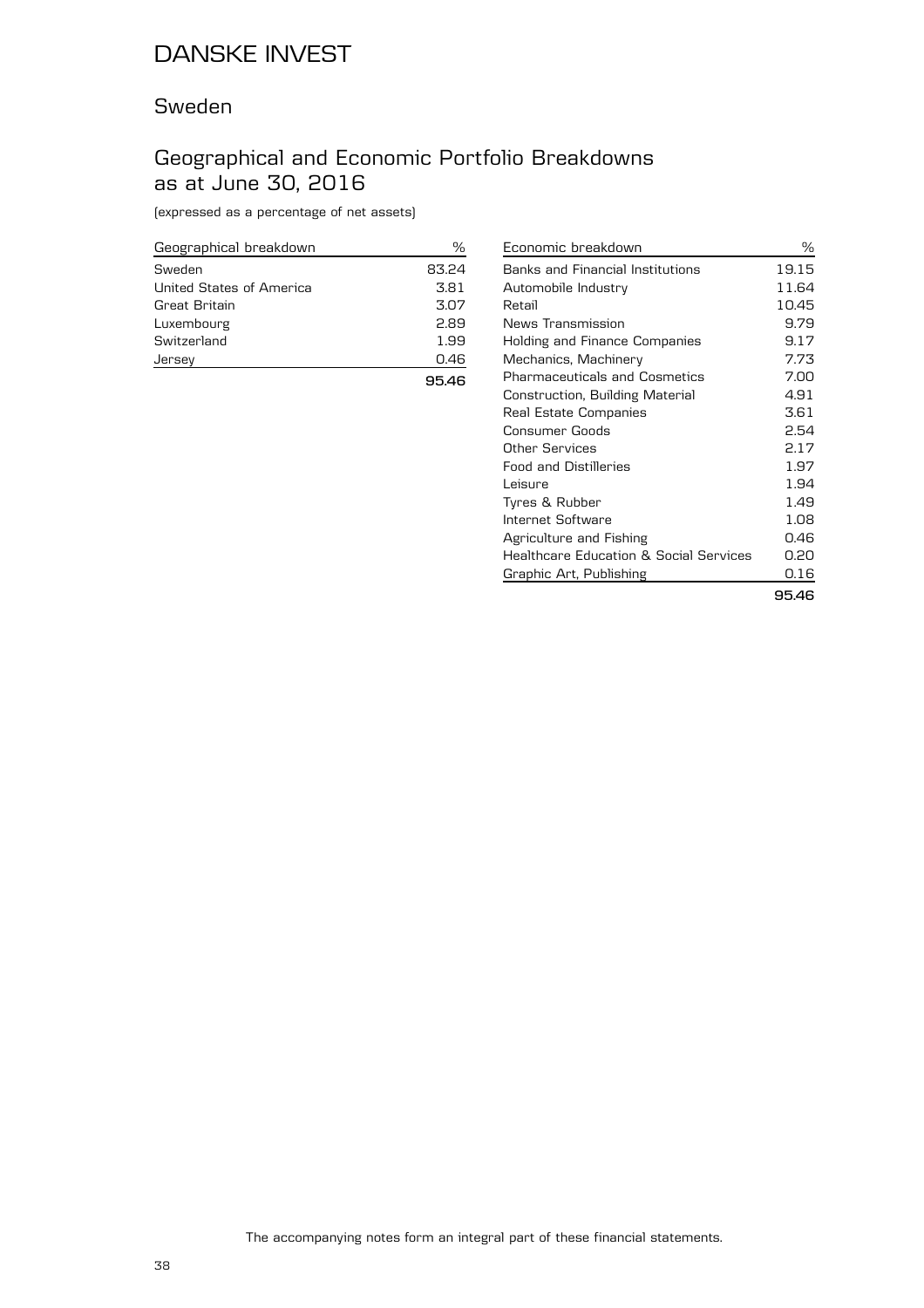## Danish Mortgage Bond

### Statement of Investments as at June 30, 2016

(expressed in DKK)

| Description | Quantity / Face $C$ urrency | Cost | Evaluation | % net  |
|-------------|-----------------------------|------|------------|--------|
|             | Value                       |      |            | assets |
|             |                             |      |            |        |

**Transferable securities admitted to an official stock exchange listing**

#### **Bonds**

| Denmark                           |             |            |                      |             |                          |
|-----------------------------------|-------------|------------|----------------------|-------------|--------------------------|
| Brf 0.5% 15-01.10.27              | 20,000,000  | <b>DKK</b> | 19,460,000           | 19,607,400  | 1.19                     |
| Brf 1% 15-01.10.32                | 38,467,185  | <b>DKK</b> | 37,482,421           | 37,597,826  | 2.29                     |
| Brf 1.5% 15-01.10.47              | 86,572,603  | <b>DKK</b> | 78,972,860           | 80,396,514  | 4.89                     |
| Brf 2% 14-01.10.37                | 100,000,000 | <b>DKK</b> | 98,775,000           | 100,259,000 | 6.10                     |
| Brf 2% 15-01.10.47                | 19,581,181  | <b>DKK</b> | 19,419,636           | 19,051,706  | 1.16                     |
| Brf 3% 12-01.10.44                | 1,895,840   | <b>DKK</b> | 1,919,019            | 1,942,288   | 0.12                     |
| Brf 4% 05-01.10.23                | 1,347,819   | <b>DKK</b> | 1,411,167            | 1,403,754   | 0.09                     |
| Brfkredit 9% 90-22 S.111          | 143,826     | <b>DKK</b> | 159,575              | 163,962     | 0.01                     |
| Brfkredit Bygg. 5% 01.04.18 S.13  | 625,522     | <b>DKK</b> | 629,901              | 642,724     | 0.04                     |
| Brfkredit Tv 05-01.10.38 Oa       | 8,606,396   | <b>DKK</b> | 8,489,467            | 9,066,838   | 0.55                     |
| Byernes Hypotekf. 5%-01.01.18 S.6 | 147,518     | <b>DKK</b> | 149,470              | 151,944     | 0.01                     |
| Danmks Ski Frn 12-01.01.19        | 63,000,000  | <b>DKK</b> | 63,314,400           | 63,173,250  | 3.84                     |
| Danmks Ski Frn 12-01.01.21        | 13,000,000  | <b>DKK</b> | 12,330,500           | 12,983,750  | 0.79                     |
| Dansk Ldb Realkr. 4% 03-35        | 845,712     | <b>DKK</b> | 883,981              | 917,598     | 0.06                     |
| Denmark 4% 05-10.11.17            | 100,000     | <b>DKK</b> | 113,150              | 106,402     | 0.01                     |
| Denmark 7% 93-10.11.24            | 16,000,000  | <b>DKK</b> | 26,385,882           | 25,645,600  | 1.56                     |
| Dlr Kredit 1% 14-01.10.20         | 10,000,000  | <b>DKK</b> | 10,078,000           | 10,308,000  | 0.63                     |
| Dlr Kredit 1% 15-01.01.20         | 2,000,000   | <b>DKK</b> | 2,025,222            | 2,056,580   | 0.13                     |
| Dlr Kredit 2.5% 12-01.10.34       | 3,938,248   | <b>DKK</b> | 3,906,742            | 4,009,137   | 0.24                     |
| Dlr Kredit 3% 14-01.10.47         | 9,000,000   | <b>DKK</b> | 9,081,000            | 9,219,150   | 0.56                     |
| Dlr Kredit Frn 14-01.07.19        | 50,000,000  | <b>DKK</b> | 49,605,000           | 49,900,000  | 3.04                     |
| Kommkrdt 1.5% 15-01.10.37         | 2,906,993   | <b>DKK</b> | 2,694,056            | 2,803,068   | 0.17                     |
| Kommunekr. 3% 05-28/Rbt           | 160,031     | <b>DKK</b> | 142,828              | 163,232     | 0.01                     |
| Kommunekr. 3% 05-33 S210 A2033    | 72,214      | <b>DKK</b> | 65,968               | 74,019      | $\overline{\phantom{a}}$ |
| Kred.Danm. 10% 86-01.10.17 S.23   | 1,180       | <b>DKK</b> | 1,292                | 1,227       |                          |
| Kredf.Danmark 7% 74-01.01.19 S44  | 71,058      | <b>DKK</b> | 73,900               | 73,545      |                          |
| Landsbk Realkredit 4% 05-35       | 1,594,030   | <b>DKK</b> | 1,568,121            | 1,665,762   | 0.10                     |
| Landsbk Reallane 5% 98-01.10.19   | 32,379      | <b>DKK</b> | 33,318               | 35,795      |                          |
| Landsbk Reallane 5% 99-01.01.22   | 300,882     | <b>DKK</b> | 309,380              | 318,935     | 0.02                     |
| Landsbk.Reallane 6% 99-01.10.32   | 411,820     | <b>DKK</b> | 425,945              | 425,204     | 0.03                     |
| Ldbk Reall 1% 15-01.04.17         | 50,000,000  | <b>DKK</b> | 50,370,000           | 50,103,850  | 3.05                     |
| Ldbk Reall 1.5% 15-01.10.37       | 11,745,432  | <b>DKK</b> | 10,435,816           | 11,078,878  | 0.67                     |
| Ldbk Reall 2% 15-01.10.47         | 3,979,368   | <b>DKK</b> | 3,538,653            | 3,754,534   | 0.23                     |
| Ldbk Reall 3% 12-01.10.44         | 993,812     | <b>DKK</b> | 974,035              | 992,689     | 0.06                     |
| Ldhyp.Danmark 5%-01.01.19 S5      | 5,685       | <b>DKK</b> | 5,783                | 5,969       |                          |
| Nordea 2.5% 12-01.10.34           | 88,476,319  | <b>DKK</b> | 89,430,076           | 91,617,228  | 5.57                     |
| Nordea Kred 2% 14-01.10.37        | 1,934,483   | <b>DKK</b> | 1,825,184            | 1,945,064   | 0.12                     |
| Nordea Kred 2.5% 14-01.10.47      | 100,000,000 | <b>DKK</b> | 97,425,000           | 99,600,000  | 6.06                     |
| Nordea Kred 2.5% 14-01.10.47      | 150,000,000 | <b>DKK</b> |                      | 151,249,500 | 9.20                     |
| Nordea Kred 4% 11-01.10.44        | 3,928       | <b>DKK</b> | 148,237,500<br>3,886 | 4,189       |                          |
| Nordea Kred Frn 07-01.10.41       |             |            |                      |             |                          |
| Nordea Kred. 4% 03-01.10.35       | 5,402,832   | <b>DKK</b> | 5,308,283            | 5,624,348   | 0.34                     |
|                                   | 81,403      | <b>DKK</b> | 84,903               | 88,241      | 0.01                     |
| Nordea Kred.Realk. 5% 98-01.07.1  | 190,738     | <b>DKK</b> | 190,738              | 191,022     | 0.01                     |
| Nordea Kredit 4% 03-01.10.25      | 1,922,846   | <b>DKK</b> | 2,025,573            | 2,072,828   | 0.13                     |
| Nordea Kredit 6% 99-01.10.17      | 7,109       | <b>DKK</b> | 7,294                | 7,358       |                          |
| Nykred.Realkr.Frn 05-01.10.38     | 40,541,450  | <b>DKK</b> | 38,904,730           | 42,345,544  | 2.58                     |
| Nykredit 0.5% 15-01.10.27         | 5,000,000   | <b>DKK</b> | 4,875,000            | 4,912,000   | 0.30                     |
| Nykredit 1.5% 15-01.10.37         | 14,832,218  | <b>DKK</b> | 13,558,190           | 14,498,641  | 0.88                     |

The accompanying notes form an integral part of these financial statements.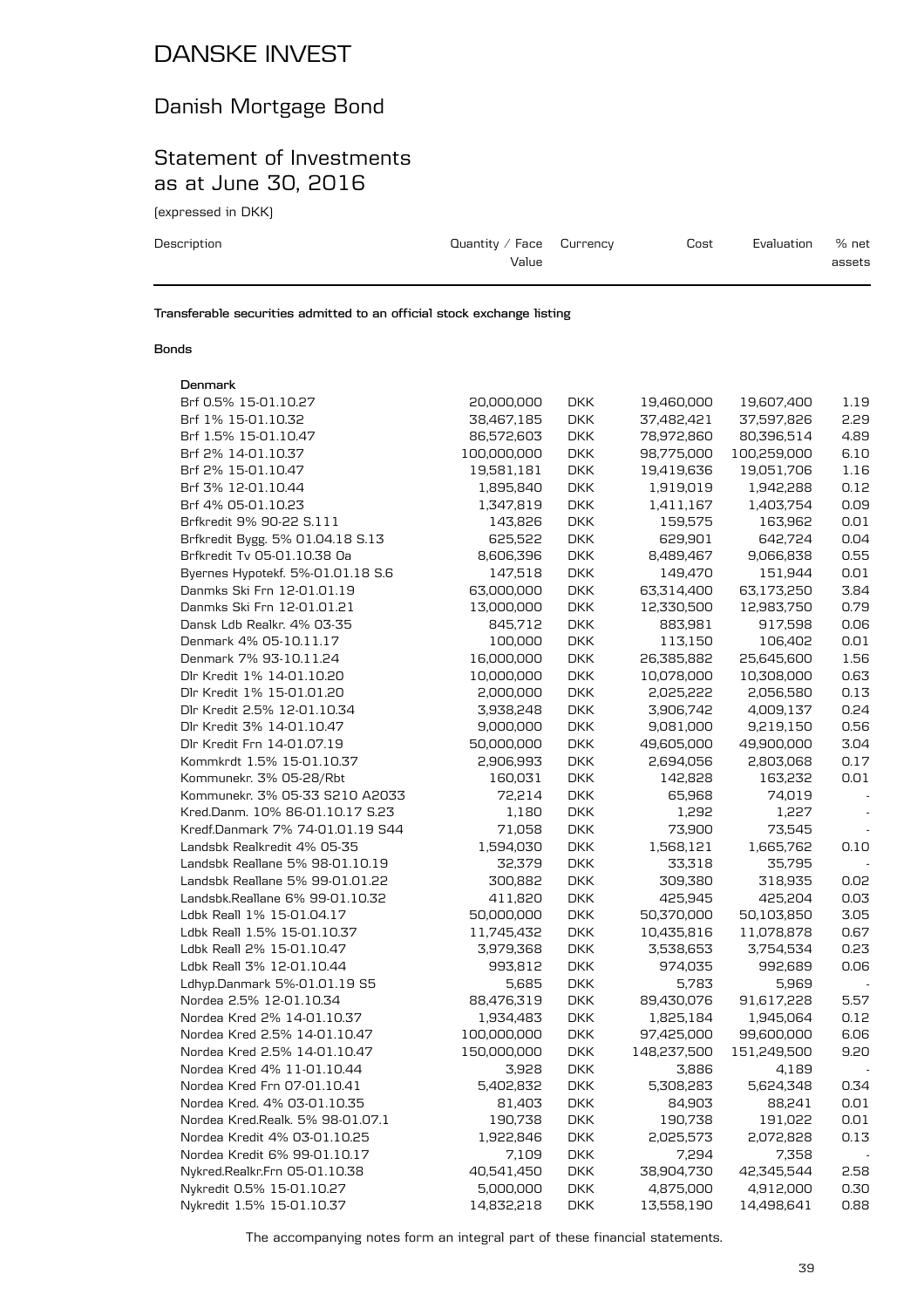### Danish Mortgage Bond

### Statement of Investments as at June 30, 2016 (continued)

(expressed in DKK)

| Description                                                                                                | Quantity / Face | Currency   | Cost        | Evaluation                  | % net  |
|------------------------------------------------------------------------------------------------------------|-----------------|------------|-------------|-----------------------------|--------|
|                                                                                                            | Value           |            |             |                             | assets |
| Nykredit 1.5% 15-01.10.47                                                                                  | 75,000,000      | <b>DKK</b> | 67,856,250  | 69,858,000                  | 4.25   |
| Nykredit 10% 90-01.10.22 S.3                                                                               | 283,851         | <b>DKK</b> | 323,590     | 346,298                     | 0.02   |
| Nykredit 2% 14-01.10.37                                                                                    | 7,992,974       | <b>DKK</b> | 7,904,559   | 8,034,938                   | 0.49   |
| Nykredit 2% 15-01.10.47                                                                                    | 2,451,748       | <b>DKK</b> | 2,281,351   | 2,392,293                   | 0.15   |
| Nykredit 2.5% 14-01.10.47                                                                                  | 3,262,681       | <b>DKK</b> | 3,279,428   | 3,289,108                   | 0.20   |
| Nykredit 2.5% 14-01.10.47                                                                                  | 9,790           | <b>DKK</b> | 9,733       | 9,748                       |        |
| Nykredit 3.5% 15-01.10.47                                                                                  | 2,377,296       | <b>DKK</b> | 2,374,919   | 2,450,564                   | 0.15   |
| Nykredit 4% 09-01.10.26                                                                                    | 1,414,780       | <b>DKK</b> | 1,497,191   | 1,491,179                   | 0.09   |
| Nykredit 9% 90-01.10.22 S.3a                                                                               | 112,908         | <b>DKK</b> | 128,150     | 136,618                     | 0.01   |
| Nykredit Frn 10-01.07.21 Ser loh                                                                           | 50,000,000      | <b>DKK</b> | 50,275,000  | 50,250,000                  | 3.06   |
| Nykredit Frn 15-01.07.26                                                                                   | 50,000,000      | <b>DKK</b> | 51,400,000  | 51,700,000                  | 3.14   |
| Nykredit Realkr. 4% 03-01.10.25                                                                            | 194,823         | <b>DKK</b> | 207,194     | 210,896                     | 0.01   |
| Nykredit Tv 04-38 43d Cf Oa                                                                                | 2,952,165       | <b>DKK</b> | 3,104,792   | 3,095,345                   | 0.19   |
| Nykredit Tv 05-01.10.38 33d                                                                                | 18,933,977      | <b>DKK</b> | 18,350,637  | 19,861,742                  | 1.21   |
| Realkrdt 0.5% 15-01.10.27                                                                                  | 10,000,000      | <b>DKK</b> | 9,815,000   | 9,823,700                   | 0.60   |
| Realkrdt 1% 14-01.04.25                                                                                    | 5,000,000       | <b>DKK</b> | 4,668,500   | 4,998,550                   | 0.30   |
| Realkrdt 1% 14-01.10.27                                                                                    | 50,000,000      | <b>DKK</b> | 49,800,000  | 50,161,000                  | 3.05   |
| Realkrdt 1.5% 15-01.10.37                                                                                  | 10,000,000      | <b>DKK</b> | 9,681,500   | 9,776,500                   | 0.59   |
| Realkrdt 1.5% 15-01.10.47                                                                                  | 4,964,753       | <b>DKK</b> | 4,413,666   | 4,625,313                   | 0.28   |
| Realkrdt 2% 12-01.10.29                                                                                    | 1,163,715       | <b>DKK</b> | 1,181,903   | 1,198,336                   | 0.07   |
| Realkrdt 2% 13-01.01.25                                                                                    | 20,000,000      | <b>DKK</b> | 20,330,000  | 21,710,000                  | 1.32   |
| Realkrdt 2% 14-01.10.37                                                                                    | 101,799,684     | <b>DKK</b> | 100,905,478 | 102,357,546                 | 6.23   |
| Realkrdt 3.375% 12-01.04.17                                                                                | 24,000,000      | <b>DKK</b> | 25,288,800  | 24,612,120                  | 1.50   |
| Realkrdt 4% 11-01.10.44                                                                                    | 7,525           | <b>DKK</b> | 7,489       | 8,014                       |        |
| Realkrdt Frn 07-01.01.41                                                                                   | 6,167,727       | <b>DKK</b> | 6,050,540   | 6,420,604                   | 0.39   |
| Realkrdt Frn 07-01.01.41                                                                                   | 43,452,738      | <b>DKK</b> | 42,722,857  | 45,234,300                  | 2.75   |
| Realkrdt Frn 07-01.10.39                                                                                   | 40,000,000      | <b>DKK</b> | 39,780,000  | 40,800,000                  | 2.48   |
| Realkrdt Frn 07-01.10.39                                                                                   | 67,000,000      | <b>DKK</b> | 66,330,000  | 68,675,000                  | 4.18   |
| Realkredit 3% 12-01.10.44                                                                                  | 37,218          | <b>DKK</b> | 35,227      | 38,501                      |        |
| Realkredit 4% 03-01.10.35                                                                                  | 32,049          | <b>DKK</b> | 32,386      | 34,557                      |        |
| Realkredit 5% 02-01.10.25                                                                                  | 185,288         | <b>DKK</b> | 196,590     | 205,299                     | 0.01   |
| Realkredit Danmark 4% 05-38 S.loh Oa                                                                       | 18,641          | <b>DKK</b> | 19,405      | 19,834                      |        |
| Realkredit Dk 5% 06-28                                                                                     | 212,656         | <b>DKK</b> | 231,582     | 229,456                     | 0.01   |
| Realkredit Tv 05-01.10.38 Oa                                                                               | 1,774,251       | <b>DKK</b> | 1,741,427   | 1,862,964                   | 0.11   |
| Totalkredit 4% 03-01.10.20 N.111                                                                           | 613,348         | <b>DKK</b> | 641,562     | 626,535                     | 0.04   |
|                                                                                                            |                 |            |             | 1,509,974,551 1,540,800,951 | 93.73  |
| Total - Bonds                                                                                              |                 |            |             | 1,509,974,551 1,540,800,951 | 93.73  |
| Total - Transferable securities admitted to an official stock exchange listing 1,509,974,551 1,540,800,951 |                 |            |             |                             | 93.73  |

**Transferable securities dealt in on another regulated market**

#### **Bonds**

| Denmark                      |            |            |            |            |      |
|------------------------------|------------|------------|------------|------------|------|
| Danmarks Ski Frn 07-01.01.20 | 500.000    | <b>DKK</b> | 495.750    | 488.500    | 0.03 |
| Denmark 4% 08-15.11.19       | 100.000    | DKK.       | 117.810    | 115.430    | 0.01 |
| Denmark 4.5% 07-15.11.39     | 50.200.000 | <b>DKK</b> | 82.275.438 | 94.698.786 | 5.76 |
| 1 dhk Reall 4% 11-01.10.44   | 3.916.272  | <b>DKK</b> | 3.809.415  | 4.033.760  | 0.24 |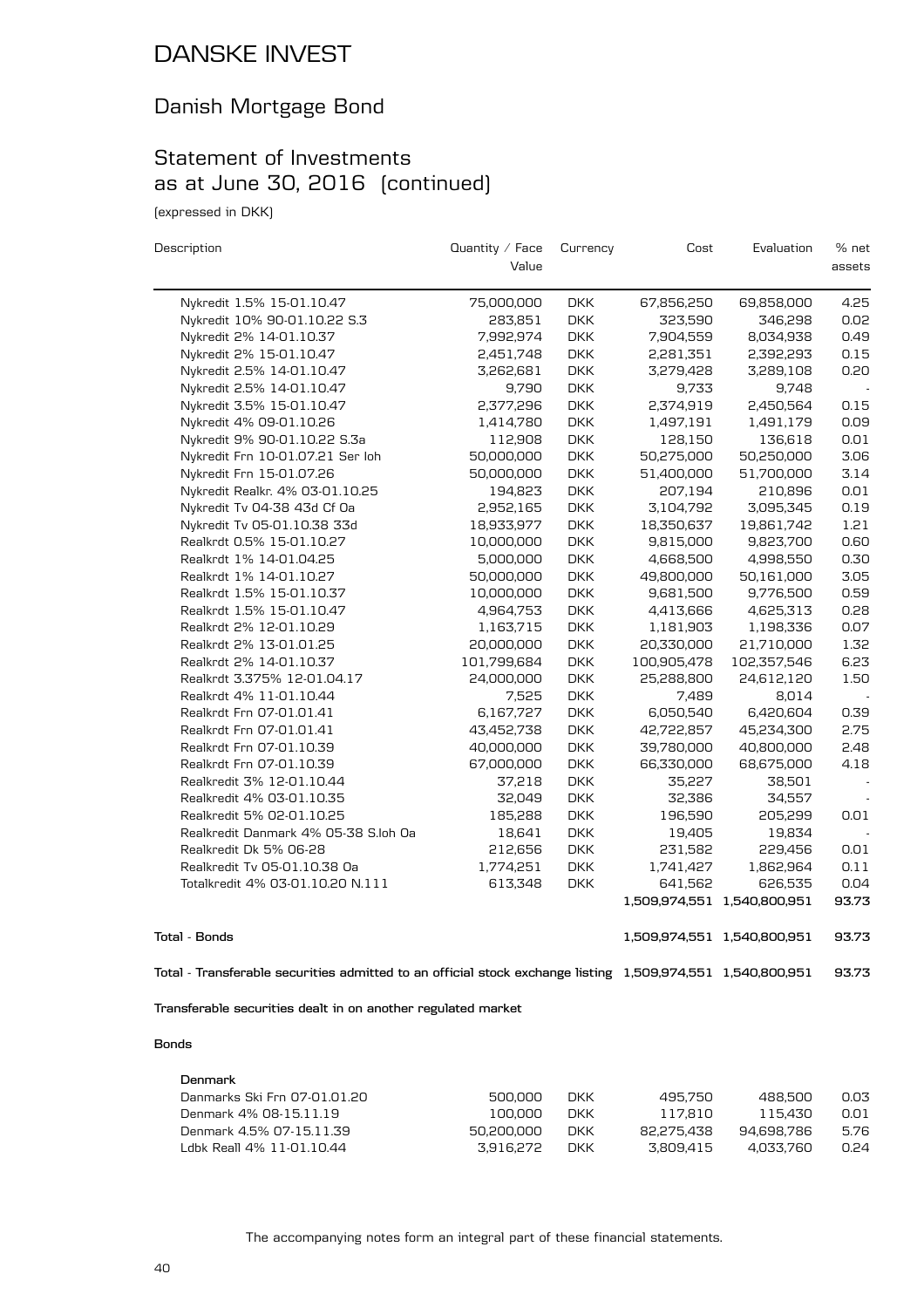## Danish Mortgage Bond

# Statement of Investments as at June 30, 2016 (continued)

(expressed in DKK)

| Description                                                          | Quantity / Face<br>Value | Currency   | Cost              | Evaluation                  | $%$ net<br>assets |
|----------------------------------------------------------------------|--------------------------|------------|-------------------|-----------------------------|-------------------|
| Nykredit Realkr. 7% 08-41                                            | 620                      | <b>DKK</b> | 616<br>86.699.029 | 732<br>99.337.208           | 6.04              |
| Total - Bonds                                                        |                          |            | 86.699.029        | 99.337.208                  | 6.04              |
| Total - Transferable securities dealt in on another regulated market |                          |            | 86.699.029        | 99.337.208                  | 6.04              |
| TOTAL INVESTMENT PORTFOLIO                                           |                          |            |                   | 1,596,673,580 1,640,138,159 | 99.77             |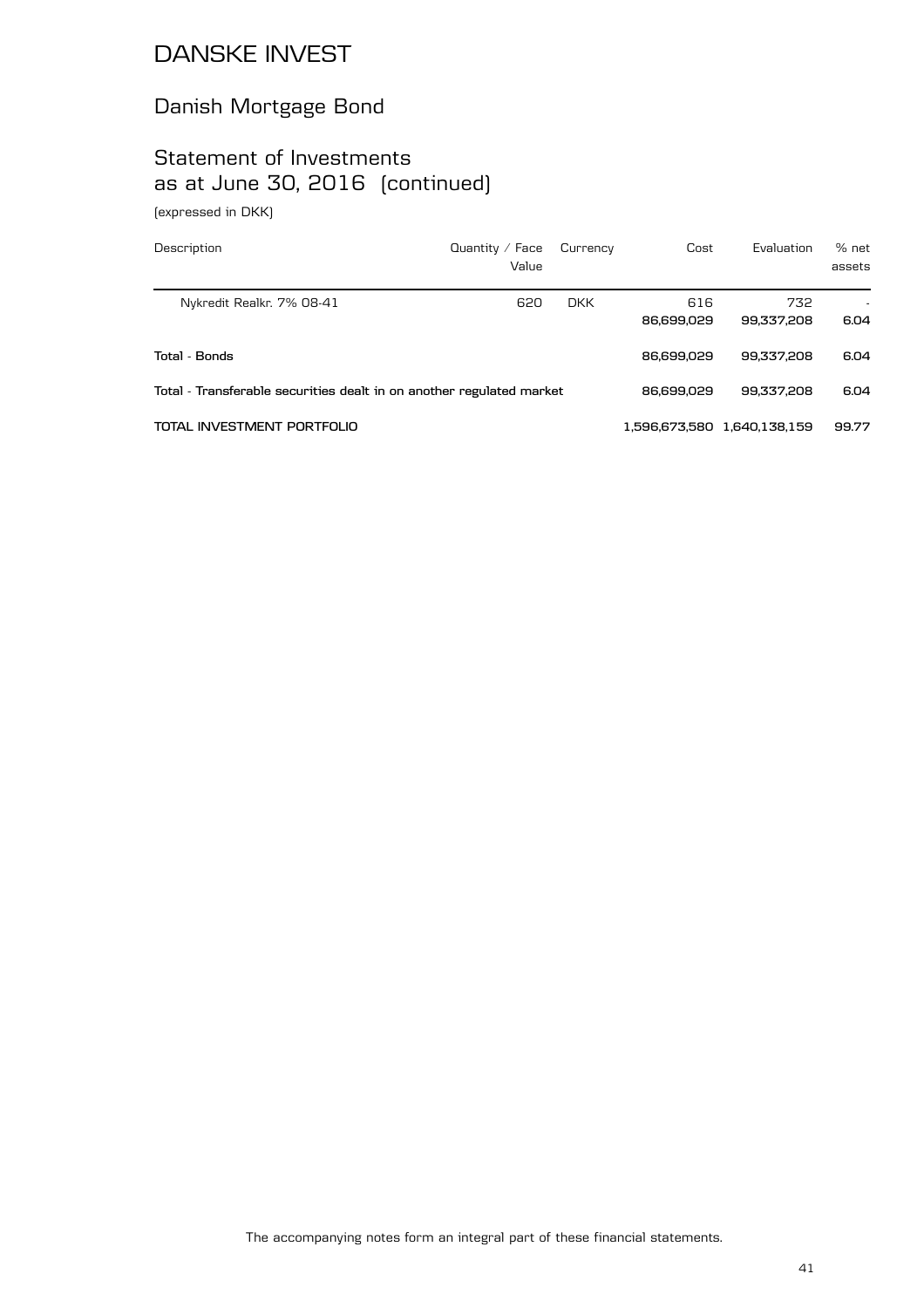### Danish Mortgage Bond

### Geographical and Economic Portfolio Breakdowns as at June 30, 2016

(expressed as a percentage of net assets)

| Geographical breakdown |       |
|------------------------|-------|
| Denmark                | 99.77 |
|                        | 99.77 |

| Economic breakdown                   | %     |
|--------------------------------------|-------|
| Mortgage and Funding Institutions    | 92.25 |
| States, Provinces and Municipalities | 7.52  |
|                                      | 99.77 |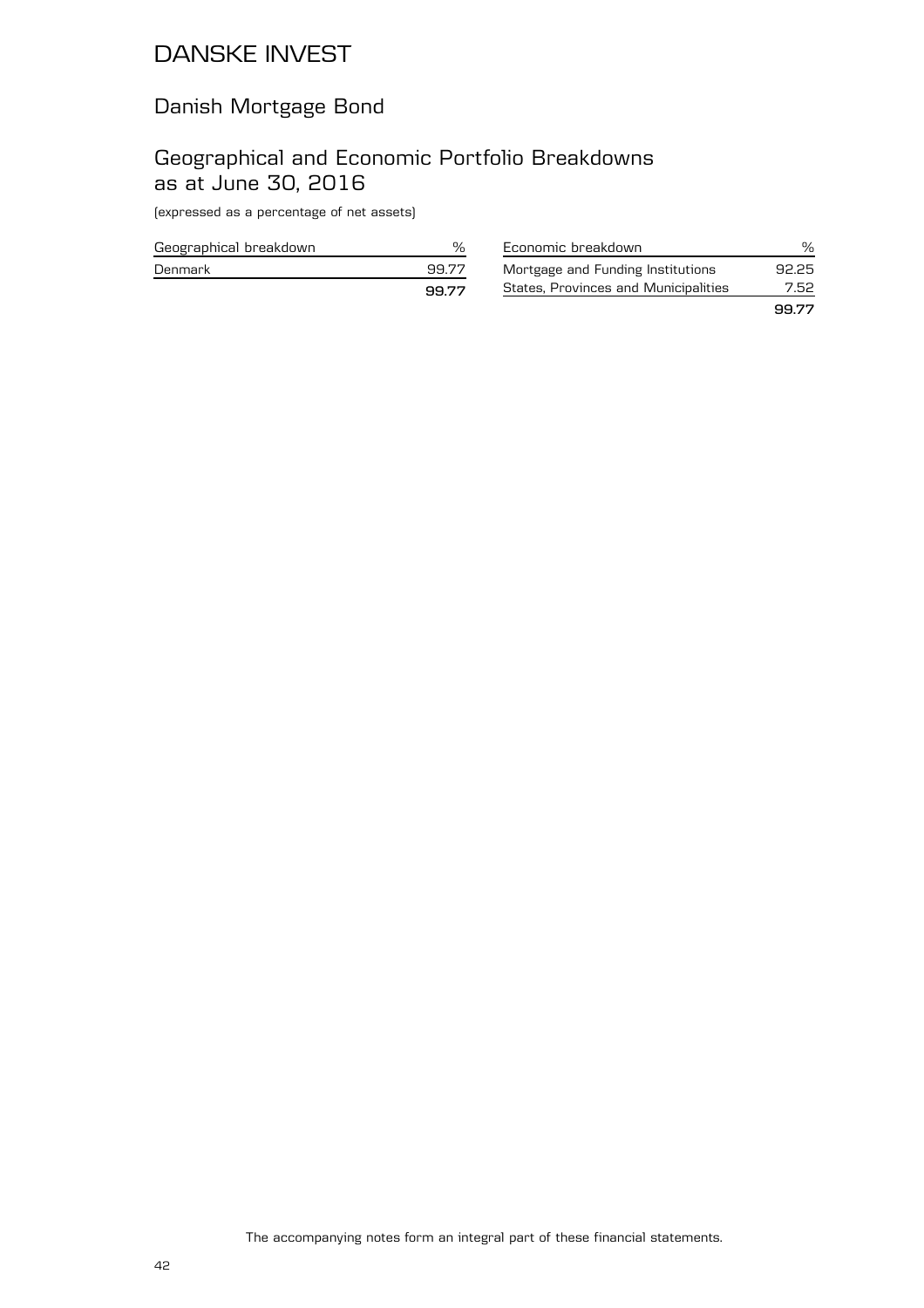## Global Emerging Markets

### Statement of Investments as at June 30, 2016

(expressed in USD)

| Description                                                            | Quantity $\angle$ Face<br>Value | Currency | Cost | Evaluation | % net<br>assets |
|------------------------------------------------------------------------|---------------------------------|----------|------|------------|-----------------|
| Transferable securities admitted to an official stock exchange listing |                                 |          |      |            |                 |
| <b>Shares</b>                                                          |                                 |          |      |            |                 |

| Brazil                           |            |            |            |            |       |
|----------------------------------|------------|------------|------------|------------|-------|
| Banco Bradesco/Sadr              | 1,947,169  | <b>USD</b> | 27,316,527 | 14,934,786 | 2.74  |
| $Brf - Shs$                      | 483,733    | <b>BRL</b> | 8,831,530  | 6,686,046  | 1.23  |
| Lojas Renner Sa                  | 1,201,055  | <b>BRL</b> | 5,406,326  | 8,629,702  | 1.59  |
| Multiplan Empreendimentos        | 355,694    | <b>BRL</b> | 6,257,248  | 6,652,266  | 1.22  |
| Ultrapar Participacoes Sa        | 631,000    | <b>BRL</b> | 6,967,488  | 13,786,094 | 2.53  |
| Vale/-A-/Sadr                    | 196,783    | <b>USD</b> | 2,223,233  | 779,261    | 0.14  |
| Vale/Sadr*                       | 1,308,009  | <b>USD</b> | 24,007,386 | 6,343,844  | 1.17  |
|                                  |            |            | 81,009,738 | 57,811,999 | 10.62 |
| Chile                            |            |            |            |            |       |
| Banco Santander/Sadr.            | 347,206    | <b>USD</b> | 8,921,013  | 6,635,107  | 1.22  |
|                                  |            |            | 8,921,013  | 6,635,107  | 1.22  |
| China                            |            |            |            |            |       |
| Petrochina Co Ltd/-H-            | 10,058,000 | <b>HKD</b> | 12,132,142 | 6,831,846  | 1.26  |
|                                  |            |            | 12,132,142 | 6,831,846  | 1.26  |
| Great Britain                    |            |            |            |            |       |
| Bhp Billiton Plc                 | 290,000    | ZAR        | 7,866,577  | 3,503,562  | 0.64  |
| Sabmiller Plc                    | 141,740    | ZAR        | 5,830,143  | 8,277,693  | 1.52  |
| <b>Standard Chartered Plc</b>    | 841,667    | <b>GBP</b> | 15,209,483 | 6,194,296  | 1.14  |
|                                  |            |            | 28,906,203 | 17,975,551 | 3.30  |
| Hong Kong                        |            |            |            |            |       |
| Aia Group                        | 3,157,000  | <b>HKD</b> | 11,128,412 | 18,717,518 | 3.44  |
| China Mobile Ltd                 | 1,474,500  | <b>HKD</b> | 15,309,084 | 16,714,619 | 3.07  |
| H.K. Exchanges and Clearing Ltd* | 232,996    | <b>HKD</b> | 6,056,809  | 5,621,732  | 1.03  |
| Hang Lung Group Ltd              | 2,031,000  | <b>HKD</b> | 10,401,147 | 6,060,058  | 1.12  |
| Hang Lung Properties Ltd         | 2,473,000  | <b>HKD</b> | 7,836,194  | 4,953,259  | 0.91  |
| Swire Pacific Ltd A              | 50,000     | HKD        | 542,720    | 563,245    | 0.10  |
| Swire Pacific Ltd -B-            | 3,115,000  | HKD        | 5,190,942  | 6,142,785  | 1.13  |
| Swire Properties Ltd             | 1,516,450  | HKD        | 3,958,164  | 4,036,119  | 0.74  |
|                                  |            |            | 60,423,472 | 62,809,335 | 11.54 |
| Hungary                          |            |            |            |            |       |
| Richter Gedeon                   | 325,166    | <b>HUF</b> | 5,701,255  | 6,377,814  | 1.17  |
|                                  |            |            | 5,701,255  | 6,377,814  | 1.17  |
| India                            |            |            |            |            |       |
| Grasim Indust./Dematerialised    | 67,599     | <b>INR</b> | 2,978,833  | 4,578,892  | 0.84  |
| Hero Honda Motors/Demat.         | 59,559     | <b>INR</b> | 2,220,577  | 2,795,982  | 0.51  |
| Hindustan Unilever Ltd           | 212,272    | <b>INR</b> | 1,918,979  | 2,807,697  | 0.52  |
| Housing Devt Fin Corp            | 323,862    | <b>INR</b> | 4,746,113  | 5,998,214  | 1.10  |
| Icici Bank Ltd/Dubai             | 949,730    | <b>INR</b> | 3,779,058  | 3,394,310  | 0.62  |
| Infosys Tech Ltd/Demat           | 233,518    | <b>INR</b> | 2,993,035  | 4,050,279  | 0.75  |
| Itc Ltd/Demat                    | 908,000    | <b>INR</b> | 4,779,905  | 4,927,201  | 0.91  |
| Tata Consultancy Serv/Demat.     | 56,337     | <b>INR</b> | 2,121,251  | 2,084,739  | 0.38  |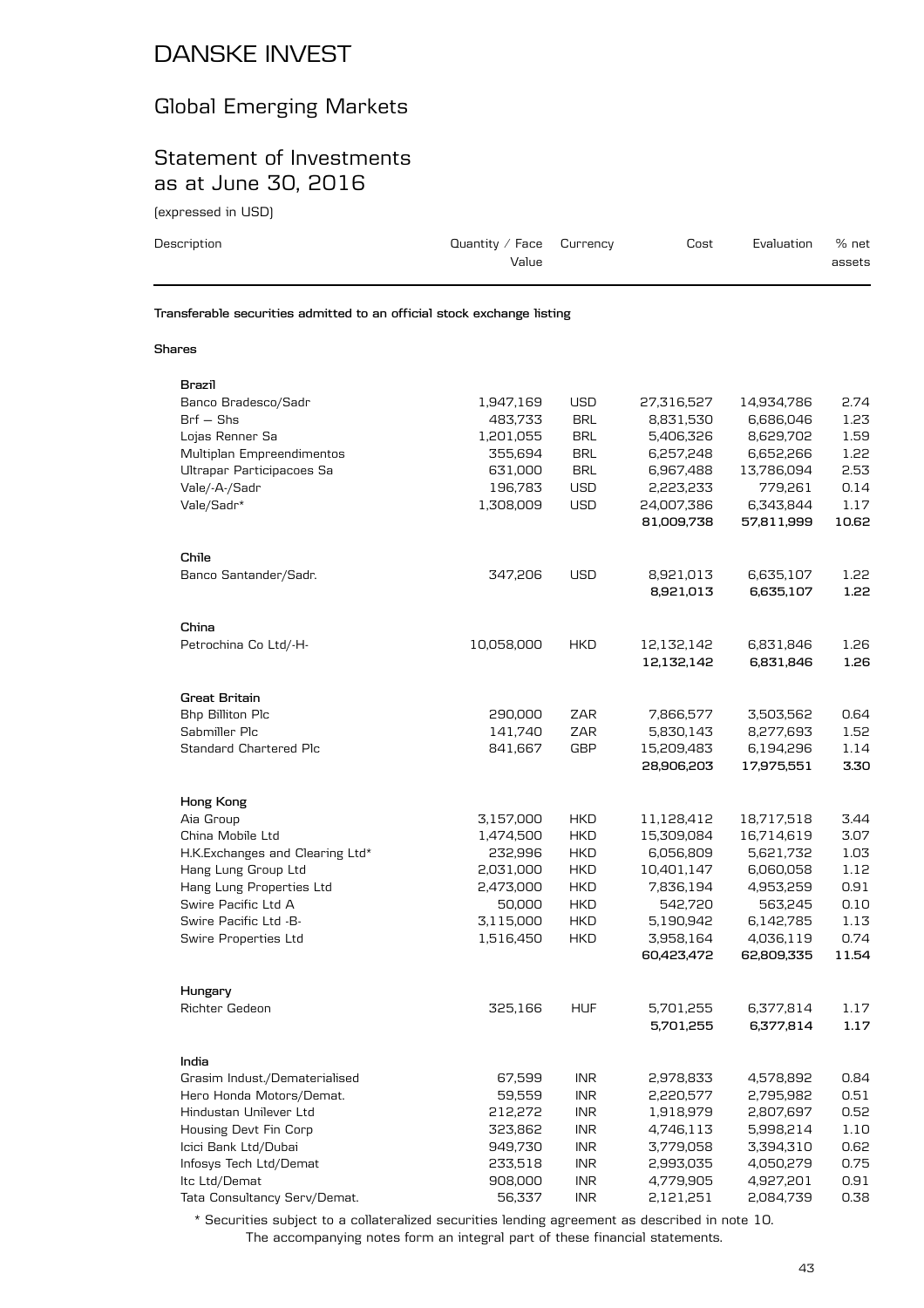### Global Emerging Markets

# Statement of Investments as at June 30, 2016 (continued)

(expressed in USD)

| Description                                                    | Quantity / Face<br>Value | Currency                 | Cost                    | Evaluation              | % net<br>assets |
|----------------------------------------------------------------|--------------------------|--------------------------|-------------------------|-------------------------|-----------------|
| Ultra Tech Cement Ltd                                          | 23,000                   | <b>INR</b>               | 747,798<br>26,285,549   | 1,157,728<br>31,795,042 | 0.21<br>5.84    |
|                                                                |                          |                          |                         |                         |                 |
| Indonesia                                                      |                          |                          |                         |                         |                 |
| Pt Astra International Tbk                                     | 37,225,200<br>6,574,900  | <b>IDR</b><br><b>IDR</b> | 20,694,690<br>9,999,041 | 20,758,428<br>8,368,002 | 3.81<br>1.54    |
| Pt Indocement Tunggal/Demat.                                   |                          |                          | 30,693,731              | 29,126,430              | 5.35            |
| Luxembourg                                                     |                          |                          |                         |                         |                 |
| Tenaris/Adr                                                    | 280,200                  | USD                      | 9,928,671               | 7,918,452               | 1.46            |
|                                                                |                          |                          | 9,928,671               | 7,918,452               | 1.46            |
| Malaysia                                                       |                          |                          |                         |                         |                 |
| <b>Bumiputra-Commerce Holdings</b>                             | 2,479,067                | <b>MYR</b>               | 5,203,827               | 2,679,074               | 0.49            |
| Public Bank - Shs                                              | 1,453,000                | <b>MYR</b>               | 5,826,533<br>11,030,360 | 6,979,581<br>9,658,655  | 1.28<br>1.77    |
|                                                                |                          |                          |                         |                         |                 |
| Mexico                                                         |                          |                          |                         |                         |                 |
| Fomento Economico Mexicano/Adr                                 | 190,000<br>51,279        | <b>USD</b><br><b>USD</b> | 10,122,562<br>2,415,325 | 17,326,100<br>7,945,681 | 3.18<br>1.46    |
| Grupo Aeroport.Del Sures/Sadr<br>Grupo Fin.Banorte Sab De Cv O | 3,074,434                | <b>MXN</b>               | 13,581,639              | 16,523,063              | 3.04            |
| Organizac.Soriana Sab De Cv B                                  | 1,259,000                | <b>MXN</b>               | 3,091,491               | 2,933,327               | 0.54            |
|                                                                |                          |                          | 29,211,017              | 44,728,171              | 8.22            |
| Philippines                                                    |                          |                          |                         |                         |                 |
| Ayala Copr                                                     | 148,000                  | PHP                      | 2,177,888               | 2,672,618               | 0.49            |
| Ayala Land Inc.                                                | 14,318,400               | PHP                      | 5,953,405               | 11,816,632              | 2.17            |
| Bk of the Philippines Islands                                  | 4,739,260                | PHP                      | 6,820,837               | 9,808,235               | 1.80            |
|                                                                |                          |                          | 14,952,130              | 24,297,485              | 4.46            |
| Poland                                                         |                          |                          |                         |                         |                 |
| Bk Polska Kasa Opieki Pekao                                    | 227,983                  | <b>PLN</b>               | 10,688,637              | 7,802,021               | 1.43            |
|                                                                |                          |                          | 10,688,637              | 7,802,021               | 1.43            |
| Portugal                                                       |                          |                          |                         |                         |                 |
| Jeronimo Martins Sgps Sa                                       | 451,150                  | <b>EUR</b>               | 6,907,837<br>6,907,837  | 6,938,566<br>6,938,566  | 1.27<br>1.27    |
|                                                                |                          |                          |                         |                         |                 |
| Russia<br>Oil Company Lukoil Pjsc /Sadr                        | 274,630                  | USD                      | 15,193,526              | 11,408,130              | 2.10            |
|                                                                |                          |                          | 15,193,526              | 11,408,130              | 2.10            |
| South Africa                                                   |                          |                          |                         |                         |                 |
| Massmart Holdings*                                             | 776,953                  | ZAR                      | 10,256,066              | 6,579,483               | 1.21            |
| Mtn Group Ltd                                                  | 710,658                  | ZAR                      | 12,031,921              | 6,874,726               | 1.26            |
| Truworths Intl Ltd*                                            | 1,278,777                | ZAR                      | 9,428,338               | 7,336,444               | 1.35            |
|                                                                |                          |                          | 31,716,325              | 20,790,653              | 3.82            |
| South Korea                                                    |                          |                          |                         |                         |                 |
| E-Mart Co Ltd                                                  | 33,535                   | <b>KRW</b>               | 6,392,209               | 5,035,750               | 0.93            |
| Naver Corp - Shs                                               | 7,400                    | <b>KRW</b>               | 4,263,133               | 4,560,472               | 0.84            |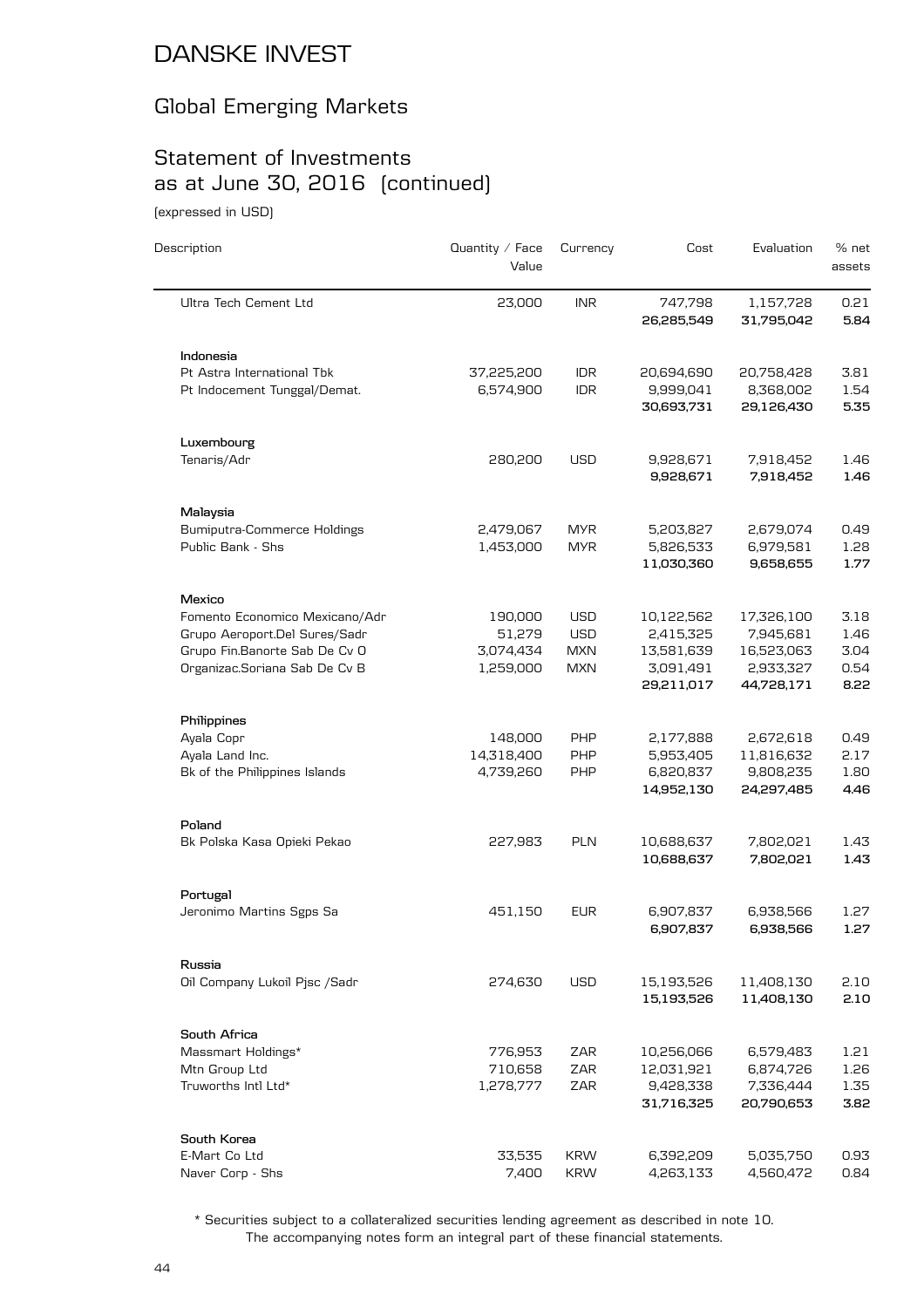## Global Emerging Markets

# Statement of Investments as at June 30, 2016 (continued)

(expressed in USD)

| Description                                                                    | Quantity $\angle$ Face<br>Value | Currency   | Cost                     | Evaluation               | % net<br>assets |
|--------------------------------------------------------------------------------|---------------------------------|------------|--------------------------|--------------------------|-----------------|
| Samsung Electr./Pfd N-Vot.                                                     | 24,500                          | <b>KRW</b> | 16,008,430<br>26,663,772 | 25,157,678<br>34,753,900 | 4.62<br>6.39    |
| Taiwan                                                                         |                                 |            |                          |                          |                 |
| Taiwan Mobile Corp.                                                            | 1,544,949                       | <b>TWD</b> | 3,933,992                | 5,382,795                | 0.99            |
| Taiwan Semiconductor Manufact.                                                 | 3,897,242                       | <b>TWD</b> | 10,921,145               | 19,613,358               | 3.60            |
|                                                                                |                                 |            | 14,855,137               | 24,996,153               | 4.59            |
| Thailand                                                                       |                                 |            |                          |                          |                 |
| Siam Cement Public Co/Foreign                                                  | 975,900                         | THB        | 10,461,512               | 13,141,339               | 2.42            |
| Siam Commerc.Bk Publ./For.Reg.                                                 | 3,345,300                       | THB        | 13,641,872               | 13,067,536               | 2.40            |
|                                                                                |                                 |            | 24,103,384               | 26,208,875               | 4.82            |
| Turkey                                                                         |                                 |            |                          |                          |                 |
| Akbank                                                                         | 3,556,761                       | <b>TRY</b> | 13,685,490               | 10,035,145               | 1.85            |
| Bim Birlesik Magazalar As                                                      | 393,166                         | <b>TRY</b> | 4,742,565                | 7,725,651                | 1.42            |
| Turkiye Garanti Bankasi / Nom.                                                 | 3,616,000                       | <b>TRY</b> | 13,403,080               | 9,478,008                | 1.74            |
|                                                                                |                                 |            | 31,831,135               | 27,238,804               | 5.01            |
| <b>United States of America</b>                                                |                                 |            |                          |                          |                 |
| Yum Brands                                                                     | 99,250                          | <b>USD</b> | 7,076,416                | 8,202,020                | 1.51            |
|                                                                                |                                 |            | 7,076,416                | 8,202,020                | 1.51            |
| Total - Shares                                                                 |                                 |            | 488,231,450              | 474,305,009              | 87.15           |
| Total - Transferable securities admitted to an official stock exchange listing |                                 |            | 488,231,450              | 474,305,009              | 87.15           |
| Transferable securities dealt in on another regulated market                   |                                 |            |                          |                          |                 |
| Shares                                                                         |                                 |            |                          |                          |                 |
| Russia                                                                         |                                 |            |                          |                          |                 |
| Magnit Jsc                                                                     | 74,478                          | <b>USD</b> | 14,105,980               | 10,066,163               | 1.85            |
|                                                                                |                                 |            | 14,105,980               | 10,066,163               | 1.85            |
| Tota1 - Shares                                                                 |                                 |            | 14,105,980               | 10,066,163               | 1.85            |
| Total - Transferable securities dealt in on another regulated market           |                                 |            | 14,105,980               | 10,066,163               | 1.85            |
| <b>Investment Funds (UCITS)</b>                                                |                                 |            |                          |                          |                 |
| Luxembourg                                                                     |                                 |            |                          |                          |                 |
| Aberdeen India Equity -Z2-/Cap                                                 | 3,138,468                       | <b>USD</b> | 38,404,565               | 52,453,537               | 9.64            |
|                                                                                |                                 |            | 38,404,565               | 52,453,537               | 9.64            |
| Total - Investment Funds (UCITS)                                               |                                 |            | 38,404,565               | 52,453,537               | 9.64            |
| TOTAL INVESTMENT PORTFOLIO                                                     |                                 |            | 540,741,995              | 536,824,709              | 98.64           |
|                                                                                |                                 |            |                          |                          |                 |

The accompanying notes form an integral part of these financial statements.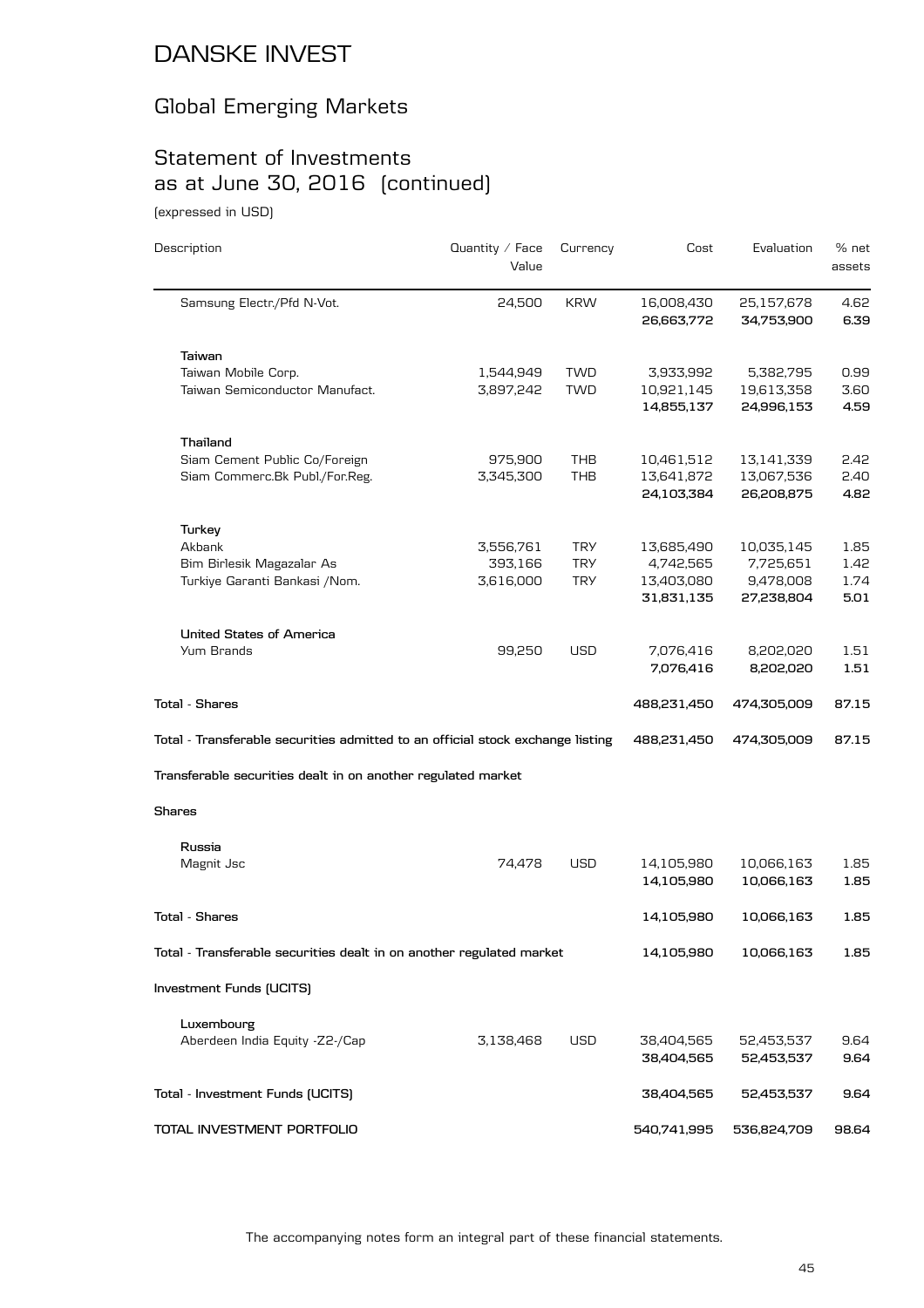### Global Emerging Markets

#### Geographical and Economic Portfolio Breakdowns as at June 30, 2016

(expressed as a percentage of net assets)

| Geographical breakdown   | %     |
|--------------------------|-------|
| Hong Kong                | 11.54 |
| Luxembourg               | 11.10 |
| Brazil                   | 10.62 |
| Mexico                   | 8.22  |
| South Korea              | 6.39  |
| India                    | 5.84  |
| Indonesia                | 5.35  |
| Turkey                   | 5.01  |
| Thailand                 | 4.82  |
| Taiwan                   | 4.59  |
| Philippines              | 4.46  |
| Russia                   | 3.95  |
| South Africa             | 3.82  |
| Great Britain            | 3.30  |
| Malaysia                 | 1.77  |
| United States of America | 1.51  |
| Poland                   | 1.43  |
| Portugal                 | 1.27  |
| China                    | 1.26  |
| Chile                    | 1.22  |
| Hungary                  | 1.17  |
|                          | 98.64 |

| Economic breakdown                      | ℅     |
|-----------------------------------------|-------|
| <b>Banks and Financial Institutions</b> | 21.39 |
| Investment Funds                        | 9.64  |
| Electronic Semiconductor                | 8.22  |
| Retail                                  | 6.89  |
| Real Estate Companies                   | 6.16  |
| <b>Tobacco and Spirits</b>              | 5.61  |
| News Transmission                       | 5.32  |
| Automobile Industry                     | 4.32  |
| Construction, Building Material         | 3.96  |
| Insurance                               | 3.44  |
| Petrol                                  | 3.36  |
| <b>Food and Distilleries</b>            | 3.27  |
| Holding and Finance Companies           | 3.05  |
| Mines, Heavy Industries                 | 2.77  |
| Chemicals                               | 2.74  |
| Internet Software                       | 1.97  |
| <b>Pharmaceuticals and Cosmetics</b>    | 1.69  |
| Leisure                                 | 1.51  |
| Transportation                          | 1.46  |
| Agriculture and Fishing                 | 1.23  |
| Precious Metals                         | 0.64  |
|                                         | 98.64 |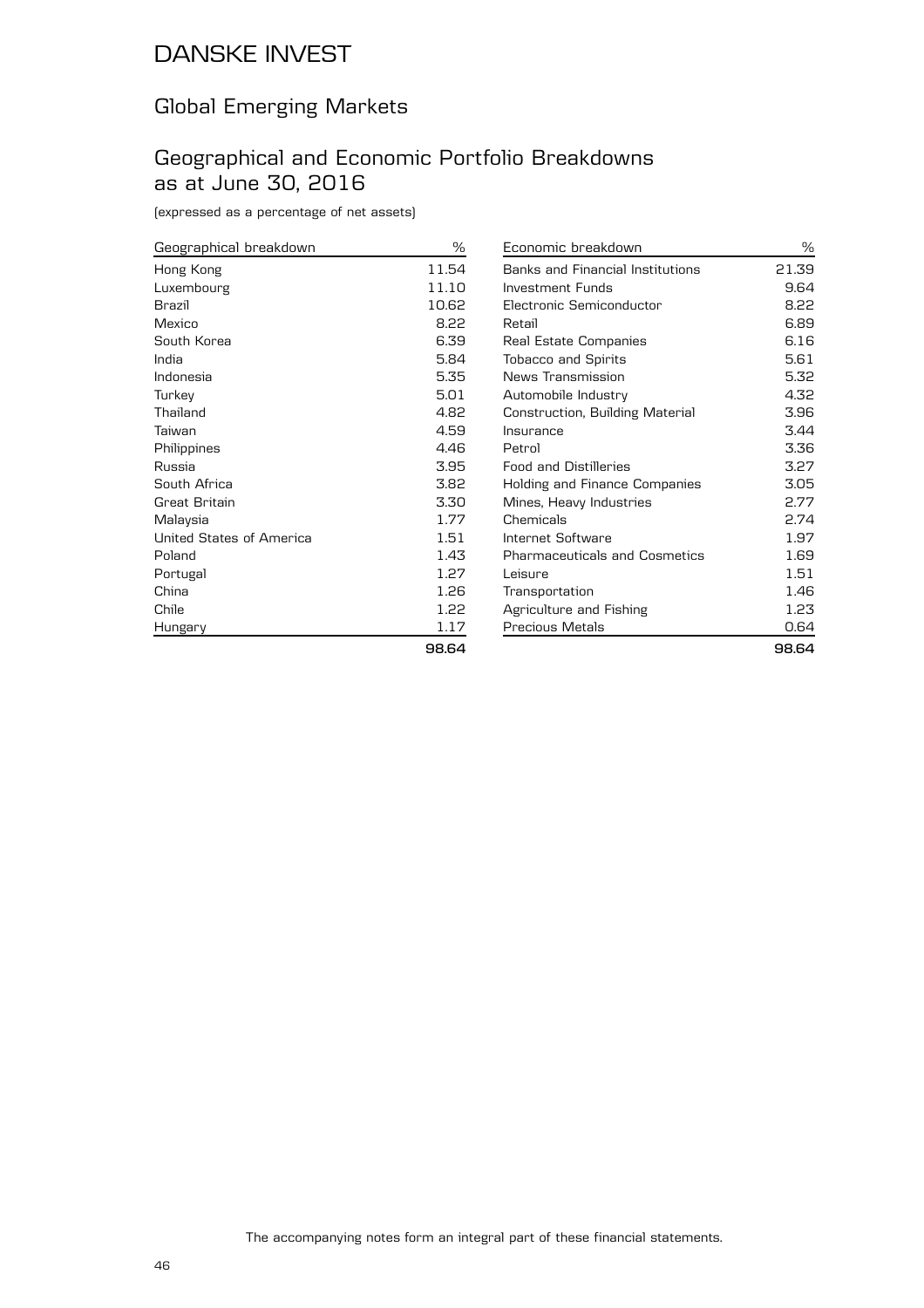## Europe Focus

### Statement of Investments as at June 30, 2016

(expressed in EUR)

| Description                                                            | Quantity $\angle$ Face<br>Value | Currency   | Cost                    | Evaluation              | % net<br>assets |
|------------------------------------------------------------------------|---------------------------------|------------|-------------------------|-------------------------|-----------------|
| Transferable securities admitted to an official stock exchange listing |                                 |            |                         |                         |                 |
| <b>Shares</b>                                                          |                                 |            |                         |                         |                 |
| Belgium                                                                |                                 |            |                         |                         |                 |
| Fagron Act*                                                            | 71,677                          | <b>EUR</b> | 2,833,922<br>2,833,922  | 515,071<br>515,071      | 0.70<br>0.70    |
| Bermuda Islands                                                        |                                 |            |                         |                         |                 |
| Hiscox Ltd                                                             | 99,514                          | <b>GBP</b> | 1,161,030<br>1,161,030  | 1,188,435<br>1,188,435  | 1.60<br>1.60    |
| Denmark                                                                |                                 |            |                         |                         |                 |
| Dsv A/S                                                                | 87,978                          | <b>DKK</b> | 1,558,892               | 3,250,424               | 4.38            |
| Novo Nordisk A/S /-B-                                                  | 78,243                          | <b>DKK</b> | 2,191,256<br>3,750,148  | 3,726,003<br>6,976,427  | 5.03<br>9.41    |
| France                                                                 |                                 |            |                         |                         |                 |
| <b>Bic</b>                                                             | 16,910                          | <b>EUR</b> | 1,928,075               | 2,134,888               | 2.88            |
| lliad                                                                  | 13,014                          | <b>EUR</b> | 2,383,994<br>4,312,069  | 2,346,424<br>4,481,312  | 3.16<br>6.04    |
| Germany                                                                |                                 |            |                         |                         |                 |
| Bayer                                                                  | 19,420                          | <b>EUR</b> | 1,275,265               | 1,718,282               | 2.32            |
| <b>Brenntag</b>                                                        | 58,914                          | <b>EUR</b> | 2,784,594               | 2,497,365               | 3.37            |
| Continental Ag                                                         | 18,405                          | <b>EUR</b> | 3,262,077               | 3,080,997               | 4.16            |
| Fielmann Ag*                                                           | 35,058                          | <b>EUR</b> | 646,824                 | 2,278,419               | 3.07            |
| Gea Group Ag                                                           | 64,607                          | <b>EUR</b> | 1,607,112               | 2,667,946               | 3.60            |
| Henkel /Vorzug                                                         | 37,404                          | <b>EUR</b> | 3,352,444               | 4,056,464               | 5.47            |
| Scout24 Holding Gmbh                                                   | 64,836                          | <b>EUR</b> | 1,964,039               | 2,243,001               | 3.02            |
| United Intern. &Co /Namensakt                                          | 78,386                          | <b>EUR</b> | 3,092,404<br>17,984,759 | 2,845,020<br>21,387,494 | 3.84<br>28.85   |
| <b>Great Britain</b>                                                   |                                 |            |                         |                         |                 |
| Croda International Plc                                                | 74,568                          | <b>GBP</b> | 2,113,217               | 2,720,233               | 3.67            |
| Lloyds Banking Group Plc                                               | 3,107,151                       | <b>GBP</b> | 3,050,475               | 2,043,879               | 2.76            |
| Travis Perkins Plc                                                     | 106,198                         | <b>GBP</b> | 2,892,137<br>8,055,829  | 1,838,204<br>6,602,316  | 2.48<br>8.91    |
| Ireland                                                                |                                 |            |                         |                         |                 |
| Ryanair Holdings Plc                                                   | 231,697                         | <b>EUR</b> | 3,354,595<br>3,354,595  | 2,575,312<br>2,575,312  | 3.47<br>3.47    |
| Jersey                                                                 |                                 |            |                         |                         |                 |
| Shire Plc                                                              | 55,942                          | GBP        | 3,690,108<br>3,690,108  | 3,023,946<br>3,023,946  | 4.08<br>4.08    |
| Luxembourg                                                             |                                 |            |                         |                         |                 |
| Samsonite International                                                | 429,953                         | <b>HKD</b> | 1,380,581<br>1,380,581  | 1,062,961<br>1,062,961  | 1.43<br>1.43    |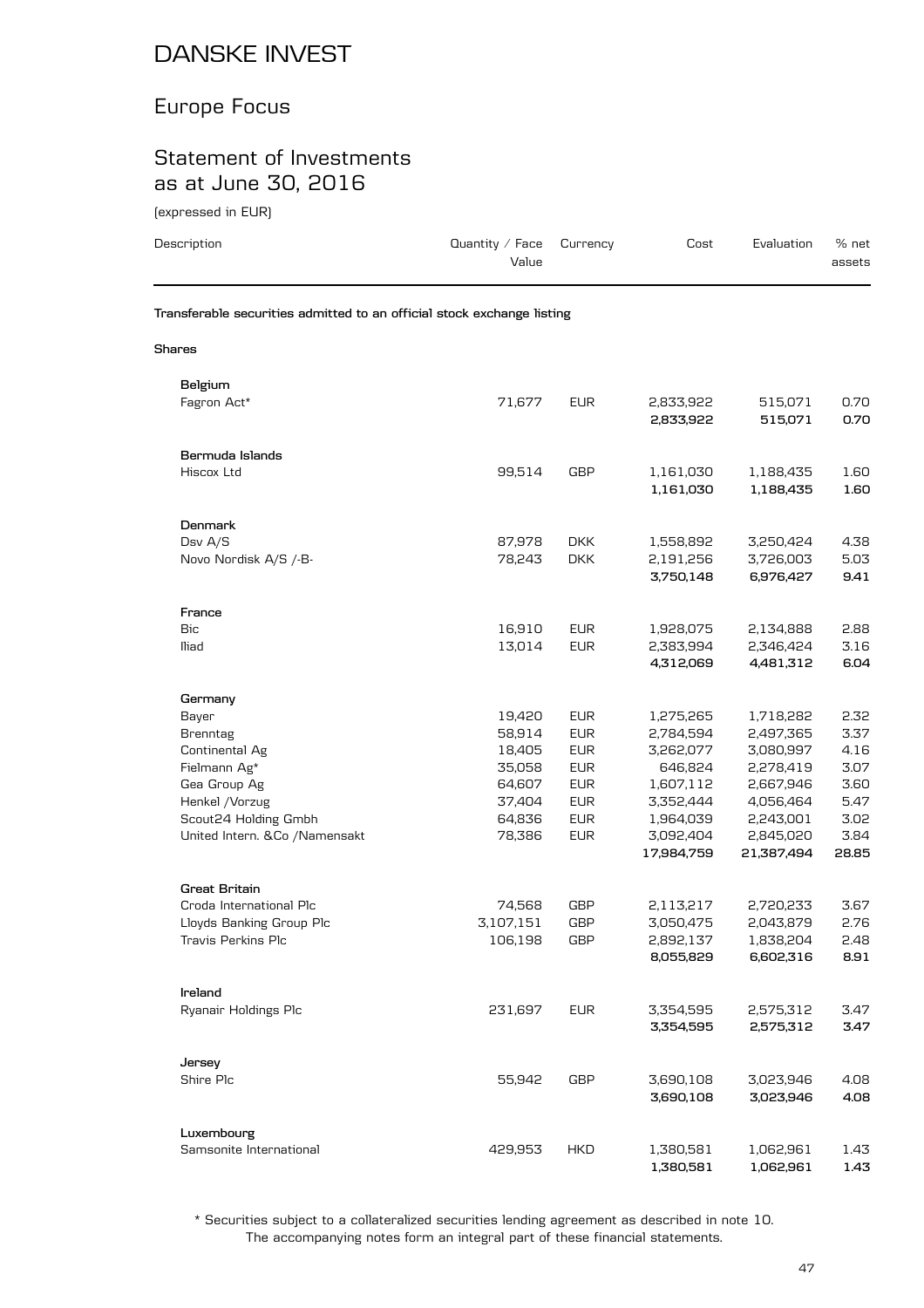## Europe Focus

# Statement of Investments as at June 30, 2016 (continued)

(expressed in EUR)

| Description                                                                    | Quantity $\angle$ Face<br>Value | Currency   | Cost                   | Evaluation             | % net<br>assets |
|--------------------------------------------------------------------------------|---------------------------------|------------|------------------------|------------------------|-----------------|
| Norway                                                                         |                                 |            |                        |                        |                 |
| Gjensidige Forsikring                                                          | 185,545                         | <b>NOK</b> | 2,723,399<br>2,723,399 | 2,736,871<br>2,736,871 | 3.69<br>3.69    |
| Spain                                                                          |                                 |            |                        |                        |                 |
| Grifols. Sa*                                                                   | 109,257                         | <b>EUR</b> | 1,287,159              | 2,143,076              | 2.89            |
| Grifols. Sa                                                                    | 24,060                          | <b>EUR</b> | 1,523                  | 346,224                | 0.47            |
| Inditex                                                                        | 87,507                          | <b>EUR</b> | 1,386,608              | 2,586,269              | 3.49            |
|                                                                                |                                 |            | 2,675,290              | 5,075,569              | 6.85            |
| Sweden                                                                         |                                 |            |                        |                        |                 |
| Atlas Copco Ab                                                                 | 80,111                          | <b>SEK</b> | 1,306,540              | 1,656,348              | 2.24            |
| Lundin Petroleum Ab*                                                           | 68,953                          | <b>SEK</b> | 1,171,933              | 1,098,175              | 1.48            |
| Nordea Bank Ab                                                                 | 199,176                         | <b>SEK</b> | 1,957,338              | 1,488,737              | 2.01            |
| Trelleborg B                                                                   | 106,880                         | <b>SEK</b> | 1,800,276              | 1,662,472              | 2.24            |
|                                                                                |                                 |            | 6,236,087              | 5,905,732              | 7.97            |
| <b>The Netherlands</b>                                                         |                                 |            |                        |                        |                 |
| Aalberts Industries Nv                                                         | 89,185                          | <b>EUR</b> | 2,014,210              | 2,379,010              | 3.21            |
| Grandvision N.V.*                                                              | 90,120                          | <b>EUR</b> | 2,424,238              | 2,119,172              | 2.86            |
| Heineken Nv                                                                    | 37,509                          | <b>EUR</b> | 2,284,538              | 3,044,230              | 4.10            |
| Koninklijke Vopak                                                              | 68,234                          | <b>EUR</b> | 2,622,773              | 3,030,272              | 4.09            |
|                                                                                |                                 |            | 9,345,759              | 10,572,684             | 14.26           |
| <b>Total - Shares</b>                                                          |                                 |            | 67,503,576             | 72,104,130             | 97.26           |
| Rights                                                                         |                                 |            |                        |                        |                 |
| Belgium                                                                        |                                 |            |                        |                        |                 |
| Right Fagron Sa 01.07.16*                                                      | 71,677                          | <b>EUR</b> |                        | 44,296                 | 0.06            |
|                                                                                |                                 |            |                        | 44,296                 | 0.06            |
| Total - Rights                                                                 |                                 |            |                        | 44,296                 | 0.06            |
| Total - Transferable securities admitted to an official stock exchange listing |                                 |            | 67,503,576             | 72,148,426             | 97.32           |
| TOTAL INVESTMENT PORTFOLIO                                                     |                                 |            | 67,503,576             | 72.148.426             | 97.32           |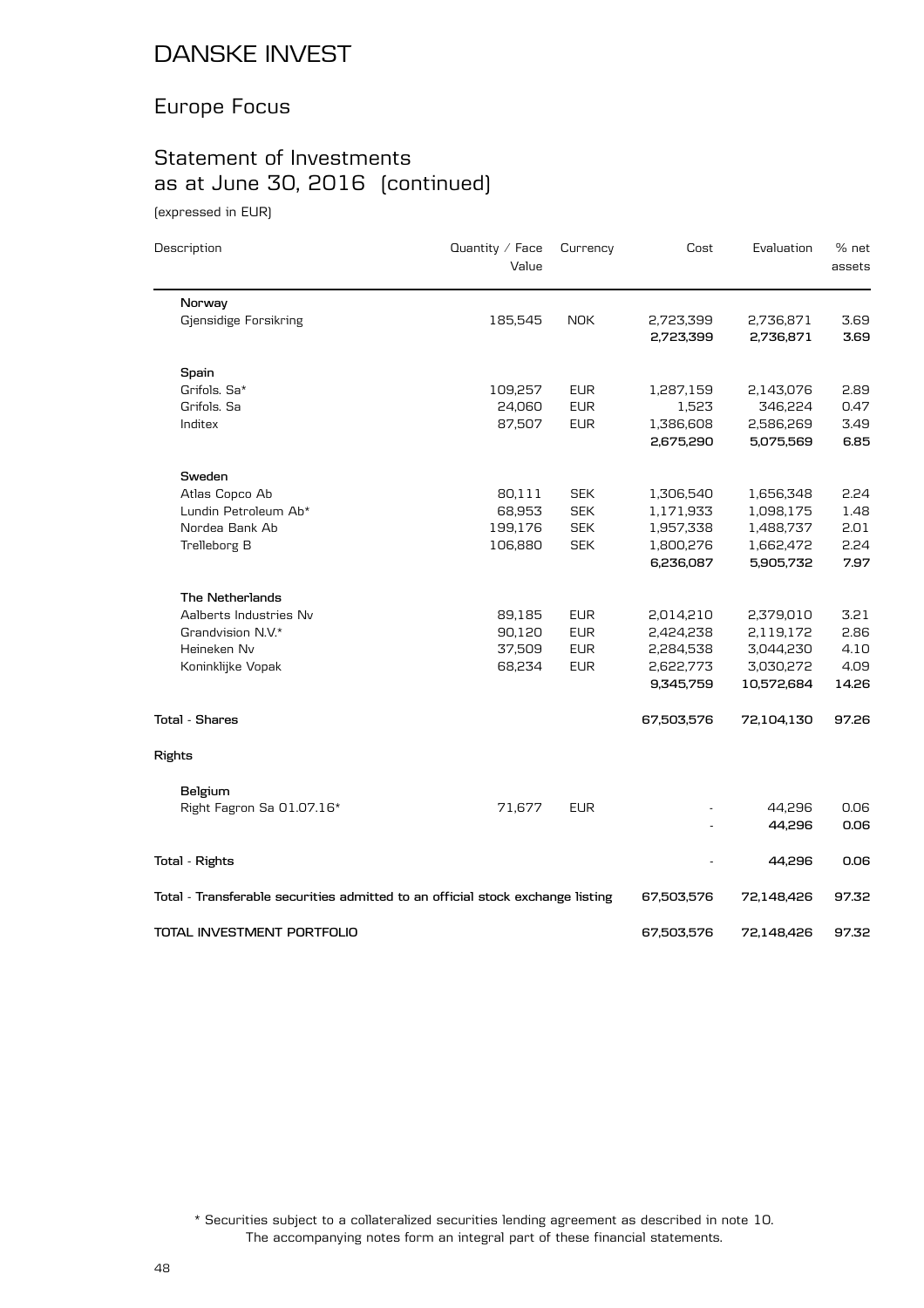### Europe Focus

### Geographical and Economic Portfolio Breakdowns as at June 30, 2016

(expressed as a percentage of net assets)

| Geographical breakdown | ℅     |
|------------------------|-------|
| Germany                | 28.85 |
| The Netherlands        | 14.26 |
| Denmark                | 9.41  |
| Great Britain          | 8.91  |
| Sweden                 | 7.97  |
| Spain                  | 6.85  |
| France                 | 6.04  |
| Jersey                 | 4.08  |
| Norway                 | 3.69  |
| Ireland                | 3.47  |
| Bermuda Islands        | 1.60  |
| Luxembourg             | 1.43  |
| Belgium                | 0.76  |
|                        | 97.32 |

| Economic breakdown                                | ℅     |
|---------------------------------------------------|-------|
| Transportation                                    | 11.94 |
| Chemicals                                         | 9.36  |
| Mechanics, Machinery                              | 9.05  |
| <b>Consumer Goods</b>                             | 8.35  |
| Biotechnology                                     | 7.44  |
| Internet Software                                 | 7.00  |
| Retail                                            | 6.56  |
| Tyres & Rubber                                    | 6.40  |
| <b>Pharmaceuticals and Cosmetics</b>              | 5.03  |
| <b>Banks and Financial Institutions</b>           | 4.77  |
| <b>Tobacco and Spirits</b>                        | 4.10  |
| Insurance                                         | 3.69  |
| Other Services                                    | 3.02  |
| Photography And Optics                            | 2.86  |
| Construction, Building Material                   | 2.48  |
| Holding and Finance Companies                     | 1.60  |
| Petrol                                            | 1.48  |
| Textile                                           | 1.43  |
| <b>Healthcare Education &amp; Social Services</b> | 0.76  |
|                                                   | 97.32 |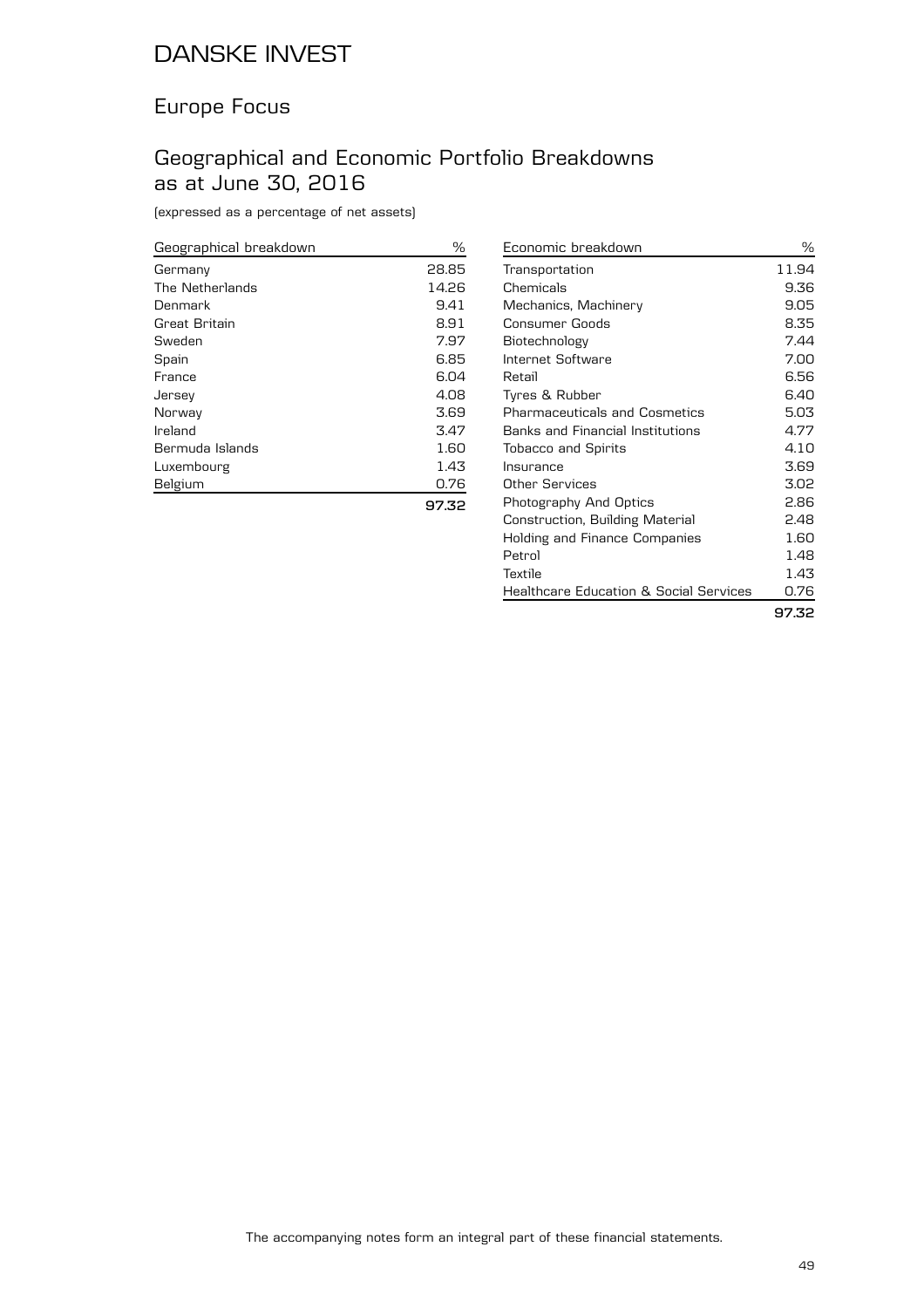### Global StockPicking

#### Statement of Investments as at June 30, 2016

(expressed in EUR)

| Description                                                            | Quantity / Face<br>Value | Currency                 | Cost                                 | Evaluation                           | % net<br>assets      |
|------------------------------------------------------------------------|--------------------------|--------------------------|--------------------------------------|--------------------------------------|----------------------|
| Transferable securities admitted to an official stock exchange listing |                          |                          |                                      |                                      |                      |
| Shares                                                                 |                          |                          |                                      |                                      |                      |
| Bermuda Islands                                                        |                          |                          |                                      |                                      |                      |
| Signet Jewelers Ltd*                                                   | 70,585                   | <b>USD</b>               | 3,589,441<br>3,589,441               | 5,212,274<br>5,212,274               | 2.41<br>2.41         |
| Canada                                                                 |                          |                          |                                      |                                      |                      |
| <b>Toronto Dominion Bk</b>                                             | 176,553                  | CAD                      | 6,611,360<br>6,611,360               | 6,809,923<br>6,809,923               | 3.15<br>3.15         |
| Cayman Islands                                                         |                          |                          |                                      |                                      |                      |
| Anta Sports Products Ltd                                               | 1,459,911                | <b>HKD</b>               | 3,515,919<br>3,515,919               | 2,599,373<br>2,599,373               | 1.20<br>1.20         |
| Denmark                                                                |                          |                          |                                      |                                      |                      |
| Genmab A/S                                                             | 14,321                   | <b>DKK</b>               | 2,202,900                            | 2,245,024                            | 1.04                 |
| Novo Nordisk A/S /-B-                                                  | 142,638                  | <b>DKK</b>               | 5,041,630<br>7,244,530               | 6,792,552<br>9,037,576               | 3.14<br>4.18         |
| France                                                                 |                          |                          |                                      |                                      |                      |
| Publicis Groupe Sa                                                     | 102,434                  | <b>EUR</b>               | 7,015,038<br>7,015,038               | 6,173,697<br>6,173,697               | 2.85<br>2.85         |
| Germany                                                                |                          |                          |                                      |                                      |                      |
| Sap Ag                                                                 | 78,420                   | <b>EUR</b>               | 4,672,554<br>4,672,554               | 5,258,845<br>5,258,845               | 2.43<br>2.43         |
| Great Britain                                                          |                          |                          |                                      |                                      |                      |
| Antofagasta Plc*                                                       | 371,167                  | <b>GBP</b>               | 2,873,704                            | 1,961,480                            | 0.91                 |
| British American Tobacco (25p)                                         | 112,574                  | <b>GBP</b>               | 4,549,421                            | 6,406,324                            | 2.96                 |
| Direct Line<br>Reckitt Benckiser Group Plc                             | 511,289<br>85,915        | <b>GBP</b><br><b>GBP</b> | 2,233,515<br>5,037,170<br>14,693,810 | 2,107,440<br>7,483,376<br>17,958,620 | 0.97<br>3.46<br>8.30 |
|                                                                        |                          |                          |                                      |                                      |                      |
| Hong Kong<br>Aia Group                                                 | 1,025,102                | <b>HKD</b>               | 5,082,872<br>5,082,872               | 5,473,206<br>5,473,206               | 2.53<br>2.53         |
| India                                                                  |                          |                          |                                      |                                      |                      |
| Bharti Infratel Ltd Shs                                                | 667,247                  | <b>INR</b>               | 4,171,100<br>4,171,100               | 3,059,262<br>3,059,262               | 1.41<br>1.41         |
| Ireland                                                                |                          |                          |                                      |                                      |                      |
| Crh Plc                                                                | 280,213                  | GBP                      | 5,779,214                            | 7,126,370                            | 3.29                 |
| Tyco International Plc                                                 | 173,772                  | <b>USD</b>               | 5,359,849<br>11,139,063              | 6,525,546<br>13,651,916              | 3.02<br>6.31         |
| Japan                                                                  |                          |                          |                                      |                                      |                      |
| East Japan Railway Co                                                  | 67,928                   | <b>JPY</b>               | 4,378,515                            | 5,624,363                            | 2.60                 |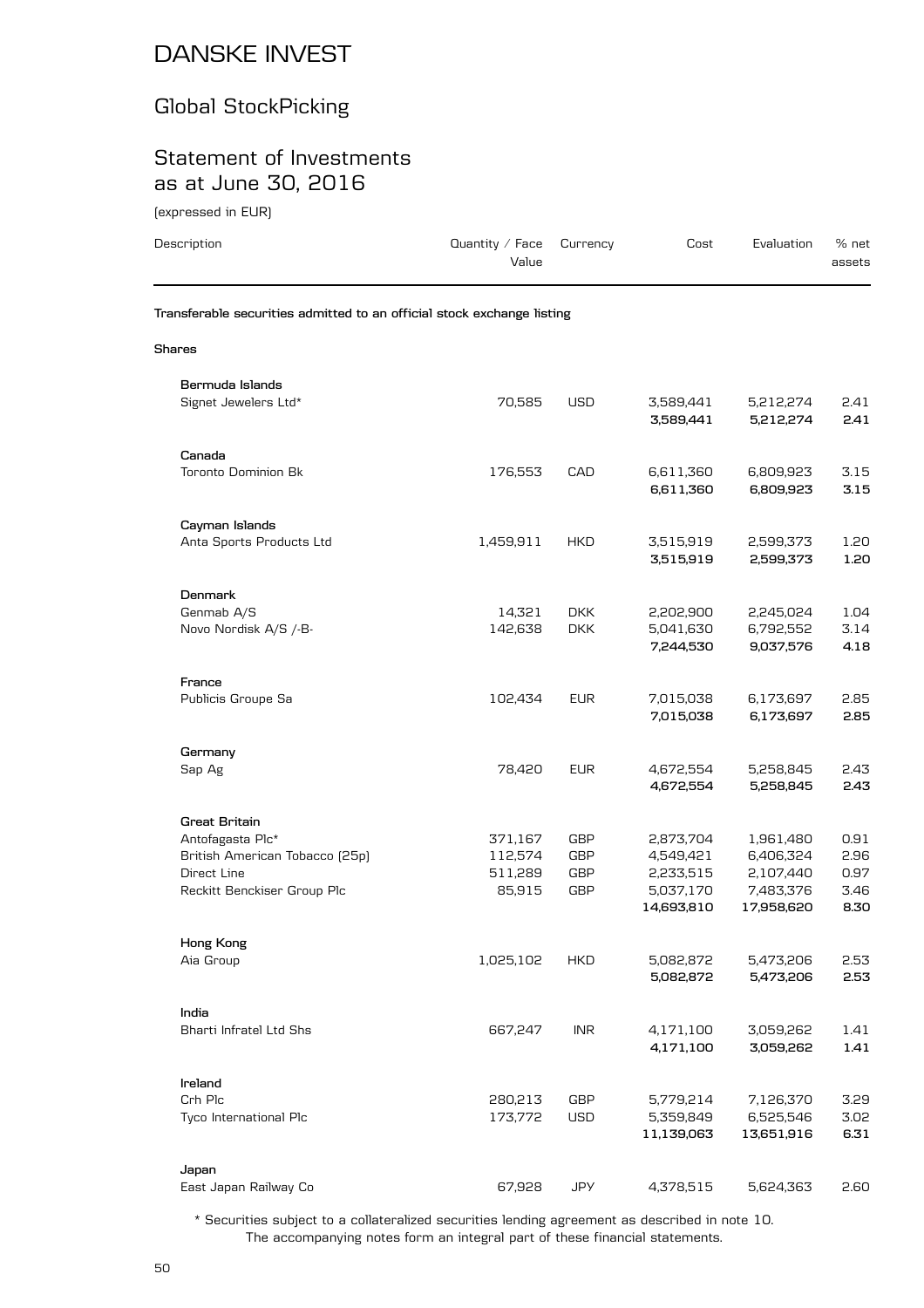# Global StockPicking

# Statement of Investments as at June 30, 2016 (continued)

(expressed in EUR)

| Description                                                                    | Quantity / Face<br>Value | Currency   | Cost                    | Evaluation              | % net<br>assets |
|--------------------------------------------------------------------------------|--------------------------|------------|-------------------------|-------------------------|-----------------|
| Tokio Marine Holdings Inc                                                      | 193,698                  | JPY        | 5,059,805<br>9,438,320  | 5,724,570<br>11,348,933 | 2.65<br>5.25    |
| Jersey                                                                         |                          |            |                         |                         |                 |
| Shire Plc                                                                      | 119,592                  | <b>GBP</b> | 6,482,880<br>6,482,880  | 6,464,549<br>6,464,549  | 2.99<br>2.99    |
| Luxembourg                                                                     |                          |            |                         |                         |                 |
| Samsonite International                                                        | 309,277                  | <b>HKD</b> | 895,292<br>895,292      | 764,617<br>764,617      | 0.35<br>0.35    |
| Philippines                                                                    |                          |            |                         |                         |                 |
| Universal Robina Corp.                                                         | 333,796                  | <b>PHP</b> | 1,204,831<br>1,204,831  | 1,329,881<br>1,329,881  | 0.62<br>0.62    |
| Spain                                                                          |                          |            |                         |                         |                 |
| Amadeus It Holding Sr. A                                                       | 100,577                  | <b>EUR</b> | 3,217,603<br>3,217,603  | 3,925,520<br>3,925,520  | 1.82<br>1.82    |
| Sweden                                                                         |                          |            |                         |                         |                 |
| Skandinav, Ensk, Banken A                                                      | 479,069                  | <b>SEK</b> | 4,541,737<br>4,541,737  | 3,682,590<br>3,682,590  | 1.70<br>1.70    |
| Switzerland                                                                    |                          |            |                         |                         |                 |
| Nestle Sa                                                                      | 119,141                  | <b>CHF</b> | 6,175,672<br>6,175,672  | 8,152,608<br>8,152,608  | 3.77<br>3.77    |
| <b>United States of America</b>                                                |                          |            |                         |                         |                 |
| Akamai Technologies Inc                                                        | 97,606                   | <b>USD</b> | 4,304,095               | 4,795,699               | 2.22            |
| Becton Dickinson & Co.                                                         | 46,907                   | <b>USD</b> | 3,496,016               | 7,103,742               | 3.28            |
| Borg Warner Inc                                                                | 173,196                  | <b>USD</b> | 6,657,454               | 4,568,338               | 2.11            |
| Cisco Systems Inc.                                                             | 318,784                  | <b>USD</b> | 6,283,663               | 8,112,779               | 3.75            |
| Colgate-Palmolive Co.                                                          | 68,811                   | <b>USD</b> | 3,829,015               | 4,452,932               | 2.06            |
| Conocophillips                                                                 | 156,213                  | <b>USD</b> | 4,802,884               | 6,177,057               | 2.86            |
| Jpmorgan Chase & Co.                                                           | 183,424                  | <b>USD</b> | 7,465,663               | 10,109,009              | 4.67            |
| L Brands Inc                                                                   | 79,463                   | <b>USD</b> | 4,628,234               | 4,800,196               | 2.22            |
| Mckesson Corp                                                                  | 34,580                   | <b>USD</b> | 5,827,988               | 5,709,305               | 2.64            |
| Microsoft Corp                                                                 | 185,057                  | USD        | 4,856,191               | 8,422,514               | 3.89            |
| Polo Ralph Lauren                                                              | 33,231                   | USD        | 3,650,552               | 2,655,308               | 1.23            |
| Rockwell Automation*                                                           | 60,843                   | USD        | 5,907,638               | 6,115,805               | 2.83            |
| Union Pacific Corp                                                             | 56,091                   | <b>USD</b> | 4,434,294               | 4,358,171               | 2.01            |
| Unitedhealth Group Inc                                                         | 107,876                  | <b>USD</b> | 4,785,900               | 13,650,984              | 6.31            |
| Us Bancorp                                                                     | 168,225                  | <b>USD</b> | 5,474,675<br>76,404,262 | 6,011,228<br>97,043,067 | 2.78<br>44.86   |
| <b>Total - Shares</b>                                                          |                          |            | 176,096,284             | 207,946,457             | 96.13           |
| Total - Transferable securities admitted to an official stock exchange listing |                          |            | 176,096,284             | 207,946,457             | 96.13           |
| TOTAL INVESTMENT PORTFOLIO                                                     |                          |            | 176,096,284             | 207,946,457             | 96.13           |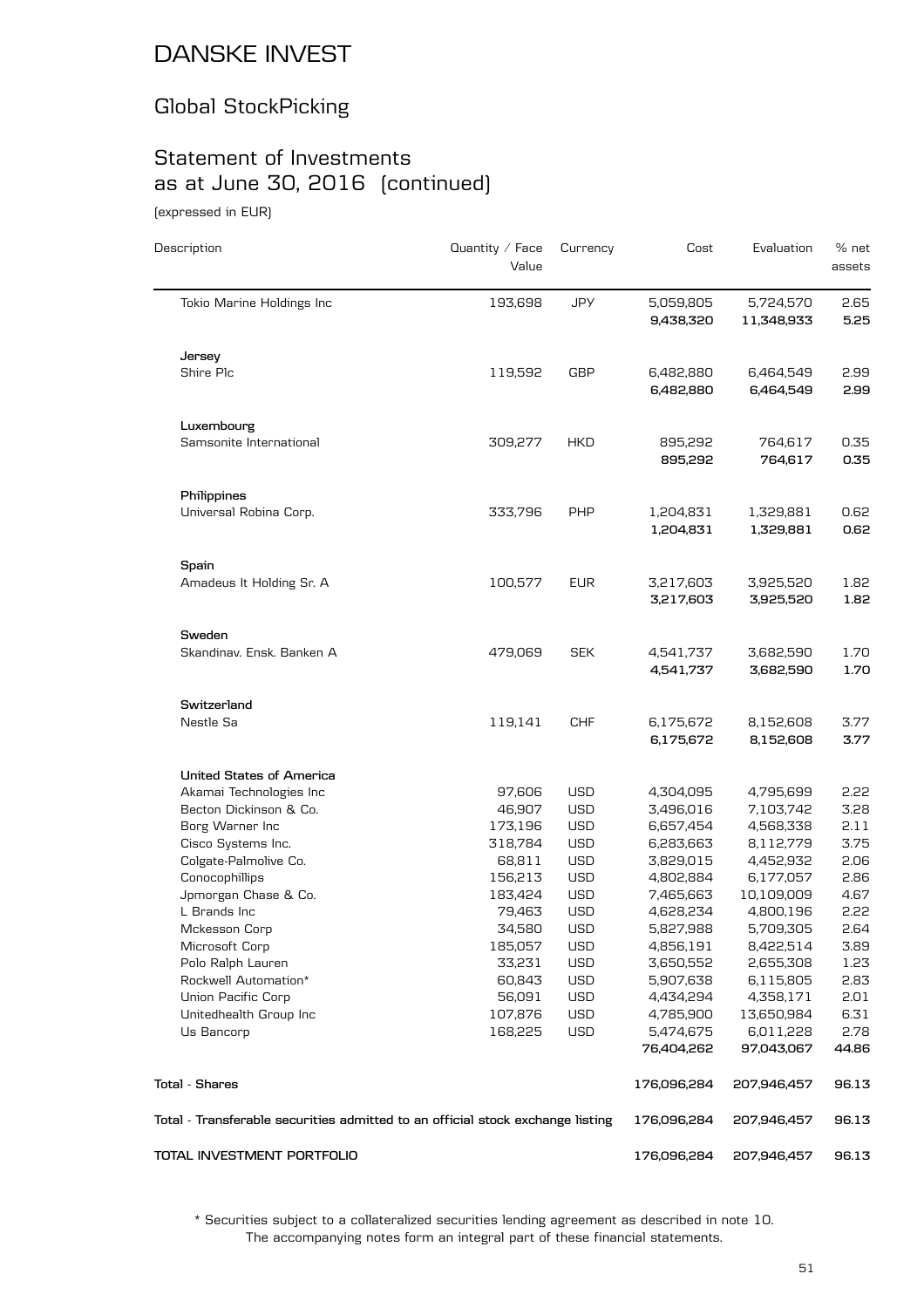### Global StockPicking

### Geographical and Economic Portfolio Breakdowns as at June 30, 2016

(expressed as a percentage of net assets)

| Geographical breakdown   | %     |
|--------------------------|-------|
| United States of America | 44.86 |
| Great Britain            | 8.30  |
| Ireland                  | 6.31  |
| Japan                    | 5.25  |
| Denmark                  | 4.18  |
| Switzerland              | 3.77  |
| Canada                   | 3.15  |
| Jersey                   | 2.99  |
| France                   | 2.85  |
| Hong Kong                | 2.53  |
| Germany                  | 2.43  |
| Bermuda Islands          | 2.41  |
| Spain                    | 1.82  |
| Sweden                   | 1.70  |
| India                    | 1.41  |
| Cayman Islands           | 1.20  |
| Philippines              | 0.62  |
| Luxembourg               | 0.35  |
|                          | 96.13 |

| Economic breakdown                     | ℅     |
|----------------------------------------|-------|
| Banks and Financial Institutions       | 12.30 |
| Internet Software                      | 10.36 |
| Pharmaceuticals and Cosmetics          | 6.42  |
| Healthcare Education & Social Services | 6.31  |
| Consumer Goods                         | 5.52  |
| Retail                                 | 4.63  |
| Transportation                         | 4.61  |
| <b>Food and Distilleries</b>           | 4.39  |
| Biotechnology                          | 4.03  |
| Office Equipment, Computers            | 3.75  |
| Insurance                              | 3.50  |
| Construction, Building Material        | 3.29  |
| Miscellaneous                          | 3.02  |
| <b>Tobacco and Spirits</b>             | 2.96  |
| Petrol                                 | 2.86  |
| Graphic Art, Publishing                | 2.85  |
| Electronics and Electrical Equipment   | 2.83  |
| Textile                                | 2.78  |
| Holding and Finance Companies          | 2.65  |
| Other Services                         | 2.64  |
| Automobile Industry                    | 2.11  |
| News Transmission                      | 1.41  |
| Non-Ferrous Metals                     | 0.91  |
|                                        | 96.13 |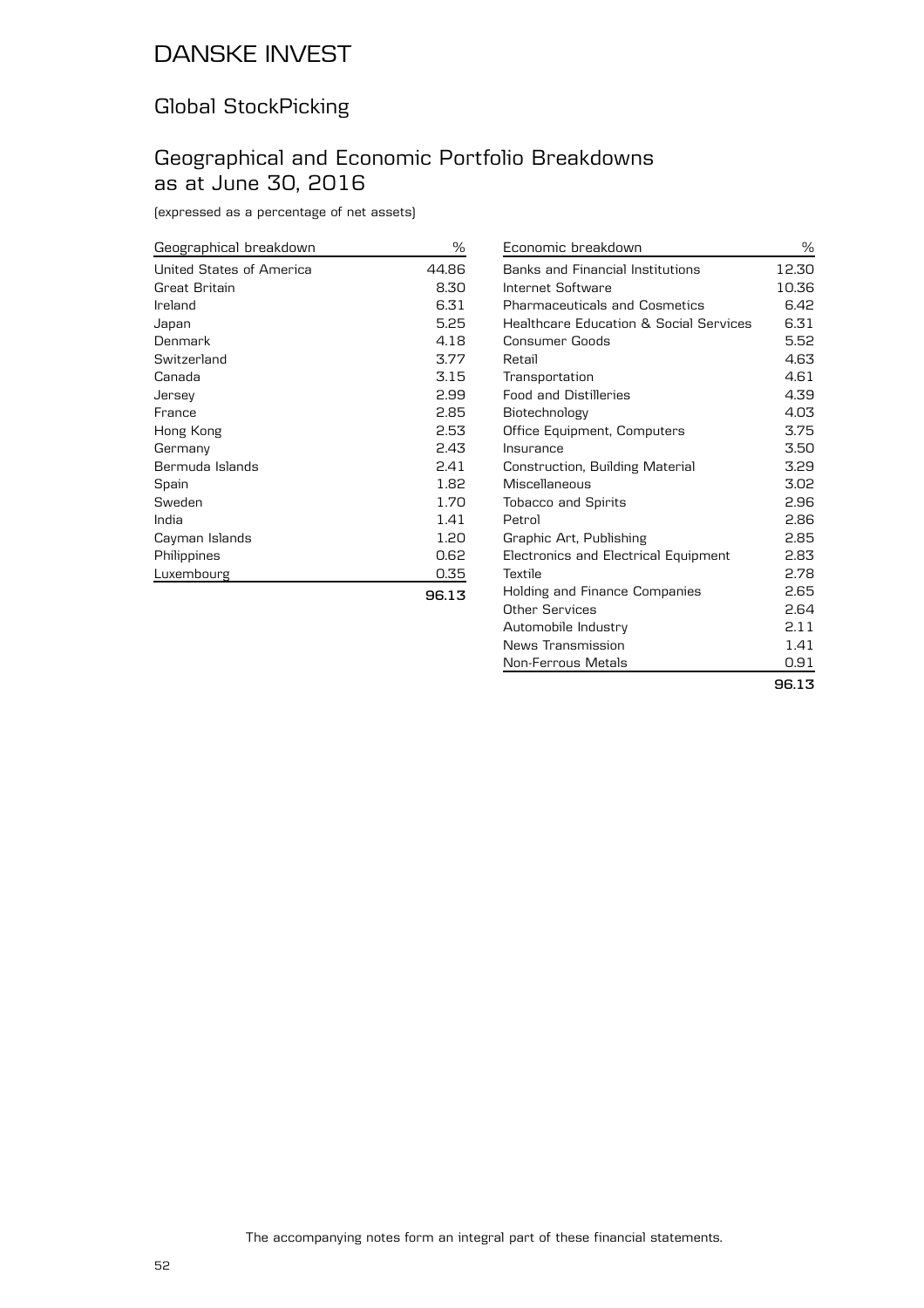### Europe Small Cap

### Statement of Investments as at June 30, 2016

(expressed in EUR)

| ויים היו בשטפט המא                                                     |                          |            |            |            |                 |
|------------------------------------------------------------------------|--------------------------|------------|------------|------------|-----------------|
| Description                                                            | Quantity / Face<br>Value | Currency   | Cost       | Evaluation | % net<br>assets |
| Transferable securities admitted to an official stock exchange listing |                          |            |            |            |                 |
| Shares                                                                 |                          |            |            |            |                 |
| Belgium                                                                |                          |            |            |            |                 |
| Fagron Act*                                                            | 53.940                   | <b>EUR</b> | 1,944,656  | 387,613    | 0.39            |
| Zetes Industries Sa                                                    | 43,200                   | <b>EUR</b> | 1,746,701  | 1,708,560  | 1.73            |
|                                                                        |                          |            | 3,691,357  | 2,096,173  | 2.12            |
| Germany                                                                |                          |            |            |            |                 |
| Cts Eventim Ag. Bremen*                                                | 79,333                   | <b>EUR</b> | 2,023,600  | 2,189,591  | 2.21            |
| Drillisch Ag*                                                          | 83,330                   | <b>EUR</b> | 3,726,756  | 2,933,633  | 2.96            |
| Fielmann Ag*                                                           | 45,939                   | <b>EUR</b> | 1,660,187  | 2,985,575  | 3.02            |
| Kws Saat Ag*                                                           | 7,520                    | <b>EUR</b> | 1,423,689  | 2,250,360  | 2.27            |
| Nexus Ag*                                                              | 136,064                  | <b>EUR</b> | 2,250,483  | 2,340,301  | 2.37            |
| Norma Group                                                            | 55,387                   | <b>EUR</b> | 1,616,418  | 2,371,117  | 2.40            |
| Sartorius Ag / Vorzug.                                                 | 44,305                   | <b>EUR</b> | 1,156,901  | 2,842,609  | 2.87            |
| Scout24 Holding Gmbh                                                   | 85,330                   | <b>EUR</b> | 2,567,056  | 2,951,991  | 2.98            |
|                                                                        |                          |            | 16,425,090 | 20,865,177 | 21.08           |
| <b>Great Britain</b>                                                   |                          |            |            |            |                 |
| Arrow Global Group Plc                                                 | 980,165                  | <b>GBP</b> | 3,551,122  | 2,310,299  | 2.33            |
| <b>Consort Medical Plc</b>                                             | 189,227                  | <b>GBP</b> | 2,585,180  | 2,349,026  | 2.37            |
| Croda International Plc                                                | 82,081                   | <b>GBP</b> | 2,234,821  | 2,994,306  | 3.03            |
| $\sim$ $\sim$ $\sim$ $\sim$ $\sim$ $\sim$                              | 202200                   | $\cap$     | 7.500700   | 201200     | <b>7 C</b> A    |

| 189,227   | <b>GBP</b> | 2,585,180  | 2,349,026  | 2.37  |
|-----------|------------|------------|------------|-------|
| 82.081    | GBP        | 2.234.821  | 2.994.306  | 3.03  |
| 383,706   | <b>GBP</b> | 3,588,309  | 3,501,708  | 3.54  |
| 272,712   | <b>GBP</b> | 2,894,980  | 2,711,281  | 2.74  |
| 485,678   | <b>GBP</b> | 2.283.096  | 2,260,182  | 2.28  |
| 588,718   | <b>GBP</b> | 1,495,464  | 1,362,732  | 1.38  |
| 686,581   | <b>GBP</b> | 2,277,857  | 2,146,123  | 2.17  |
| 2,356,994 | <b>GBP</b> | 4,644,924  | 1,168,091  | 1.18  |
| 101,218   | <b>GBP</b> | 1,994,771  | 1,809,507  | 1.83  |
| 1,345,561 | <b>GBP</b> | 2,618,542  | 2,277,014  | 2.30  |
|           |            | 30,169,066 | 24,890,269 | 25.15 |
|           |            |            |            |       |
|           |            |            |            |       |
| 1,295,439 | <b>GBP</b> | 2,975,964  | 4,963,757  | 5.02  |
|           |            | 2,975,964  | 4,963,757  | 5.02  |
|           |            |            |            |       |
|           |            |            |            |       |
| 590,248   | <b>GBP</b> | 2,645,941  | 2,121,826  | 2.14  |
|           |            | 2.645.941  | 2,121,826  | 2.14  |
|           |            |            |            |       |
|           |            |            |            |       |
| 211,180   | <b>EUR</b> | 2,095,028  | 2,872,048  | 2.90  |
| 54,579    | <b>EUR</b> | 1,500,364  | 2,969,098  | 3.00  |
| 230,088   | <b>EUR</b> | 2,563,722  | 2,772,560  | 2.80  |
| 47,599    | <b>EUR</b> | 2,065,847  | 2,522,747  | 2.55  |
| 104,753   | <b>EUR</b> | 1,117,682  | 1,446,639  | 1.46  |
|           |            | 9,342,643  | 12,583,092 | 12.71 |
|           |            |            |            |       |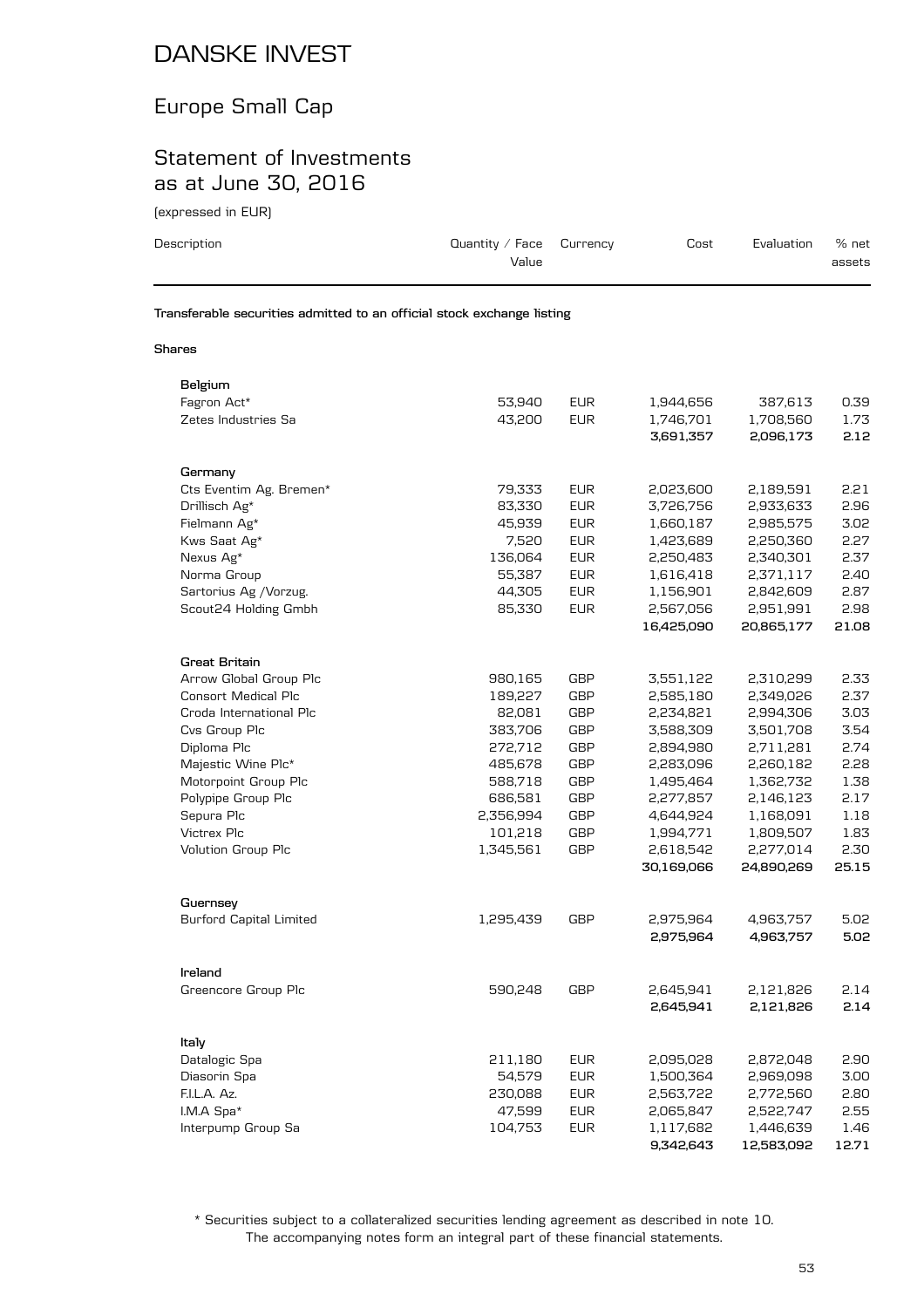### Europe Small Cap

# Statement of Investments as at June 30, 2016 (continued)

(expressed in EUR)

| Description                                                                    | Quantity / Face<br>Value | Currency   | Cost                   | Evaluation             | % net<br>assets |
|--------------------------------------------------------------------------------|--------------------------|------------|------------------------|------------------------|-----------------|
| Jersey                                                                         |                          |            |                        |                        |                 |
| Safestyle Uk Plc                                                               | 824,198                  | <b>GBP</b> | 2,819,205<br>2,819,205 | 2,271,437<br>2,271,437 | 2.30<br>2.30    |
| Luxembourg                                                                     |                          |            |                        |                        |                 |
| Stabilus Sa                                                                    | 63,529                   | <b>EUR</b> | 2,490,874<br>2,490,874 | 2,733,018<br>2,733,018 | 2.76<br>2.76    |
| Norway                                                                         |                          |            |                        |                        |                 |
| Xxl Asa                                                                        | 221,122                  | <b>NOK</b> | 1,804,530<br>1,804,530 | 2,257,790<br>2,257,790 | 2.28<br>2.28    |
| Spain                                                                          |                          |            |                        |                        |                 |
| Viscofan Envolturas Celulosi*                                                  | 51,059                   | <b>EUR</b> | 1,789,818<br>1,789,818 | 2,483,510<br>2,483,510 | 2.51<br>2.51    |
| Sweden                                                                         |                          |            |                        |                        |                 |
| Inwido Ab                                                                      | 344,394                  | <b>SEK</b> | 3,295,286              | 3,393,800              | 3.43            |
| Lifco Ab                                                                       | 109,362                  | <b>SEK</b> | 1,699,352<br>4,994,638 | 2,768,900<br>6,162,700 | 2.80<br>6.23    |
| Switzerland                                                                    |                          |            |                        |                        |                 |
| Kardex/Namen Akt.                                                              | 31,250                   | <b>CHF</b> | 1,190,916              | 2,495,496              | 2.52            |
| Vat Group Ltd                                                                  | 39,748                   | <b>CHF</b> | 1,790,010<br>2,980,926 | 2,181,746<br>4,677,242 | 2.21<br>4.73    |
| <b>The Netherlands</b>                                                         |                          |            |                        |                        |                 |
| Aalberts Industries Nv                                                         | 86,130                   | <b>EUR</b> | 1,775,304              | 2,297,518              | 2.32            |
| Imcd Bv                                                                        | 96,480                   | <b>EUR</b> | 3,015,105              | 3,346,891              | 3.38            |
| Tkh Group Nv                                                                   | 97,378                   | <b>EUR</b> | 2,286,024<br>7,076,433 | 2,926,696<br>8,571,105 | 2.96<br>8.66    |
| <b>Total - Shares</b>                                                          |                          |            | 89,206,485             | 96,677,096             | 97.69           |
| Rights                                                                         |                          |            |                        |                        |                 |
| Belgium                                                                        |                          |            |                        |                        |                 |
| Right Fagron Sa 01.07.16*                                                      | 53,940                   | <b>EUR</b> |                        | 33,335<br>33,335       | 0.03<br>0.03    |
| <b>Great Britain</b>                                                           |                          |            |                        |                        |                 |
| Right Sepura Plc 13.07.16                                                      | 785,664                  | <b>GBP</b> |                        | 56,980<br>56,980       | 0.06<br>0.06    |
| <b>Total - Rights</b>                                                          |                          |            |                        | 90,315                 | 0.09            |
| Total - Transferable securities admitted to an official stock exchange listing |                          |            | 89,206,485             | 96,767,411             | 97.78           |
|                                                                                |                          |            |                        |                        |                 |
| TOTAL INVESTMENT PORTFOLIO                                                     |                          |            | 89,206,485             | 96,767,411             | 97.78           |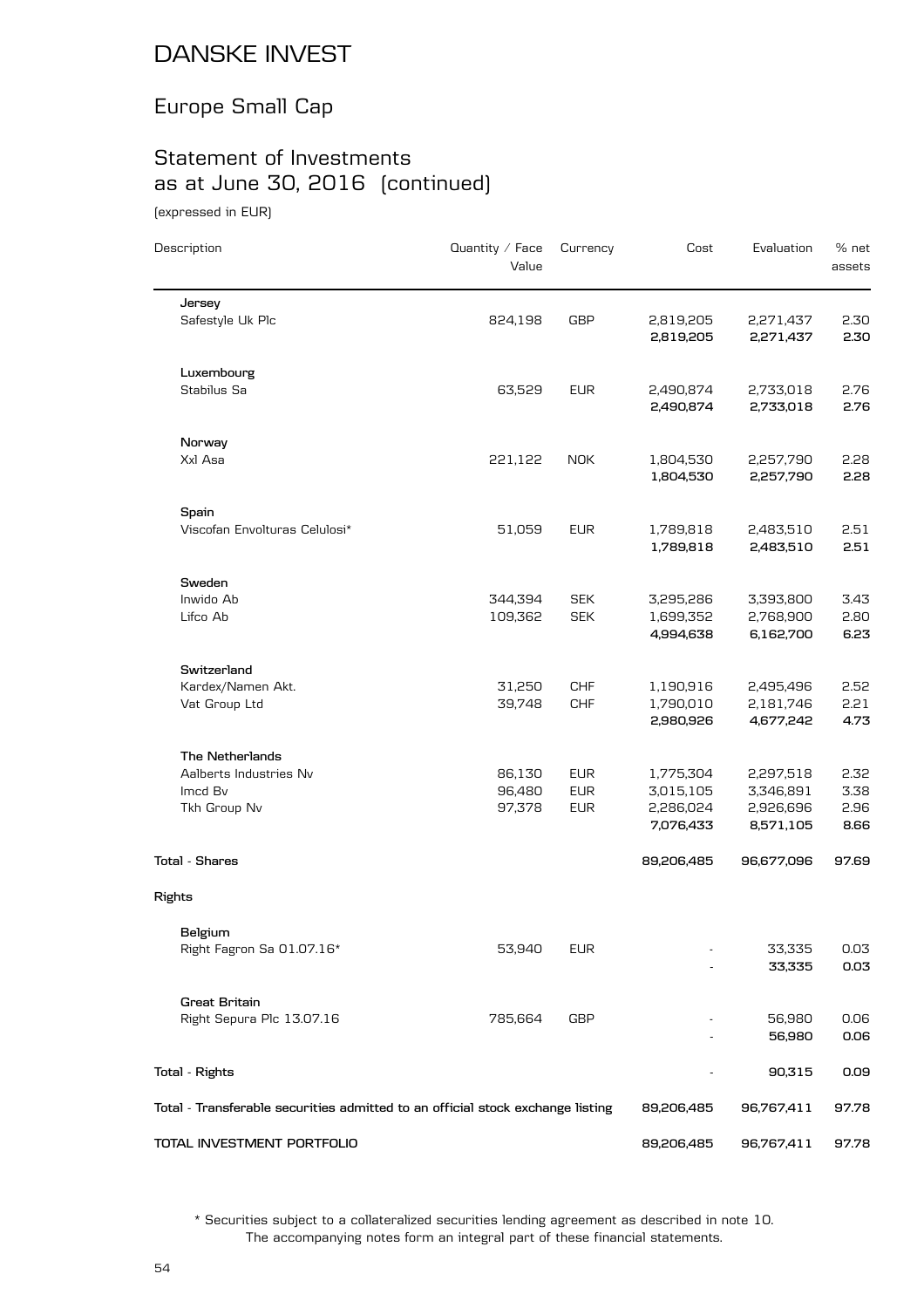### Europe Small Cap

### Geographical and Economic Portfolio Breakdowns as at June 30, 2016

(expressed as a percentage of net assets)

| Geographical breakdown | ℅     |
|------------------------|-------|
| Great Britain          | 25.21 |
| Germany                | 21.08 |
| Italy                  | 12.71 |
| The Netherlands        | 8.66  |
| Sweden                 | 6.23  |
| Guernsey               | 5.02  |
| Switzerland            | 4.73  |
| Luxembourg             | 2.76  |
| Spain                  | 2.51  |
| Jersey                 | 2.30  |
| Norway                 | 2.28  |
| Belgium                | 2.15  |
| Ireland                | 2.14  |
|                        |       |

| Economic breakdown                                | ℅     |
|---------------------------------------------------|-------|
| Mechanics, Machinery                              | 14.12 |
| Holding and Finance Companies                     | 12.95 |
| Miscellaneous                                     | 8.67  |
| Other Services                                    | 8.66  |
| Construction, Building Material                   | 7.90  |
| Retail                                            | 7.58  |
| <b>Pharmaceuticals and Cosmetics</b>              | 5.37  |
| Internet Software                                 | 5.17  |
| Chemicals                                         | 4.86  |
| Food and Distilleries                             | 4.65  |
| News Transmission                                 | 4.20  |
| Electronics and Electrical Equipment              | 2.90  |
| Electronic Semiconductor                          | 2.74  |
| Agriculture and Fishing                           | 2.27  |
| Graphic Art, Publishing                           | 2.21  |
| <b>Business Houses</b>                            | 1.73  |
| Automobile Industry                               | 1.38  |
| <b>Healthcare Education &amp; Social Services</b> | 0.42  |
|                                                   | 97.78 |

**97.78**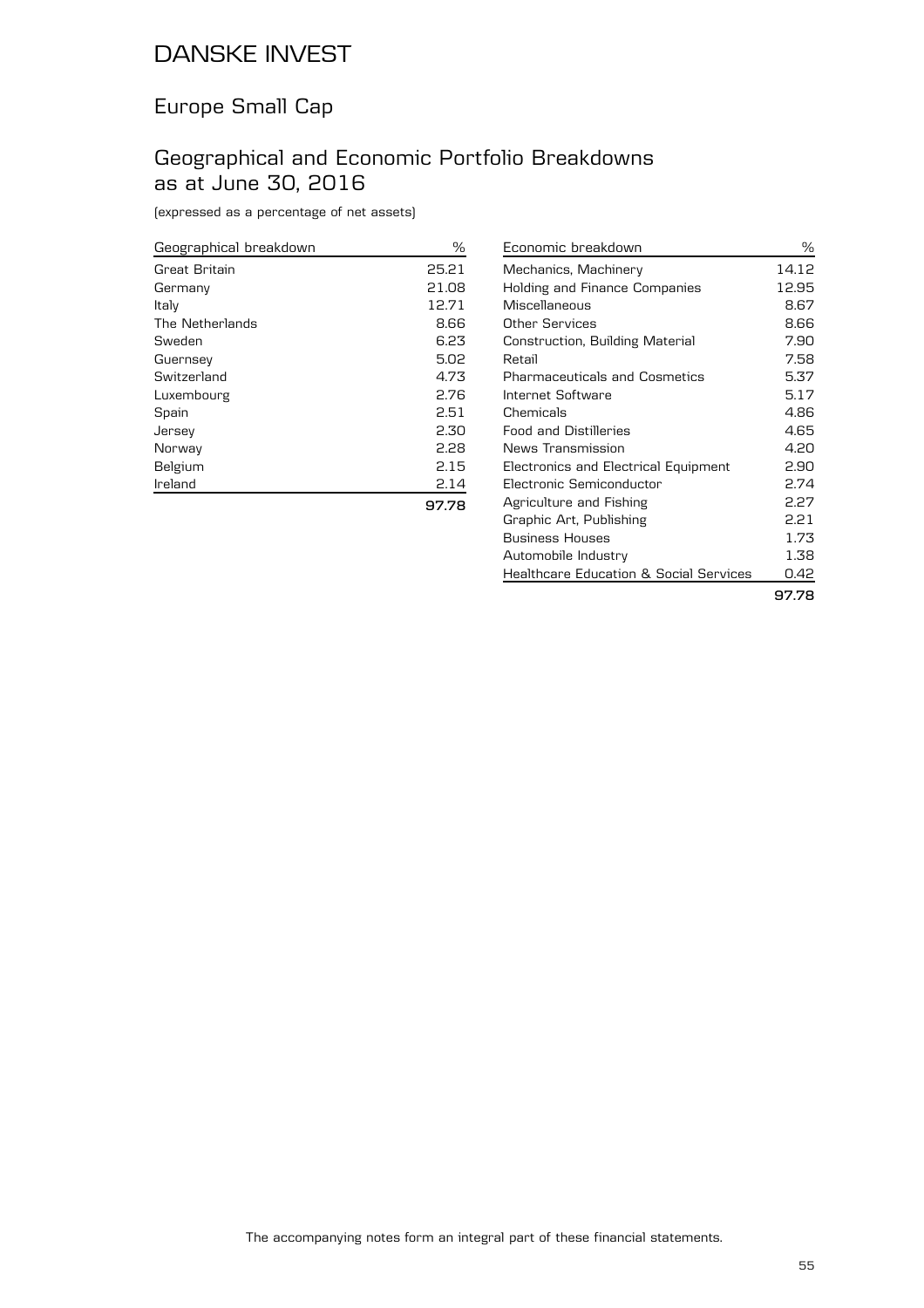## Europe High Dividend

#### Statement of Investments as at June 30, 2016

(expressed in EUR)

| Description                                                            | Quantity / Face<br>Value | Currency          | Cost                    | Evaluation              | % net<br>assets |
|------------------------------------------------------------------------|--------------------------|-------------------|-------------------------|-------------------------|-----------------|
| Transferable securities admitted to an official stock exchange listing |                          |                   |                         |                         |                 |
| Shares                                                                 |                          |                   |                         |                         |                 |
| Austria                                                                |                          |                   |                         |                         |                 |
| Voestalpine Ag                                                         | 82,487                   | <b>EUR</b>        | 1,569,720               | 2,371,914               | 1.70            |
|                                                                        |                          |                   | 1,569,720               | 2,371,914               | 1.70            |
| Belgium                                                                |                          |                   |                         |                         |                 |
| Belgacom Npv                                                           | 125,288                  | <b>EUR</b>        | 3,586,143               | 3,513,076               | 2.52            |
|                                                                        |                          |                   | 3,586,143               | 3,513,076               | 2.52            |
| Finland                                                                |                          |                   |                         |                         |                 |
| Metso Oyj*                                                             | 101,888                  | <b>EUR</b>        | 2,391,424               | 2,092,779               | 1.50            |
| Sampo Plc A*                                                           | 143,629                  | <b>EUR</b>        | 3,848,372               | 5,150,536               | 3.70            |
|                                                                        |                          |                   | 6,239,796               | 7,243,315               | 5.20            |
| France                                                                 |                          |                   |                         |                         |                 |
| Axa                                                                    | 242,217                  | <b>EUR</b>        | 3,961,376               | 4,269,075               | 3.06            |
| Michelin B /Nom.                                                       | 50,766                   | <b>EUR</b>        | 3,461,332               | 4,273,989               | 3.07            |
| Sanofi-Aventis                                                         | 53,402                   | <b>EUR</b>        | 3,738,278<br>11,160,986 | 3,922,377<br>12,465,441 | 2.81<br>8.94    |
|                                                                        |                          |                   |                         |                         |                 |
| Germany                                                                |                          |                   |                         |                         |                 |
| Allianz Se / Nam. Vinkuliert                                           | 37,553                   | <b>EUR</b>        | 4,972,300               | 4,729,800               | 3.39            |
| Basf Namen-Akt.                                                        | 88,185                   | <b>EUR</b>        | 5,774,957               | 5,927,796               | 4.25            |
| Siemens Ag /Nam.                                                       | 52,638                   | <b>EUR</b>        | 4,591,764<br>15,339,021 | 4,759,528<br>15,417,124 | 3.42<br>11.06   |
|                                                                        |                          |                   |                         |                         |                 |
| <b>Great Britain</b>                                                   |                          |                   |                         |                         |                 |
| Astrazeneca Plc                                                        | 80,038                   | <b>SEK</b>        | 4,482,925               | 4,177,468               | 3.00            |
| British American Tobacco (25p)                                         | 110,319<br>514,311       | <b>GBP</b><br>GBP | 4,042,401<br>2,913,001  | 6,277,997<br>2,516,832  | 4.50<br>1.80    |
| Bt Group Plc<br>Davis Service Group                                    | 134,620                  | <b>GBP</b>        | 1,356,164               | 1,947,772               | 1.40            |
| Direct Line                                                            | 1,132,878                | GBP               | 3,947,012               | 4,669,516               | 3.35            |
| Glaxosmithkline Plc                                                    | 236,173                  | GBP               | 4,107,840               | 4,404,844               | 3.16            |
| National Grid Plc                                                      | 462,092                  | GBP               | 4,437,771               | 5,920,640               | 4.25            |
| Royal Dutch Shell /-B-                                                 | 263,227                  | GBP               | 6,269,039               | 6,353,936               | 4.56            |
| Scottish & Southern Energy Plc                                         | 215,458                  | GBP               | 3,658,734               | 3,859,625               | 2.77            |
|                                                                        |                          |                   | 35,214,887              | 40,128,630              | 28.79           |
| Italy                                                                  |                          |                   |                         |                         |                 |
| Eni Spa Roma                                                           | 179,017                  | <b>EUR</b>        | 2,997,212               | 2,527,720               | 1.81            |
| Snam Rete Gas Spa                                                      | 1,110,709                | <b>EUR</b>        | 4,574,170               | 5,764,580               | 4.14            |
|                                                                        |                          |                   | 7,571,382               | 8,292,300               | 5.95            |
| Norway                                                                 |                          |                   |                         |                         |                 |
| Dnb Nor Asa                                                            | 143,165                  | <b>NOK</b>        | 1,710,306               | 1,515,516               | 1.09            |
| Gjensidige Forsikring                                                  | 111,671                  | <b>NOK</b>        | 1,599,658               | 1,647,197               | 1.18            |

The accompanying notes form an integral part of these financial statements. \* Securities subject to a collateralized securities lending agreement as described in note 10.

**3,309,964 3,162,713 2.27**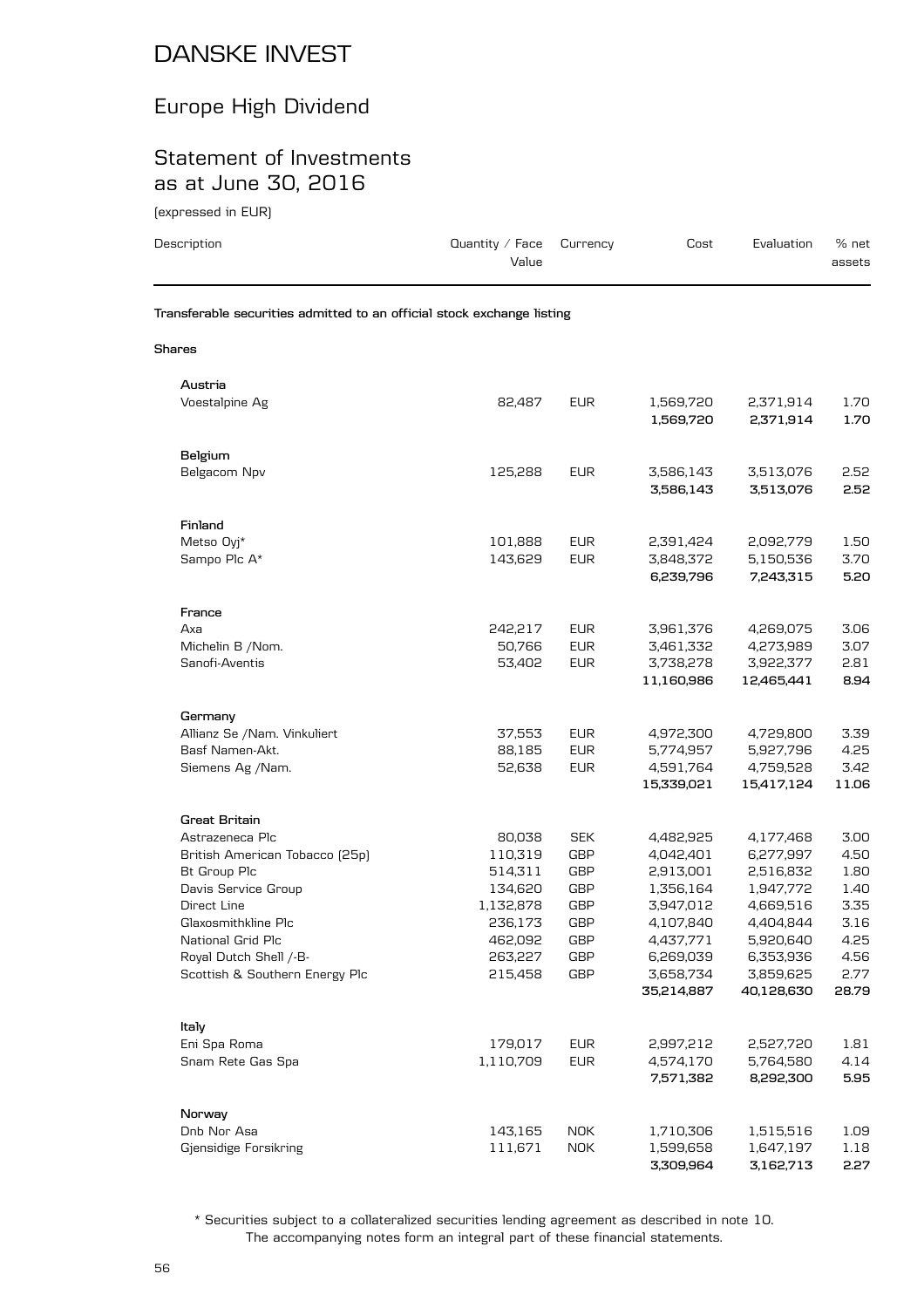## Europe High Dividend

# Statement of Investments as at June 30, 2016 (continued)

(expressed in EUR)

| Description                                                                    | Quantity $\angle$ Face<br>Value | Currency   | Cost        | Evaluation  | % net<br>assets |
|--------------------------------------------------------------------------------|---------------------------------|------------|-------------|-------------|-----------------|
| Sweden                                                                         |                                 |            |             |             |                 |
| Nordea Bank Ab                                                                 | 426,466                         | <b>SEK</b> | 4,149,381   | 3,187,611   | 2.29            |
| Skandinav, Ensk, Banken A                                                      | 642,356                         | <b>SEK</b> | 7,008,021   | 4,937,772   | 3.54            |
| Skf Ab B                                                                       | 280,231                         | <b>SEK</b> | 4,447,728   | 3,956,926   | 2.84            |
| Teliasonera Ab                                                                 | 1,042,911                       | <b>SEK</b> | 5,670,470   | 4,309,252   | 3.09            |
|                                                                                |                                 |            | 21.275.600  | 16.391.561  | 11.76           |
| Switzerland                                                                    |                                 |            |             |             |                 |
| Baloise Holding / Namen                                                        | 49,693                          | <b>CHF</b> | 3,536,231   | 4,894,210   | 3.51            |
| Nestle Sa                                                                      | 89,544                          | <b>CHF</b> | 5,551,717   | 6,127,338   | 4.40            |
| Novartis Ag Basel / Nam.                                                       | 59.786                          | <b>CHF</b> | 3,191,247   | 4,335,251   | 3.11            |
| Swisscom /Nam.                                                                 | 6.774                           | <b>CHF</b> | 2,273,469   | 2,973,947   | 2.13            |
| Zurich Insurance Group / Nam                                                   | 24,754                          | <b>CHF</b> | 5,253,007   | 5,384,947   | 3.86            |
|                                                                                |                                 |            | 19,805,671  | 23,715,693  | 17.01           |
| <b>The Netherlands</b>                                                         |                                 |            |             |             |                 |
| Unilever Cert, of Shs                                                          | 142,367                         | <b>EUR</b> | 2,898,744   | 5,852,707   | 4.20            |
|                                                                                |                                 |            | 2,898,744   | 5,852,707   | 4.20            |
| <b>Total - Shares</b>                                                          |                                 |            | 127,971,914 | 138,554,474 | 99.40           |
| Total - Transferable securities admitted to an official stock exchange listing |                                 |            | 127,971,914 | 138,554,474 | 99.40           |
| TOTAL INVESTMENT PORTFOLIO                                                     |                                 |            | 127,971,914 | 138,554,474 | 99.40           |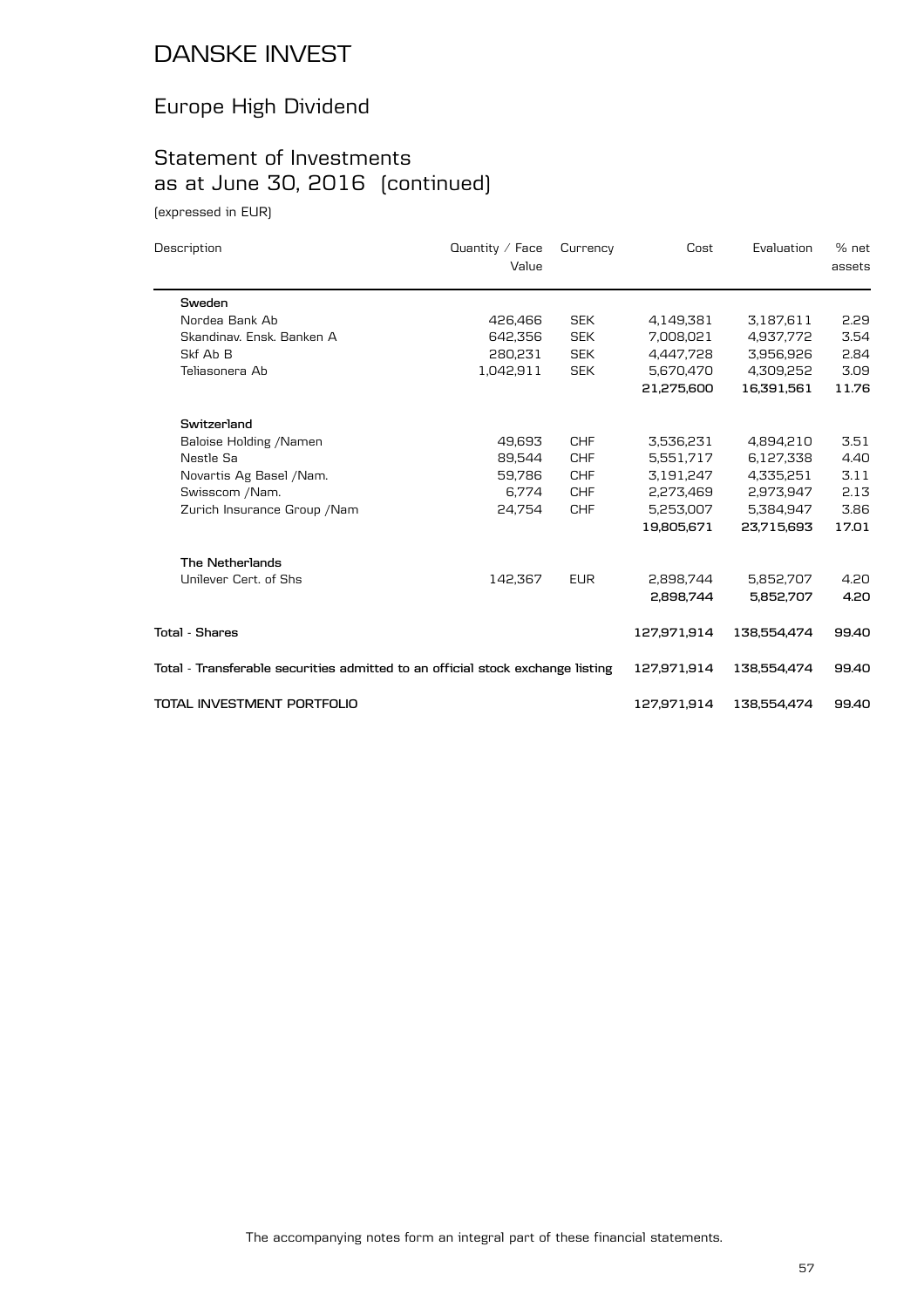### Europe High Dividend

### Geographical and Economic Portfolio Breakdowns as at June 30, 2016

(expressed as a percentage of net assets)

| Geographical breakdown | ℅     |
|------------------------|-------|
| Great Britain          | 28.79 |
| Switzerland            | 17.01 |
| Sweden                 | 11.76 |
| Germany                | 11.06 |
| France                 | 8.94  |
| Italy                  | 5.95  |
| Finland                | 5.20  |
| The Netherlands        | 4.20  |
| Belgium                | 2.52  |
| Norway                 | 2.27  |
| Austria                | 1.70  |
|                        | 99.40 |

| Economic breakdown                   | ℅     |
|--------------------------------------|-------|
| Insurance                            | 22.05 |
| Pharmaceuticals and Cosmetics        | 12.08 |
| <b>Public Services</b>               | 11.16 |
| News Transmission                    | 9.54  |
| <b>Food and Distilleries</b>         | 8.60  |
| Banks and Financial Institutions     | 6.92  |
| Petrol                               | 6.37  |
| <b>Tobacco and Spirits</b>           | 4.50  |
| Mechanics, Machinery                 | 4.34  |
| Chemicals                            | 4.25  |
| Electronics and Electrical Equipment | 3.42  |
| Tyres & Rubber                       | 3.07  |
| Mines, Heavy Industries              | 1.70  |
| Textile                              | 1.40  |
|                                      | 99.40 |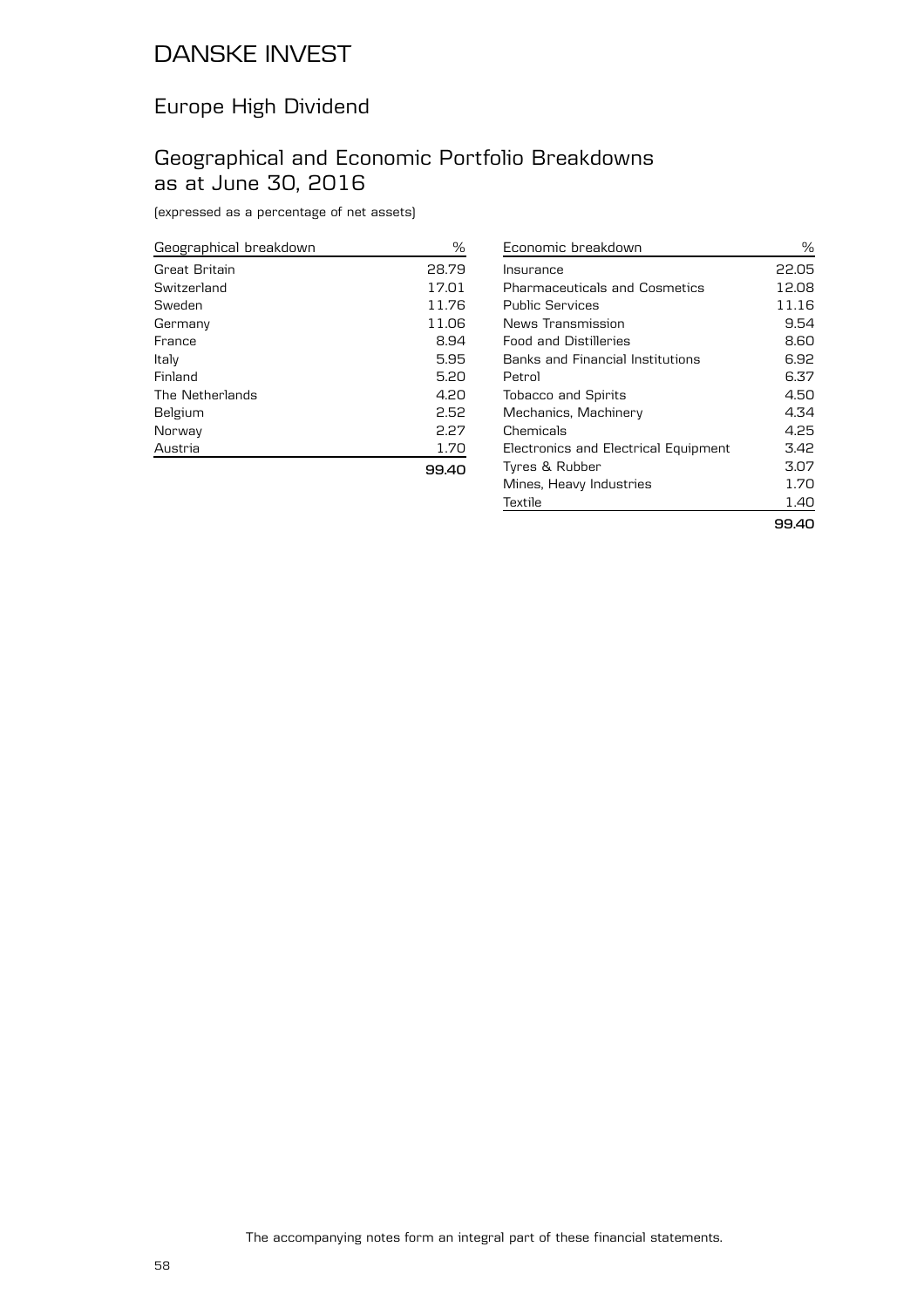### Global Corporate Bonds

#### Statement of Investments as at June 30, 2016

(expressed in EUR)

| Description                                                            | Quantity / Face<br>Value | Currency   | Cost      | Evaluation | % net<br>assets |
|------------------------------------------------------------------------|--------------------------|------------|-----------|------------|-----------------|
| Transferable securities admitted to an official stock exchange listing |                          |            |           |            |                 |
| <b>Bonds</b>                                                           |                          |            |           |            |                 |
| Belgium                                                                |                          |            |           |            |                 |
| Ab Inbev 1.5% 16-17.03.25                                              | 667,000                  | <b>EUR</b> | 673,818   | 702,234    | 0.36            |
| Ab Inbev 2% 16-17.03.28                                                | 2,950,000                | <b>EUR</b> | 2,982,161 | 3,178,596  | 1.62            |
|                                                                        |                          |            | 3,655,979 | 3,880,830  | 1.98            |
| Curaçao                                                                |                          |            |           |            |                 |
| Teva 2.875% 12-15.04.19                                                | 1,500,000                | <b>EUR</b> | 1,558,897 | 1,605,420  | 0.82            |
|                                                                        |                          |            | 1,558,897 | 1,605,420  | 0.82            |
| <b>Denmark</b>                                                         |                          |            |           |            |                 |
| Danica Pens 4.375% 15-29.09.45                                         | 500,000                  | <b>EUR</b> | 498,330   | 496,325    | 0.25            |
| Dsk Bk 0.75% 16-02.06.23                                               | 1,700,000                | <b>EUR</b> | 1,689,290 | 1,714,433  | 0.88            |
| Dsk Bk 2.75% 14-19.05.26                                               | 600,000                  | <b>EUR</b> | 617,950   | 625,293    | 0.32            |
| Iss Global 2.125% 14-02.12.24                                          | 1,000,000                | <b>EUR</b> | 997,240   | 1,072,930  | 0.55            |
| Iss Global As 1.125% 09.01.20                                          | 450,000                  | <b>EUR</b> | 449,005   | 459,781    | 0.24            |
| Nykredit 2.75% 15-17.11.27                                             | 700,000                  | <b>EUR</b> | 699,384   | 690,662    | 0.35            |
|                                                                        |                          |            | 4,951,199 | 5,059,424  | 2.59            |
| Finland                                                                |                          |            |           |            |                 |
| Sato 2.25% 15-10.09.20                                                 | 800,000                  | <b>EUR</b> | 797,160   | 825,424    | 0.42            |
| Tvo Power Co 4.625% 12-04.02.19                                        | 2,250,000                | <b>EUR</b> | 2,536,408 | 2,445,199  | 1.25            |
|                                                                        |                          |            | 3,333,568 | 3,270,623  | 1.67            |
| France                                                                 |                          |            |           |            |                 |
| Air Liquide 0.75% 16-13.06.24                                          | 2,500,000                | <b>EUR</b> | 2,493,425 | 2,542,737  | 1.30            |
| Arkema 1.5% 15-20.01.25                                                | 1,100,000                | <b>EUR</b> | 1,089,011 | 1,144,831  | 0.58            |
| Arkema 4% 10-25.10.17                                                  | 500,000                  | <b>EUR</b> | 548,400   | 526,430    | 0.27            |
| Bfcm 2.625% 13-24.02.21                                                | 1,600,000                | <b>EUR</b> | 1,752,078 | 1,771,176  | 0.91            |
| Bfcm 3% 14-21.05.24                                                    | 600,000                  | <b>EUR</b> | 611,644   | 638,769    | 0.33            |
| Bnpp 1.125% 16-15.01.23                                                | 1,500,000                | <b>EUR</b> | 1,510,115 | 1,547,828  | 0.79            |
| Bnpp 2.875% 16-01.10.26                                                | 700,000                  | <b>EUR</b> | 699,629   | 707,004    | 0.36            |
| Bpce 2.75% 15-30.11.27                                                 | 400,000                  | <b>EUR</b> | 398,268   | 404,812    | 0.21            |
| Carrefour 1.25% 15-03.06.25                                            | 600,000                  | <b>EUR</b> | 596,808   | 621,906    | 0.32            |
| Carrefour 1.75% 14-15.07.22                                            | 400,000                  | <b>EUR</b> | 410,440   | 430,536    | 0.22            |
| Casino Gp 3.248% 14-07.03.24                                           | 1,600,000                | <b>EUR</b> | 1,666,800 | 1,673,152  | 0.85            |
| Cnp Ass. 4.75% [Tv] 06-Perp*                                           | 550,000                  | <b>EUR</b> | 456,675   | 555,459    | 0.28            |
| Cnp Assur 4% 14-Perp                                                   | 200,000                  | <b>EUR</b> | 199,510   | 186,552    | 0.10            |
| Cnp Assur 4.5% 15-10.06.47                                             | 900,000                  | <b>EUR</b> | 893,583   | 854,253    | 0.44            |
| Cr Agr 2.625% 15-17.03.27                                              | 400,000                  | <b>EUR</b> | 399,876   | 397,890    | 0.20            |
| Credit Agri 2.375% 14-20.05.24                                         | 600,000                  | <b>EUR</b> | 618,392   | 674,028    | 0.34            |
| Credit Agricole 3.875% 12-13.02.19                                     | 1,900,000                | <b>EUR</b> | 1,953,392 | 2,090,247  | 1.07            |
| Edf Frn 13-Pert / Ftf Emtn                                             | 1,500,000                | <b>EUR</b> | 1,453,125 | 1,483,943  | 0.76            |
| Gdf Suez 3% Frn 14- Perp                                               | 1,900,000                | <b>EUR</b> | 1,986,340 | 1,952,297  | 1.00            |
| Groupama 6.298% [Tv] 07-Perp*                                          | 2,100,000                | <b>EUR</b> | 2,069,156 | 2,022,982  | 1.03            |
| lliad 2.125% 15-05.12.22                                               | 900,000                  | <b>EUR</b> | 890,829   | 933,237    | 0.48            |
| Orange 1% 16-12.05.25*                                                 | 1,700,000                | <b>EUR</b> | 1,682,201 | 1,740,706  | 0.89            |
| Orange 4% 14-Perp                                                      | 1,750,000                | <b>EUR</b> | 1,769,906 | 1,819,886  | 0.93            |

The accompanying notes form an integral part of these financial statements. \* Securities subject to a collateralized securities lending agreement as described in note 10.

Orange 5.25% 14-Perp 680,000 EUR 690,444 729,640 0.37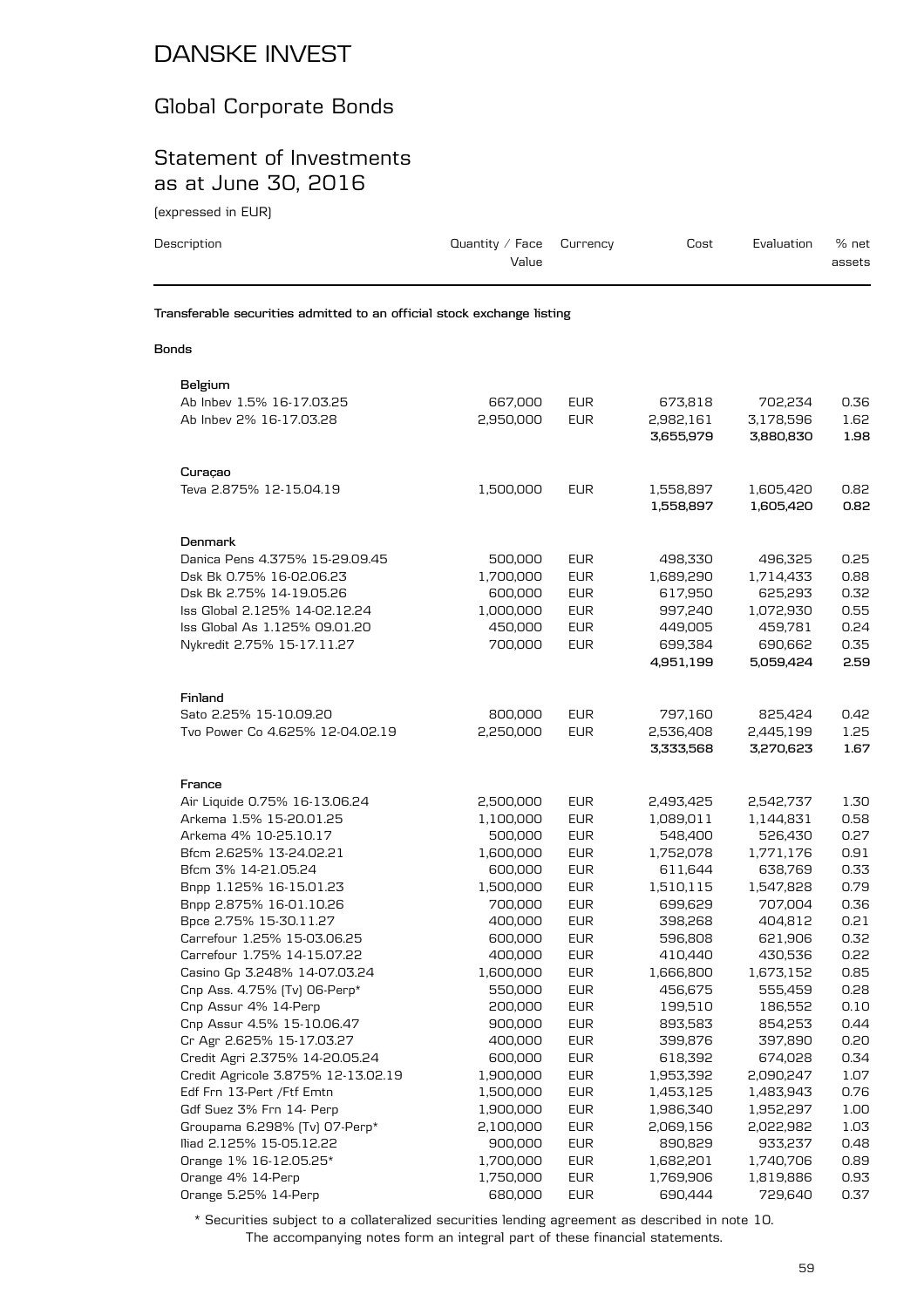### Global Corporate Bonds

### Statement of Investments as at June 30, 2016 (continued)

(expressed in EUR)

| Description                       | Quantity / Face<br>Value | Currency   | Cost       | Evaluation | % net<br>assets |
|-----------------------------------|--------------------------|------------|------------|------------|-----------------|
|                                   |                          |            |            |            |                 |
| Socgen 0.75% 15-25.11.20          | 700,000                  | <b>EUR</b> | 697,676    | 715,736    | 0.37            |
| Socgen 0.75% 16-26.05.23          | 600,000                  | <b>EUR</b> | 595,416    | 603,576    | 0.31            |
| Socgen 2.25% 13-23.01.20          | 400,000                  | <b>EUR</b> | 426,534    | 429,562    | 0.22            |
| Socgen 2.625% 15-27.02.25         | 400,000                  | <b>EUR</b> | 394,148    | 398,554    | 0.20            |
| Total Sa 2.25% 15-Perp            | 1,650,000                | <b>EUR</b> | 1,650,600  | 1,596,903  | 0.82            |
| Total Sa 3.875% 16-Perp           | 800,000                  | <b>EUR</b> | 800,000    | 831,172    | 0.42            |
|                                   |                          |            | 31,404,421 | 32,025,804 | 16.37           |
| Germany                           |                          |            |            |            |                 |
| Allianz Se 3.375% 14-Perp         | 700,000                  | <b>EUR</b> | 698,950    | 685,300    | 0.35            |
| Allianz Se 4.75% 13-Perp          | 500,000                  | <b>EUR</b> | 526,546    | 534,975    | 0.27            |
| Bayer Ag 2.375% 15-02.04.75       | 1,700,000                | <b>EUR</b> | 1,673,106  | 1,618,221  | 0.83            |
| Daimler 0.5% 16-09.09.19          | 1,000,000                | <b>EUR</b> | 997,930    | 1,015,420  | 0.52            |
| Daimler 1.375% 16-11.05.28        | 800,000                  | <b>EUR</b> | 796,752    | 832,932    | 0.43            |
| Sap Ag 1.75% 14-22.02.27          | 1,100,000                | <b>EUR</b> | 1,092,124  | 1,209,786  | 0.62            |
| Thyssenkp 4.375% 12-28.02.17      | 600,000                  | <b>EUR</b> | 640,326    | 614,226    | 0.31            |
| Vw Fin 0.75% 15-14.10.21*         | 2,300,000                | <b>EUR</b> | 2,298,574  | 2,312,558  | 1.18            |
|                                   |                          |            | 8,724,308  | 8,823,418  | 4.51            |
| Great Britain                     |                          |            |            |            |                 |
| Abbey Natl 0.875% 14-13.01.20     | 1,300,000                | <b>EUR</b> | 1,296,484  | 1,300,930  | 0.66            |
| Barclays 6.625% 11-30.03.22       | 300,000                  | <b>EUR</b> | 378,185    | 354,546    | 0.18            |
| Bat Intl 1.25% 15-13.03.27        | 600,000                  | <b>EUR</b> | 592,146    | 600,027    | 0.31            |
| Brit Sky Br 1.5% 14-15.09.21      | 1,200,000                | <b>EUR</b> | 1,195,020  | 1,237,176  | 0.63            |
| Britel 1.75% 16-10.03.26          | 1,650,000                | <b>EUR</b> | 1,649,703  | 1,720,174  | 0.88            |
| Coca-Cola E 1.75% 16-26.05.28     | 800,000                  | <b>EUR</b> | 789,600    | 809,736    | 0.41            |
| Credit Agri 1.25% 16-14.04.26     | 1,000,000                | <b>EUR</b> | 998,790    | 1,020,935  | 0.52            |
| Cs Ag Ldn 1% 16-07.06.23          | 350,000                  | <b>EUR</b> | 347,281    | 350,523    | 0.18            |
| Fce Bk 1.875% 14-18.04.19         | 1,100,000                | <b>EUR</b> | 1,115,681  | 1,146,893  | 0.59            |
| G4s 2.625% 12-06.12.18            | 1,310,000                | <b>EUR</b> | 1,340,188  | 1,369,651  | 0.70            |
| G4s 2.875% 12-05.02.17            | 700,000                  | <b>EUR</b> | 734,769    | 714,623    | 0.37            |
| Hsbc Hldg 3.375%/Frn 13-10.01.24  | 400,000                  | <b>EUR</b> | 409,323    | 412,952    | 0.21            |
| Hsbc Hldg 6.25% 08-19.03.18       | 1,200,000                | <b>EUR</b> | 1,386,867  | 1,314,060  | 0.67            |
| Lloyds 1% 14-19.11.21             | 900,000                  | <b>EUR</b> | 892,827    | 905,508    | 0.46            |
| Lloyds 1.375% 15-08.09.22         | 800,000                  | <b>EUR</b> | 798,880    | 816,368    | 0.42            |
| Lloyds 11.875% 11-16.12.21        | 1,654,000                | <b>EUR</b> | 1,935,241  | 1,735,377  | 0.89            |
| Ngg Fin 4.25% [Frn] 13-18.06.76   | 1,800,000                | <b>EUR</b> | 1,878,620  | 1,910,754  | 0.98            |
| Rbs Grp 2.5% 16-22.03.23*         | 800,000                  | <b>EUR</b> | 794,432    | 793,124    | 0.41            |
| Roy. Bk Scotl. 4.625% 04-22.09.21 | 600,000                  | <b>EUR</b> | 570,000    | 593,412    | 0.30            |
| Vodafone 1.75% 16-25.08.23        | 2,050,000                | <b>EUR</b> | 2,046,945  | 2,153,258  | 1.10            |
|                                   |                          |            | 21,150,982 | 21,260,027 | 10.87           |
| Iceland                           |                          |            |            |            |                 |
| Arion 2.5% 16-26.04.19            | 400,000                  | <b>EUR</b> | 399,132    | 402,732    | 0.21            |
| Arion Bk 3.125% 15-12.03.18       | 450,000                  | <b>EUR</b> | 450,000    | 458,737    | 0.23            |
|                                   |                          |            | 849,132    | 861,469    | 0.44            |
| Ireland                           |                          |            |            |            |                 |
| Bk Ireland 2% 14-08.05.17         | 900,000                  | <b>EUR</b> | 898,110    | 914,076    | 0.47            |
| Bogaeis 3.625% 12-04.12.17        | 1,400,000                | <b>EUR</b> | 1,466,351  | 1,472,373  | 0.75            |
| Esb Fin 1.875% 16-14.06.31        | 500,000                  | <b>EUR</b> | 498,770    | 517,870    | 0.26            |
| Esb Fin 3.494% 13-12.01.24        | 950,000                  | <b>EUR</b> | 1,096,775  | 1,145,291  | 0.59            |
| Esb Fin 6.25% 12-11.09.01         | 420,000                  | <b>EUR</b> | 420,000    | 451,790    | 0.23            |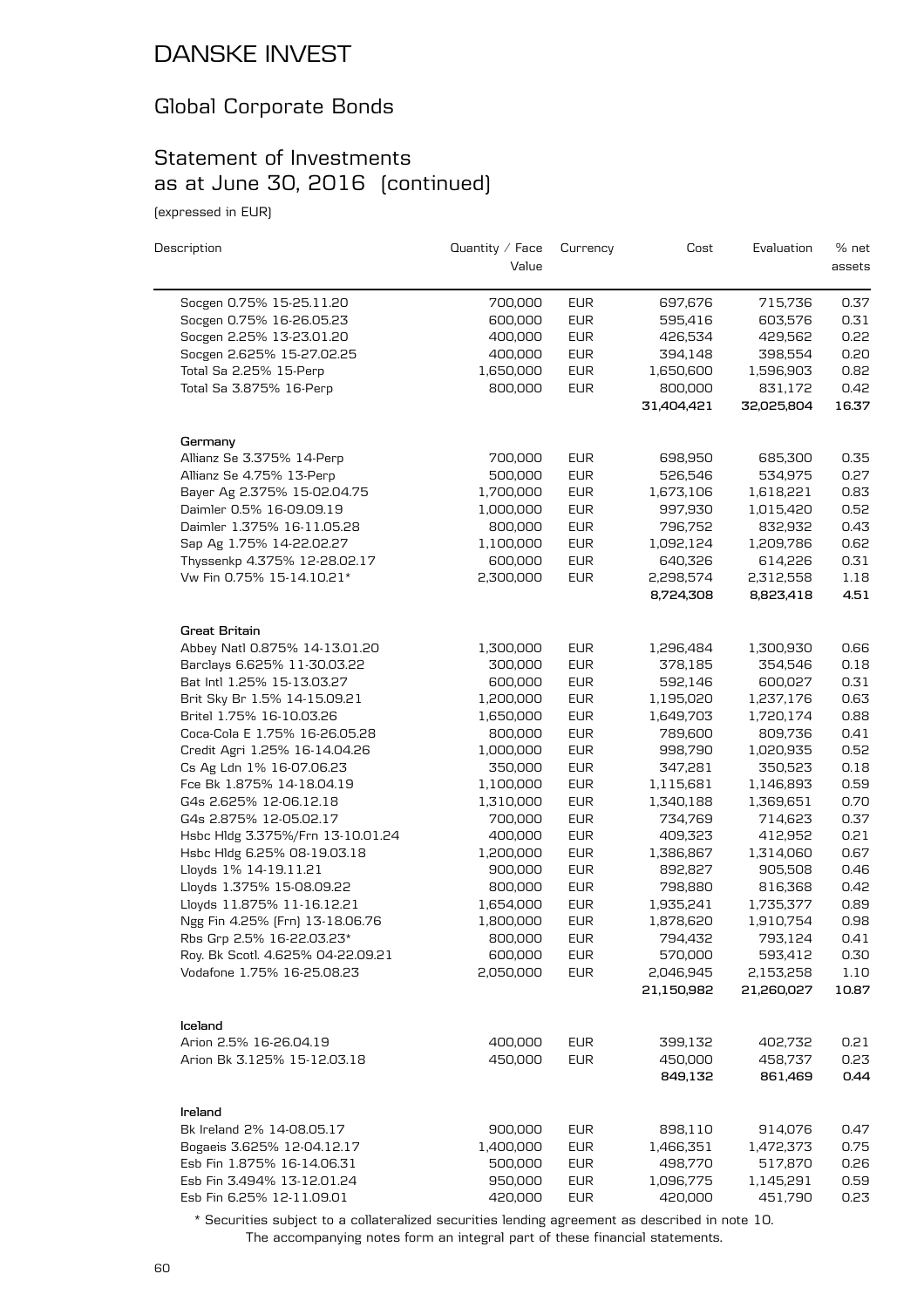### Global Corporate Bonds

### Statement of Investments as at June 30, 2016 (continued)

(expressed in EUR)

| Description                                                     | Quantity / Face<br>Value | Currency                 | Cost                   | Evaluation             | % net<br>assets |
|-----------------------------------------------------------------|--------------------------|--------------------------|------------------------|------------------------|-----------------|
| Ge Cap Eur 0.8% 15-21.01.22                                     | 500,000                  | <b>EUR</b>               | 497,905                | 516,720                | 0.26            |
| Ryanair Ltd 1.125% 15-10.03.23                                  | 1,620,000                | <b>EUR</b>               | 1,613,539              | 1,633,900              | 0.84            |
|                                                                 |                          |                          | 6,491,450              | 6,652,020              | 3.40            |
| ltaly                                                           |                          |                          |                        |                        |                 |
| Assgen 5.5% 15-27.10.47                                         | 900,000                  | <b>EUR</b>               | 897,831                | 926,442                | 0.47            |
| Autostrade 1.125% 15-04.11.21                                   | 2,450,000                | <b>EUR</b>               | 2,452,822              | 2,542,977              | 1.30            |
| Autostrade 1.875% 15-04.11.25                                   | 400,000                  | <b>EUR</b>               | 398,664                | 434,714                | 0.22            |
| Enel 6.5% [Frn] 13-10.01.74                                     | 2,750,000                | <b>EUR</b>               | 3,034,445              | 2,972,736              | 1.52            |
| Intesa San 1.125% 15-04.03.22                                   | 900,000                  | <b>EUR</b>               | 896,751                | 896,013                | 0.46            |
| Intesa San 2% 14-18.06.21                                       | 1,890,000                | <b>EUR</b>               | 1,926,090              | 1,972,130              | 1.01            |
| Intesa San 3% 13-28.01.19                                       | 600,000                  | <b>EUR</b>               | 638,970                | 636,948                | 0.33            |
| Intesa San 7% 16-Perp                                           | 300,000                  | <b>EUR</b>               | 300,000                | 278,447                | 0.14            |
| Sanpaolo VI 4.75% Frn 14-Perp                                   | 100,000                  | <b>EUR</b>               | 103,365                | 96,828                 | 0.05            |
| Snam 3.375% 13-29.01.21 Emtn                                    | 1,000,000                | <b>EUR</b>               | 1,120,797              | 1,140,175              | 0.58<br>0.22    |
| Unicredit 3.25% 14-14.01.21<br>Unicredit 3.625% 13-24.01.19     | 400,000<br>600,000       | <b>EUR</b>               | 429,459                | 435,996<br>644,733     |                 |
|                                                                 |                          | <b>EUR</b>               | 616,928<br>12,816,122  |                        | 0.33<br>6.63    |
|                                                                 |                          |                          |                        | 12,978,139             |                 |
| Luxembourg                                                      |                          |                          |                        |                        |                 |
| Fiat Ft 6.625% 13-15.03.18<br>Glencore Fi 1.25% 15-17.03.21     | 600,000<br>780,000       | <b>EUR</b>               | 667,564                | 643,656<br>720,763     | 0.33<br>0.37    |
| Glencore Fi 1.75% 15-17.03.25                                   | 300,000                  | <b>EUR</b><br><b>EUR</b> | 768,547<br>180,750     | 249,748                | 0.13            |
| Glencore Fi 2.75% 14-01.04.21                                   | 890,000                  | <b>EUR</b>               | 858,748                | 870,723                | 0.44            |
| Glencore Fin 5.25% 10-22.03.17*                                 | 1,000,000                | <b>EUR</b>               | 1,027,252              | 1,033,090              | 0.53            |
| Michln Fin 2.75% 20.06.19 Emtn                                  | 520,000                  | <b>EUR</b>               | 550,061                | 563,846                | 0.29            |
|                                                                 |                          |                          | 4,052,922              | 4,081,826              | 2.09            |
| Mexico                                                          |                          |                          |                        |                        |                 |
| Amer Movil 3% 12-12.07.21                                       | 1,700,000                | <b>EUR</b>               | 1,757,057              | 1,885,224              | 0.96            |
|                                                                 |                          |                          | 1,757,057              | 1,885,224              | 0.96            |
| Norway                                                          |                          |                          |                        |                        |                 |
| Avinor 1% 15-29.04.25                                           | 1,890,000                | <b>EUR</b>               | 1,888,034              | 1,954,033              | 1.00            |
| Kommun Land 4.25% 15-10.06.45                                   | 625,000                  | <b>EUR</b>               | 619,075                | 606,257                | 0.31            |
| Santander C 1% 16-25.02.19                                      | 1,200,000                | <b>EUR</b>               | 1,196,940              | 1,210,128              | 0.62            |
|                                                                 |                          |                          | 3,704,049              | 3,770,418              | 1.93            |
| Spain                                                           |                          |                          |                        |                        |                 |
| Bbvasm 3.5% 14-11.04.24                                         | 600,000                  | <b>EUR</b>               | 606,553                | 611,703                | 0.31            |
| Dia 1.5% 14-22.07.19                                            | 1,000,000                | <b>EUR</b>               | 1,000,627              | 1,030,600              | 0.53            |
| Enagas Fin 1.375% 16-05.05.28                                   | 1,100,000                | <b>EUR</b>               | 1,088,340              | 1,139,330              | 0.58            |
| Fer Emision 3.375% 13-07.06.21                                  | 1,890,000                | <b>EUR</b>               | 2,139,556              | 2,149,762              | 1.10            |
| Fer Emision 3.375% 13-30.01.18                                  | 400,000                  | <b>EUR</b>               | 398,768                | 420,988                | 0.21            |
| Gas Ncp 6% 12-27.01.20                                          | 3,500,000                | <b>EUR</b>               | 4,180,657              | 4,216,660              | 2.16            |
| Mapfre 5.921% [Tv] 07-24.07.37                                  | 1,500,000                | <b>EUR</b>               | 1,557,415              | 1,530,967              | 0.78            |
| Red Elec Fi 1% 16-21.04.26                                      | 600,000                  | <b>EUR</b>               | 597,061                | 608,643                | 0.31            |
| Red Elec Fi 2.125% 14-01.07.23<br>Telefonica 2.242% 14-27.05.22 | 1,000,000<br>1,400,000   | <b>EUR</b><br><b>EUR</b> | 1,074,081<br>1,439,596 | 1,112,855<br>1,522,101 | 0.57<br>0.78    |
| Telefonica 3.661% 10-18.09.17                                   | 900,000                  | <b>EUR</b>               | 939,252                | 939,875                | 0.48            |
| Telefonica 4.71% 12-20.01.20                                    | 1,000,000                | <b>EUR</b>               | 1,046,464              | 1,154,175              | 0.59            |
|                                                                 |                          |                          | 16,068,370             | 16,437,659             | 8.40            |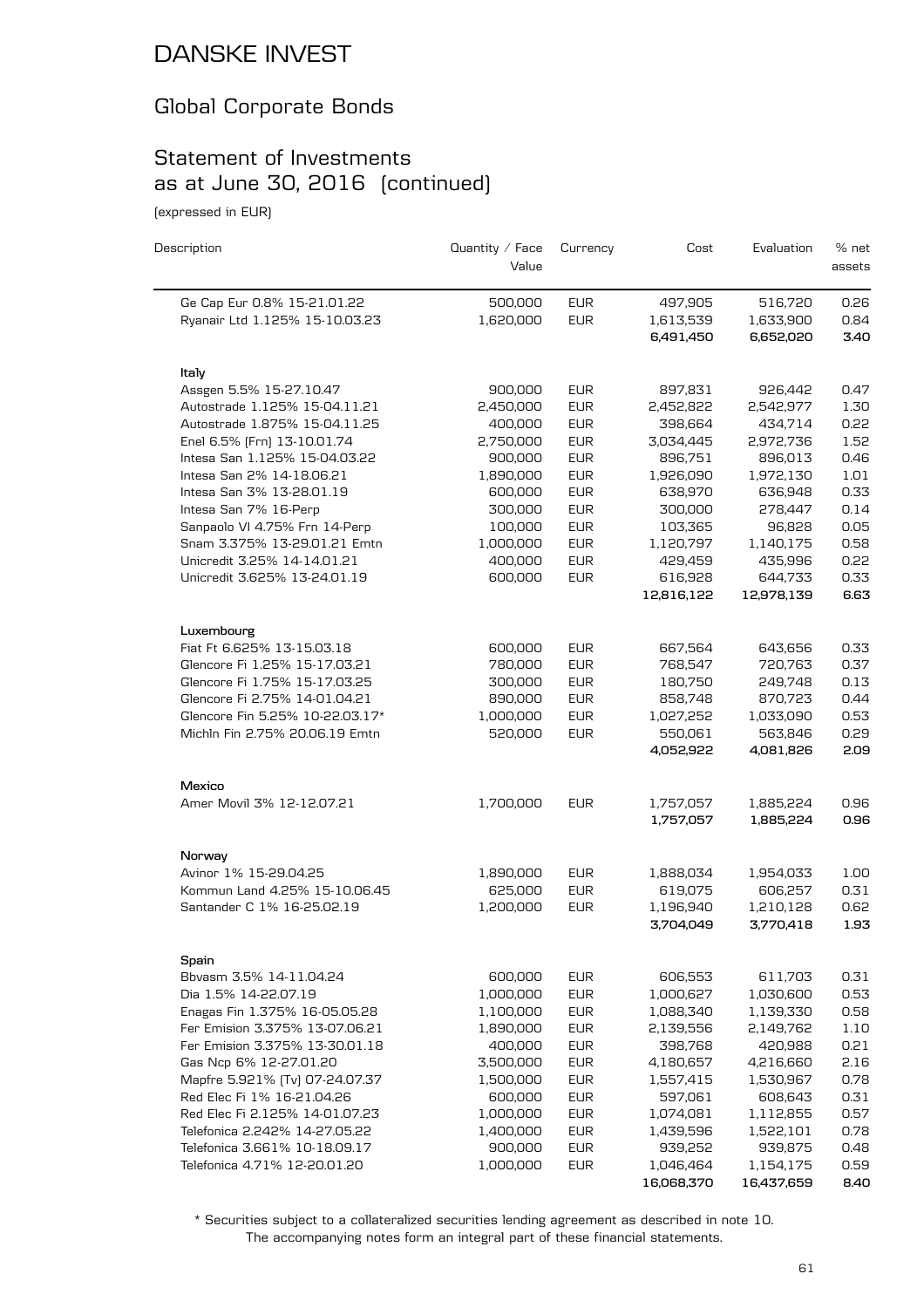### Global Corporate Bonds

# Statement of Investments as at June 30, 2016 (continued)

(expressed in EUR)

| Description                                    | Quantity $\angle$ Face<br>Value | Currency   | Cost                   | Evaluation             | % net<br>assets |
|------------------------------------------------|---------------------------------|------------|------------------------|------------------------|-----------------|
| Sweden                                         |                                 |            |                        |                        |                 |
| Akelius Res 3.375% 15-23.09.20                 | 750,000                         | <b>EUR</b> | 748,403                | 785,303                | 0.40            |
| Alfa Laval 1.375% 14-12.09.22                  | 950,000                         | <b>EUR</b> | 946,444                | 989,491                | 0.50            |
| Investor 4.875% 09-18.11.21                    | 990,000                         | <b>EUR</b> | 1,202,638              | 1,228,149              | 0.63            |
| Molnlycke H 1.5% 14-28.02.22                   | 900,000                         | <b>EUR</b> | 898,173                | 939,029                | 0.48            |
| Nordea Bank 1% 16-22.02.23*                    | 400,000                         | <b>EUR</b> | 397,508                | 412,116                | 0.21            |
| Nordea Bank 1.875% 15-10.11.25                 | 600,000                         | <b>EUR</b> | 596,604                | 605,697                | 0.31            |
| Sca Ab 0.5% 16-26.05.21                        | 2,000,000                       | <b>EUR</b> | 1,991,940              | 2,017,940              | 1.03            |
| Seb 2.5% 14-28.05.26                           | 500,000                         | <b>EUR</b> | 521,693                | 511,890                | 0.26            |
| Seb 4% 12-12.09.22                             | 1,200,000                       | <b>EUR</b> | 1,219,200              | 1,246,170              | 0.64            |
| Shb 1.125% 15-14.12.22                         | 900,000                         | <b>EUR</b> | 916,150                | 937,436                | 0.48            |
| Shb 2.656% 14-15.01.24                         | 600,000                         | <b>EUR</b> | 621,930                | 621,969                | 0.32            |
| Swedbank 2.375% 14-26.02.24                    | 400,000                         | <b>EUR</b> | 411,300                | 411,194                | 0.21            |
| Swedbank 3% [Frn] 05.12.22 Emtn                | 1,700,000                       | <b>EUR</b> | 1,737,265              | 1,753,048              | 0.90            |
|                                                |                                 |            | 12,209,248             | 12,459,432             | 6.37            |
|                                                |                                 |            |                        |                        |                 |
| Switzerland<br>Cs 5.75% [Frn] 13-18.09.25 Regs |                                 |            |                        |                        |                 |
|                                                | 1,100,000                       | <b>EUR</b> | 1,137,790<br>1,137,790 | 1,164,878<br>1,164,878 | 0.60<br>0.60    |
|                                                |                                 |            |                        |                        |                 |
| <b>The Netherlands</b>                         |                                 |            |                        |                        |                 |
| Abn Amro 2.875% 15-30.06.25                    | 300,000                         | <b>EUR</b> | 299,655                | 306,566                | 0.16            |
| Abn Amro 5.75% 15-Perp                         | 400,000                         | <b>EUR</b> | 400,000                | 373,412                | 0.19            |
| Achmea Bv 4.25% 15-Perp                        | 1,350,000                       | <b>EUR</b> | 1,306,056              | 1,183,255              | 0.60            |
| Achmea Hypo 2.75% 14-18.02.21                  | 500,000                         | <b>EUR</b> | 512,462                | 545,673                | 0.28            |
| Bmw Fin 1.25% 14-05.09.22                      | 2,000,000                       | <b>EUR</b> | 2,001,500              | 2,114,820              | 1.08            |
| Edp Fin Bv 2.625% 14-18.01.22                  | 1,400,000                       | <b>EUR</b> | 1,457,183              | 1,469,111              | 0.75            |
| Edp Fin Bv 4.125% 13-20.01.21*                 | 1,400,000                       | <b>EUR</b> | 1,558,099              | 1,564,185              | 0.80            |
| Edp Fin Bv 5.75% 12-21.09.01                   | 800,000                         | <b>EUR</b> | 795,776                | 854,156                | 0.44            |
| Ing Bank 6.125% (Tv) 08-29.05.23               | 700,000                         | <b>EUR</b> | 727,213                | 763,696                | 0.39            |
| Ing Nv 0.7% 15-16.04.20                        | 1,450,000                       | <b>EUR</b> | 1,446,361              | 1,478,086              | 0.75            |
| Ing Nv 0.75% 15-24.11.20                       | 600,000                         | <b>EUR</b> | 601,680                | 613,680                | 0.31            |
| Ing Nv 3.5% 13-21.11.23                        | 500,000                         | <b>EUR</b> | 479,459                | 525,080                | 0.27            |
| Jab Hldgs 2.125% 15-16.09.22                   | 1,000,000                       | <b>EUR</b> | 990,460                | 1,057,485              | 0.54            |
| Jab Holding 1.5% 14-24.11.21                   | 400,000                         | <b>EUR</b> | 392,440                | 415,290                | 0.21            |
| Leaseplan 1% 16-08.04.20                       | 200,000                         | <b>EUR</b> | 199,206                | 202,502                | 0.10            |
| Leaseplan 1.375% 15-24.09.18                   | 1,100,000                       | <b>EUR</b> | 1,097,206              | 1,128,869              | 0.58            |
| Lyb Intl Fi 1.875% 16-02.03.22                 | 1,300,000                       | <b>EUR</b> | 1,294,891              | 1,361,607              | 0.70            |
| Rabobk 4.125% 12-14.09.22                      | 900,000                         | <b>EUR</b> | 985,132                | 1,021,090              | 0.52            |
| Rabobk 6.625% 16-Perp*                         | 400,000                         | <b>EUR</b> | 400,000                | 403,046                | 0.21            |
| Rbs 5.5% 09-20.04.19                           | 550,000                         | <b>EUR</b> | 618,475                | 618,063                | 0.32            |
| Repsm 3.625% 13-07.10.21*                      | 1,500,000                       | <b>EUR</b> | 1,572,929              | 1,711,785              | 0.87            |
| Srlev Nv 9% [Frn] 11-15.04.41                  | 500,000                         | <b>EUR</b> | 562,500                | 511,663                | 0.26            |
| Telefonica 4.2% 14-Perp                        | 1,100,000                       | <b>EUR</b> | 1,109,828              | 1,094,703              | 0.56            |
| Vw Intl Fin 0.875% 15-16.01.23                 | 894,000                         | <b>EUR</b> | 885,793<br>21,694,304  | 891,662<br>22,209,485  | 0.46<br>11.35   |
|                                                |                                 |            |                        |                        |                 |
| <b>United Arab Emirates</b>                    |                                 |            |                        |                        |                 |
| Xstrata Fin 2.375% 12-19.11.18                 | 1,620,000                       | <b>EUR</b> | 1,613,650              | 1,653,056              | 0.85            |
|                                                |                                 |            | 1,613,650              | 1,653,056              | 0.85            |
| <b>United States of America</b>                |                                 |            |                        |                        |                 |
| At&T Inc 2.4% 14-15.03.24                      | 1,400,000                       | <b>EUR</b> | 1,478,298              | 1,532,041              | 0.78            |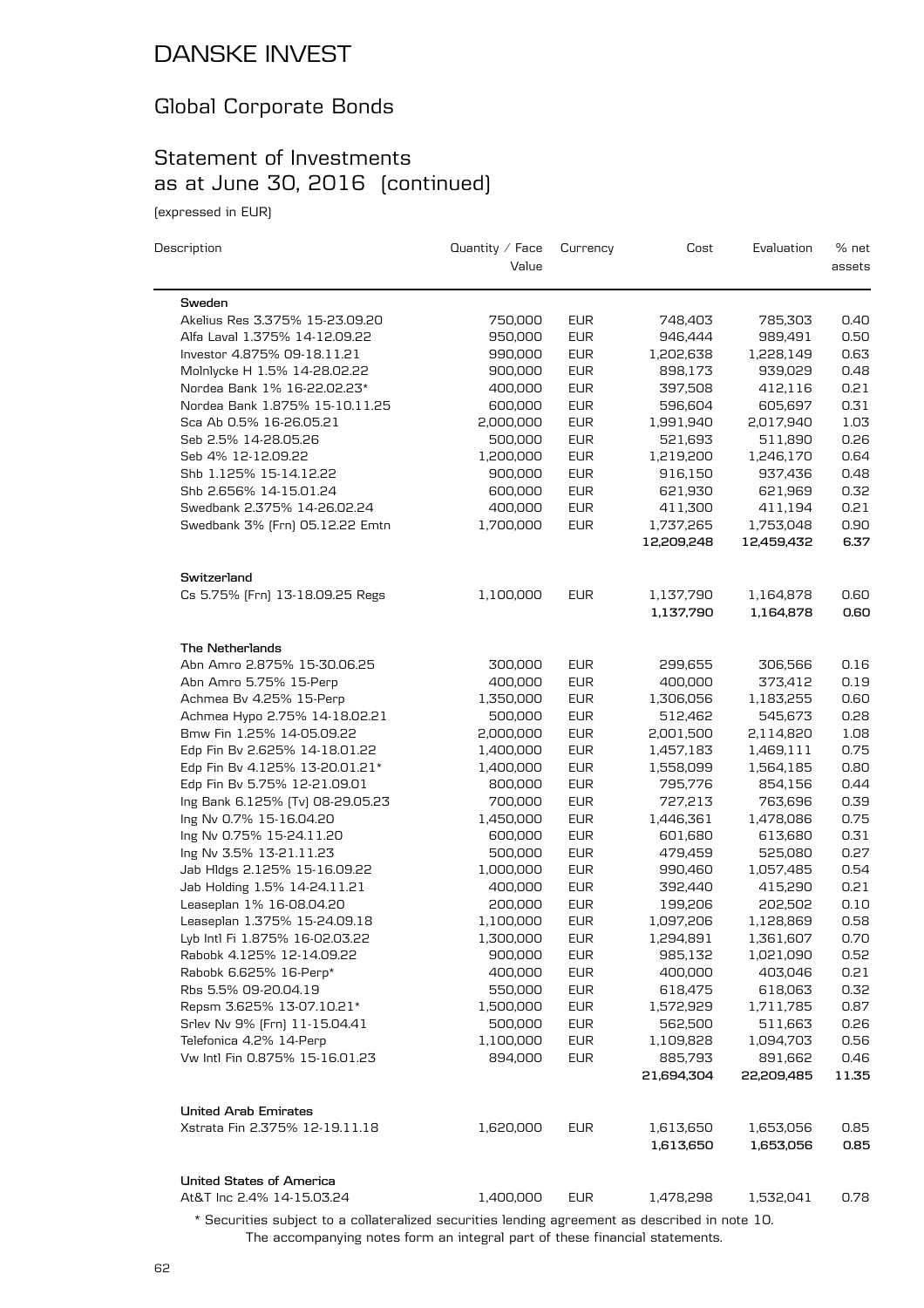### Global Corporate Bonds

### Statement of Investments as at June 30, 2016 (continued)

(expressed in EUR)

| Description                                                                    | Quantity / Face | Currency   | Cost        | Evaluation  | % net  |
|--------------------------------------------------------------------------------|-----------------|------------|-------------|-------------|--------|
|                                                                                | Value           |            |             |             | assets |
| Att 1.45% 14-01.06.22                                                          | 1,000,000       | <b>EUR</b> | 1,000,969   | 1,041,110   | 0.53   |
| Bank of Ame 1.625% 15-14.09.22                                                 | 900,000         | <b>EUR</b> | 899,352     | 944,001     | 0.48   |
| Berkshire 1.125% 15-16.03.27                                                   | 300,000         | <b>EUR</b> | 276,720     | 295,896     | 0.15   |
| Boa 2.5% 13-27.07.20 Regs                                                      | 1,100,000       | <b>EUR</b> | 1,166,786   | 1,192,928   | 0.61   |
| Citigroup   1.375% 14-27.10.21*                                                | 925,000         | <b>EUR</b> | 938,488     | 961,103     | 0.49   |
| Citigroup I 2.375% 14-22.05.24*                                                | 1,000,000       | <b>EUR</b> | 1,026,780   | 1,089,560   | 0.56   |
| Coca Cola 0.75% 15-09.03.23                                                    | 550,000         | <b>EUR</b> | 548,768     | 561,613     | 0.29   |
| Eli Lilly 1.625% 15-02.06.26                                                   | 1,200,000       | <b>EUR</b> | 1,194,492   | 1,290,354   | 0.66   |
| Fedex Corp 1% 16-11.01.23                                                      | 500,000         | <b>EUR</b> | 498,515     | 506,268     | 0.26   |
| Fedex Corp 1.625% 16-11.01.27                                                  | 900,000         | <b>EUR</b> | 894,402     | 913,545     | 0.47   |
| Gs 2.5% 14-18.10.21                                                            | 2,200,000       | <b>EUR</b> | 2,267,504   | 2,388,738   | 1.22   |
| Ibm Corp 0.5% 16-07.09.21                                                      | 200,000         | <b>EUR</b> | 198,674     | 202,339     | 0.10   |
| Jpm 1.875% 12-21.11.19                                                         | 500,000         | <b>EUR</b> | 526,189     | 528,365     | 0.27   |
| Jpmorgan Ch 1.5% 15-27.01.25                                                   | 1,100,000       | <b>EUR</b> | 1,126,541   | 1,147,399   | 0.59   |
| Meril Lnch 4.625% 06-14.09.18                                                  | 800,000         | <b>EUR</b> | 897,956     | 868,916     | 0.44   |
| Merrill Lynch Frn 06-14.09.18                                                  | 975,000         | <b>EUR</b> | 917,669     | 963,836     | 0.49   |
| Mor St 2.25% 13-12.03.18                                                       | 1,000,000       | <b>EUR</b> | 994,870     | 1,036,530   | 0.53   |
| Mor St 2.375% 14-31.03.21 V Gmtn                                               | 1,300,000       | <b>EUR</b> | 1,336,089   | 1,404,234   | 0.72   |
| Ndaq 3.875% 13-09.07.21*                                                       | 2,000,000       | <b>EUR</b> | 2,078,775   | 2,271,030   | 1.16   |
| Oracle 2.25% 13-10.01.21 Emtn                                                  | 1,350,000       | <b>EUR</b> | 1,384,480   | 1,481,024   | 0.76   |
| Pricelineco 2.15% 15-25.11.22                                                  | 900,000         | <b>EUR</b> | 897,345     | 949,788     | 0.49   |
| Toyota 1% 14-10.09.21                                                          | 570,000         | <b>EUR</b> | 570,338     | 592,774     | 0.30   |
| Verizon Com 2.375% 14-17.02.22                                                 | 1,700,000       | <b>EUR</b> | 1,729,573   | 1,878,942   | 0.96   |
| Wells Fargo 1.375% 16-26.10.26                                                 | 650,000         | <b>EUR</b> | 644,046     | 662,139     | 0.34   |
| Wells Fargo 2.125% 14-04.06.24                                                 | 1,000,000       | <b>EUR</b> | 1,017,075   | 1,094,090   | 0.56   |
| Wells Fargo 2.25% 03.09.20 Regs                                                | 800,000         | <b>EUR</b> | 854,328     | 865,572     | 0.44   |
|                                                                                |                 |            | 27,365,022  | 28,664,135  | 14.65  |
|                                                                                |                 |            |             |             |        |
| <b>Total - Bonds</b>                                                           |                 |            | 184,538,470 | 188,743,287 | 96.48  |
| Total - Transferable securities admitted to an official stock exchange listing |                 |            | 184,538,470 | 188,743,287 | 96.48  |
| Transferable securities dealt in on another regulated market                   |                 |            |             |             |        |
| <b>Bonds</b>                                                                   |                 |            |             |             |        |
| Denmark                                                                        |                 |            |             |             |        |
| Tdc 3.75% 12-02.03.22                                                          | 1,000,000       | <b>EUR</b> | 1,114,954   | 1,146,555   | 0.58   |
|                                                                                |                 |            | 1,114,954   | 1,146,555   | 0.58   |
| ltaly                                                                          |                 |            |             |             |        |
| Assgen 5% 16-08.06.48                                                          | 600,000         | <b>EUR</b> | 595,662     | 597,861     | 0.31   |
| Bmps 3.5% 12-20.03.17                                                          | 500,000         | <b>EUR</b> | 522,783     | 511,735     | 0.26   |
| Intesa San 4.375% 12-15.10.19                                                  | 1.000.000       | <b>EUR</b> | 1.039.608   | 1.116.650   | 0.57   |

The accompanying notes form an integral part of these financial statements. \* Securities subject to a collateralized securities lending agreement as described in note 10.

**2,158,053 2,226,246 1.14**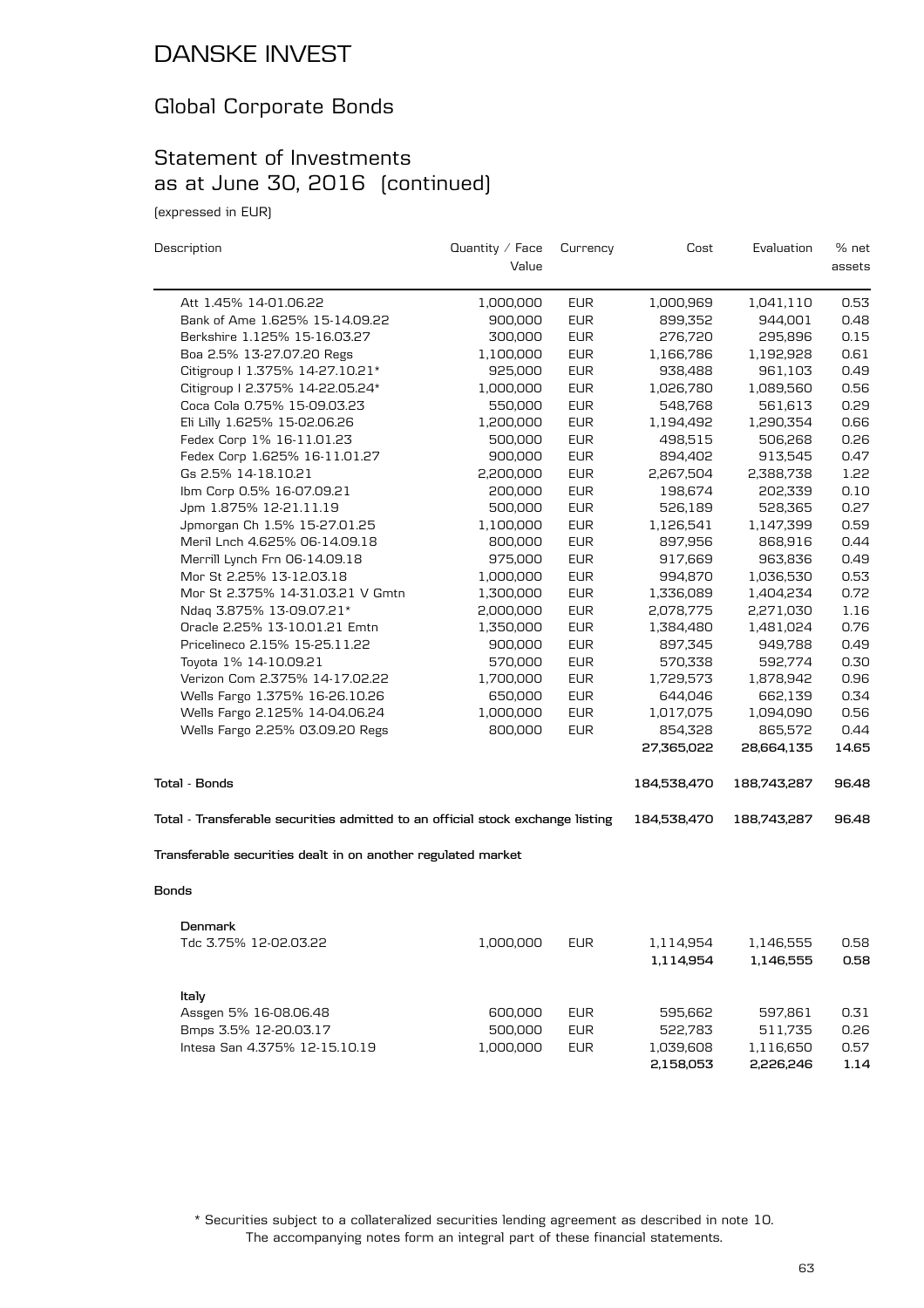### Global Corporate Bonds

# Statement of Investments as at June 30, 2016 (continued)

(expressed in EUR)

| Description                                                          | Quantity $\angle$ Face<br>Value | Currency   | Cost               | Evaluation         | % net<br>assets |
|----------------------------------------------------------------------|---------------------------------|------------|--------------------|--------------------|-----------------|
| United States of America<br>At&T Inc 2.45% 15-15.03.35               | 300,000                         | <b>EUR</b> | 297.984<br>297.984 | 308.041<br>308.041 | 0.16<br>0.16    |
| Total - Bonds                                                        |                                 |            | 3.570.991          | 3.680.842          | 1.88            |
| Total - Transferable securities dealt in on another regulated market |                                 | 3.570.991  | 3.680.842          | 1.88               |                 |
| TOTAL INVESTMENT PORTFOLIO                                           |                                 |            | 188.109.461        | 192.424.129        | 98.36           |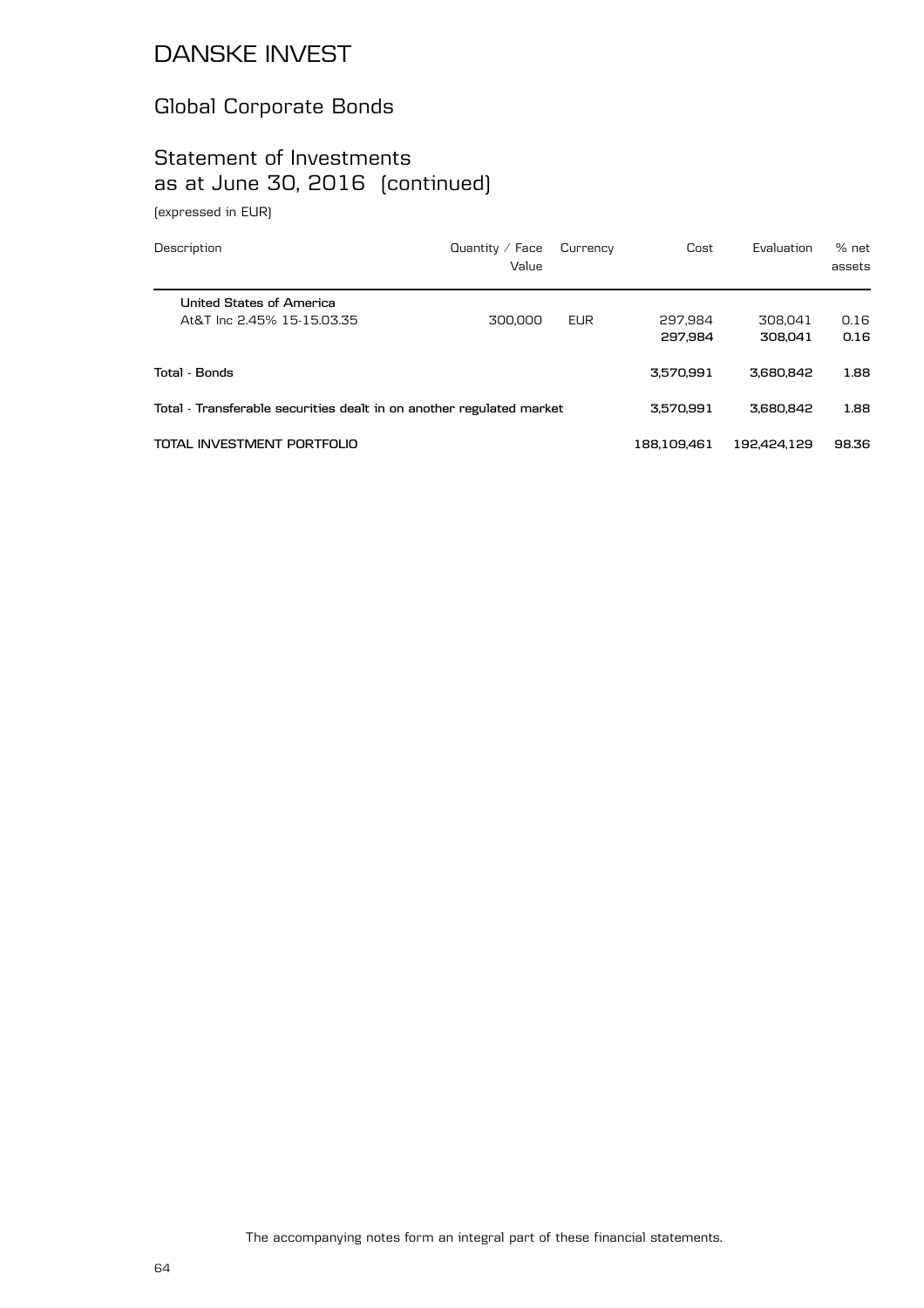### Global Corporate Bonds

#### Geographical and Economic Portfolio Breakdowns as at June 30, 2016

(expressed as a percentage of net assets)

| Geographical breakdown   | ℅     |
|--------------------------|-------|
| France                   | 16.37 |
| United States of America | 14.81 |
| The Netherlands          | 11.35 |
| Great Britain            | 10.87 |
| Spain                    | 8.40  |
| Italy                    | 7.77  |
| Sweden                   | 6.37  |
| Germany                  | 4.51  |
| Ireland                  | 3.40  |
| Denmark                  | 3.17  |
| Luxembourg               | 2.09  |
| Belgium                  | 1.98  |
| Norway                   | 1.93  |
| Finland                  | 1.67  |
| Mexico                   | 0.96  |
| United Arab Emirates     | 0.85  |
| Curaçao                  | 0.82  |
| Switzerland              | 0.60  |
| Iceland                  | 0.44  |
|                          | 98.36 |

| Economic breakdown                   | $\%$  |
|--------------------------------------|-------|
| Banks and Financial Institutions     | 30.77 |
| Holding and Finance Companies        | 21.92 |
| News Transmission                    | 11.18 |
| <b>Public Services</b>               | 6.44  |
| Transportation                       | 5.40  |
| Insurance                            | 4.59  |
| Internet Software                    | 2.35  |
| <b>Tobacco and Spirits</b>           | 1.98  |
| Pharmaceuticals and Cosmetics        | 1.96  |
| Retail                               | 1.92  |
| Chemicals                            | 1.68  |
| Other Services                       | 1.49  |
| Petrol                               | 1.24  |
| Forest Products and Paper Industry   | 1.03  |
| Automobile Industry                  | 0.95  |
| Real Estate Companies                | 0.82  |
| <b>Food and Distilleries</b>         | 0.70  |
| Mechanics, Machinery                 | 0.50  |
| Miscellaneous                        | 0.37  |
| Mortgage and Funding Institutions    | 0.35  |
| Mines, Heavy Industries              | 0.31  |
| States, Provinces and Municipalities | 0.31  |
| Office Equipment, Computers          | 0.10  |
|                                      | 98.36 |

65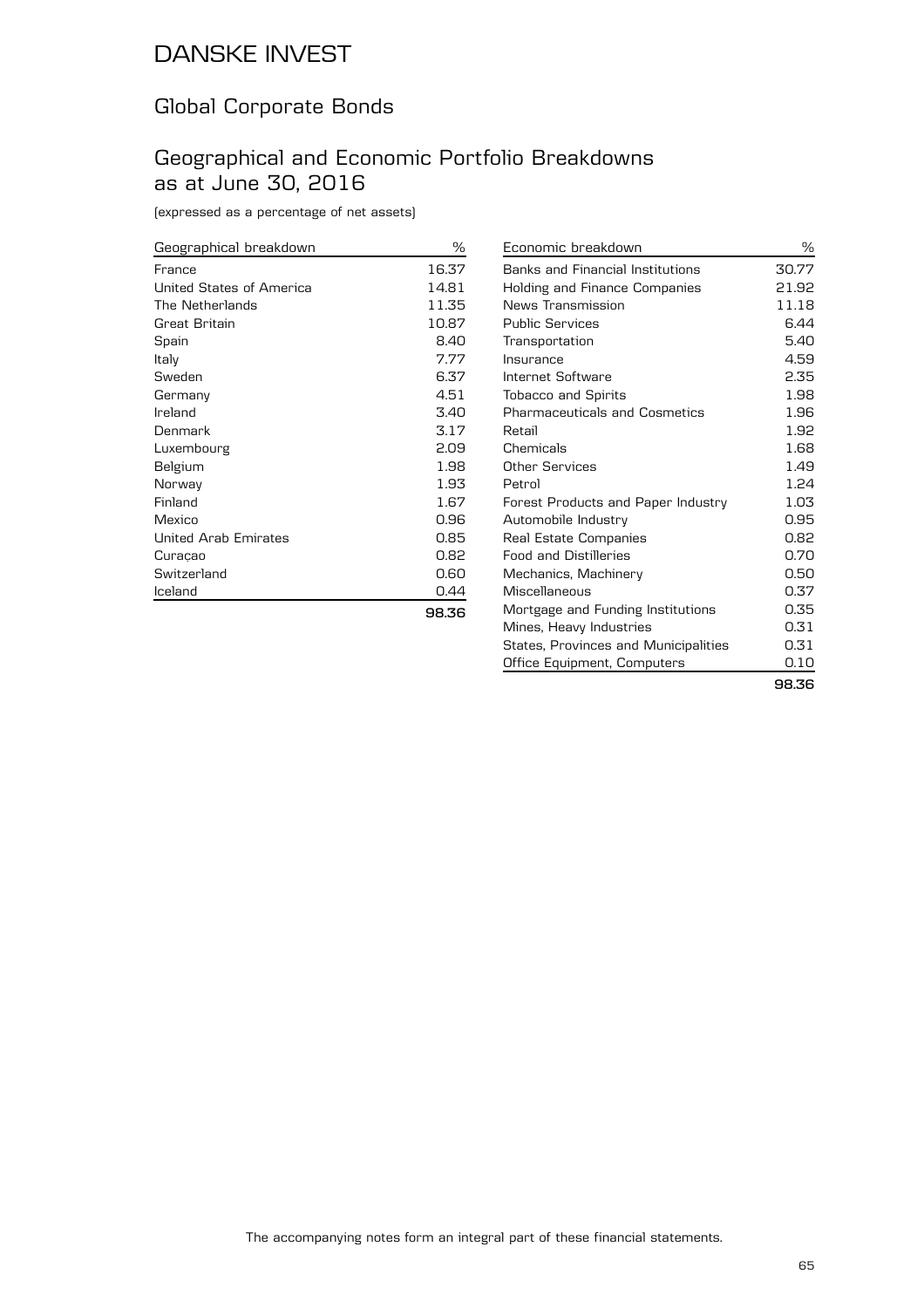# Eastern Europe Convergence

### Statement of Investments as at June 30, 2016

(expressed in EUR)

| Description                                                            | Quantity $\angle$ Face<br>Value | Currency   | Cost      | Evaluation | % net<br>assets |
|------------------------------------------------------------------------|---------------------------------|------------|-----------|------------|-----------------|
| Transferable securities admitted to an official stock exchange listing |                                 |            |           |            |                 |
| <b>Shares</b>                                                          |                                 |            |           |            |                 |
| Austria                                                                |                                 |            |           |            |                 |
| Do + Co Restaur + Catering                                             | 3,826                           | <b>TRY</b> | 194,541   | 299,002    | 1.64            |
| Erste Group Bank Ag                                                    | 14,360                          | <b>EUR</b> | 268,455   | 286,697    | 1.57            |
|                                                                        |                                 |            | 462,996   | 585,699    | 3.21            |
| Czech Republic                                                         |                                 |            |           |            |                 |
| Komercni Banka As                                                      | 15,443                          | CZK        | 473,768   | 514,192    | 2.82            |
|                                                                        |                                 |            | 473,768   | 514,192    | 2.82            |
| Germany                                                                |                                 |            |           |            |                 |
| Uniwheels Ag                                                           | 12,903                          | <b>PLN</b> | 365,285   | 425,633    | 2.33            |
|                                                                        |                                 |            | 365,285   | 425,633    | 2.33            |
| Hungary                                                                |                                 |            |           |            |                 |
| Mol Magyar/-A-                                                         | 11,751                          | <b>HUF</b> | 739,102   | 615,995    | 3.38            |
| Otp Bank Ltd                                                           | 44,535                          | <b>HUF</b> | 941,603   | 907,225    | 4.97            |
| Richter Gedeon                                                         | 42,435                          | <b>HUF</b> | 620,857   | 749,535    | 4.11            |
|                                                                        |                                 |            | 2,301,562 | 2,272,755  | 12.46           |
| Poland                                                                 |                                 |            |           |            |                 |
| Asseco Poland Sa                                                       | 36,615                          | <b>PLN</b> | 502,242   | 430,597    | 2.36            |
| Bk Polska Kasa Opieki Pekao                                            | 24,946                          | <b>PLN</b> | 983,879   | 768,788    | 4.22            |
| Bre Bank Sa                                                            | 2,449                           | <b>PLN</b> | 174,550   | 170,009    | 0.93            |
| <b>Budimex</b>                                                         | 9,625                           | <b>PLN</b> | 249,098   | 372,737    | 2.04            |
| Cyfrowy Polsat Sa                                                      | 53,446                          | <b>PLN</b> | 220,453   | 265,541    | 1.46            |
| Globe Trade Centre                                                     | 109,974                         | <b>PLN</b> | 277,506   | 167,472    | 0.92            |
| Grupa Kety Sa                                                          | 7,323                           | <b>PLN</b> | 279,321   | 515,889    | 2.83            |
| Impel Sa                                                               | 29,070                          | <b>PLN</b> | 97,314    | 151,393    | 0.83            |
| Inter Cars                                                             | 3,063                           | <b>PLN</b> | 175,776   | 173,705    | 0.95            |
| Kghm Polska Miedz Sa                                                   | 25,657                          | <b>PLN</b> | 565,083   | 378,249    | 2.07            |
| Kruk Sa                                                                | 10,122                          | <b>PLN</b> | 294,822   | 456,133    | 2.50            |
| Lpp Sa                                                                 | 217                             | <b>PLN</b> | 215,748   | 247,595    | 1.36            |
| Ng2 Sa                                                                 | 9,081                           | PLN        | 116,663   | 330,332    | 1.81            |
| Pge Polska Grupa Energetyczna                                          | 106,063                         | <b>PLN</b> | 519,882   | 286,846    | 1.57            |
| Polish Oil & Gas Co                                                    | 227,396                         | PLN        | 227,680   | 274,357    | 1.51            |
| Polish Telecom Warszawa                                                | 71,768                          | PLN        | 256,250   | 82,211     | 0.45            |
| Polski Koncern Naftowy Orlen                                           | 51,711                          | <b>PLN</b> | 596,810   | 806,982    | 4.42            |
| Powszechna Kasa Oszczed. Polski                                        | 135,389                         | PLN        | 1,378,786 | 712,739    | 3.91            |
| Powszechny Zaklad Ubezpieczen                                          | 89,545                          | <b>PLN</b> | 796,372   | 571,344    | 3.13            |
| Synthos Sa                                                             | 212,152                         | <b>PLN</b> | 230,961   | 171,122    | 0.94            |
| Warsaw Stock Exchange                                                  | 15,102                          | PLN        | 181,509   | 112,464    | 0.62            |
| Work Service Sa                                                        | 58,687                          | PLN        | 286,120   | 124,641    | 0.68            |
|                                                                        |                                 |            | 8,626,825 | 7,571,146  | 41.51           |
| Slovenia                                                               |                                 |            |           |            |                 |
| Krka D.D.                                                              | 5,287                           | <b>EUR</b> | 366,296   | 308,761    | 1.69            |
|                                                                        |                                 |            | 366,296   | 308,761    | 1.69            |

The accompanying notes form an integral part of these financial statements.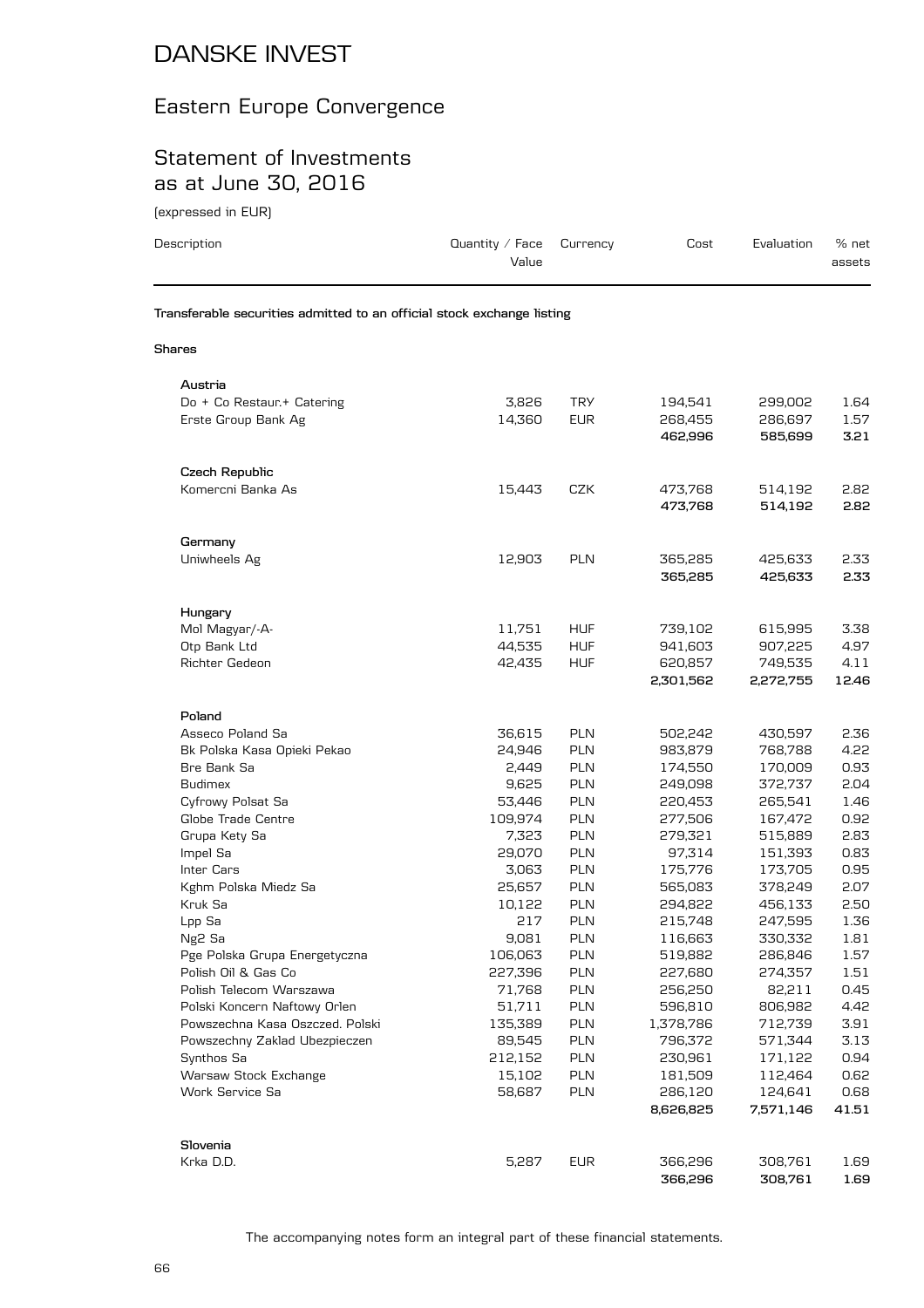# Eastern Europe Convergence

# Statement of Investments as at June 30, 2016 (continued)

(expressed in EUR)

| Description                                                                    | Quantity / Face | Currency   | Cost       | Evaluation | % net  |
|--------------------------------------------------------------------------------|-----------------|------------|------------|------------|--------|
|                                                                                | Value           |            |            |            | assets |
| Turkey                                                                         |                 |            |            |            |        |
| Akcansa Cimento Sanayi Ve Tic                                                  | 43,684          | <b>TRY</b> | 190,220    | 182,859    | 1.00   |
| Aygaz                                                                          | 63,412          | <b>TRY</b> | 203,611    | 219,490    | 1.20   |
| Emlak Konut Gayr. Reit /lpo                                                    | 240,768         | <b>TRY</b> | 239,007    | 213,399    | 1.17   |
| Indeks Bilgisayar                                                              | 89,246          | <b>TRY</b> | 185,519    | 216,487    | 1.19   |
| Koc Hld As                                                                     | 56,340          | <b>TRY</b> | 190,035    | 230,579    | 1.26   |
| Sabanci Holding                                                                | 276,664         | <b>TRY</b> | 814,557    | 811,357    | 4.45   |
| Soda Sanayii As                                                                | 102,701         | <b>TRY</b> | 142,240    | 145,642    | 0.80   |
| Tofas Turk Otomobil Fabrikasi                                                  | 23,384          | <b>TRY</b> | 89,892     | 169,006    | 0.93   |
| Tupras Turkiye Petrol Rafinel                                                  | 7,815           | <b>TRY</b> | 113,354    | 155,059    | 0.85   |
| Turk Traktor Ve Ziraat Makinel                                                 | 6,433           | <b>TRY</b> | 152,806    | 167,651    | 0.92   |
| Turkiye Garanti Bankasi / Nom.                                                 | 226,561         | <b>TRY</b> | 499,932    | 534,780    | 2.93   |
| Turkiye Halk Bankasi As                                                        | 67,413          | <b>TRY</b> | 305,357    | 180,088    | 0.99   |
| Turkiye Is Bankasi As C                                                        | 223,977         | <b>TRY</b> | 394,303    | 309,964    | 1.70   |
| Turkiye Sinai Kalkinma Bankasi                                                 | 573,043         | <b>TRY</b> | 260,208    | 233,457    | 1.28   |
|                                                                                |                 |            | 3,781,041  | 3,769,818  | 20.67  |
| <b>Total - Shares</b>                                                          |                 |            | 16,377,773 | 15,448,004 | 84.69  |
| Total - Transferable securities admitted to an official stock exchange listing |                 |            | 16,377,773 | 15,448,004 | 84.69  |
| Shares                                                                         |                 |            |            |            |        |
| Czech Republic                                                                 |                 |            |            |            |        |
| Cez. Ceske Energeticke Zavody                                                  | 28,764          | CZK        | 761,668    | 432,554    | 2.37   |
|                                                                                |                 |            | 761,668    | 432,554    | 2.37   |
| Estonia                                                                        |                 |            |            |            |        |
| Merko Ehitus Aktsia                                                            | 22,368          | <b>EUR</b> | 128,452    | 176,931    | 0.97   |
| Olympic Entertainment Group As                                                 | 79,885          | <b>EUR</b> | 155,844    | 154,178    | 0.85   |
| Tallink Group As                                                               | 107,936         | <b>EUR</b> | 100,316    | 98,222     | 0.54   |
| Tallinn Department Store                                                       | 22,876          | <b>EUR</b> | 62,086     | 155,557    | 0.85   |
|                                                                                |                 |            | 446,698    | 584,888    | 3.21   |
| Lithuania                                                                      |                 |            |            |            |        |
| Apranga Ab                                                                     | 41,063          | <b>EUR</b> | 38,153     | 101,836    | 0.56   |
|                                                                                |                 |            | 38,153     | 101,836    | 0.56   |
| Romania                                                                        |                 |            |            |            |        |
| Banca Romana Pentru Dezvoltare                                                 | 204,375         | <b>RON</b> | 448,165    | 437,863    | 2.40   |
| Banca Transilvania Sa                                                          | 784,407         | <b>RON</b> | 279,480    | 367,295    | 2.01   |
| Sif 2 Moldova                                                                  | 532,858         | <b>RON</b> | 139,344    | 84,150     | 0.46   |
| Snp Petrom Sa                                                                  | 1,743,489       | <b>RON</b> | 148,397    | 93,961     | 0.52   |
|                                                                                |                 |            | 1,015,386  | 983,269    | 5.39   |
| Serbia                                                                         |                 |            |            |            |        |
| Aerodrom Nikola Tesla Ad                                                       | 20,406          | <b>RSD</b> | 101,338    | 148,186    | 0.81   |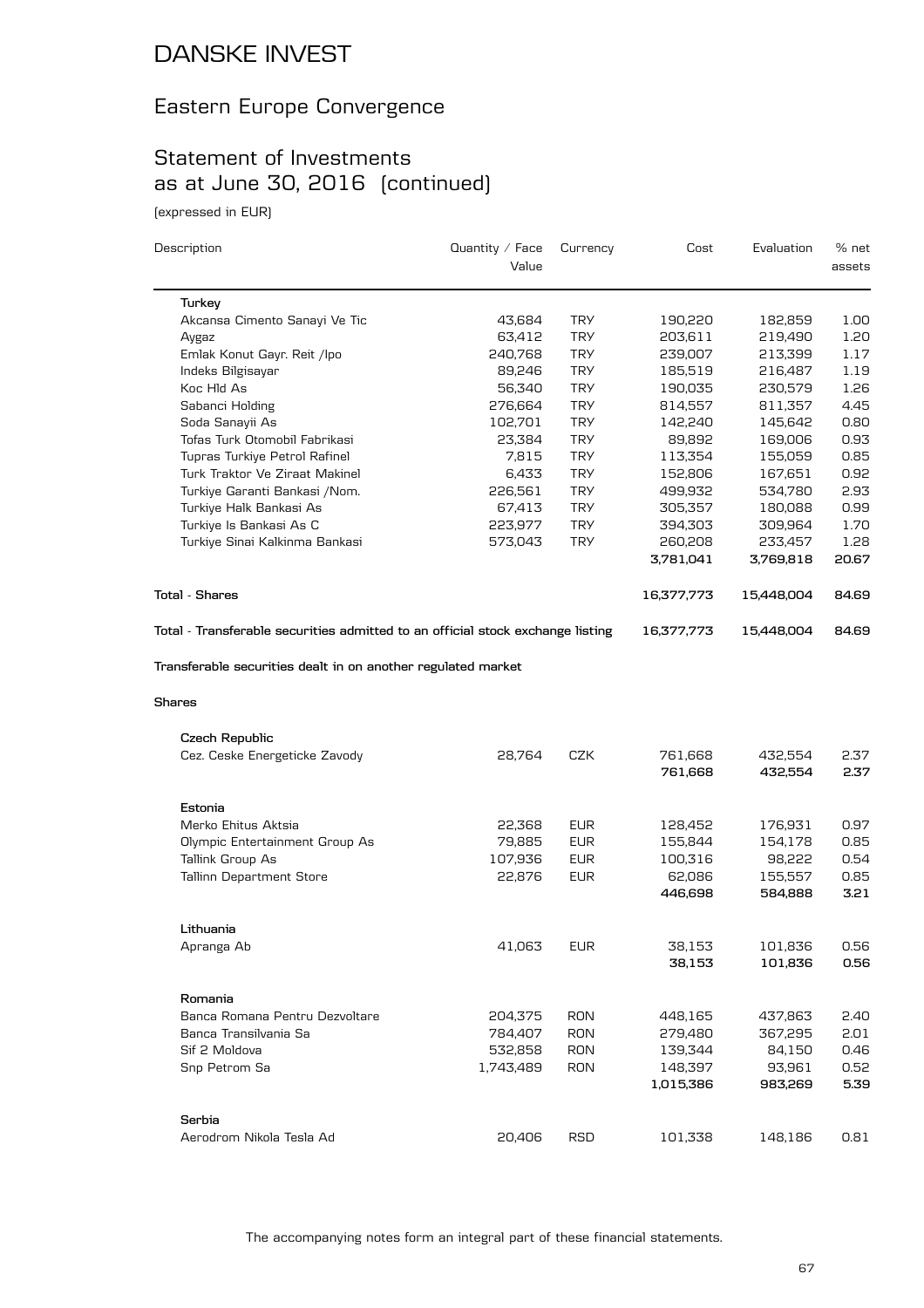### Eastern Europe Convergence

# Statement of Investments as at June 30, 2016 (continued)

(expressed in EUR)

| Description                                                          | Quantity / Face<br>Value | Currency   | Cost       | Evaluation | % net<br>assets |
|----------------------------------------------------------------------|--------------------------|------------|------------|------------|-----------------|
| Komercijalna Banka Ad                                                | 11,743                   | <b>RSD</b> | 167,237    | 138,919    | 0.76            |
|                                                                      |                          |            | 268,575    | 287,105    | 1.57            |
| Tota1 - Shares                                                       |                          |            | 2,530,480  | 2,389,652  | 13.10           |
| Total - Transferable securities dealt in on another regulated market |                          |            | 2,530,480  | 2,389,652  | 13.10           |
| Closed - ended investment funds                                      |                          |            |            |            |                 |
| Shares                                                               |                          |            |            |            |                 |
| Romania                                                              |                          |            |            |            |                 |
| Fondul Proprietatea Sa /Dis                                          | 1,247,438                | <b>RON</b> | 96,805     | 198,376    | 1.09            |
|                                                                      |                          |            | 96,805     | 198,376    | 1.09            |
| Total - Shares                                                       |                          |            | 96,805     | 198,376    | 1.09            |
| Total - Closed - ended investment funds                              |                          |            | 96,805     | 198,376    | 1.09            |
| TOTAL INVESTMENT PORTFOLIO                                           |                          |            | 19,005,058 | 18,036,032 | 98.88           |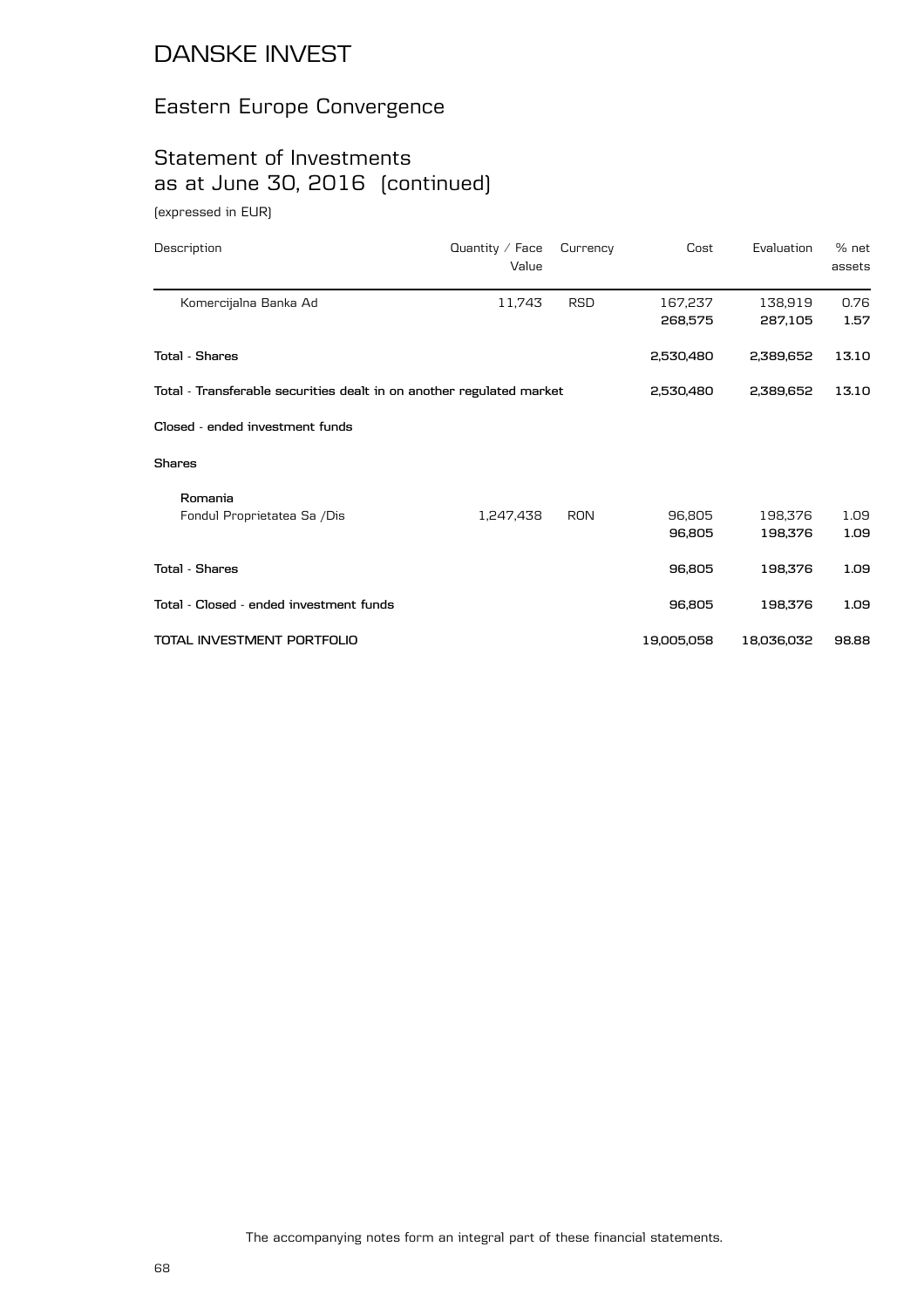### Eastern Europe Convergence

#### Geographical and Economic Portfolio Breakdowns as at June 30, 2016

(expressed as a percentage of net assets)

| Geographical breakdown | ℅     |
|------------------------|-------|
| Poland                 | 41.51 |
| Turkey                 | 20.67 |
| Hungary                | 12.46 |
| Romania                | 6.48  |
| Czech Republic         | 5.19  |
| Austria                | 3.21  |
| Estonia                | 3.21  |
| Germany                | 2.33  |
| Slovenia               | 1.69  |
| Serbia                 | 1.57  |
| Lithuania              | 0.56  |
|                        | 98.88 |

| Economic breakdown                   | %     |
|--------------------------------------|-------|
| Banks and Financial Institutions     | 30.49 |
| Petrol                               | 13.51 |
| Holding and Finance Companies        | 6.79  |
| <b>Pharmaceuticals and Cosmetics</b> | 5.80  |
| <b>Public Services</b>               | 5.14  |
| Construction, Building Material      | 4.93  |
| Automobile Industry                  | 4.21  |
| Other Services                       | 4.01  |
| Internet Software                    | 3.55  |
| Textile                              | 3.17  |
| Insurance                            | 3.13  |
| Non-Ferrous Metals                   | 2.07  |
| News Transmission                    | 1.91  |
| Miscellaneous                        | 1.77  |
| Chemicals                            | 1.74  |
| Leisure                              | 1.64  |
| Transportation                       | 1.35  |
| Real Estate Companies                | 1.17  |
| Investment Funds                     | 1.09  |
| Retail                               | 0.85  |
| <b>Business Houses</b>               | 0.56  |
|                                      | 98.88 |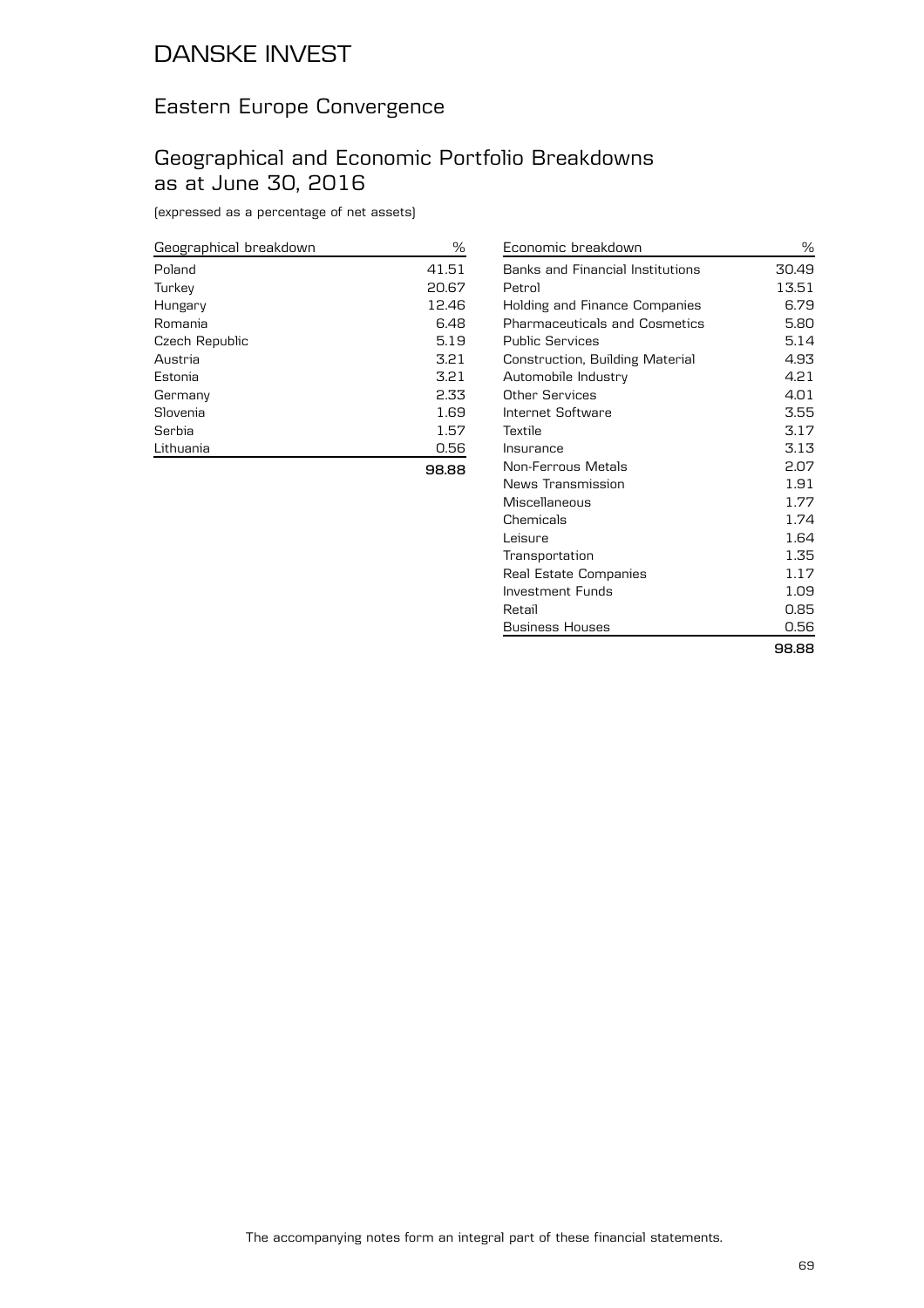#### China

### Statement of Investments as at June 30, 2016

(expressed in USD)

| Description                                                            | Quantity / Face $C$ urrency<br>Value | Cost | Evaluation | % net<br>assets |
|------------------------------------------------------------------------|--------------------------------------|------|------------|-----------------|
| Transferable securities admitted to an official stock exchange listing |                                      |      |            |                 |

#### **Shares**

| Bermuda Islands                 |           |            |            |            |       |
|---------------------------------|-----------|------------|------------|------------|-------|
| Chow Sang Sang Holdings Intl    | 105,000   | <b>HKD</b> | 223,687    | 179,452    | 0.70  |
| Gemdale Prop and Inv Corp Ltd   | 4,460,000 | <b>HKD</b> | 480,581    | 235,686    | 0.91  |
| Hongkong Land Hids Ltd          | 21,400    | <b>USD</b> | 127,178    | 129,898    | 0.50  |
| Joy City Property Ltd           | 828,000   | <b>HKD</b> | 258,023    | 112,056    | 0.44  |
| Lung Kee (Bermuda) Hids Ltd     | 921,000   | <b>HKD</b> | 449,464    | 237,414    | 0.92  |
| Trinity                         | 1,980,000 | <b>HKD</b> | 1,044,989  | 137,808    | 0.54  |
|                                 |           |            | 2,583,922  | 1,032,314  | 4.01  |
| Cayman Islands                  |           |            |            |            |       |
| Alibaba Group Holding Ltd / Adr | 25,618    | <b>USD</b> | 1,916,032  | 1,999,229  | 7.76  |
| Baidu Inc -A- /Adr              | 1,626     | <b>USD</b> | 284,455    | 267,331    | 1.04  |
| Baoxin Auto Group Ltd*          | 116,453   | <b>HKD</b> | 93,117     | 63,640     | 0.25  |
| Belle International Holdi Ltd   | 975,000   | <b>HKD</b> | 1,285,400  | 564,244    | 2.19  |
|                                 |           |            |            |            |       |
| Cheung Kong Property Hids Ltd   | 20,500    | <b>HKD</b> | 174,839    | 127,487    | 0.49  |
| China Dongxiang (Group) Co Ltd  | 238,000   | <b>HKD</b> | 58,148     | 42,332     | 0.16  |
| China Medical System Holdings   | 151,000   | <b>HKD</b> | 164,259    | 225,762    | 0.88  |
| China Resources Land            | 342,000   | <b>HKD</b> | 770,789    | 788,151    | 3.06  |
| China Shineway Pharma Grp Ltd   | 208,000   | <b>HKD</b> | 340,012    | 225,999    | 0.88  |
| Ck Hutchison Holdings Ltd       | 28,000    | <b>HKD</b> | 328,566    | 302,245    | 1.17  |
| Ctrip.Com Internation. Ltd /Adr | 13,090    | <b>USD</b> | 513,947    | 530,145    | 2.06  |
| Intime Retail                   | 231,000   | <b>HKD</b> | 266,761    | 191,443    | 0.74  |
| Jd.Com Inc /Adr                 | 5,048     | <b>USD</b> | 137,410    | 102,929    | 0.40  |
| Li Ning Company Ltd             | 60,500    | <b>HKD</b> | 26,367     | 29,788     | 0.11  |
| Lonking Holdings Ltd            | 925,000   | <b>HKD</b> | 148,855    | 135,913    | 0.53  |
| Melco Crown Ent Sadr            | 7,700     | <b>USD</b> | 172,641    | 97,559     | 0.38  |
| New Orientaleducat. Tech / Adr  | 14,334    | <b>USD</b> | 367,923    | 598,158    | 2.32  |
| Sina Corporation                | 15,900    | <b>USD</b> | 793,938    | 815,829    | 3.17  |
| Springld Int                    | 1,320,000 | <b>HKD</b> | 829,453    | 170,133    | 0.66  |
| Tencent Holdings Ltd            | 112,300   | <b>HKD</b> | 889,919    | 2,527,201  | 9.81  |
| Tenwow Intl                     | 737,000   | <b>HKD</b> | 319,189    | 207,081    | 0.80  |
| Vipshop Hldg Sp Adrrepr 1/5th   | 17,150    | <b>USD</b> | 232,563    | 185,220    | 0.72  |
| Weibo Corp / Sadr - A-          | 24,304    | <b>USD</b> | 521,932    | 666,659    | 2.59  |
| Xinyi Glass Holding Co Ltd      | 214,000   | <b>HKD</b> | 193,802    | 156,943    | 0.61  |
|                                 |           |            | 10,830,317 | 11,021,421 | 42.78 |
|                                 |           |            |            |            |       |
| China                           |           |            |            |            |       |
| Angang Steel Company Ltd -H-*   | 454,000   | <b>HKD</b> | 262,320    | 201,879    | 0.78  |
| Anhui Conch Cement Co -H-       | 72,000    | <b>HKD</b> | 166,936    | 170,752    | 0.66  |
| Avichina Indust. & Techn/-H-    | 250,000   | <b>HKD</b> | 182,656    | 172,389    | 0.67  |
| China Construction Bank Corp    | 2,523,430 | <b>HKD</b> | 1,833,893  | 1,661,988  | 6.45  |
| China Life Insurance Co Ltd -H- | 140,000   | <b>HKD</b> | 413,084    | 298,816    | 1.16  |
| China Paci Insu (Group) Ltd -H- | 253,400   | <b>HKD</b> | 875,520    | 845,906    | 3.28  |
| China Petroleum & Chem Corp H   | 1,771,400 | <b>HKD</b> | 1,451,822  | 1,269,426  | 4.93  |
| China Telecom Corp Ltd -H-      | 360,000   | <b>HKD</b> | 184,541    | 160,080    | 0.62  |
| Crrc Corp. Ltd/-H-              | 214,000   | <b>HKD</b> | 245,336    | 190,042    | 0.74  |
| Ind & Com Boc -H-               | 2,292,480 | <b>HKD</b> | 1,517,516  | 1,258,725  | 4.89  |
| Jiangxi Copper Co Ltd H         | 305,000   | <b>HKD</b> | 468,943    | 337,683    | 1.31  |
|                                 |           |            |            |            |       |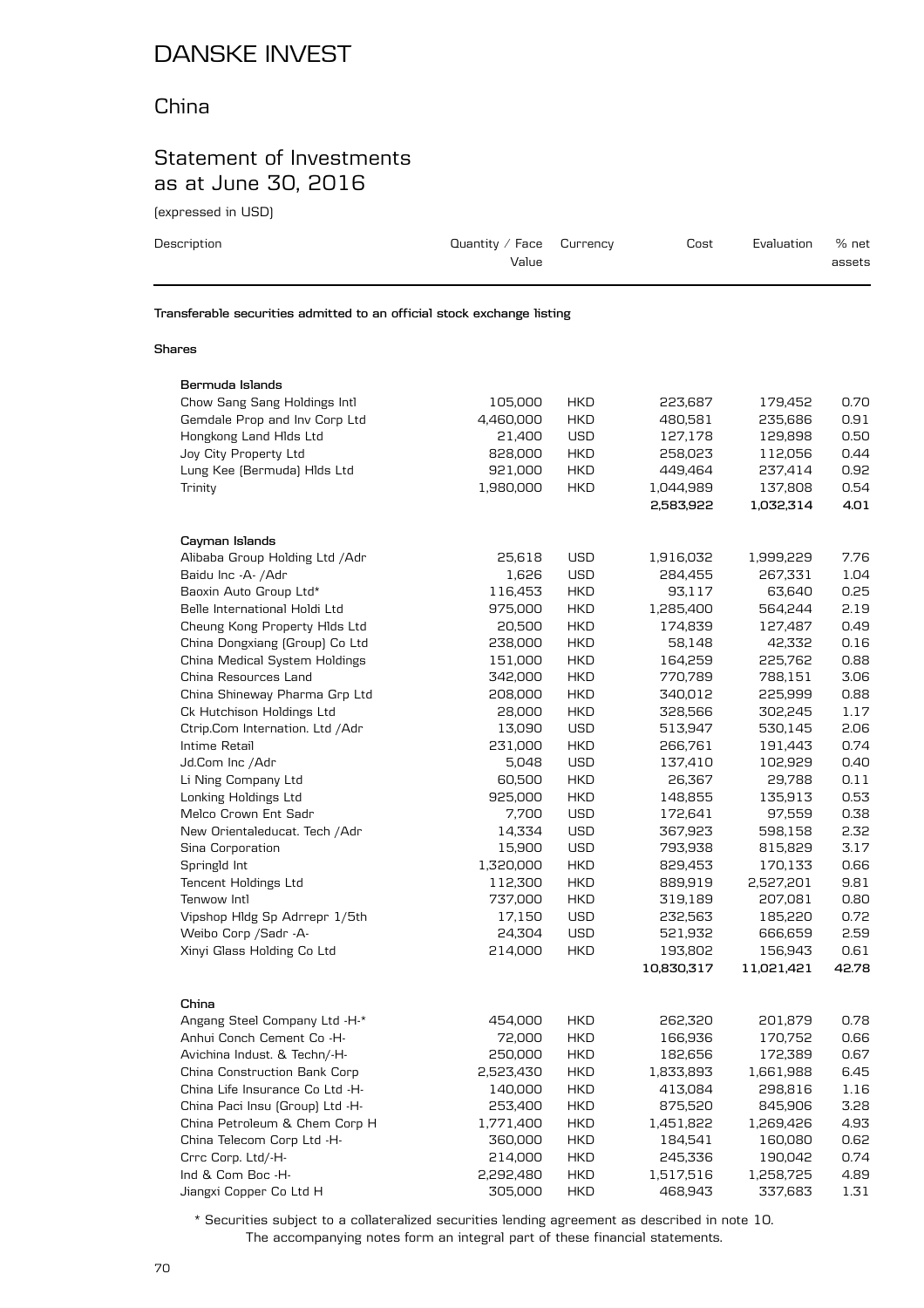### China

### Statement of Investments as at June 30, 2016 (continued)

(expressed in USD)

| Description                                                                    | Quantity / Face<br>Value | Currency   | Cost       | Evaluation | % net<br>assets |
|--------------------------------------------------------------------------------|--------------------------|------------|------------|------------|-----------------|
|                                                                                |                          |            |            |            |                 |
| Petrochina Co Ltd/-H-                                                          | 800,000                  | <b>HKD</b> | 717,673    | 543,396    | 2.11            |
| Shangdong Weigao Med.Poly -H-                                                  | 580,000                  | <b>HKD</b> | 557,429    | 328,177    | 1.28            |
| Shanghai Friendship Group -B-                                                  | 133,700                  | <b>USD</b> | 227,434    | 201,486    | 0.78            |
| Shanghai H                                                                     | 53,400                   | <b>HKD</b> | 403,833    | 241,582    | 0.94            |
| Shanghai Jinjiang Int. Hotel B                                                 | 53,678                   | <b>USD</b> | 171,997    | 137,255    | 0.53            |
| Shanghai lujiazui Fin. B                                                       | 27,084                   | <b>USD</b> | 54,933     | 42,170     | 0.16            |
| Zhaojin Mining Ind.-H-*                                                        | 521,500                  | <b>HKD</b> | 835,150    | 550,496    | 2.14            |
| Zhuzhou Csr Times Electric Ltd                                                 | 79,000                   | <b>HKD</b> | 278,892    | 430,708    | 1.67            |
|                                                                                |                          |            | 10,849,908 | 9,042,956  | 35.10           |
| Hong Kong                                                                      |                          |            |            |            |                 |
| China Mobile Ltd                                                               | 211,000                  | <b>HKD</b> | 2,172,377  | 2,391,851  | 9.28            |
| China Unico [Hk]                                                               | 538,000                  | <b>HKD</b> | 777,678    | 555,432    | 2.16            |
| Cspc Pharmaceut - Shs                                                          | 194,000                  | <b>HKD</b> | 156,873    | 171,781    | 0.67            |
| Dah Sing Banking Group Ltd                                                     | 68,400                   | <b>HKD</b> | 116,167    | 126,069    | 0.49            |
| Galaxy Entertainment Group                                                     | 168,000                  | <b>HKD</b> | 755,912    | 494,779    | 1.92            |
| Melco Intl Dvpt Ltd                                                            | 151,000                  | <b>HKD</b> | 260,872    | 140,128    | 0.54            |
| Sinotruk (Hong Kong) Ltd                                                       | 167,500                  | <b>HKD</b> | 79,289     | 72,323     | 0.28            |
|                                                                                |                          |            | 4,319,168  | 3,952,363  | 15.34           |
| Total - Shares                                                                 |                          |            | 28,583,315 | 25,049,054 | 97.23           |
| Total - Transferable securities admitted to an official stock exchange listing |                          |            | 28,583,315 | 25,049,054 | 97.23           |
| Other Transferable securities                                                  |                          |            |            |            |                 |
| <b>Shares</b>                                                                  |                          |            |            |            |                 |
| Cayman Islands                                                                 |                          |            |            |            |                 |
| Xinyi Aut                                                                      | 26,750                   | <b>HKD</b> | 3,319      | 2,413      | 0.01            |
|                                                                                |                          |            | 3,319      | 2,413      | 0.01            |
| <b>Total - Shares</b>                                                          |                          |            | 3,319      | 2,413      | 0.01            |
| Total - Other Transferable securities                                          |                          |            | 3,319      | 2,413      | 0.01            |
| TOTAL INVESTMENT PORTFOLIO                                                     |                          |            | 28,586,634 | 25,051,467 | 97.24           |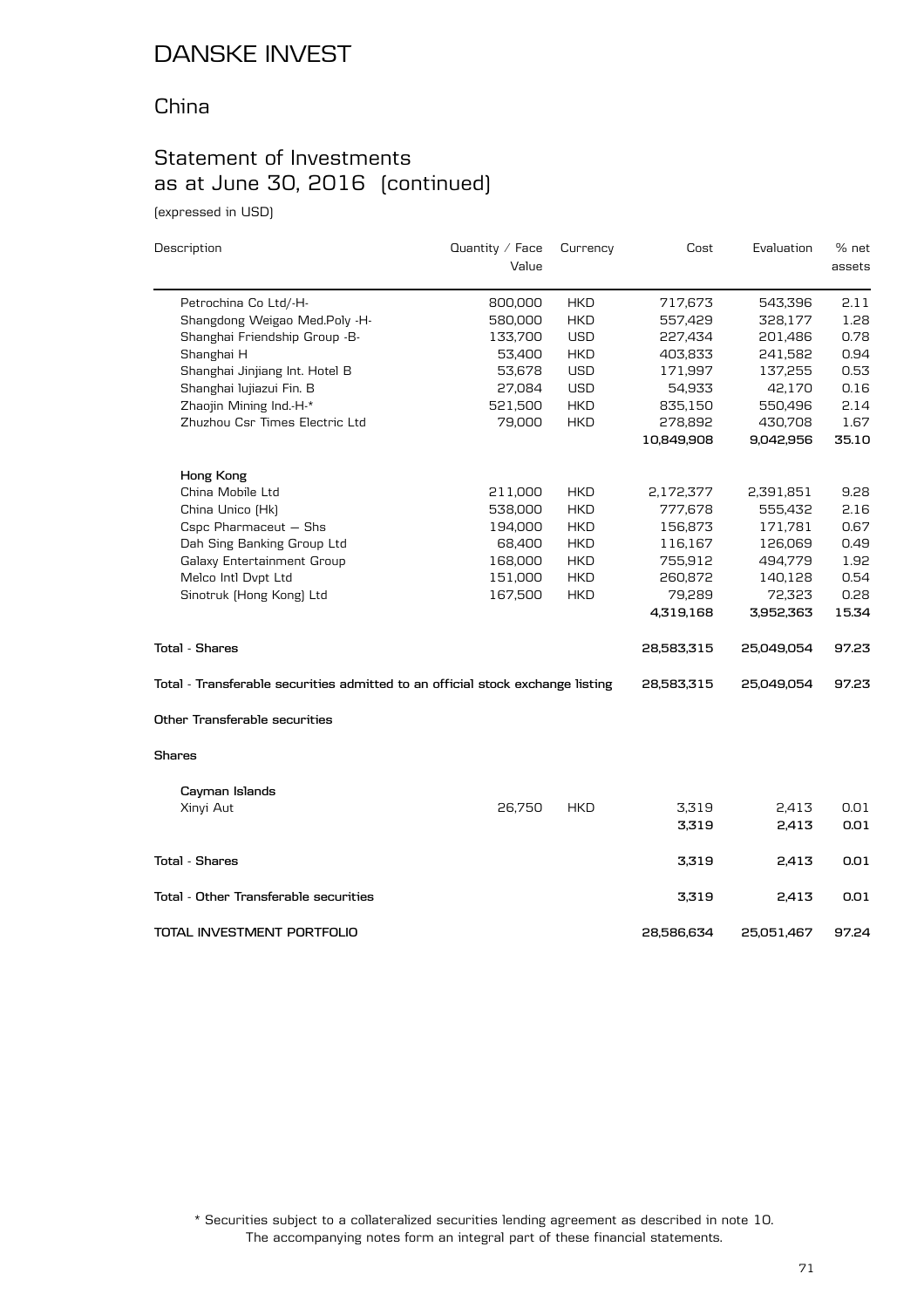#### China

### Geographical and Economic Portfolio Breakdowns as at June 30, 2016

(expressed as a percentage of net assets)

| Geographical breakdown |       |
|------------------------|-------|
| Cayman Islands         | 42.79 |
| China                  | 35.10 |
| Hong Kong              | 15.34 |
| Bermuda Islands        | 4.O1  |
|                        | 97.24 |

| Economic breakdown                     | %     |
|----------------------------------------|-------|
| Internet Software                      | 17.01 |
| News Transmission                      | 12.06 |
| Banks and Financial Institutions       | 11.99 |
| Other Services                         | 7.76  |
| Petrol                                 | 7.04  |
| Leisure                                | 5.43  |
| Real Estate Companies                  | 4.49  |
| Insurance                              | 4.44  |
| Textile                                | 3.67  |
| Mechanics, Machinery                   | 3.12  |
| Retail                                 | 2.93  |
| Mines, Heavy Industries                | 2.92  |
| Pharmaceuticals and Cosmetics          | 2.83  |
| Healthcare Education & Social Services | 2.32  |
| Automobile Industry                    | 1.94  |
| Construction, Building Material        | 1.58  |
| Non-Ferrous Metals                     | 1.31  |
| Holding and Finance Companies          | 1.17  |
| Biotechnology                          | 0.94  |
| Miscellaneous                          | 0.88  |
| <b>Food and Distilleries</b>           | 0.80  |
| Electronic Semiconductor               | 0.61  |
|                                        | 97.24 |

The accompanying notes form an integral part of these financial statements.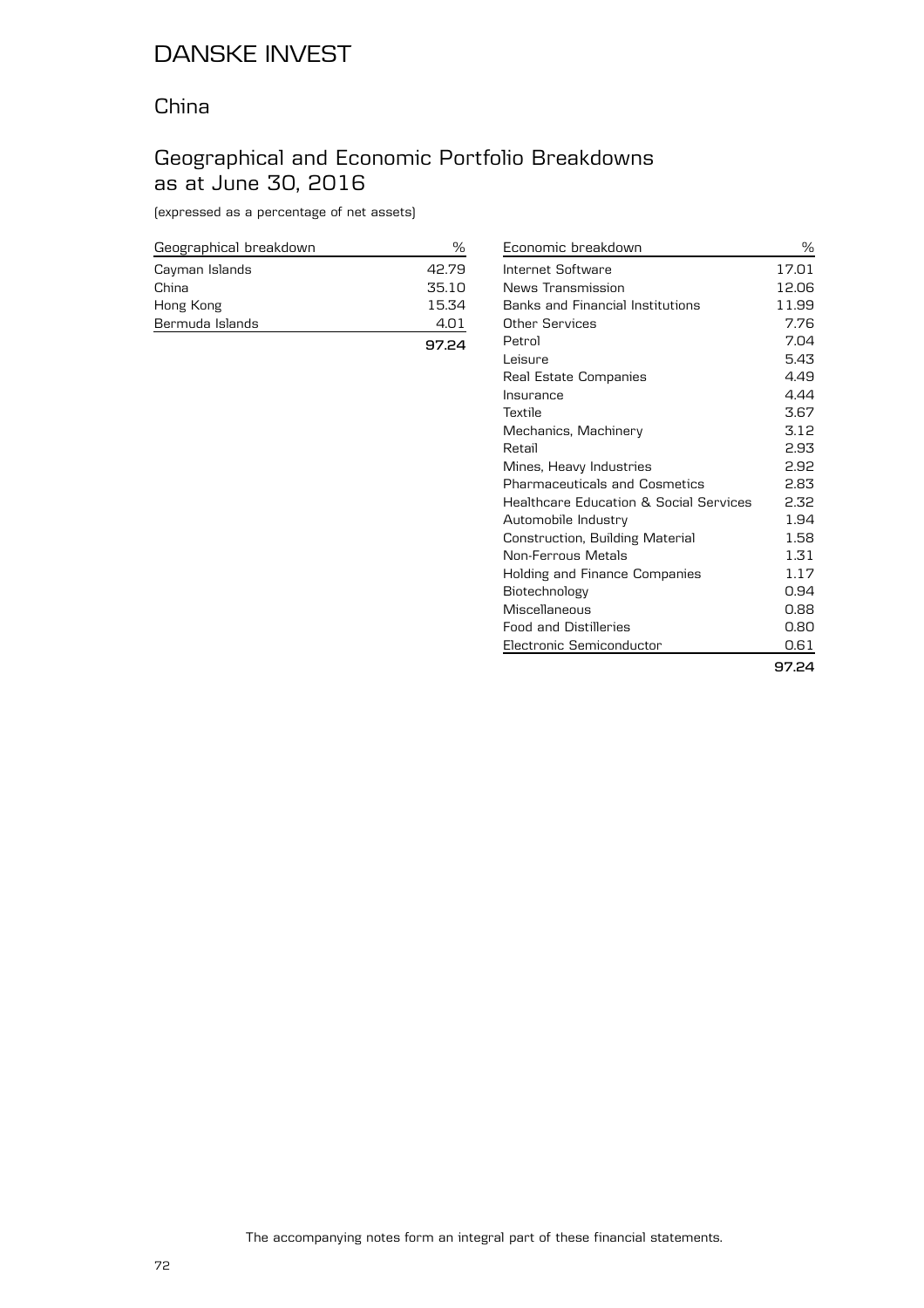### Japan

### Statement of Investments as at June 30, 2016

(expressed in JPY)

| Description | Quantity / Face $C$ urrency<br>Value | Cost | Evaluation | % net<br>assets |
|-------------|--------------------------------------|------|------------|-----------------|
|             |                                      |      |            |                 |

**Transferable securities admitted to an official stock exchange listing**

#### **Shares**

| 24,300  | <b>JPY</b>                                               | 40,376,353                                                                                                          | 29,986,200                                                          | 0.73                                                  |
|---------|----------------------------------------------------------|---------------------------------------------------------------------------------------------------------------------|---------------------------------------------------------------------|-------------------------------------------------------|
| 8,800   | <b>JPY</b>                                               | 24,493,599                                                                                                          | 21,172,800                                                          | 0.51                                                  |
| 35,800  | <b>JPY</b>                                               | 42,148,162                                                                                                          | 36,945,600                                                          | 0.90                                                  |
| 13,300  | <b>JPY</b>                                               | 32,774,301                                                                                                          | 32,398,800                                                          | 0.79                                                  |
| 600     | <b>JPY</b>                                               | 2,389,344                                                                                                           | 2,469,000                                                           | 0.06                                                  |
| 22,400  | JPY                                                      | 49,981,718                                                                                                          | 32,793,600                                                          | 0.80                                                  |
| 5,300   | <b>JPY</b>                                               | 111,867,749                                                                                                         | 96,062,500                                                          | 2.33                                                  |
| 6,700   | <b>JPY</b>                                               | 23,824,358                                                                                                          | 22,009,500                                                          | 0.53                                                  |
| 11,900  | <b>JPY</b>                                               | 44,611,131                                                                                                          | 43,256,500                                                          | 1.05                                                  |
| 72,600  | <b>JPY</b>                                               | 138,811,678                                                                                                         | 81,820,200                                                          | 1.99                                                  |
| 52,400  | <b>JPY</b>                                               | 74,055,135                                                                                                          | 55,177,200                                                          | 1.34                                                  |
| 21,900  | JPY                                                      | 64,051,151                                                                                                          | 65,305,800                                                          | 1.59                                                  |
| 14,600  | <b>JPY</b>                                               | 44,332,038                                                                                                          | 31,039,600                                                          | 0.75                                                  |
| 11,000  | <b>JPY</b>                                               | 45,201,007                                                                                                          | 26,169,000                                                          | 0.64                                                  |
| 9,000   | <b>JPY</b>                                               | 51,270,345                                                                                                          | 56,250,000                                                          | 1.37                                                  |
| 19,600  | <b>JPY</b>                                               | 74,585,665                                                                                                          | 68,168,800                                                          | 1.66                                                  |
| 48,000  | <b>JPY</b>                                               | 16,244,327                                                                                                          | 13,728,000                                                          | 0.33                                                  |
| 37,000  | JPY                                                      | 37,839,394                                                                                                          | 37,777,000                                                          | 0.92                                                  |
| 10,500  | JPY                                                      | 23,806,060                                                                                                          | 23,226,000                                                          | 0.56                                                  |
| 3,600   | <b>JPY</b>                                               | 21,840,451                                                                                                          | 20,484,000                                                          | 0.50                                                  |
| 17,900  | <b>JPY</b>                                               | 27,261,251                                                                                                          | 15,107,600                                                          | 0.37                                                  |
| 33,000  | <b>JPY</b>                                               | 18,149,071                                                                                                          | 14,685,000                                                          | 0.36                                                  |
| 23,900  | <b>JPY</b>                                               | 95,194,433                                                                                                          | 78,678,800                                                          | 1.91                                                  |
| 29,000  | JPY                                                      | 16,777,848                                                                                                          | 11,339,000                                                          | 0.28                                                  |
| 27,600  | <b>JPY</b>                                               | 50,908,124                                                                                                          | 52,633,200                                                          | 1.28                                                  |
| 12,000  | <b>JPY</b>                                               | 73,035,174                                                                                                          | 71,148,000                                                          | 1.73                                                  |
| 15,300  | <b>JPY</b>                                               | 43,460,567                                                                                                          | 49,725,000                                                          | 1.21                                                  |
| 24,500  | <b>JPY</b>                                               | 45,744,050                                                                                                          | 43,352,750                                                          | 1.05                                                  |
| 14,800  | <b>JPY</b>                                               | 25,815,366                                                                                                          | 27,690,800                                                          | 0.67                                                  |
|         | <b>JPY</b>                                               | 28,736,701                                                                                                          | 23,342,000                                                          | 0.57                                                  |
| 13,000  | JPY                                                      | 8,792,464                                                                                                           | 6,721,000                                                           | 0.16                                                  |
| 18,200  | <b>JPY</b>                                               | 28,373,254                                                                                                          | 24,970,400                                                          | 0.61                                                  |
| 51,600  | <b>JPY</b>                                               | 110,941,616                                                                                                         | 70,124,400                                                          | 1.70                                                  |
| 5,400   |                                                          | 24,220,528                                                                                                          | 24,867,000                                                          | 0.60                                                  |
| 28,600  | <b>JPY</b>                                               | 44,678,851                                                                                                          | 52,423,800                                                          | 1.27                                                  |
|         |                                                          | 60,134,146                                                                                                          | 55,568,000                                                          | 1.35                                                  |
| 394,600 | JPY                                                      | 276,534,473                                                                                                         | 179,898,140                                                         | 4.37                                                  |
| 520,600 |                                                          | 132,282,541                                                                                                         | 77,204,980                                                          | 1.88                                                  |
| 5,100   |                                                          | 81,698,248                                                                                                          | 58,038,000                                                          | 1.41                                                  |
| 25,100  |                                                          |                                                                                                                     | 66,088,300                                                          | 1.61                                                  |
|         |                                                          |                                                                                                                     |                                                                     | 1.41                                                  |
|         |                                                          |                                                                                                                     |                                                                     | 1.66                                                  |
|         |                                                          |                                                                                                                     |                                                                     | 1.06                                                  |
| 36,000  | JPY                                                      | 28,787,593                                                                                                          | 28,728,000                                                          | 0.70                                                  |
| 20,000  | <b>JPY</b>                                               | 49,212,635                                                                                                          | 49,860,000                                                          | 1.21                                                  |
| 13,100  |                                                          | 14,617,785                                                                                                          | 10,414,500                                                          | 0.25                                                  |
|         |                                                          |                                                                                                                     |                                                                     | 4.70                                                  |
|         | 22,000<br>46,000<br>62,000<br>54,300<br>25,000<br>40,300 | <b>JPY</b><br><b>JPY</b><br><b>JPY</b><br><b>JPY</b><br>JPY<br><b>JPY</b><br><b>JPY</b><br>JPY<br>JPY<br><b>JPY</b> | 63,789,901<br>53,382,850<br>63,516,319<br>51,483,427<br>174,681,744 | 58,218,000<br>68,418,000<br>43,500,000<br>193,440,000 |

The accompanying notes form an integral part of these financial statements. \* Securities subject to a collateralized securities lending agreement as described in note 10.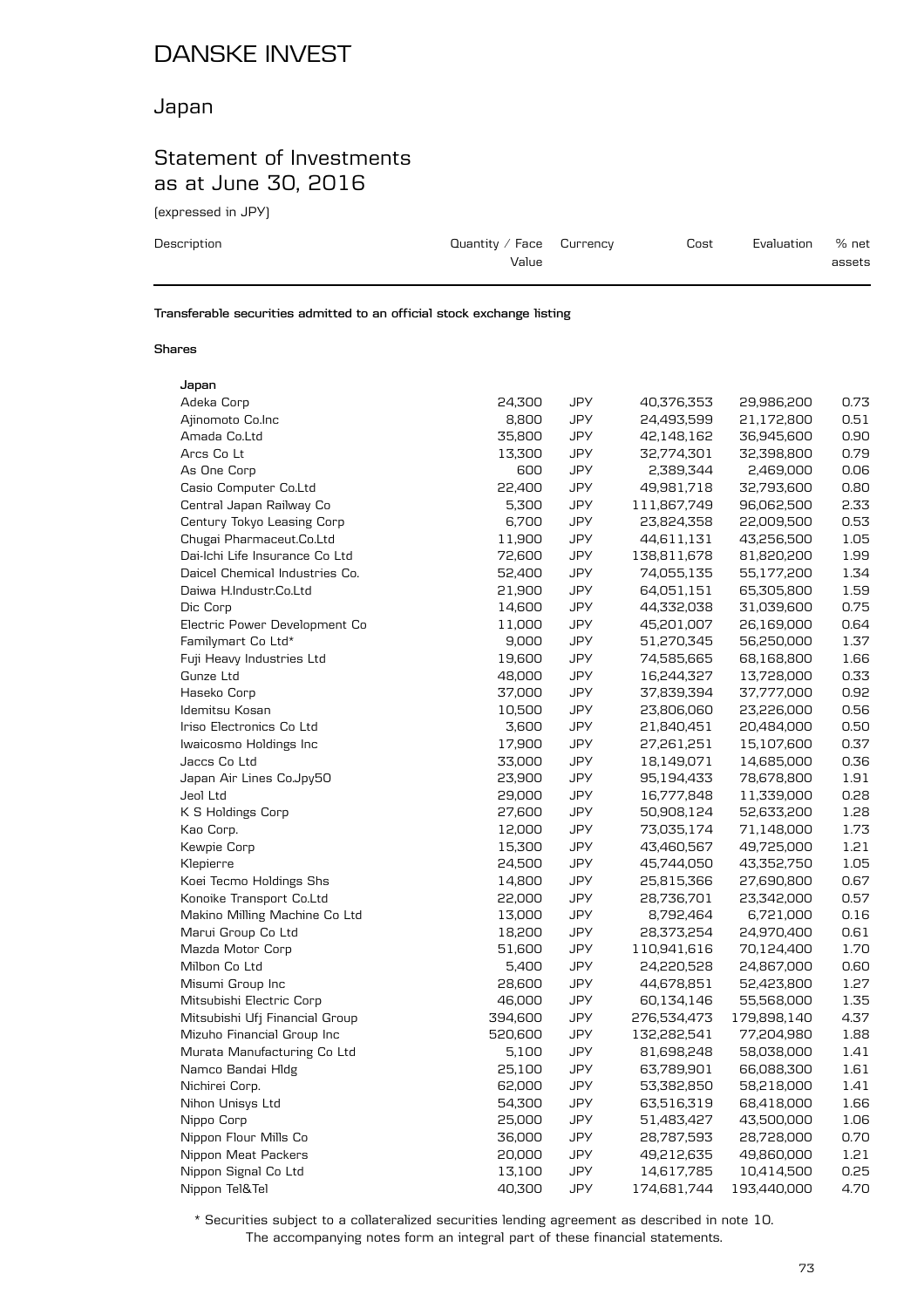### Japan

### Statement of Investments as at June 30, 2016 (continued)

(expressed in JPY)

| Description                                                                                                | Quantity $\angle$ Face | Currency   | Cost        | Evaluation                  | % net  |
|------------------------------------------------------------------------------------------------------------|------------------------|------------|-------------|-----------------------------|--------|
|                                                                                                            | Value                  |            |             |                             | assets |
| Nitori Co Ltd                                                                                              | 7,600                  | JPY        | 75,745,770  | 93,784,000                  | 2.28   |
| Nitto Denko Corp                                                                                           | 3,900                  | JPY        | 33,670,653  | 25,100,400                  | 0.61   |
| Ntt Docomo Inc                                                                                             | 50,100                 | JPY        | 117,291,479 | 138,601,650                 | 3.37   |
| Obayashi Road Corp.                                                                                        | 23,000                 | JPY        | 16,296,669  | 14,674,000                  | 0.36   |
| Okinawa Electr. Power                                                                                      | 6,950                  | <b>JPY</b> | 14,202,181  | 14,907,750                  | 0.36   |
| Okumura Corp.                                                                                              | 47,000                 | <b>JPY</b> | 29,584,721  | 26,508,000                  | 0.64   |
| Orix Corp                                                                                                  | 45,000                 | <b>JPY</b> | 68,394,146  | 58,860,000                  | 1.43   |
| Otsuka Corp                                                                                                | 6,700                  | JPY        | 40,260,127  | 31,992,500                  | 0.78   |
| Otsuka Holdings Co Ltd                                                                                     | 19,200                 | JPY        | 82,077,492  | 90,604,800                  | 2.20   |
| Pacific Industrial Co Ltd                                                                                  | 28,800                 | JPY        | 34,011,052  | 26,870,400                  | 0.65   |
| Renesas Electronics Corp                                                                                   | 46,500                 | <b>JPY</b> | 30,600,169  | 26,923,500                  | 0.65   |
| Resona Holdings Inc                                                                                        | 138,200                | <b>JPY</b> | 54,257,185  | 51,410,400                  | 1.25   |
| Resorttrust Inc. Nagoya City                                                                               | 12,900                 | JPY        | 28,700,101  | 28,405,800                  | 0.69   |
| S Foods Inc*                                                                                               | 10,200                 | JPY        | 24,409,551  | 28,039,800                  | 0.68   |
| Seiko Epson Corp                                                                                           | 18,300                 | JPY        | 37,042,088  | 29,883,900                  | 0.73   |
| Seiren Co Ltd                                                                                              | 24,500                 | JPY        | 31,186,275  | 23,544,500                  | 0.57   |
| Sekisui Chemical Co Ltd                                                                                    | 31,800                 | <b>JPY</b> | 43,176,797  | 39,877,200                  | 0.97   |
| Shimadzu Corp                                                                                              | 34,000                 | <b>JPY</b> | 60,068,096  | 51,816,000                  | 1.26   |
| Sony Corp Jpy 50                                                                                           | 25,800                 | <b>JPY</b> | 82,427,671  | 77,090,400                  | 1.87   |
| Star Micronics Co Ltd                                                                                      | 26,600                 | <b>JPY</b> | 45,009,482  | 28,488,600                  | 0.69   |
| Starts Corp Inc                                                                                            | 11,300                 | JPY        | 22,366,270  | 22,916,400                  | 0.56   |
| Sumitomo Realty+Development                                                                                | 17,000                 | JPY        | 71,306,797  | 46,826,500                  | 1.14   |
| Taisei Corp.                                                                                               | 55,000                 | <b>JPY</b> | 39,070,897  | 46,090,000                  | 1.12   |
| Takara Standard Co Ltd                                                                                     | 17,000                 | <b>JPY</b> | 14,722,713  | 15,776,000                  | 0.38   |
| Tdk Corp                                                                                                   | 9,100                  | <b>JPY</b> | 54,137,314  | 51,597,000                  | 1.25   |
| Teijin Ltd                                                                                                 | 124,000                | <b>JPY</b> | 51,954,313  | 41,788,000                  | 1.02   |
| Temp Holdings                                                                                              | 23,800                 | JPY        | 33,640,514  | 41,935,600                  | 1.02   |
| Toa Corp Hyogo                                                                                             | 16,300                 | JPY        | 19,323,779  | 14,881,900                  | 0.36   |
| Toei Co Ltd                                                                                                | 55,000                 | <b>JPY</b> | 47,089,238  | 52,855,000                  | 1.28   |
| Toho Co Ltd .Tokyo                                                                                         | 14,500                 | <b>JPY</b> | 45,268,615  | 40,948,000                  | 0.99   |
| Tokai Rika Co Ltd                                                                                          | 11,700                 | JPY        | 31,395,114  | 17,526,600                  | 0.43   |
| Tokio Marine Holdings Inc                                                                                  | 23,200                 | JPY        | 104,766,611 | 78,114,400                  | 1.90   |
| Tokyo Electron Co Ltd                                                                                      | 6,600                  | JPY        | 50,327,964  | 56,595,000                  | 1.37   |
| Tokyu Fudos HIdg Crp/Reit                                                                                  | 66,700                 | JPY        | 51,316,121  | 42,287,800                  | 1.03   |
| Toyota Industries Corp                                                                                     | 15,400                 | <b>JPY</b> | 100,093,421 | 62,139,000                  | 1.51   |
| Toyota Motor Corp.                                                                                         | 40,200                 | <b>JPY</b> | 298,271,661 | 203,090,400                 | 4.93   |
| Trusco Nakayama Corp                                                                                       | 4,400                  | <b>JPY</b> | 16,573,040  | 22,660,000                  | 0.55   |
| Yaskawa Electric Corp.                                                                                     | 18,000                 | <b>JPY</b> | 24,123,148  | 23,814,000                  | 0.58   |
|                                                                                                            |                        |            |             | 4,680,874,161 4,041,649,970 | 98.19  |
| <b>Total - Shares</b>                                                                                      |                        |            |             | 4,680,874,161 4,041,649,970 | 98.19  |
| Total - Transferable securities admitted to an official stock exchange listing 4,680,874,161 4,041,649,970 |                        |            |             |                             | 98.19  |
| TOTAL INVESTMENT PORTFOLIO                                                                                 |                        |            |             | 4,680,874,161 4,041,649,970 | 98.19  |

The accompanying notes form an integral part of these financial statements. \* Securities subject to a collateralized securities lending agreement as described in note 10.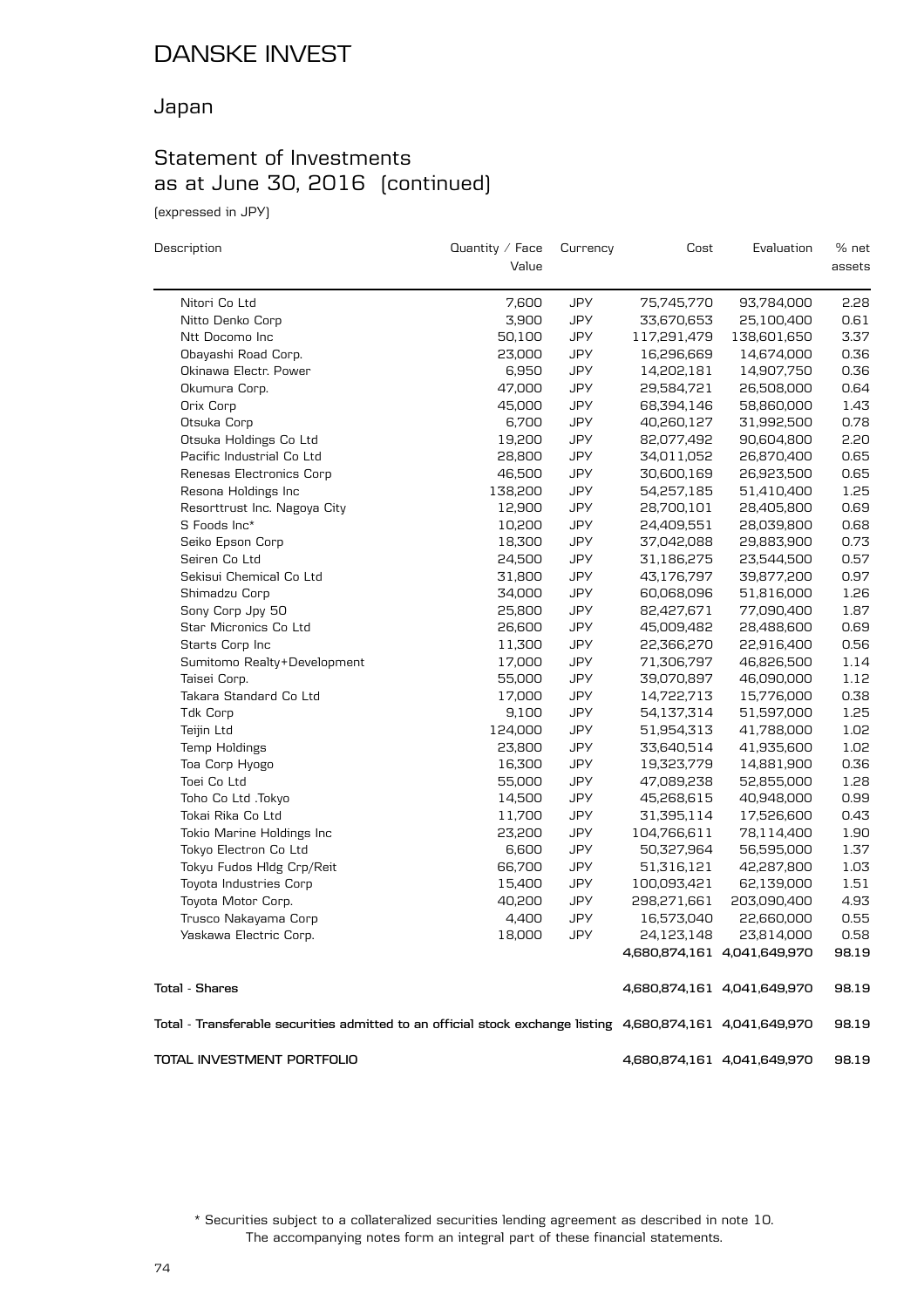### Japan

### Geographical and Economic Portfolio Breakdowns as at June 30, 2016

(expressed as a percentage of net assets)

| Geographical breakdown |       |
|------------------------|-------|
| Japan                  | 98 19 |
|                        | 98 19 |

| Economic breakdown                   | ℅     |
|--------------------------------------|-------|
| Holding and Finance Companies        | 17.74 |
| Automobile Industry                  | 10.88 |
| Electronic Semiconductor             | 10.32 |
| News Transmission                    | 8.07  |
| Construction, Building Material      | 7.04  |
| <b>Pharmaceuticals and Cosmetics</b> | 5.58  |
| Transportation                       | 4.81  |
| Chemicals                            | 4.45  |
| <b>Food and Distilleries</b>         | 4.31  |
| Retail                               | 3.65  |
| Banks and Financial Institutions     | 3.57  |
| Electronics and Electrical Equipment | 3.03  |
| Mechanics, Machinery                 | 2.66  |
| Real Estate Companies                | 2.17  |
| Insurance                            | 1.99  |
| Leisure                              | 1.97  |
| Internet Software                    | 1.66  |
| <b>Public Services</b>               | 1.00  |
| Graphic Art, Publishing              | 0.99  |
| Textile                              | 0.90  |
| Other Services                       | 0.78  |
| Petrol                               | 0.56  |
| <b>Business Houses</b>               | 0.06  |
|                                      | 98.19 |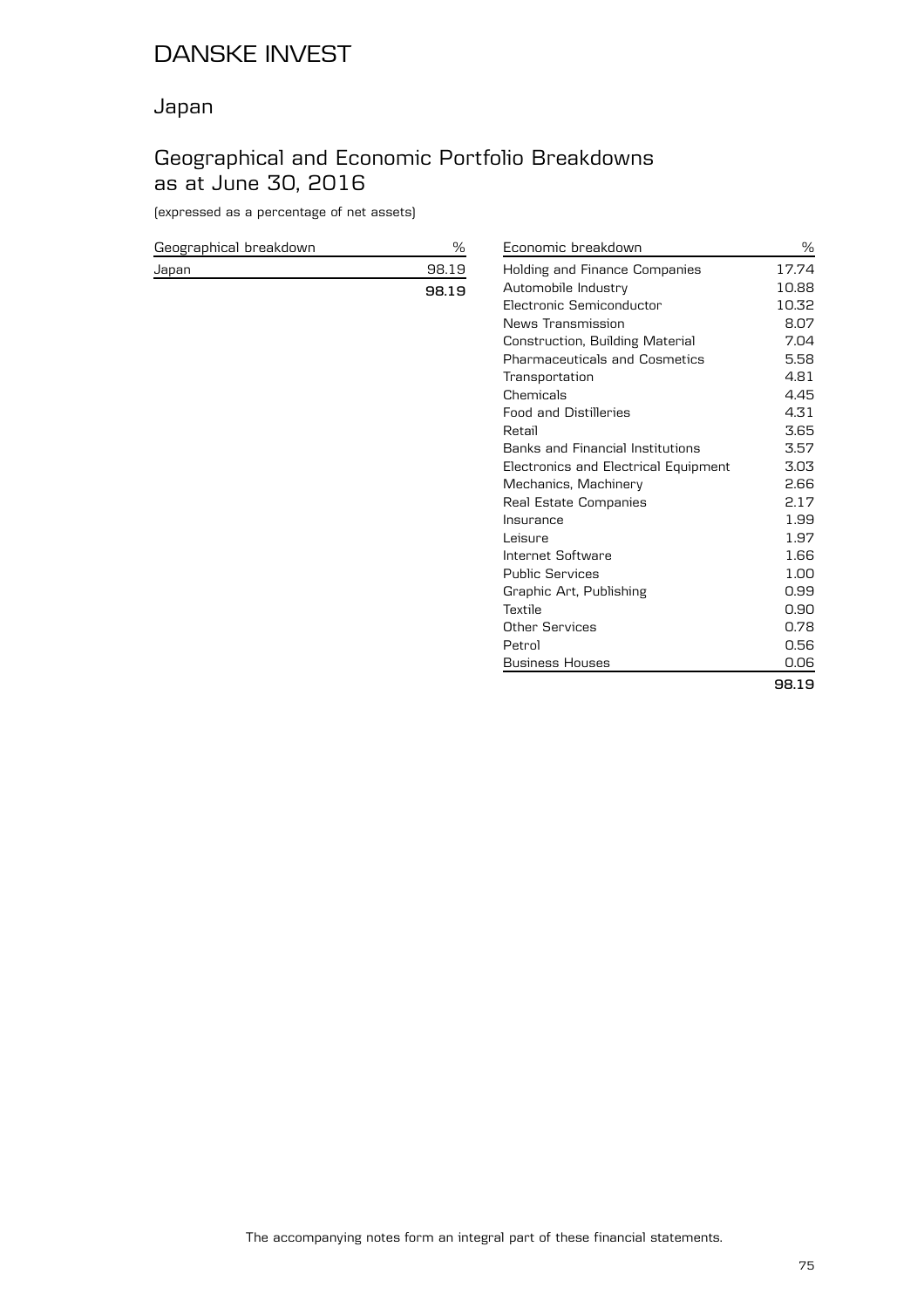### India

### Statement of Investments as at June 30, 2016

(expressed in USD)

| Description                                                            | Quantity / Face $C$ urrency<br>Value | Cost | Evaluation | $%$ net<br>assets |
|------------------------------------------------------------------------|--------------------------------------|------|------------|-------------------|
| Transferable securities admitted to an official stock exchange listing |                                      |      |            |                   |

#### **Shares**

| India                                                                          |         |            |            |            |       |
|--------------------------------------------------------------------------------|---------|------------|------------|------------|-------|
| Aa Abb Shs                                                                     | 47,400  | <b>INR</b> | 752,999    | 858,323    | 1.30  |
| Acc Ltd/Dematerialised                                                         | 72,700  | <b>INR</b> | 1,641,341  | 1,719,780  | 2.60  |
| Ambuja Cements Ltd/Demat.                                                      | 528,500 | <b>INR</b> | 1,798,409  | 1,986,200  | 3.01  |
| Aventis Pharma Ltd/Dematerial.                                                 | 17,732  | <b>INR</b> | 834,835    | 1,109,479  | 1.68  |
| Bharti Airtel Ltd/Demat                                                        | 120,500 | <b>INR</b> | 817,090    | 640,246    | 0.97  |
| Bharti Infratel Ltd Shs                                                        | 115,000 | <b>INR</b> | 694,549    | 585,500    | 0.89  |
| Biocon Ltd                                                                     | 75,000  | <b>INR</b> | 521,205    | 821,955    | 1.25  |
| Bosch Ltd                                                                      | 7,950   | <b>INR</b> | 1,087,646  | 2,675,336  | 4.05  |
| Castrol India Ltd                                                              | 106,610 | <b>INR</b> | 429,287    | 602,489    | 0.91  |
| Container Corpn of India/Ds                                                    | 110,872 | <b>INR</b> | 1,983,840  | 2,358,738  | 3.57  |
| Emami Ltd                                                                      | 18,200  | <b>INR</b> | 262,401    | 295,812    | 0.45  |
| Glaxosmithkline Pharma./Demat.                                                 | 11,432  | <b>INR</b> | 479,297    | 593,684    | 0.90  |
| Godrej Consumer Pr/Dematerial.                                                 | 101,542 | <b>INR</b> | 1,076,645  | 2,359,994  | 3.57  |
| Grasim Ind./Gdr 144a                                                           | 14,400  | <b>USD</b> | 321,381    | 975,603    | 1.48  |
| Grasim Indust./Dematerialised                                                  | 34,000  | <b>INR</b> | 1,726,057  | 2,303,027  | 3.49  |
| Gruh Finance Ltd                                                               | 360,000 | <b>INR</b> | 729,629    | 1,539,109  | 2.33  |
| Gujarat Gas Co Ltd                                                             | 80,000  | <b>INR</b> | 529,008    | 663,985    | 1.01  |
| Hdfc Bank Ltd                                                                  | 113,400 | <b>INR</b> | 1,520,223  | 1,952,030  | 2.96  |
| Hero Honda Motors/Demat.                                                       | 50,600  | <b>INR</b> | 2,091,903  | 2,375,404  | 3.60  |
| Hindustan Unilever Ltd                                                         | 177,839 | <b>INR</b> | 1,722,501  | 2,352,256  | 3.56  |
| Housing Devt Fin Corp                                                          | 294,734 | <b>INR</b> | 4,628,992  | 5,458,737  | 8.27  |
| Icici Bank Ltd/Dubai                                                           | 804,702 | <b>INR</b> | 3,487,374  | 2,875,984  | 4.36  |
| Infosys Tech Ltd/Demat                                                         | 238,753 | <b>INR</b> | 3,543,796  | 4,141,078  | 6.27  |
| Itc Ltd/Demat                                                                  | 599,500 | <b>INR</b> | 2,938,016  | 3,253,147  | 4.93  |
| Jyothy Laboratories Ltd                                                        | 67,000  | <b>INR</b> | 297,069    | 300,374    | 0.45  |
| Kansai Nerolac Paints Ltd                                                      | 386,040 | <b>INR</b> | 553,359    | 1,781,525  | 2.70  |
| Kotak Mahind                                                                   | 205,078 | <b>INR</b> | 1,823,629  | 2,296,232  | 3.48  |
| Lupin Ltd                                                                      | 79,200  | <b>INR</b> | 1,593,721  | 1,801,123  | 2.73  |
| Mphasis Ltd/Demat.                                                             | 199,961 | <b>INR</b> | 1,510,298  | 1,692,184  | 2.56  |
| Nestle India/Dematerialised                                                    | 21,700  | <b>INR</b> | 1,953,643  | 2,084,985  | 3.16  |
| Nicholas Piramal India/Demat.                                                  | 101,697 | <b>INR</b> | 1,069,050  | 2,130,969  | 3.23  |
| Sun Pharmaceutical - Shs                                                       | 201,830 | <b>INR</b> | 2,551,896  | 2,299,582  | 3.48  |
| Tata Consultancy Serv/Demat.                                                   | 120,862 | <b>INR</b> | 3,509,158  | 4,472,474  | 6.77  |
| Tata Power Co Ltd                                                              | 555,000 | <b>INR</b> | 1,045,026  | 596,996    | 0.90  |
| Ultra Tech Cement Ltd                                                          | 19,181  | <b>INR</b> | 663,137    | 965,495    | 1.46  |
| Ultra Tech Cement/Sgdr [2shs]                                                  | 2,500   | <b>USD</b> | 41,753     | 125,877    | 0.19  |
|                                                                                |         |            | 52,230,163 | 65,045,712 | 98.52 |
| Total - Shares                                                                 |         |            | 52,230,163 | 65,045,712 | 98.52 |
| Total - Transferable securities admitted to an official stock exchange listing |         |            | 52,230,163 | 65,045,712 | 98.52 |
| TOTAL INVESTMENT PORTFOLIO                                                     |         |            | 52,230,163 | 65,045,712 | 98.52 |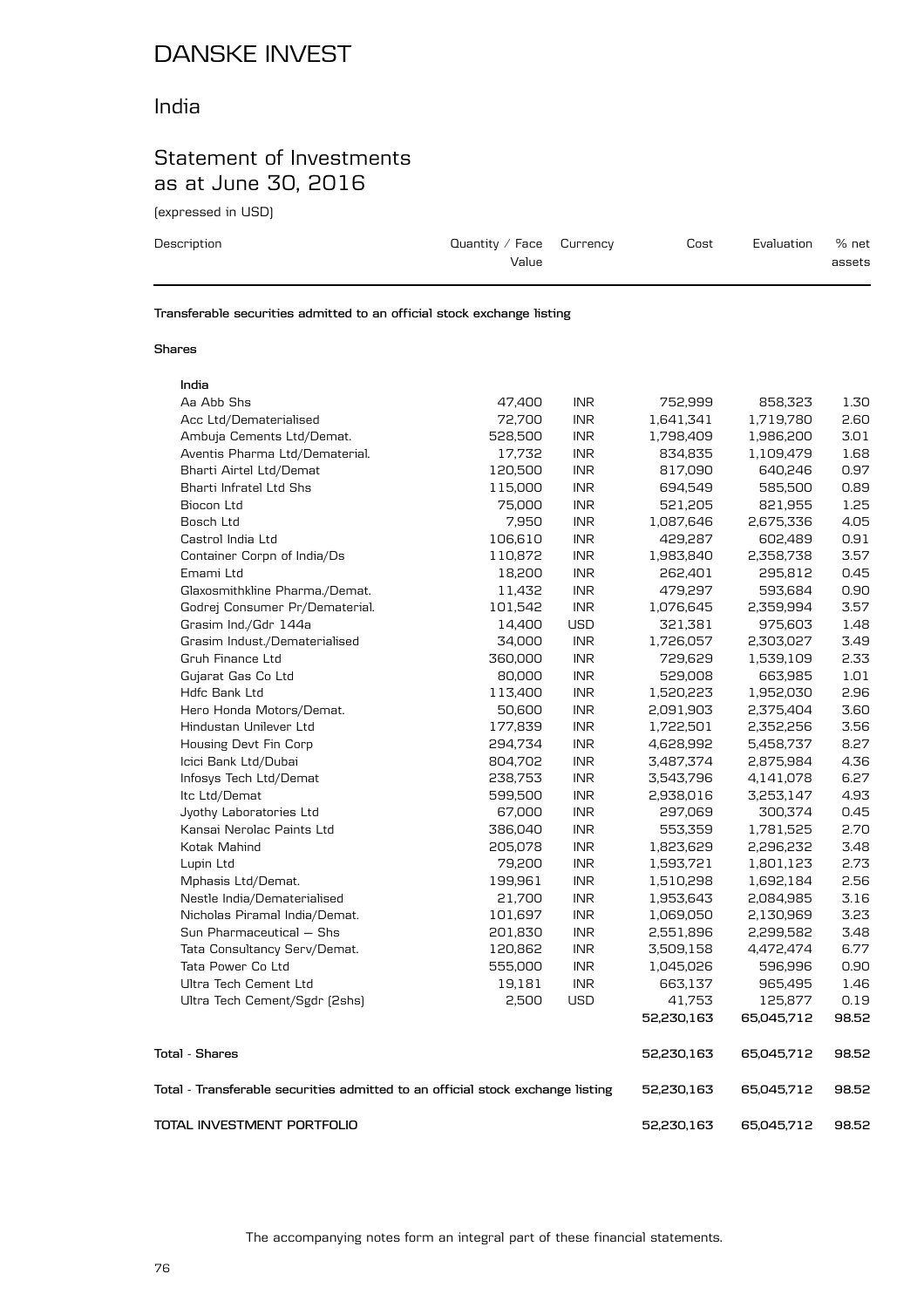### India

### Geographical and Economic Portfolio Breakdowns as at June 30, 2016

(expressed as a percentage of net assets)

| Geographical breakdown |       |
|------------------------|-------|
| India                  | 98.52 |
|                        | 98.52 |

| Economic breakdown                   | ℅     |
|--------------------------------------|-------|
| Internet Software                    | 15.60 |
| Banks and Financial Institutions     | 15.59 |
| <b>Pharmaceuticals and Cosmetics</b> | 14.10 |
| Holding and Finance Companies        | 10.78 |
| Chemicals                            | 8.44  |
| Automobile Industry                  | 7.65  |
| <b>Food and Distilleries</b>         | 6.73  |
| Construction, Building Material      | 5.61  |
| <b>Tobacco and Spirits</b>           | 4.93  |
| Transportation                       | 3.57  |
| Public Services                      | 1.91  |
| News Transmission                    | 1.86  |
| Electronics and Electrical Equipment | 1.30  |
| <b>Business Houses</b>               | 0.45  |
|                                      | 98.52 |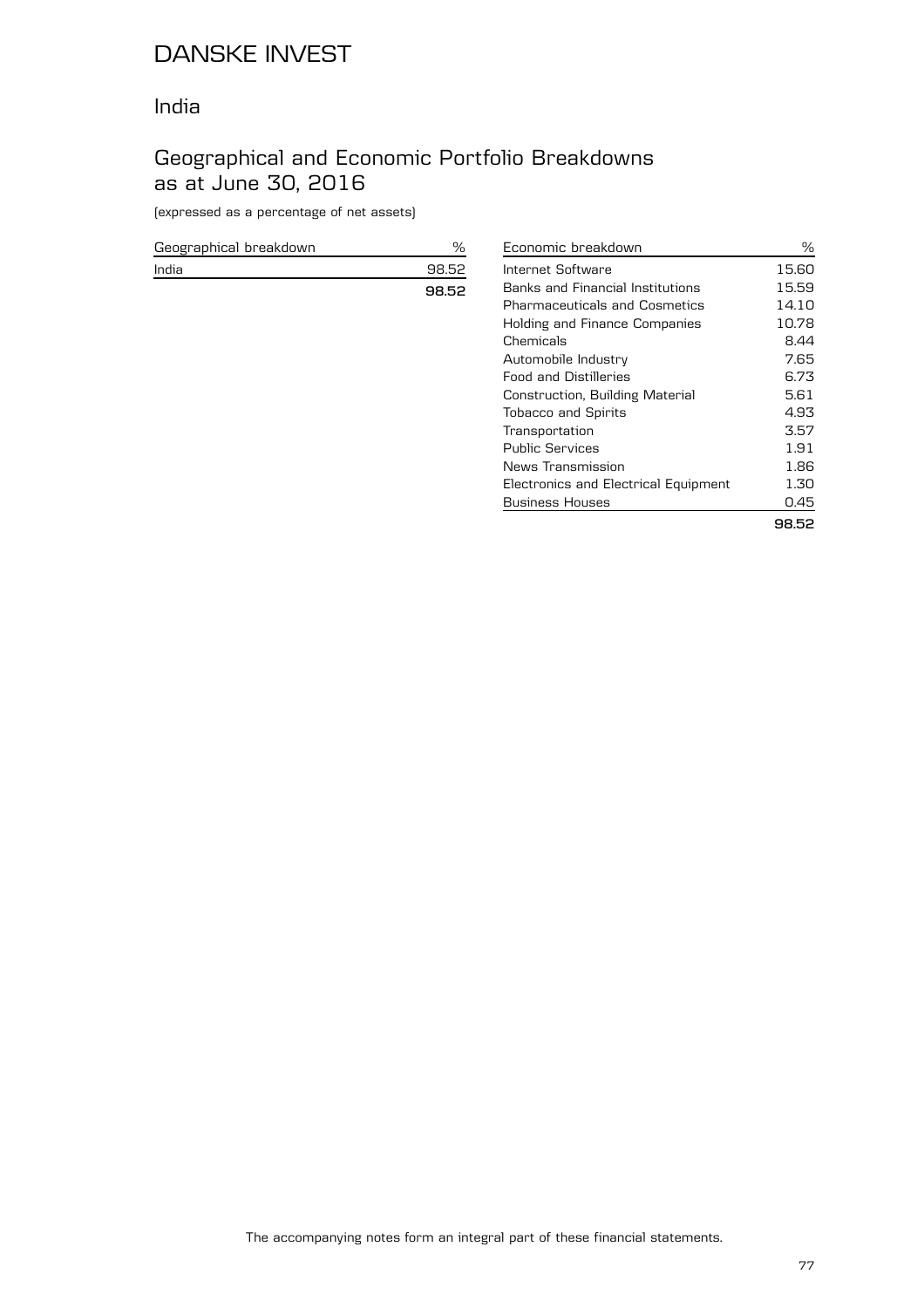### Trans-Balkan

### Statement of Investments as at June 30, 2016

(expressed in EUR)

| Description   | Quantity / Face $C$ urrency<br>Value                                   | Cost | Evaluation | % net<br>assets |
|---------------|------------------------------------------------------------------------|------|------------|-----------------|
|               | Transferable securities admitted to an official stock exchange listing |      |            |                 |
| <b>Shares</b> |                                                                        |      |            |                 |

| Austria                                                                        |         |            |           |           |       |
|--------------------------------------------------------------------------------|---------|------------|-----------|-----------|-------|
| Do + Co Restaur.+ Catering                                                     | 809     | <b>TRY</b> | 33,182    | 63,628    | 0.94  |
|                                                                                |         |            | 33,182    | 63,628    | 0.94  |
| Greece                                                                         |         |            |           |           |       |
| Aegean Airlines                                                                | 18,907  | <b>EUR</b> | 125,035   | 117,412   | 1.74  |
| Alumil Milonas Sa                                                              | 132,000 | <b>EUR</b> | 544,228   | 33,000    | 0.49  |
| Eurobank Ergasias Sa                                                           | 87,620  | <b>EUR</b> | 87,620    | 47,928    | 0.71  |
| Follie Follie Gr Shs                                                           | 10,060  | <b>EUR</b> | 164,617   | 168,706   | 2.51  |
| Jumbo Sa                                                                       | 9,214   | <b>EUR</b> | 89,032    | 104,579   | 1.55  |
| Mytilineos Holdings/Reg                                                        | 14,790  | <b>EUR</b> | 76,705    | 55,315    | 0.82  |
|                                                                                |         |            | 1,087,237 | 526,940   | 7.82  |
| Slovenia                                                                       |         |            |           |           |       |
| Krka D.D.                                                                      | 2,061   | <b>EUR</b> | 126,208   | 120,362   | 1.79  |
| Zavaroval Triglav                                                              | 10,892  | <b>EUR</b> | 251,940   | 239,624   | 3.55  |
|                                                                                |         |            | 378,148   | 359,986   | 5.34  |
| Turkey                                                                         |         |            |           |           |       |
| Akbank                                                                         | 27,692  | <b>TRY</b> | 63,294    | 70,360    | 1.04  |
| Akcansa Cimento Sanayi Ve Tic                                                  | 24.657  | <b>TRY</b> | 105.894   | 103.213   | 1.53  |
| Aygaz                                                                          | 55,570  | <b>TRY</b> | 180,254   | 192,346   | 2.85  |
| Cimsa Cimento Sanayi Ve Ticar.                                                 | 21,756  | <b>TRY</b> | 117,831   | 102,774   | 1.52  |
| Datagate                                                                       | 10,639  | <b>TRY</b> | 70,854    | 56,313    | 0.84  |
| Emlak Konut Gayr. Reit /Ipo                                                    | 114,266 | <b>TRY</b> | 106,875   | 101,277   | 1.50  |
| Koc Hld As                                                                     | 22,211  | <b>TRY</b> | 93,242    | 90,902    | 1.35  |
| Sabanci Holding                                                                | 61,481  | <b>TRY</b> | 199,206   | 180,302   | 2.67  |
| Tat Gida Shs                                                                   | 40,620  | <b>TRY</b> | 66,140    | 67,584    | 1.00  |
| Tofas Turk Otomobil Fabrikasi                                                  | 11,439  | <b>TRY</b> | 52,192    | 82,674    | 1.23  |
| Turkiye Garanti Bankasi / Nom.                                                 | 34,595  | <b>TRY</b> | 83,979    | 81,659    | 1.21  |
| Turkiye Halk Bankasi As                                                        | 70,343  | <b>TRY</b> | 247,696   | 187,915   | 2.79  |
| Turkiye Sinai Kalkinma Bankasi                                                 | 262,189 | <b>TRY</b> | 127,382   | 106,815   | 1.59  |
|                                                                                |         |            | 1,514,839 | 1,424,134 | 21.12 |
| <b>Total - Shares</b>                                                          |         |            | 3,013,406 | 2,374,688 | 35.22 |
| Total - Transferable securities admitted to an official stock exchange listing |         |            | 3,013,406 | 2,374,688 | 35.22 |
| Transferable securities dealt in on another regulated market                   |         |            |           |           |       |
|                                                                                |         |            |           |           |       |
| <b>Shares</b>                                                                  |         |            |           |           |       |
| Bosnia Herzigovina                                                             |         |            |           |           |       |
| <b>Tyornica Cement</b>                                                         | 24,197  | <b>BAM</b> | 368,397   | 284,743   | 4.22  |
|                                                                                |         |            | 368,397   | 284,743   | 4.22  |
|                                                                                |         |            |           |           |       |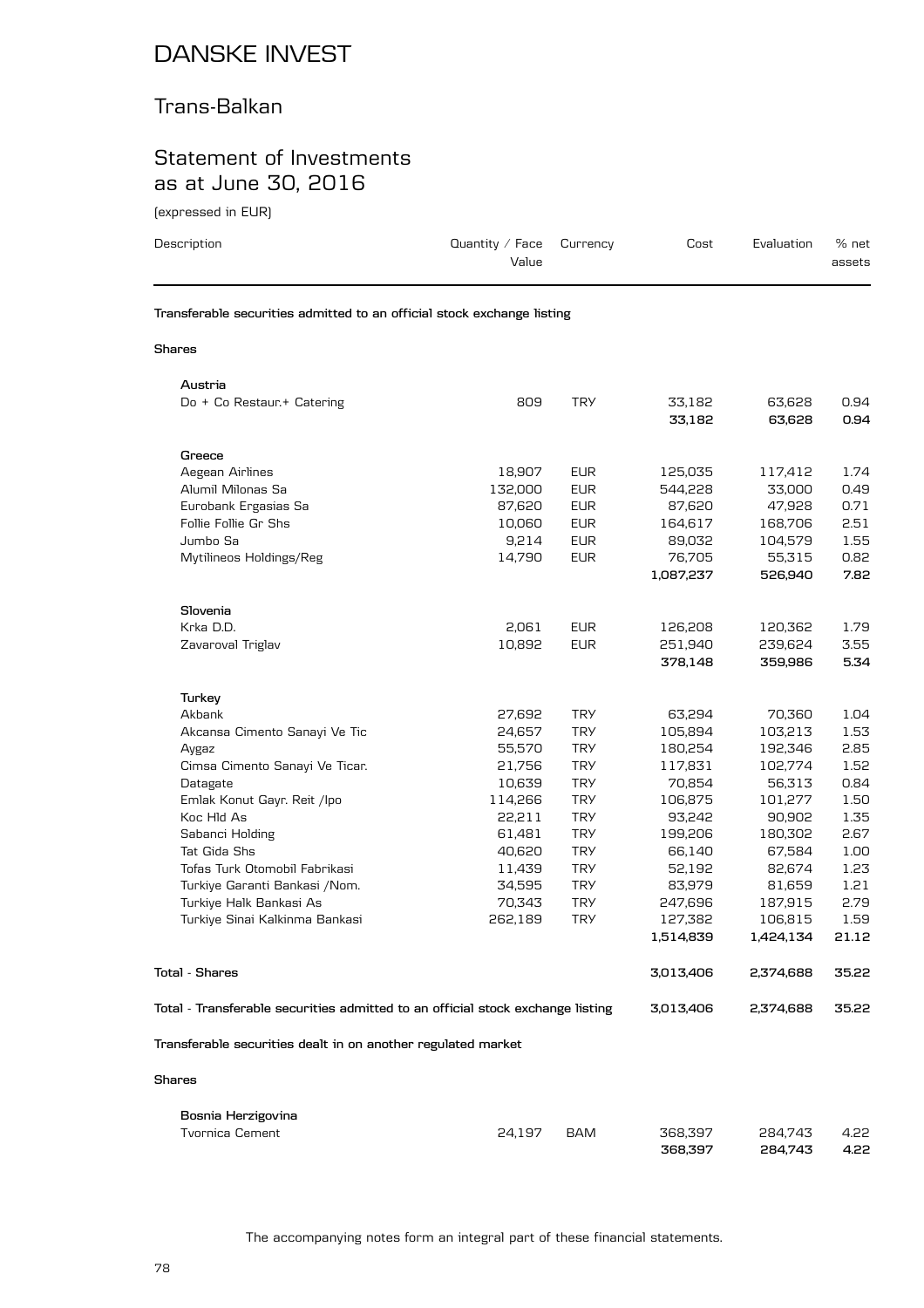### Trans-Balkan

# Statement of Investments as at June 30, 2016 (continued)

(expressed in EUR)

| Description                                                          | Quantity / Face<br>Value | Currency   | Cost      | Evaluation | % net<br>assets |
|----------------------------------------------------------------------|--------------------------|------------|-----------|------------|-----------------|
|                                                                      |                          |            |           |            |                 |
| <b>Bulgaria</b>                                                      |                          |            |           |            |                 |
| Advance Terrafund Reit                                               | 70,558                   | <b>BGN</b> | 70,184    | 70,823     | 1.05            |
| Monbat Ad                                                            | 43,986                   | <b>TRY</b> | 108,631   | 164,638    | 2.44            |
| Sopharma Ad                                                          | 21,467                   | <b>BGN</b> | 37,971    | 28,649     | 0.43            |
|                                                                      |                          |            | 216,786   | 264,110    | 3.92            |
| Croatia                                                              |                          |            |           |            |                 |
| Ad Plastik Shs                                                       | 7,278                    | <b>HRK</b> | 113,403   | 108,543    | 1.61            |
| Atlantic Grupa D.D                                                   | 915                      | <b>HRK</b> | 110,148   | 96,397     | 1.43            |
|                                                                      |                          |            | 223,551   | 204,940    | 3.04            |
| Romania                                                              |                          |            |           |            |                 |
| Alumil Rom Industry Sa                                               | 286,390                  | <b>RON</b> | 317,474   | 51,490     | 0.76            |
| Antibiotice Sa                                                       | 686,081                  | <b>RON</b> | 57,281    | 67,433     | 1.00            |
| Banca Romana Pentru Dezvoltare                                       | 167,925                  | <b>RON</b> | 425,212   | 359,770    | 5.34            |
| Banca Transilvania Sa                                                | 624,104                  | <b>RON</b> | 175,818   | 292,234    | 4.33            |
| C.N.Transelectrica                                                   | 27,520                   | <b>RON</b> | 156,583   | 168,979    | 2.51            |
| Casa De Bucovina-Cdm Sa                                              | 1,000,000                | <b>RON</b> | 18,719    | 16,300     | 0.24            |
| Conpet Sa                                                            | 5,685                    | <b>RON</b> | 66,536    | 92,918     | 1.38            |
| Mecanica Ceahlau Sa                                                  | 88,060                   | <b>RON</b> | 16,797    | 2,315      | 0.03            |
| Romgaz Sa                                                            | 35,848                   | <b>RON</b> | 268,353   | 198,736    | 2.95            |
| Sif 2 Moldova                                                        | 622,770                  | <b>RON</b> | 107,066   | 98,350     | 1.46            |
| Snp Petrom Sa                                                        | 2,103,566                | <b>RON</b> | 183,491   | 113,366    | 1.68            |
| Teraplast Sa                                                         | 2,445,781                | <b>RON</b> | 242,808   | 220,402    | 3.27            |
| Transgaz Sa                                                          | 4,602                    | <b>RON</b> | 216,325   | 276,474    | 4.10            |
|                                                                      |                          |            | 2,252,463 | 1,958,767  | 29.05           |
| Serbia                                                               |                          |            |           |            |                 |
| Aerodrom Nikola Tesla Ad                                             | 58,976                   | <b>RSD</b> | 280,264   | 428,276    | 6.35            |
| Gosa Montaza -Shs-                                                   | 5,266                    | <b>RSD</b> | 149,282   | 83,319     | 1.23            |
| Komercijalna Banka Ad                                                | 11,680                   | <b>RSD</b> | 162,999   | 138,174    | 2.05            |
| Nis Ad                                                               | 15,393                   | <b>RSD</b> | 97,361    | 77,561     | 1.15            |
|                                                                      |                          |            | 689,906   | 727,330    | 10.78           |
| <b>Total - Shares</b>                                                |                          |            | 3,751,103 | 3,439,890  | 51.01           |
| Total - Transferable securities dealt in on another regulated market |                          |            | 3,751,103 | 3,439,890  | 51.01           |
| Other Transferable securities                                        |                          |            |           |            |                 |
|                                                                      |                          |            |           |            |                 |
| Shares                                                               |                          |            |           |            |                 |
| Serbia and Montenegro                                                |                          |            |           |            |                 |
| Messer Tehnogas Ad                                                   | 2,896                    | <b>RSD</b> | 228,587   | 193,550    | 2.87            |
|                                                                      |                          |            | 228,587   | 193,550    | 2.87            |
| <b>Total - Shares</b>                                                |                          |            | 228,587   | 193,550    | 2.87            |
| Total - Other Transferable securities                                |                          |            | 228,587   | 193,550    | 2.87            |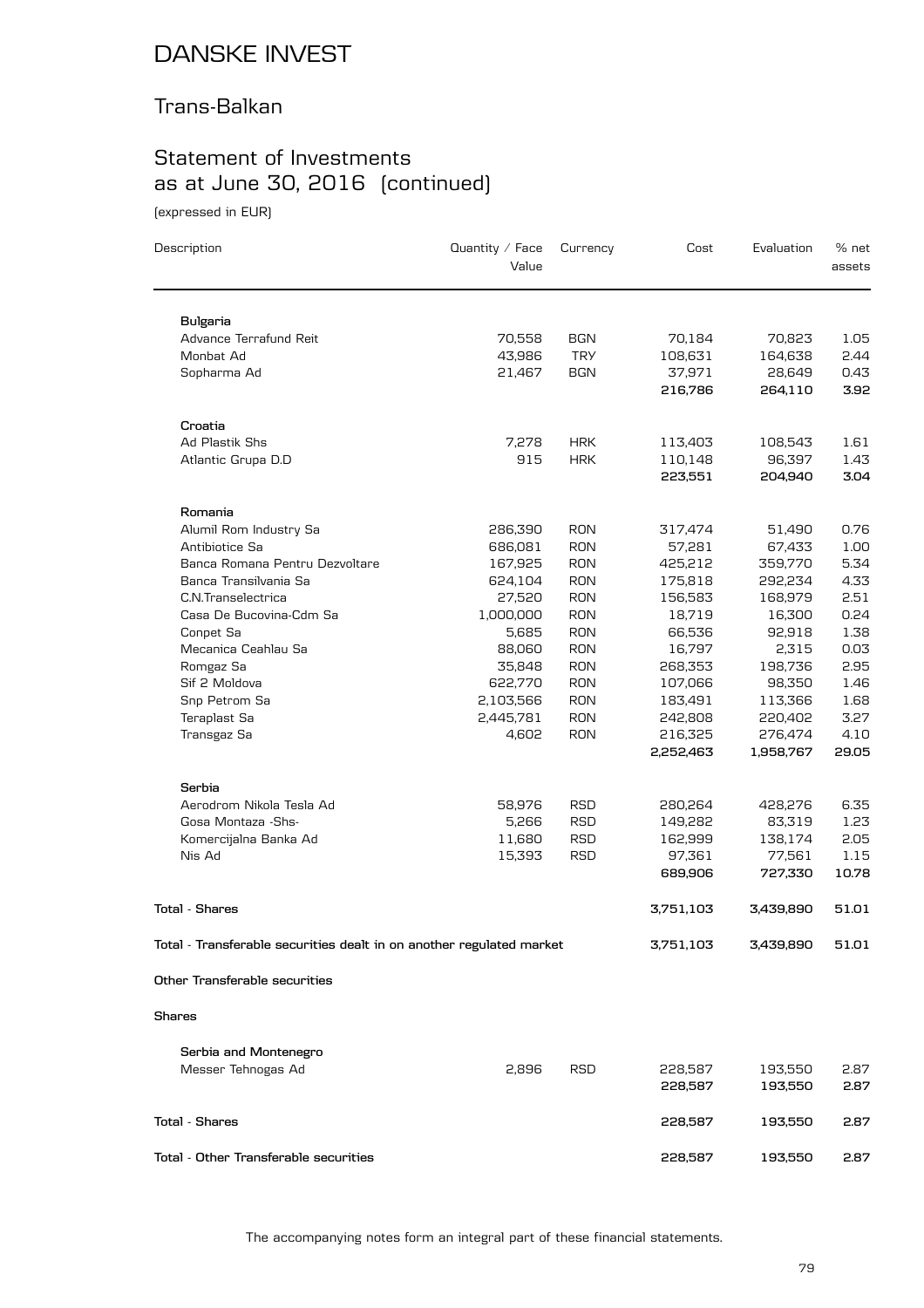### Trans-Balkan

## Statement of Investments as at June 30, 2016 (continued)

(expressed in EUR)

| Description                             | Quantity / Face<br>Value | Currency   | Cost      | Evaluation | % net<br>assets |
|-----------------------------------------|--------------------------|------------|-----------|------------|-----------------|
| Closed - ended investment funds         |                          |            |           |            |                 |
| <b>Investment Funds</b>                 |                          |            |           |            |                 |
| <b>Bulgaria</b>                         |                          |            |           |            |                 |
| Bulgarian Real Est. Inv. Fd             | 98,028                   | <b>BGN</b> | 88,421    | 93,734     | 1.39            |
|                                         |                          |            | 88,421    | 93,734     | 1.39            |
| <b>Total - Investment Funds</b>         |                          |            | 88,421    | 93,734     | 1.39            |
| <b>Shares</b>                           |                          |            |           |            |                 |
| Romania                                 |                          |            |           |            |                 |
| Fondul Proprietatea Sa /Dis             | 1,399,626                | <b>RON</b> | 151,124   | 222,578    | 3.30            |
|                                         |                          |            | 151,124   | 222,578    | 3.30            |
| <b>Total - Shares</b>                   |                          |            | 151,124   | 222,578    | 3.30            |
| Total - Closed - ended investment funds |                          |            | 239,545   | 316,312    | 4.69            |
| TOTAL INVESTMENT PORTFOLIO              |                          |            | 7,232,641 | 6,324,440  | 93.79           |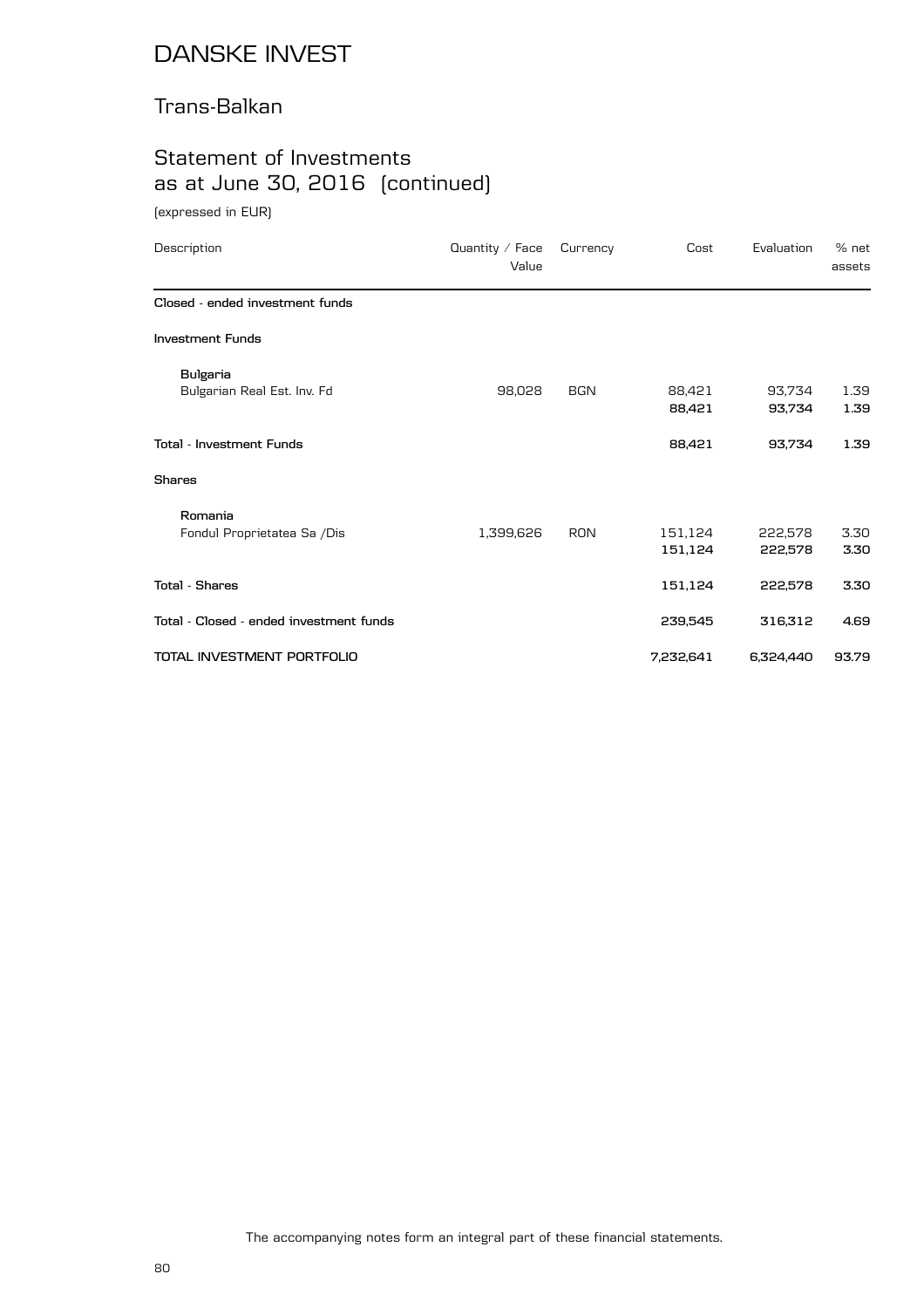### Trans-Balkan

### Geographical and Economic Portfolio Breakdowns as at June 30, 2016

(expressed as a percentage of net assets)

| Geographical breakdown | %     |
|------------------------|-------|
| Romania                | 32.35 |
| Turkey                 | 21.12 |
| Serbia                 | 10.78 |
| Greece                 | 7.82  |
| Slovenia               | 5.34  |
| Bulgaria               | 5.31  |
| Bosnia Herzigovina     | 4.22  |
| Croatia                | 3.04  |
| Serbia and Montenegro  | 2.87  |
| Austria                | 0.94  |
|                        | 93.79 |

| Economic breakdown                   | %     |
|--------------------------------------|-------|
| Banks and Financial Institutions     | 19.06 |
| Miscellaneous                        | 9.09  |
| Petrol                               | 8.73  |
| <b>Public Services</b>               | 8.23  |
| Transportation                       | 7.73  |
| Construction, Building Material      | 5.89  |
| <b>Consumer Goods</b>                | 5.77  |
| Holding and Finance Companies        | 5.48  |
| Real Estate Companies                | 3.94  |
| Investment Funds                     | 3.30  |
| <b>Pharmaceuticals and Cosmetics</b> | 2.79  |
| Retail                               | 2.51  |
| Electronics and Electrical Equipment | 2.44  |
| Mines, Heavy Industries              | 1.97  |
| Aerospace Technology                 | 1.74  |
| <b>Non-Ferrous Metals</b>            | 1.25  |
| Automobile Industry                  | 1.23  |
| Leisure                              | 1.18  |
| <b>Food and Distilleries</b>         | 1.00  |
| Chemicals                            | 0.43  |
| Mechanics, Machinery                 | 0.03  |
|                                      | 93.79 |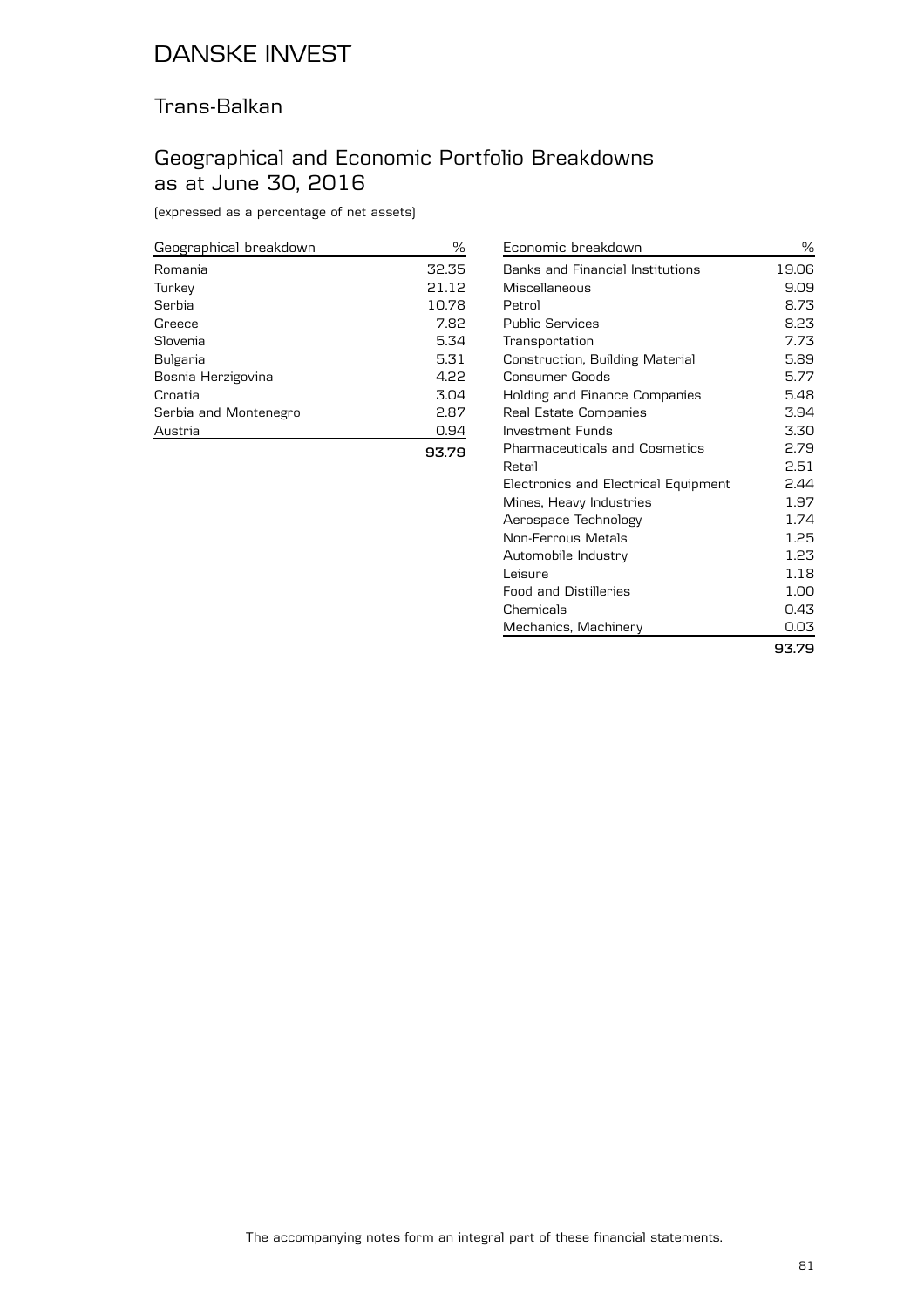## Global Emerging Markets Small Cap

### Statement of Investments as at June 30, 2016

(expressed in USD)

| Description                                                            | Quantity $\angle$ Face<br>Value | Currency   | Cost      | Evaluation | % net<br>assets |
|------------------------------------------------------------------------|---------------------------------|------------|-----------|------------|-----------------|
| Transferable securities admitted to an official stock exchange listing |                                 |            |           |            |                 |
| Shares                                                                 |                                 |            |           |            |                 |
| Bermuda Islands                                                        |                                 |            |           |            |                 |
| Giordano Intl Ltd                                                      | 644.000                         | <b>HKD</b> | 444.074   | 297,156    | 0.21            |
| Pacific Basin Shipping Ltd                                             | 10,585,000                      | <b>HKD</b> | 1,173,857 | 1,009,575  | 0.72            |
| Texwinca Holdings Ltd                                                  | 892,000                         | <b>HKD</b> | 877.279   | 654.174    | 0.47            |
| Wilson Sons Ltd Cert Dep Bras                                          | 245,821                         | <b>BRL</b> | 3,159,055 | 2,423,669  | 1.73            |
|                                                                        |                                 |            | 5,654,265 | 4,384,574  | 3.13            |
| Brazil                                                                 |                                 |            |           |            |                 |
| Arezzo Industria E Comercio                                            | 296.984                         | <b>BRL</b> | 4,185,025 | 2,411,116  | 1.72            |
|                                                                        |                                 |            |           |            |                 |

| Bermuda Islands                |            |            |            |            |       |
|--------------------------------|------------|------------|------------|------------|-------|
| Giordano Intl Ltd              | 644,000    | HKD        | 444,074    | 297,156    | 0.21  |
| Pacific Basin Shipping Ltd     | 10,585,000 | <b>HKD</b> | 1,173,857  | 1,009,575  | 0.72  |
| Texwinca Holdings Ltd          | 892,000    | <b>HKD</b> | 877,279    | 654,174    | 0.47  |
| Wilson Sons Ltd Cert Dep Bras  | 245,821    | <b>BRL</b> | 3,159,055  | 2,423,669  | 1.73  |
|                                |            |            | 5,654,265  | 4,384,574  | 3.13  |
|                                |            |            |            |            |       |
| Brazil                         |            |            |            |            |       |
| Arezzo Industria E Comercio    | 296,984    | <b>BRL</b> | 4,185,025  | 2,411,116  | 1.72  |
| Iguatemi Empresa Shopping Cent | 482,114    | <b>BRL</b> | 5,413,672  | 4,154,766  | 2.97  |
| Localiza Renta A Car           | 152,055    | <b>BRL</b> | 2,273,931  | 1,633,643  | 1.17  |
| Odontoprev Sa                  | 463,100    | <b>BRL</b> | 1,953,294  | 1,860,616  | 1.33  |
| <b>Totys Sa</b>                | 173,631    | <b>BRL</b> | 2,724,392  | 1,620,967  | 1.16  |
| <b>Valid Solucoes</b>          | 101,202    | <b>BRL</b> |            | 873,075    | 0.62  |
|                                |            |            | 868,779    |            | 8.97  |
|                                |            |            | 17,419,093 | 12,554,183 |       |
|                                |            |            |            |            |       |
| Cayman Islands                 |            |            |            |            |       |
| <b>Yingde Gases</b>            | 2,905,000  | <b>HKD</b> | 2,870,477  | 1,048,383  | 0.75  |
|                                |            |            | 2,870,477  | 1,048,383  | 0.75  |
|                                |            |            |            |            |       |
| Chile                          |            |            |            |            |       |
| Parauco                        | 2,285,143  | <b>CLP</b> | 4,621,445  | 4,547,405  | 3.25  |
| Sonda Sa                       | 710,386    | <b>CLP</b> | 2,066,139  | 1,294,512  | 0.93  |
|                                |            |            | 6,687,584  | 5,841,917  | 4.18  |
|                                |            |            |            |            |       |
| China                          |            |            |            |            |       |
| Tong Ren Tang Technolog. - H-  | 863,000    | <b>HKD</b> | 1,287,893  | 1,421,535  | 1.02  |
|                                |            |            | 1,287,893  | 1,421,535  | 1.02  |
|                                |            |            |            |            |       |
| Egypt                          |            |            |            |            |       |
| Juhayna Food Industries        | 2,304,416  | EGP        | 3,153,878  | 1,739,948  | 1.24  |
|                                |            |            | 3,153,878  | 1,739,948  | 1.24  |
|                                |            |            |            |            |       |
| <b>Great Britain</b>           |            |            |            |            |       |
| Hikma Pharmaceuticals Plc      | 57,040     | <b>GBP</b> | 662,581    | 1,846,674  | 1.32  |
|                                |            |            | 662,581    | 1,846,674  | 1.32  |
|                                |            |            |            |            |       |
| India                          |            |            |            |            |       |
| Castrol India Ltd              | 265,962    | <b>INR</b> | 1,280,189  | 1,503,040  | 1.07  |
| Container Corpn of India/Ds    | 166,700    | <b>INR</b> | 2,368,461  | 3,546,447  | 2.53  |
| Godrej Consumer Pr/Dematerial. | 187,894    | <b>INR</b> | 1,860,046  | 4,366,949  | 3.12  |
| Kansai Nerolac Paints Ltd      | 566,660    | <b>INR</b> | 1,054,784  | 2,615,064  | 1.87  |
| Madras Cements/Ds              | 390,000    | <b>INR</b> | 1,714,783  | 3,260,299  | 2.33  |
| Mphasis Ltd/Demat.             | 208,083    | <b>INR</b> | 1,530,847  | 1,760,917  | 1.26  |
| Nicholas Piramal India/Demat.  | 81,949     | <b>INR</b> | 826,669    | 1,717,167  | 1.23  |
|                                |            |            | 10,635,779 | 18,769,883 | 13.41 |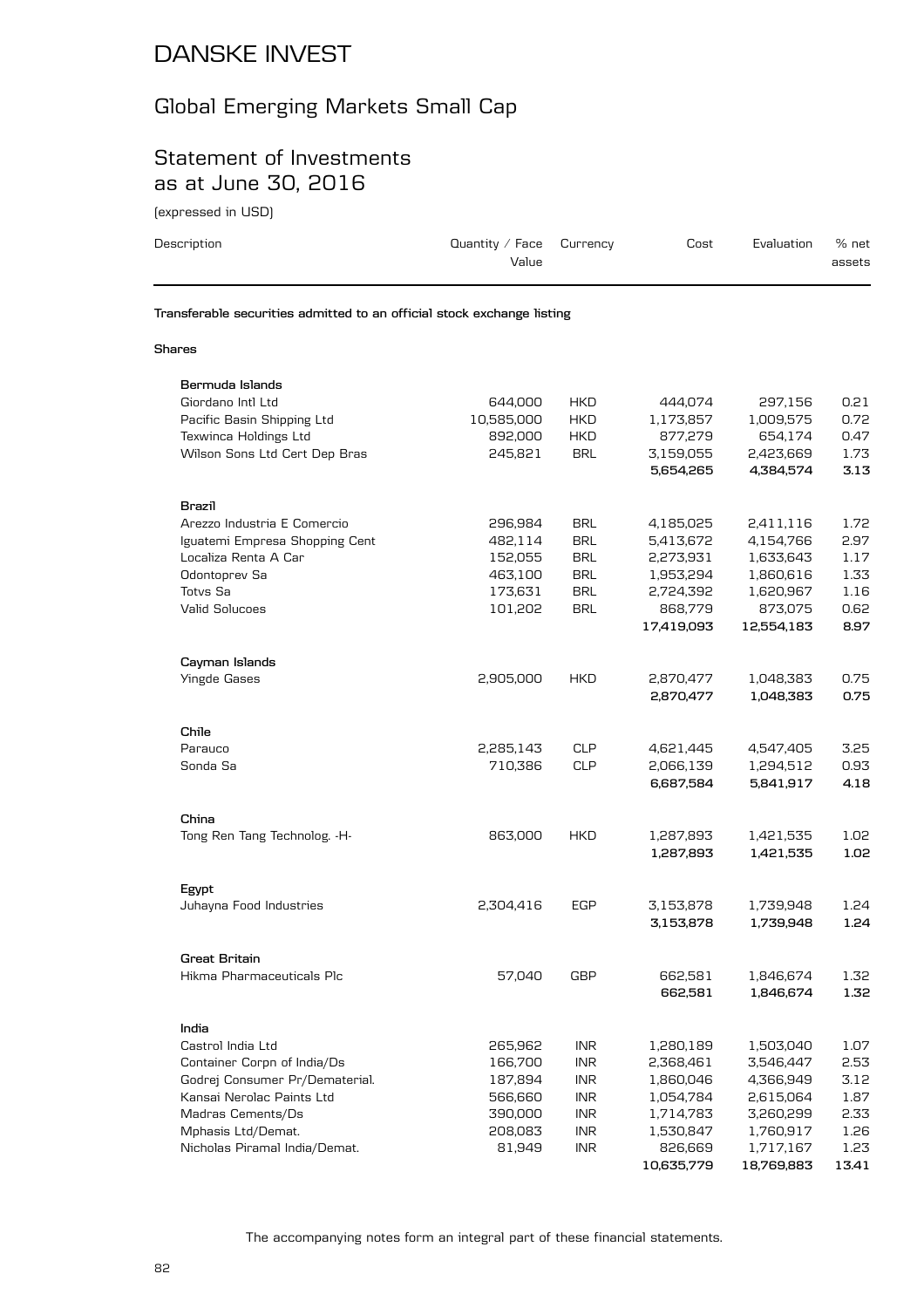## Global Emerging Markets Small Cap

## Statement of Investments as at June 30, 2016 (continued)

(expressed in USD)

| Description                                  | Quantity / Face<br>Value | Currency                 | Cost                   | Evaluation             | % net<br>assets |
|----------------------------------------------|--------------------------|--------------------------|------------------------|------------------------|-----------------|
|                                              |                          |                          |                        |                        |                 |
| Indonesia                                    |                          |                          |                        |                        |                 |
| Bank Nisp Tbk                                | 13,514,650               | <b>IDR</b>               | 1,286,632              | 1,256,062              | 0.90            |
| Pt Ace Hardware Indonesia Tbk                | 36,458,700               | <b>IDR</b>               | 1,890,282              | 2,544,832              | 1.82            |
| Pt Akr Corporindo Tbk<br>Pt Bank Permata/-A- | 10,147,700               | <b>IDR</b><br><b>IDR</b> | 4,346,507              | 4,927,398              | 3.52<br>1.02    |
| Pt Holcim Indonesia Tbk                      | 26,919,803<br>25,437,400 | <b>IDR</b>               | 2,378,357<br>6,132,341 | 1,429,684<br>2,084,330 | 1.49            |
|                                              |                          |                          | 16,034,119             | 12,242,306             | 8.75            |
| Luxembourg                                   |                          |                          |                        |                        |                 |
| O Key Group/Gdr                              | 425,072                  | USD                      | 4,333,478<br>4,333,478 | 956,412<br>956,412     | 0.68<br>0.68    |
| Malaysia                                     |                          |                          |                        |                        |                 |
| Aeon Co [M] Bhd                              | 5,289,400                | MYR.                     | 3,147,285              | 3,421,818              | 2.44            |
| Guinness Anchor Bhd                          | 417,000                  | <b>MYR</b>               | 1,487,086              | 1,564,847              | 1.12            |
| Oriental HIdgs Berhad                        | 973,000                  | <b>MYR</b>               | 1,908,019              | 1,598,955              | 1.14            |
| S P Setia                                    | 1,744,761                | <b>MYR</b>               | 1,680,068              | 1,245,485              | 0.89            |
| <b>United Plantations Bhd</b>                | 300,800                  | <b>MYR</b>               | 1,720,030<br>9,942,488 | 1,984,704<br>9,815,809 | 1.42<br>7.01    |
| Mexico                                       |                          |                          |                        |                        |                 |
| Grupo Aeroportuario - B- Sadr                | 109,608                  | <b>USD</b>               | 1,818,878<br>1,818,878 | 5,055,121<br>5,055,121 | 3.61<br>3.61    |
| Peru                                         |                          |                          |                        |                        |                 |
| Grana Y Montero/Sadr                         | 302,523                  | USD                      | 4,474,102<br>4,474,102 | 2,144,888<br>2,144,888 | 1.53<br>1.53    |
| Philippines                                  |                          |                          |                        |                        |                 |
| Jollibee Foods Corp.                         | 728,250                  | <b>PHP</b>               | 1,525,327<br>1,525,327 | 3,748,550<br>3,748,550 | 2.68<br>2.68    |
| Poland                                       |                          |                          |                        |                        |                 |
| Eurocash Sa                                  | 213,316                  | <b>PLN</b>               | 2,466,661<br>2,466,661 | 2,559,312<br>2,559,312 | 1.83<br>1.83    |
| Singapore                                    |                          |                          |                        |                        |                 |
| Petra Foods Ltd                              | 1,910,000                | SGD                      | 3,326,699              | 2,968,581              | 2.12            |
| Yanlord Land Group Ltd                       | 1,969,000                | SGD                      | 2,157,585<br>5,484,284 | 1,639,436<br>4,608,017 | 1.17<br>3.29    |
| South Africa                                 |                          |                          |                        |                        |                 |
| African Oxygen Ltd                           | 1,672,527                | ZAR                      | 4,467,746              | 1,913,680              | 1.37            |
| City Lodge Hotels Ltd                        | 199,901                  | ZAR                      | 2,190,038              | 1,967,293              | 1.41            |
| Clicks Grp                                   | 385,000                  | ZAR                      | 2,293,341              | 3,110,269              | 2.22            |
| <b>Jse Limited</b>                           | 190,768                  | ZAR                      | 1,684,556              | 2,326,800              | 1.66            |
| Spar Group Ltd                               | 205,193                  | ZAR                      | 2,616,265              | 2,810,992              | 2.01            |
|                                              |                          |                          | 13,251,946             | 12,129,034             | 8.67            |
| South Korea                                  |                          |                          |                        |                        |                 |
| <b>Bs Finl Shs</b>                           | 217,690                  | <b>KRW</b>               | 2,242,969              | 1,524,866              | 1.09            |
| Dgb Financial Group                          | 115,834                  | <b>KRW</b>               | 1,427,248              | 871,716                | 0.62            |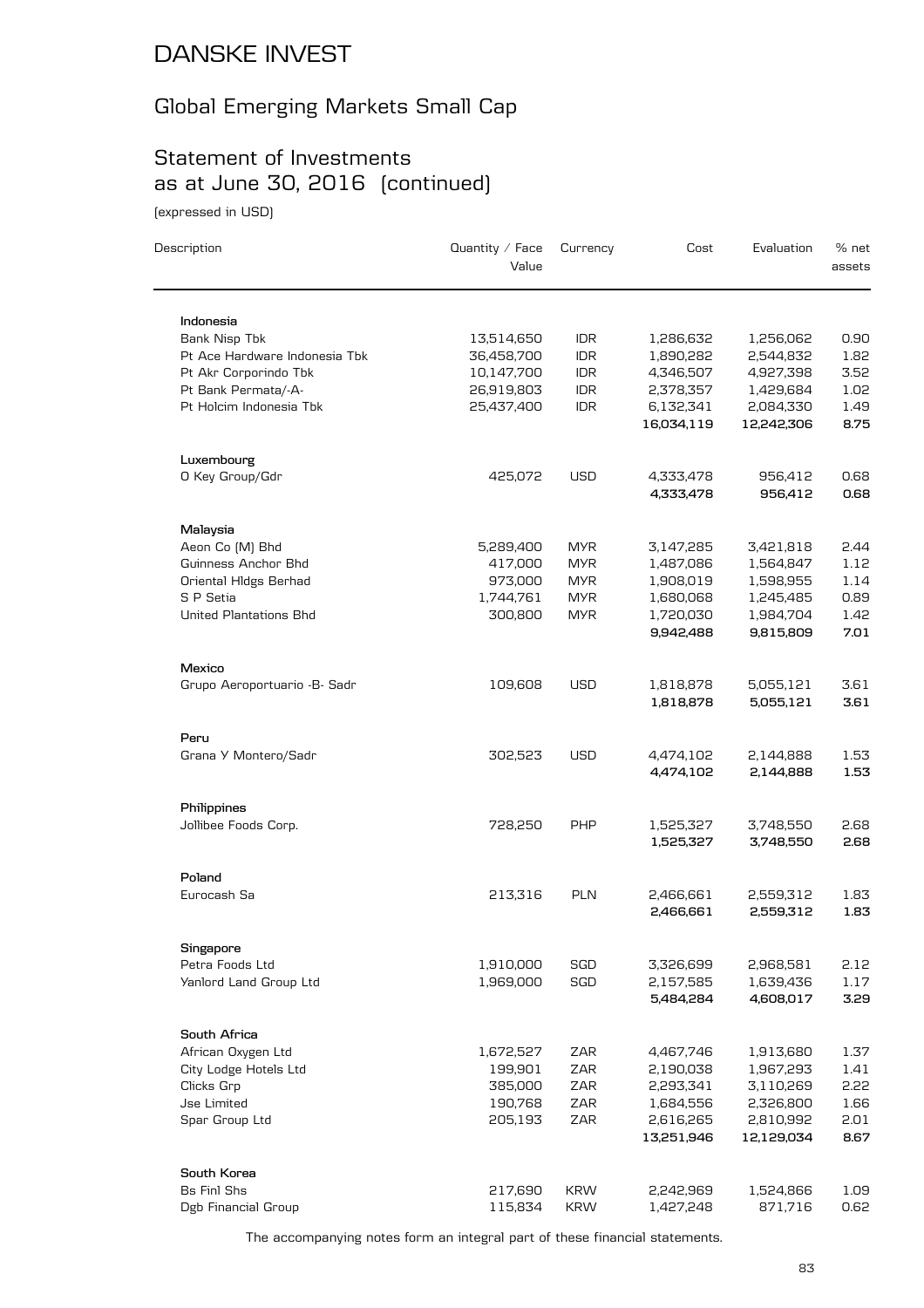### Global Emerging Markets Small Cap

# Statement of Investments as at June 30, 2016 (continued)

(expressed in USD)

| Description                                                                    | Quantity / Face<br>Value | Currency   | Cost                   | Evaluation             | % net<br>assets |
|--------------------------------------------------------------------------------|--------------------------|------------|------------------------|------------------------|-----------------|
| Shinsegae Co Ltd                                                               | 6,150                    | <b>KRW</b> | 1,243,757<br>4,913,974 | 1,040,949<br>3,437,531 | 0.75<br>2.46    |
|                                                                                |                          |            |                        |                        |                 |
| Sri Lanka                                                                      |                          |            |                        |                        |                 |
| Chevron Lubricants Lanka                                                       | 298,644                  | <b>LKR</b> | 225,828                | 305,368                | 0.22            |
| John Keells Hldg Plc                                                           | 3,008,107                | <b>LKR</b> | 3,406,388              | 2,775,656              | 1.98            |
|                                                                                |                          |            | 3,632,216              | 3,081,024              | 2.20            |
| Thailand                                                                       |                          |            |                        |                        |                 |
| Bec World Public Co/Foreign                                                    | 1,837,800                | <b>THB</b> | 2,981,717              | 1,190,389              | 0.85            |
| Bumrundgrad Hospital/For.                                                      | 248,000                  | <b>THB</b> | 641,499                | 1,292,837              | 0.93            |
| Central Pattana Foreign Reg                                                    | 900,000                  | <b>THB</b> | 493,234                | 1,502,126              | 1.07            |
| Hana Microelectronics/For.Reg                                                  | 1,975,700                | <b>THB</b> | 1,529,996              | 1,641,734              | 1.17            |
| Siam City Cement Pub./For.Reg.                                                 | 203,500                  | THB        | 2,020,610              | 1,693,901              | 1.21            |
|                                                                                |                          |            | 7,667,056              | 7,320,987              | 5.23            |
| <b>The Netherlands</b>                                                         |                          |            |                        |                        |                 |
| Asm International Nv                                                           | 57,740                   | <b>EUR</b> | 2,263,963              | 2,216,538              | 1.58            |
|                                                                                |                          |            | 2,263,963              | 2,216,538              | 1.58            |
| Turkey                                                                         |                          |            |                        |                        |                 |
| Aksigorta                                                                      | 2,262,162                | <b>TRY</b> | 2,775,464              | 1,492,121              | 1.07            |
| Avivasa Emeklilik Ve Hayat A.S                                                 | 210,549                  | <b>TRY</b> | 1,258,092              | 1,377,873              | 0.99            |
| Cimsa Cimento Sanayi Ve Ticar.                                                 | 633,306                  | <b>TRY</b> | 3,302,079              | 3,322,142              | 2.37            |
| Coca Cola Icecek Sanayi                                                        | 202,349                  | <b>TRY</b> | 2,257,945              | 2,480,712              | 1.77            |
|                                                                                |                          |            | 9,593,580              | 8,672,848              | 6.20            |
|                                                                                |                          |            |                        |                        |                 |
| <b>United States of America</b>                                                |                          |            |                        |                        |                 |
| Epam Systems                                                                   | 47,761                   | <b>USD</b> | 1,838,092              | 3,147,450              | 2.25            |
|                                                                                |                          |            | 1,838,092              | 3,147,450              | 2.25            |
| <b>Total - Shares</b>                                                          |                          |            | 137,611,714            | 128,742,924            | 91.99           |
| Warrants                                                                       |                          |            |                        |                        |                 |
| Sri Lanka                                                                      |                          |            |                        |                        |                 |
| John Keels 12.11.16 Cw/Jkh                                                     | 259.625                  | <b>LKR</b> |                        | 10,470                 | 0.01            |
|                                                                                |                          |            |                        | 10,470                 | 0.01            |
| Total - Warrants                                                               |                          |            |                        | 10,470                 | 0.01            |
| Total - Transferable securities admitted to an official stock exchange listing |                          |            | 137,611,714            | 128,753,394            | 92.00           |
| Transferable securities dealt in on another regulated market                   |                          |            |                        |                        |                 |
| <b>Shares</b>                                                                  |                          |            |                        |                        |                 |
| Egypt                                                                          |                          |            |                        |                        |                 |
| Edita Food / Gdr                                                               | 153,656                  | USD        | 1,199,157              | 1,106,323              | 0.79            |
|                                                                                |                          |            | 1,199,157              | 1,106,323              | 0.79            |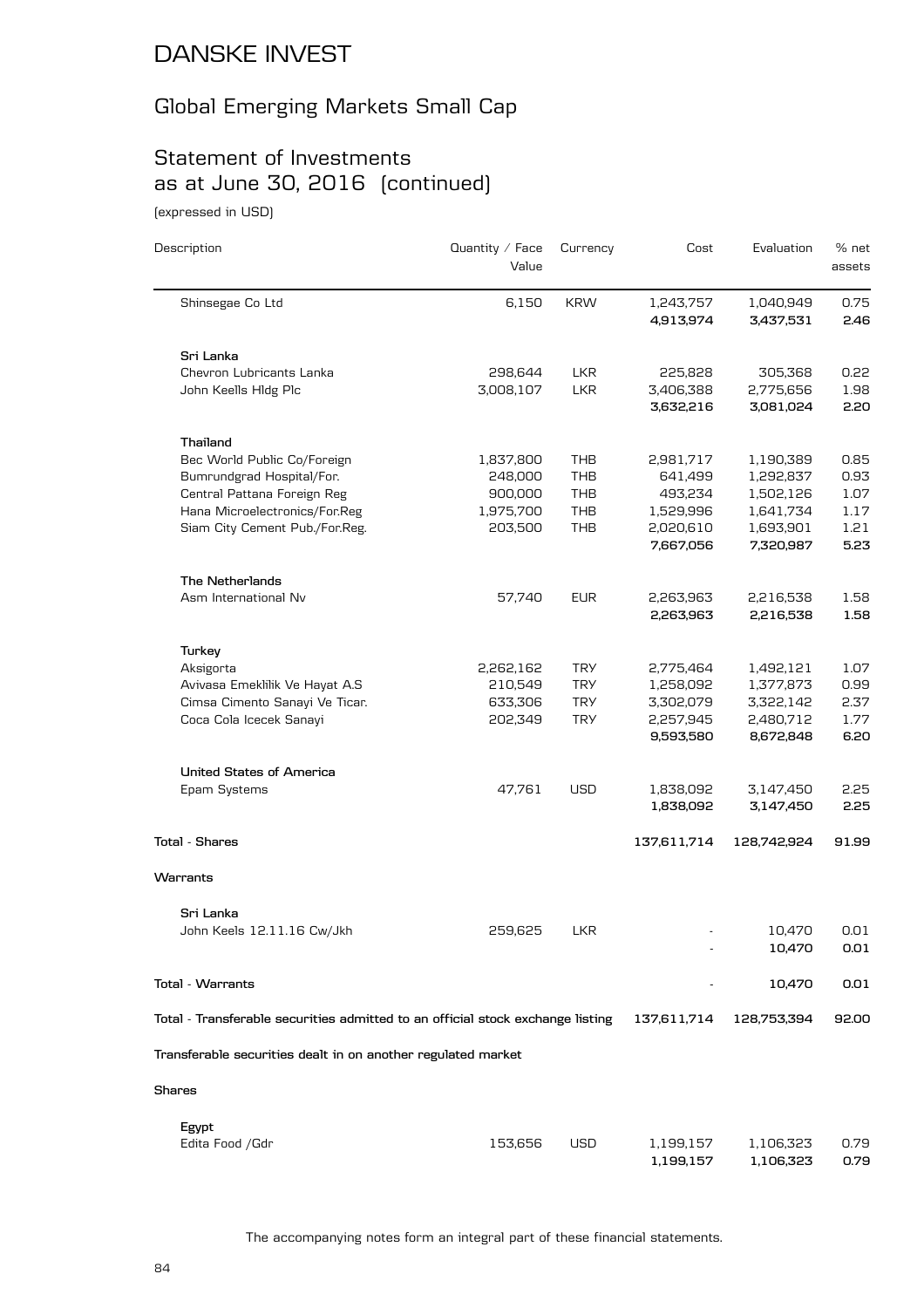## Global Emerging Markets Small Cap

## Statement of Investments as at June 30, 2016 (continued)

(expressed in USD)

| Description                                                          | Quantity / Face<br>Value | Currency   | Cost                   | Evaluation             | $%$ net<br>assets |
|----------------------------------------------------------------------|--------------------------|------------|------------------------|------------------------|-------------------|
| Kenya                                                                |                          |            |                        |                        |                   |
| East African Breweries Ltd                                           | 737,797                  | <b>KES</b> | 2,019,460<br>2,019,460 | 2,043,314<br>2,043,314 | 1.46<br>1.46      |
| Romania                                                              |                          |            |                        |                        |                   |
| Banca Romana Pentru Dezvoltare                                       | 1,015,460                | <b>RON</b> | 2,804,461<br>2,804,461 | 2,415,861<br>2,415,861 | 1.73<br>1.73      |
| Russia                                                               |                          |            |                        |                        |                   |
| Sinergia Oao                                                         | 219,758                  | <b>USD</b> | 5,151,362<br>5,151,362 | 1,359,257<br>1,359,257 | 0.97<br>0.97      |
| <b>Total - Shares</b>                                                |                          |            | 11,174,440             | 6,924,755              | 4.95              |
| Total - Transferable securities dealt in on another regulated market |                          |            | 11,174,440             | 6,924,755              | 4.95              |
| Other Transferable securities                                        |                          |            |                        |                        |                   |
| Shares                                                               |                          |            |                        |                        |                   |
| Nigeria                                                              |                          |            |                        |                        |                   |
| Guiness Nigeria                                                      | 3,119,869                | <b>NGN</b> | 4,901,067              | 1,175,117              | 0.84              |
| Zenith Bank                                                          | 23,854,280               | <b>NGN</b> | 1,958,381<br>6,859,448 | 1,351,107<br>2,526,224 | 0.96<br>1.80      |
| <b>Total - Shares</b>                                                |                          |            | 6,859,448              | 2,526,224              | 1.80              |
| Total - Other Transferable securities                                |                          |            | 6,859,448              | 2,526,224              | 1.80              |
| TOTAL INVESTMENT PORTFOLIO                                           |                          |            | 155,645,602            | 138,204,373            | 98.75             |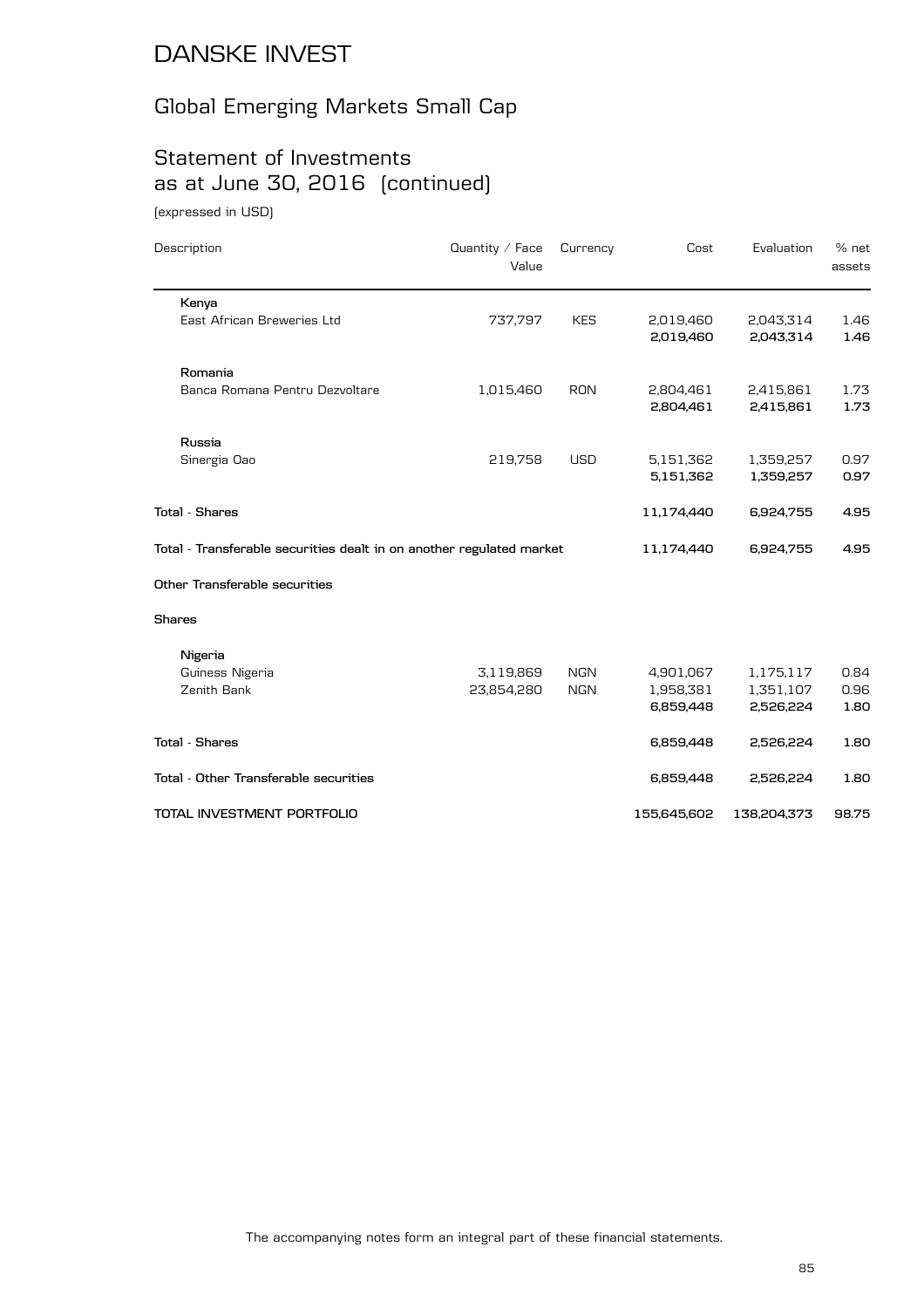### Global Emerging Markets Small Cap

### Geographical and Economic Portfolio Breakdowns as at June 30, 2016

(expressed as a percentage of net assets)

| Geographical breakdown   | %     |
|--------------------------|-------|
| India                    | 13.41 |
| <b>Brazil</b>            | 8.97  |
| Indonesia                | 8.75  |
| South Africa             | 8.67  |
| Malaysia                 | 7.01  |
| Turkey                   | 6.20  |
| Thailand                 | 5.23  |
| Chile                    | 4.18  |
| Mexico                   | 3.61  |
| Singapore                | 3.29  |
| Bermuda Islands          | 3.13  |
| Philippines              | 2.68  |
| South Korea              | 2.46  |
| United States of America | 2.25  |
| Sri Lanka                | 2.21  |
| Egypt                    | 2.03  |
| Poland                   | 1.83  |
| Nigeria                  | 1.80  |
| Romania                  | 1.73  |
| The Netherlands          | 1.58  |
| Peru                     | 1.53  |
| Kenya                    | 1.46  |
| <b>Great Britain</b>     | 1.32  |
| China                    | 1.02  |
| Russia                   | 0.97  |
| Cayman Islands           | 0.75  |
| Luxembourg               | 0.68  |

|                                                    | 98.75        |
|----------------------------------------------------|--------------|
| Textile                                            | 0.47         |
| Other Services                                     | 0.85         |
| Petrol                                             | 0.97         |
| Agriculture and Fishing                            | 1.42         |
| Consumer Goods                                     | 1.72         |
| <b>Business Houses</b>                             | 1.83         |
| Automobile Industry                                | 2.31         |
| Electronic Semiconductor                           | 2.75         |
| Insurance                                          | 3.39         |
| <b>Tobacco and Spirits</b>                         | 3.42         |
| Miscellaneous                                      | 3.66         |
| Leisure                                            | 4.09         |
| <b>Banks and Financial Institutions</b>            | 4.33         |
| <b>Pharmaceuticals and Cosmetics</b>               | 4.50         |
| Holding and Finance Companies<br>Internet Software | 6.26<br>5.60 |
| Retail                                             | 7.44         |
| Chemicals                                          | 7.83         |
| Real Estate Companies                              | 8.46         |
| Transportation                                     | 8.59         |
| <b>Food and Distilleries</b>                       | 9.04         |
| Construction, Building Material                    | 9.82         |
| Economic breakdown                                 | $\%$         |

**98.75**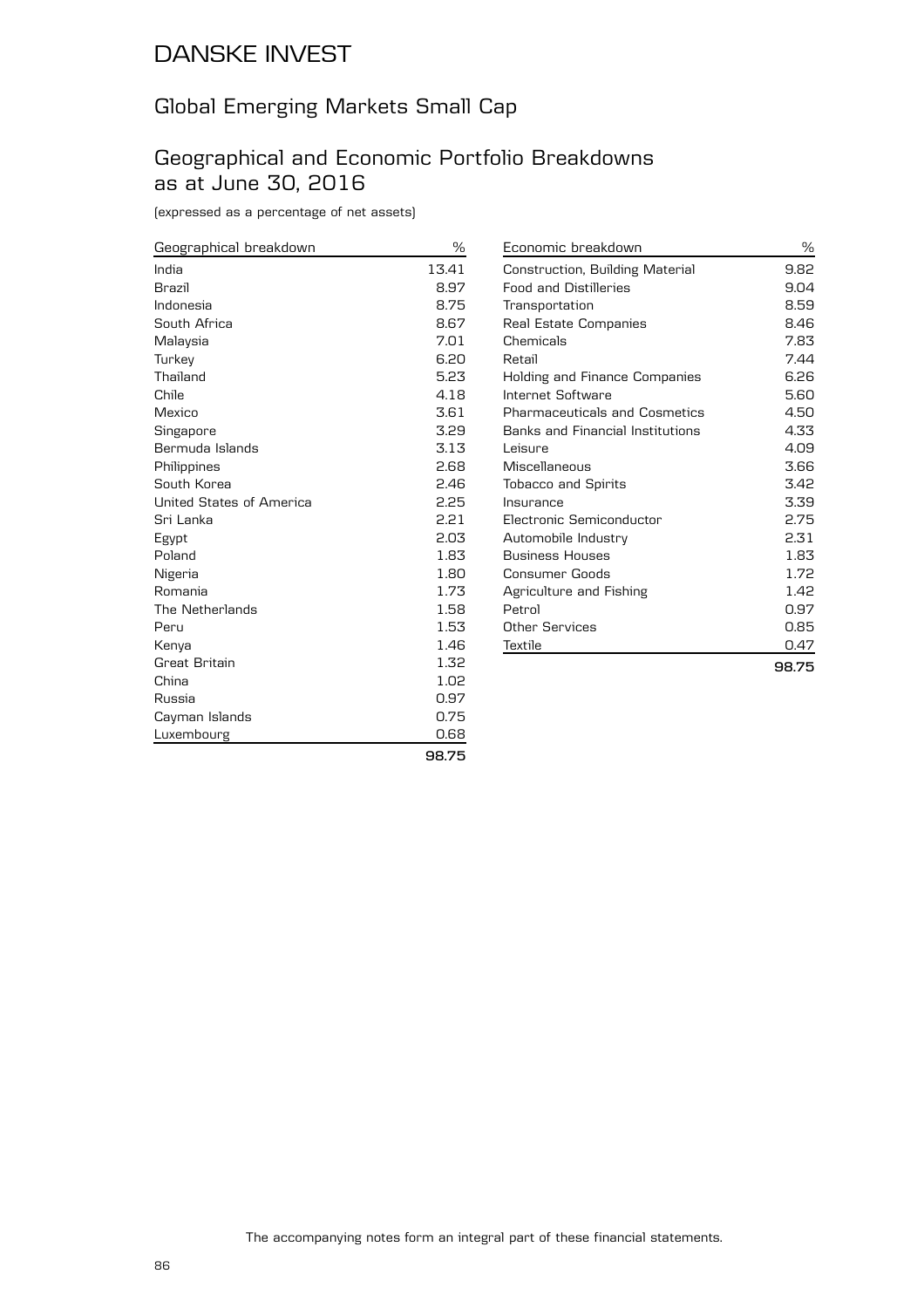### Russia

### Statement of Investments as at June 30, 2016

| Description                                                                    | Quantity $\angle$ Face<br>Value | Currency   | Cost      | Evaluation | % net<br>assets |
|--------------------------------------------------------------------------------|---------------------------------|------------|-----------|------------|-----------------|
| Transferable securities admitted to an official stock exchange listing         |                                 |            |           |            |                 |
| <b>Shares</b>                                                                  |                                 |            |           |            |                 |
| <b>British Virgin Islands</b>                                                  |                                 |            |           |            |                 |
| Lenta Ltd / Gdr                                                                | 35,225                          | <b>USD</b> | 232,815   | 249,745    | 3.10            |
| Luxoft Holding Inc -A-                                                         | 6,978                           | <b>USD</b> | 306,063   | 370,462    | 4.61            |
| Mail.Ru Gr/Gdr                                                                 | 5,124                           | <b>USD</b> | 153,823   | 93,257     | 1.16            |
|                                                                                |                                 |            | 692,701   | 713,464    | 8.87            |
| Cyprus                                                                         |                                 |            |           |            |                 |
| Globaltrans Investment Plc Gdr                                                 | 99,392                          | <b>USD</b> | 473,180   | 380,671    | 4.73            |
| Ros Agro Plc / Gdr                                                             | 17,726                          | <b>USD</b> | 224,106   | 259,686    | 3.23            |
|                                                                                |                                 |            | 697,286   | 640,357    | 7.96            |
| Great Britain                                                                  |                                 |            |           |            |                 |
| Georgia Healthcare Group Plc                                                   | 38,000                          | <b>GBP</b> | 101,346   | 147,916    | 1.84            |
|                                                                                |                                 |            | 101,346   | 147,916    | 1.84            |
| Guernsey                                                                       |                                 |            |           |            |                 |
| Etalon Group / Sgdr                                                            | 113,309                         | <b>USD</b> | 196,011   | 274,208    | 3.41            |
|                                                                                |                                 |            | 196,011   | 274,208    | 3.41            |
| Russia                                                                         |                                 |            |           |            |                 |
| Gazprom Neft Ojsc /Adr                                                         | 13,586                          | <b>USD</b> | 306,540   | 171,184    | 2.13            |
| Gazprom Oao /Sadr Regs                                                         | 71,827                          | <b>USD</b> | 733,577   | 309,754    | 3.85            |
| Mmc Norilsk Nickel Pjsc/Adr                                                    | 23,017                          | <b>USD</b> | 394,107   | 305,435    | 3.80            |
| Novatek Oao /Sgdr                                                              | 3,789                           | <b>USD</b> | 389,569   | 385,341    | 4.79            |
| Oil Company Lukoil Pjsc /Sadr                                                  | 8,916                           | <b>USD</b> | 520,849   | 370,371    | 4.60            |
| Phosagro Ojsc /Sgdr                                                            | 6,931                           | <b>USD</b> | 87,514    | 103,688    | 1.29            |
| Sberbank of Russia Ojsc /Sadr                                                  | 67,172                          | <b>USD</b> | 659,737   | 584,867    | 7.27            |
|                                                                                |                                 |            | 3,091,893 | 2,230,640  | 27.73           |
| The Netherlands                                                                |                                 |            |           |            |                 |
| X5 Retail Group Nv / Sgdr                                                      | 12,496                          | USD        | 249,544   | 240,673    | 2.99            |
| Yandex Nv - A-                                                                 | 10,637                          | <b>USD</b> | 225,939   | 228,376    | 2.84            |
|                                                                                |                                 |            | 475,483   | 469,049    | 5.83            |
| <b>Total - Shares</b>                                                          |                                 |            | 5,254,720 | 4,475,634  | 55.64           |
| Total - Transferable securities admitted to an official stock exchange listing |                                 |            | 5,254,720 | 4,475,634  | 55.64           |

**Shares**

| Russia            |           |     |         |         |      |
|-------------------|-----------|-----|---------|---------|------|
| Akron Ojsc        | 3.190     | USD | 166.722 | 171.962 | 2.14 |
| Alrosa Cisc Shs   | 361.364   | USD | 364.261 | 393.596 | 4.89 |
| Bashneft Ojsc     | 5.410     | USD | 184.503 | 248.648 | 3.09 |
| Bashneft Pref Shs | 5.096     | USD | 131.797 | 151.169 | 1.88 |
| E.On Russia Ojsc  | 2.972.911 | USD | 178.039 | 127.466 | 1.58 |
|                   |           |     |         |         |      |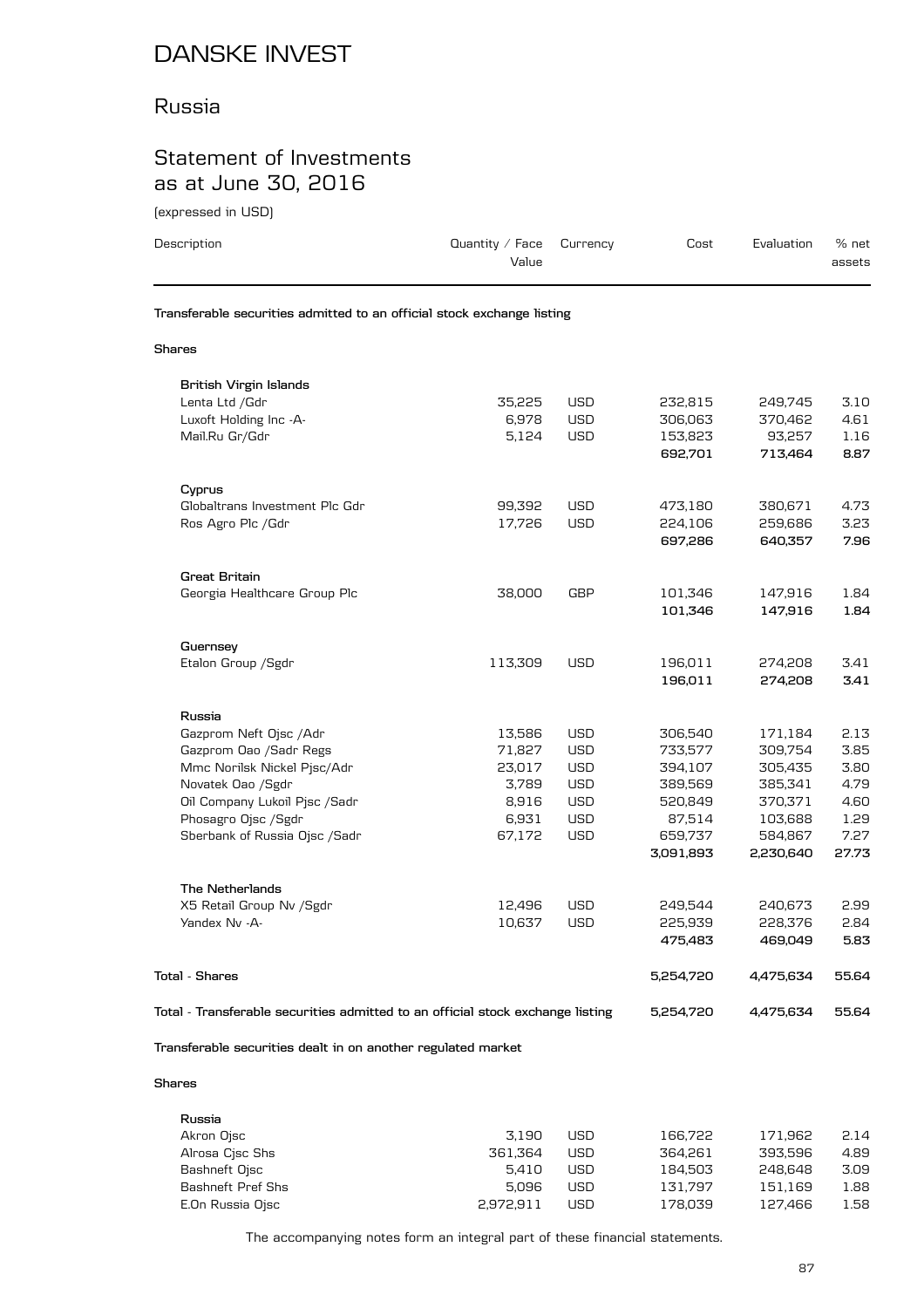### Russia

### Statement of Investments as at June 30, 2016 (continued)

(expressed in USD)

| Description                                                          | Quantity / Face<br>Value | Currency   | Cost      | Evaluation |       |
|----------------------------------------------------------------------|--------------------------|------------|-----------|------------|-------|
| Jsc Surgutneftegaz / Pref.                                           | 534,735                  | <b>USD</b> | 342,657   | 321,332    | 3.99  |
| M Video Company Jsc                                                  | 48,279                   | <b>USD</b> | 252,873   | 231,071    | 2.87  |
| Magnit Jsc                                                           | 3,623                    | <b>USD</b> | 698,754   | 489,671    | 6.09  |
| Mobile Telesystems Ojsc                                              | 53,248                   | <b>USD</b> | 204,073   | 203,128    | 2.53  |
| Moscow Exchange                                                      | 236,450                  | <b>USD</b> | 319,707   | 419,079    | 5.21  |
| Rostelecom /Pref.                                                    | 228,288                  | <b>USD</b> | 237,969   | 248,615    | 3.09  |
| Sberbank/Pref.                                                       | 55,641                   | <b>USD</b> | 84,695    | 78,280     | 0.97  |
| Tatneft                                                              | 91.975                   | <b>USD</b> | 287.172   | 253,205    | 3.15  |
| Vsmpo-Avisma Corporation                                             | 455                      | <b>USD</b> | 54,880    | 83,720     | 1.04  |
|                                                                      |                          |            | 3,508,102 | 3,420,942  | 42.52 |
| Total - Shares                                                       |                          |            | 3,508,102 | 3,420,942  | 42.52 |
| Total - Transferable securities dealt in on another regulated market |                          | 3,508,102  | 3,420,942 | 42.52      |       |
| TOTAL INVESTMENT PORTFOLIO                                           |                          |            | 8,762,822 | 7.896.576  | 98.16 |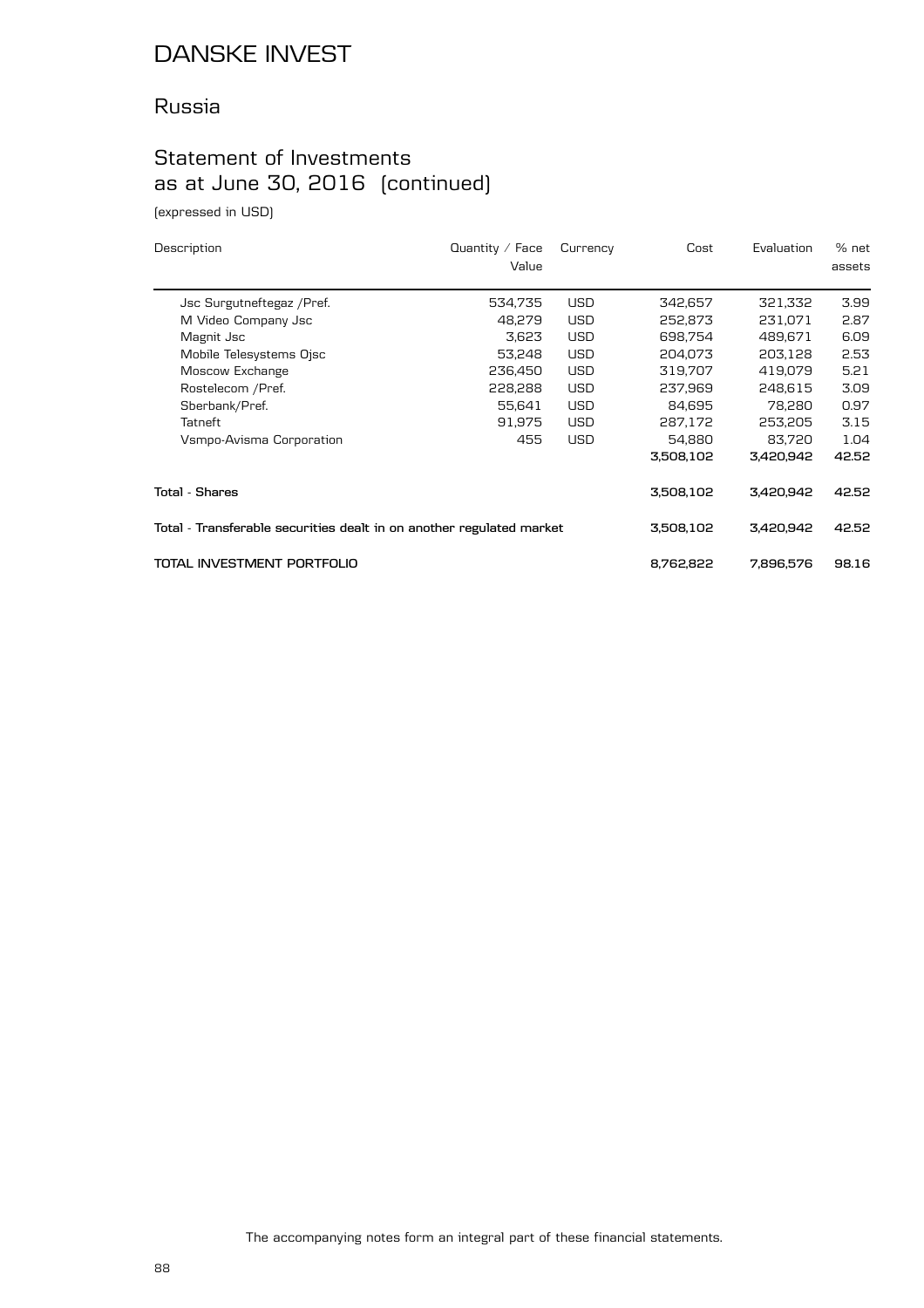### Russia

### Geographical and Economic Portfolio Breakdowns as at June 30, 2016

(expressed as a percentage of net assets)

| Geographical breakdown | %     |
|------------------------|-------|
| Russia                 | 70.25 |
| British Virgin Islands | 8.87  |
| Cyprus                 | 7.96  |
| The Netherlands        | 5.83  |
| Guernsey               | 3.41  |
| Great Britain          | 1.84  |
|                        | 98.16 |

| Economic breakdown                      | ℅     |
|-----------------------------------------|-------|
| Petrol                                  | 22.69 |
| Holding and Finance Companies           | 10.00 |
| Internet Software                       | 8.61  |
| <b>Banks and Financial Institutions</b> | 8.24  |
| Chemicals                               | 6.18  |
| Food and Distilleries                   | 6.09  |
| Retail                                  | 6.09  |
| News Transmission                       | 5.62  |
| Transportation                          | 4.73  |
| Miscellaneous                           | 4.45  |
| Non-Ferrous Metals                      | 3.80  |
| Other Services                          | 3.41  |
| Agriculture and Fishing                 | 3.23  |
| Pharmaceuticals and Cosmetics           | 2.14  |
| Healthcare Education & Social Services  | 1.84  |
| Mines, Heavy Industries                 | 1.04  |
|                                         |       |

**98.16**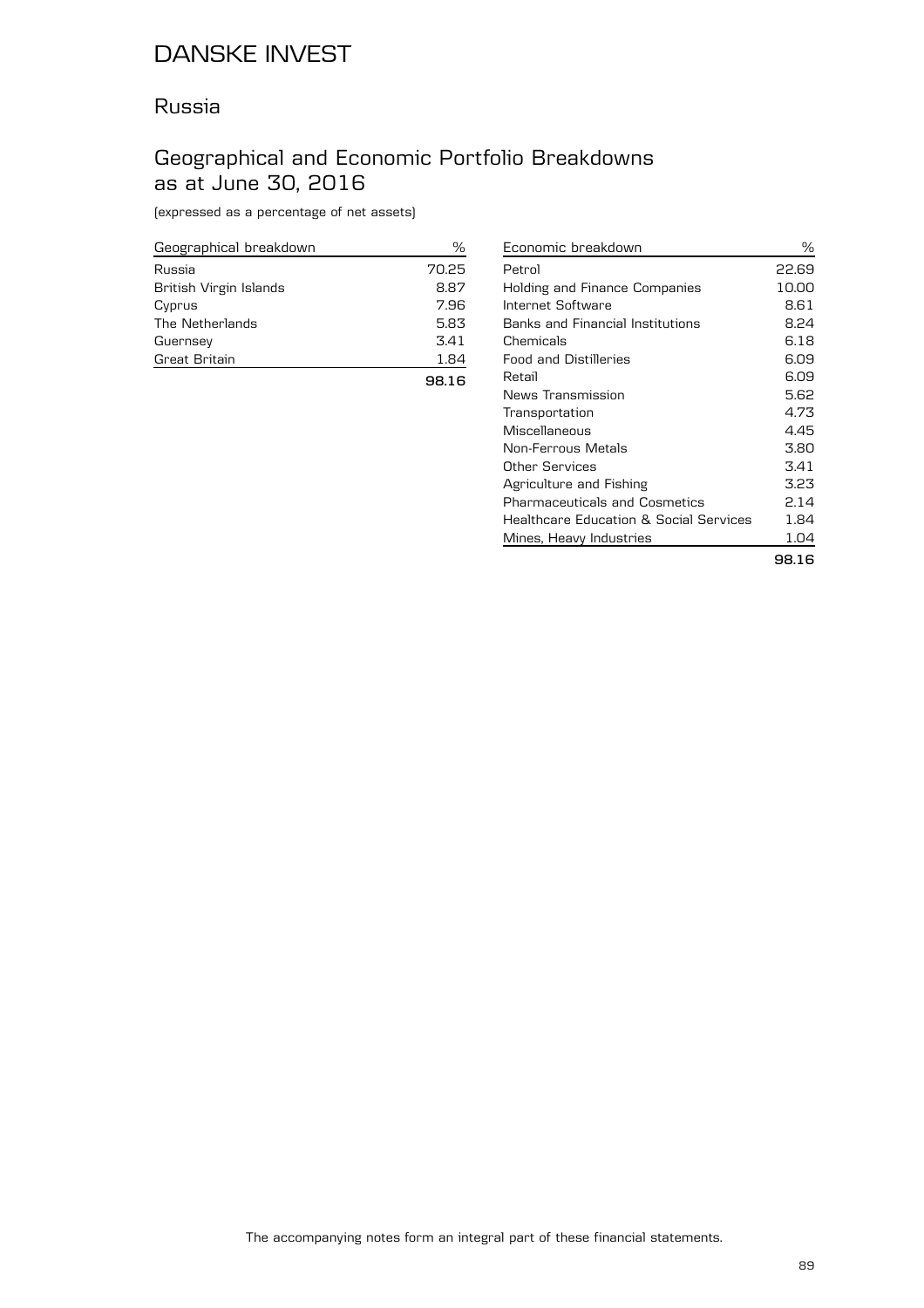### Notes to the Unaudited Financial Statements

### as at June 30, 2016

### **NOTE 1 – GENERAL**

Danske Invest (the "Fund") is established as an undertaking for collective investment in transferable securities in accordance with the amended Luxembourg Law of December 17, 2010 on collective investment undertakings and is managed by Danske Invest Management Company (the "Company"). Danske Invest Management Company has also been appointed to act as Management Company for the following investment funds: Danske Invest SICAV, Danske Fund of Funds, Danske Invest SICAV-SIF and Danske Invest Allocation. The articles of incorporation of the Management Company changed on November 14, 2008 and were published on December 8, 2008 in the *Mémorial C, Recueil*. The Fund is part of the official list of Undertakings for Collective Investment, pursuant to the Luxembourg Law of December 17, 2010 (part I), relating to Undertakings for Collective Investment, as amended.

On June 30, 2016 the Fund includes 40 active sub-classes:

- Danish Bond Class A
- Danish Bond Class A d
- European Bond Class A
- European Bond Class A d
- European Bond Class A-nok h
- Denmark Focus Class A
- Nordic Class A
- Swedish Bond Class A
- Swedish Bond Class Y
- Sweden Class A
- Danish Mortgage Bond Class A
- Danish Mortgage Bond Class A d
- Danish Mortgage Bond Class A-eur h
- Danish Mortgage Bond Class A-nok h
- Danish Mortgage Bond Class A-sek h
- Danish Mortgage Bond Class I
- Global Emerging Markets Class A
- Global Emerging Markets Class I
- Europe Focus Class A
- Europe Focus Class I
- Global StockPicking Class A
- Global StockPicking Class I
- Europe Small Cap Class A
- Europe Small Cap Class I
- Europe High Dividend Class A
- Europe High Dividend Class I
- Global Corporate Bonds Class A
- Global Corporate Bonds Class A-nok h
- Global Corporate Bonds Class A-sek h
- Global Corporate Bonds Class I
- Eastern Europe Convergence Class A
- Eastern Europe Convergence Class I
- China Class A
- Japan Class A
- India Class A
- Trans-Balkan Class A
- Global Emerging Markets Small Cap Class A
- Global Emerging Markets Small Cap Class I
- Russia Class A
- Russia Class I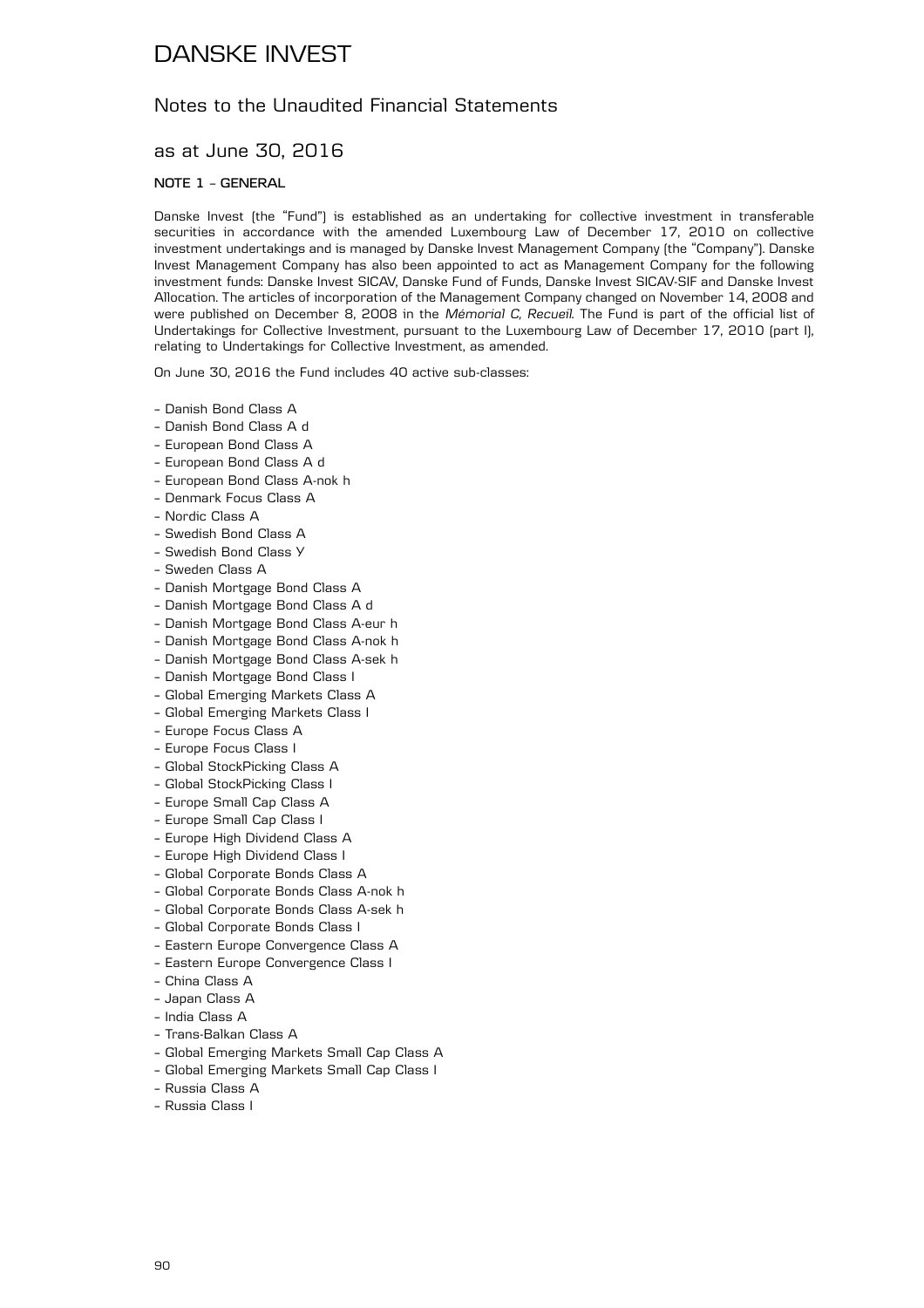### Notes to the Unaudited Financial Statements (continued)

### as at June 30, 2016

#### **NOTE 1 – GENERAL (continued)**

The following Sub-Funds paid out dividends as detailed below:

Record date : February 22, 2016 Ex-date : February 23, 2016 Pay date : February 26, 2016

Danish Bond Class A d DKK 1.50 per unit

European Bond Class A d EUR 0.20 per unit

Danish Mortgage Bond Class A d DKK 2.05 per unit

#### **NOTE 2 – INVESTMENT OBJECTIVES**

The investment objective of the Fund and each Sub-Fund is to achieve a high total return as compatible with a sound diversification of risks.

As per the prospectus dated May 31, 2014, the investment objective of each relevant Sub-Fund is as follows:

**Danish Bond** invests in transferable securities, mainly bonds, admitted to or dealt on a Regulated Market and issued by credit institutions, companies, governments, municipalities and other public organizations and which are denominated in Danish Kroner.

**European Bond** invests in transferable securities, mainly bonds, admitted to or dealt on a Regulated Market and issued by credit institutions, companies, governments, municipalities and other public organizations of countries participating in the European Union (EU) or the European Economic Area (EEA). The bonds shall be denominated in Euro or in the national currencies of these countries.

**Denmark Focus** invests in transferable securities, mainly equities and equity-related securities which are admitted to or dealt on Nasdaq OMX Copenhagen (Denmark). The investments are made according to the expected performance; sectors may be overweighted or underweighted accordingly.

**Nordic** invests in transferable securities, mainly equities and equity-related securities which are admitted to or dealt on a Regulated Market in the Nordic countries (Denmark, Finland, Norway and Sweden). The investments are made according to expected performance; sectors, countries and currencies may be overweighted or underweighted accordingly.

**Swedish Bond** invests in transferable securities, mainly bonds and other debt instruments denominated in Swedish Kroner issued by companies, governments, municipalities and other public organizations and admitted to or dealt on a Regulated Market. The Sub-Fund may invest up to 10% of its assets to transferable securities which are not admitted or dealt in on a Regulated Market as stated in 4.1 through 4.5 in the Prospectus.

**Sweden** invests in transferable securities, mainly equities and equity-related securities admitted or dealt in on a Regulated Market in Sweden. The investments are made according to expected performance; sectors may be overweighted or underweighted accordingly.

**Danish Mortgage Bond** invests in transferable securities, mainly bonds admitted to or dealt on a Regulated Market and issued by Danish mortgage credit institutions and which are denominated in Danish Kroner.

**Global Emerging Markets** invests in transferable securities, mainly equities and equity-related securities which are admitted to or dealt on a Regulated Markets and issued by companies domiciled, or with main activity, in emerging markets-countries. The investments in emerging markets countries may include, but are not limited to investment in the countries mentioned in the following paragraph. The investments are made according to expected performance; sectors, countries and currencies may be overweighted or underweighted accordingly.

List of countries: Mexico, Brazil, Chile, Argentina, Peru, Venezuela, Colombia, Korea, Taiwan, Hong Kong, China, Malaysia, Thailand, Indonesia, Philippines, India, Sri Lanka, Russia (with maximum 10% of the net assets), Poland, Hungary, Czech Republic, Estonia Lithuania, Latvia, Slovenia, Slovakia, Croatia, Romania, Turkey, Israel, Egypt, Jordan, Morocco, South Africa, Bulgaria and Cyprus, and in other emerging market countries as defined by the emerging markets classification of Standard and Poor's/IFCG and standard and Poor's/Frontier Markets.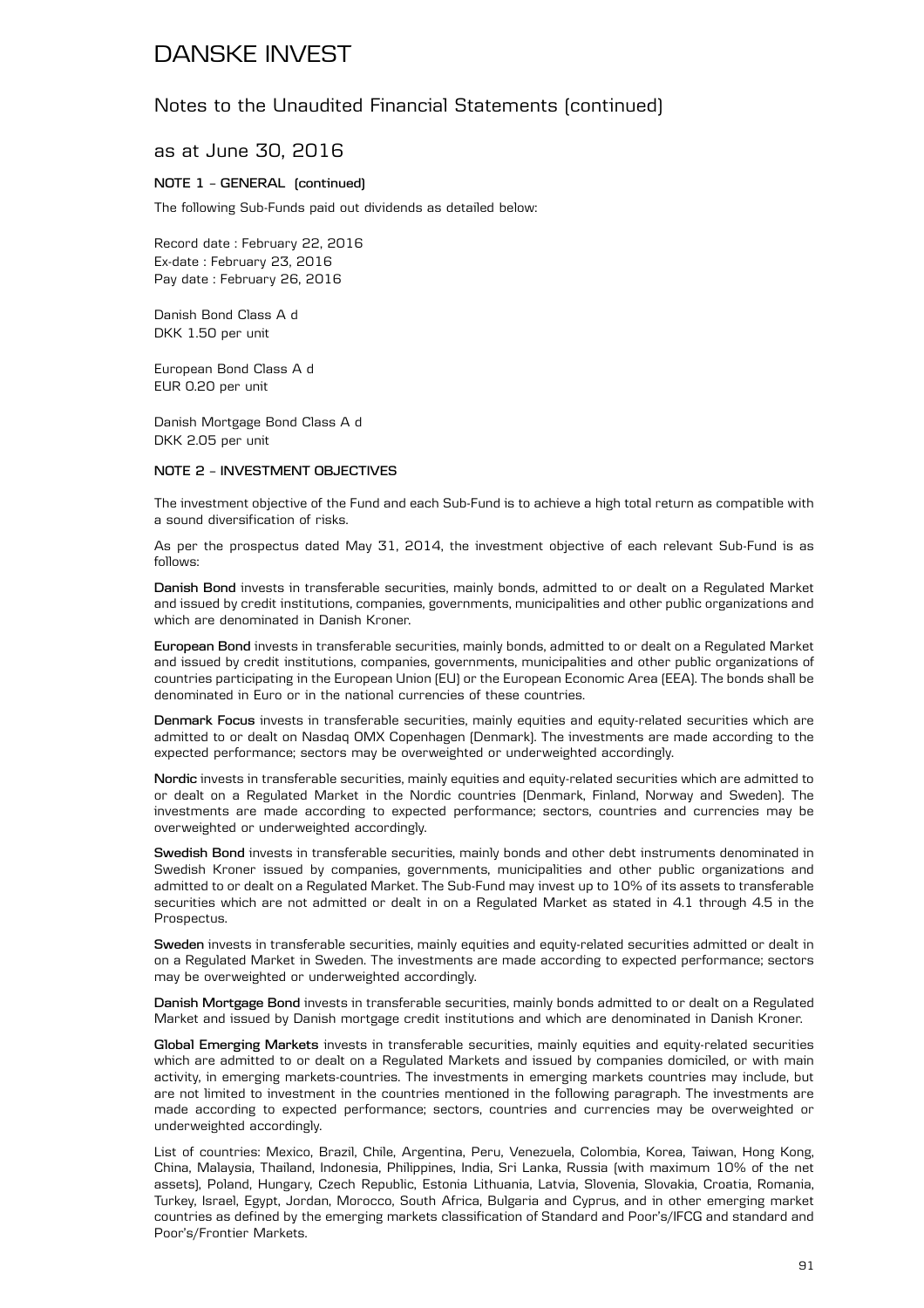### Notes to the Unaudited Financial Statements (continued)

### as at June 30, 2016

#### **NOTE 2 – INVESTMENT OBJECTIVES (continued)**

**Europe Focus** invests in transferable securities, mainly equities and equity-related securities which are admitted to or dealt on a Regulated Market in Europe or in companies domiciled in, or with main activity in Europe except for Russia but admitted to or dealt in on a Regulated Market outside Europe. A minor part may be invested in equities issued by companies domiciled, or traded on market places, in countries bordering to Europe including but not limited to Azerbaijan, Georgia, Kazakhstan and Turkey.

**Global StockPicking** invests in transferable securities, mainly equities and equity-related securities admitted to or dealt in on a Regulated Market worldwide.

The Sub-Fund is invested in those shares, which are expected to give the highest return without consideration to a diversification based on countries, sectors and/or currencies.

**Europe Small Cap** invests in transferable securities, mainly equities and equity-related securities or small and medium sized companies, which are admitted to or dealt in on a Regulated Market in Europe except Russia or in companies domiciled in, or with main activity in Europe except Russia but admitted to or dealt in on a Regulated Market outside Europe. A minor part may be invested in equities issued by companies domiciled, or traded on market places, in countries bordering to Europe including but not limited to Azerbaijan, Georgia, Kazakhstan and Turkey.

**Europe High Dividend** invests in transferable securities, mainly equities and equity-related securities which are admitted to or dealt in on a Regulated Market in Europe or in companies domiciled in, or with main activity in Europe but admitted to or dealt in on a Regulated Market outside Europe. A minor part may be invested in equities issued by companies domiciled, or traded on market places, in countries bordering to Europe including but not limited to Azerbaijan, Georgia, Kazakhstan and Turkey.

**Global Corporate Bonds** invests in transferable securities, mainly bonds and other debt instruments which are admitted to or dealt on a Regulated Market and issued by companies located in any Member State of the European Union or the OECD, or any other country of Western or Easter Europe, Asia, Oceania, the American continents or Africa. The Sub-Fund's net assets will generally be invested in bonds with credit ratings between A1/A+ and Baa3/BBB- at Moody's, Fitch or Standard & Poor's, or a corresponding rating at another recognized first class rating institute. If a given bond is rated by all three major rating agencies, Moody's, Standard & Poor's and Fitch, the rating that is determined for a given bond is the second lowest rating. If the bond is only rated by one or two of the agencies mentioned above, then the lowest rating will apply. Bonds with credit rating below Baaa3/BBB- and bonds with no rating must not exceed 25% of the total Net Asset Value of the Sub-Fund. The aim is a wide spread of debtors and segments. The Sub-Fund's net assets may also be invested in government bonds. At least 75% of total Net Asset Value of the Sub-Fund shall be denominated in Euro, or be hedged into Euro.

**Eastern Europe Convergence** invests in transferable securities, mainly equities and equity-related securities admitted to or dealt on a Regulated Market and issued by companies domiciled in, or with main activity, in Eastern Europe, except Russia. A minor part may be invested in equities and equity-related securities issued by companies domiciled in countries bordering to Eastern Europe, except Russia.

**China** This Sub-Fund invests in transferable securities, mainly equities and equity related securities admitted to or dealt in a Regulated Market and issued by companies domiciled in or with main activities within the People's Republic of China, Hong Kong, or Macao.

**Japan** invests in transferable securities, mainly equities and equity-related securities admitted to or dealt on a Regulated Market in Japan. The investments are made according to expected performance; sectors may be overweighted or underweighted accordingly.

**India** invests in transferable securities, mainly equities and equity-related securities admitted to or dealt on a Regulated Market and issued by companies domiciled in, or with main activity, in India.

The Sub-Fund seeks to obtain its investment objective through active investment management. The MSCI India Index is used for the purpose of performance comparison of the Sub-Fund.

**Trans-Balkan** invests in transferable securities, mainly equities and equity-related securities admitted to or dealt on a Regulated Market primarily in the Balkan region. The investments in the Balkan region may include, but are not limited to investment in the hereunder countries provided that they are qualified as regulated markets. The investments are made according to expected performance; sectors, countries and currencies may be overweighted or underweighted accordingly.

List of countries: Bulgaria, Bosnia-Herzegovina, Croatia, Macedonia, Montenegro, Romania, Serbia, Slovenia, Greece and Turkey.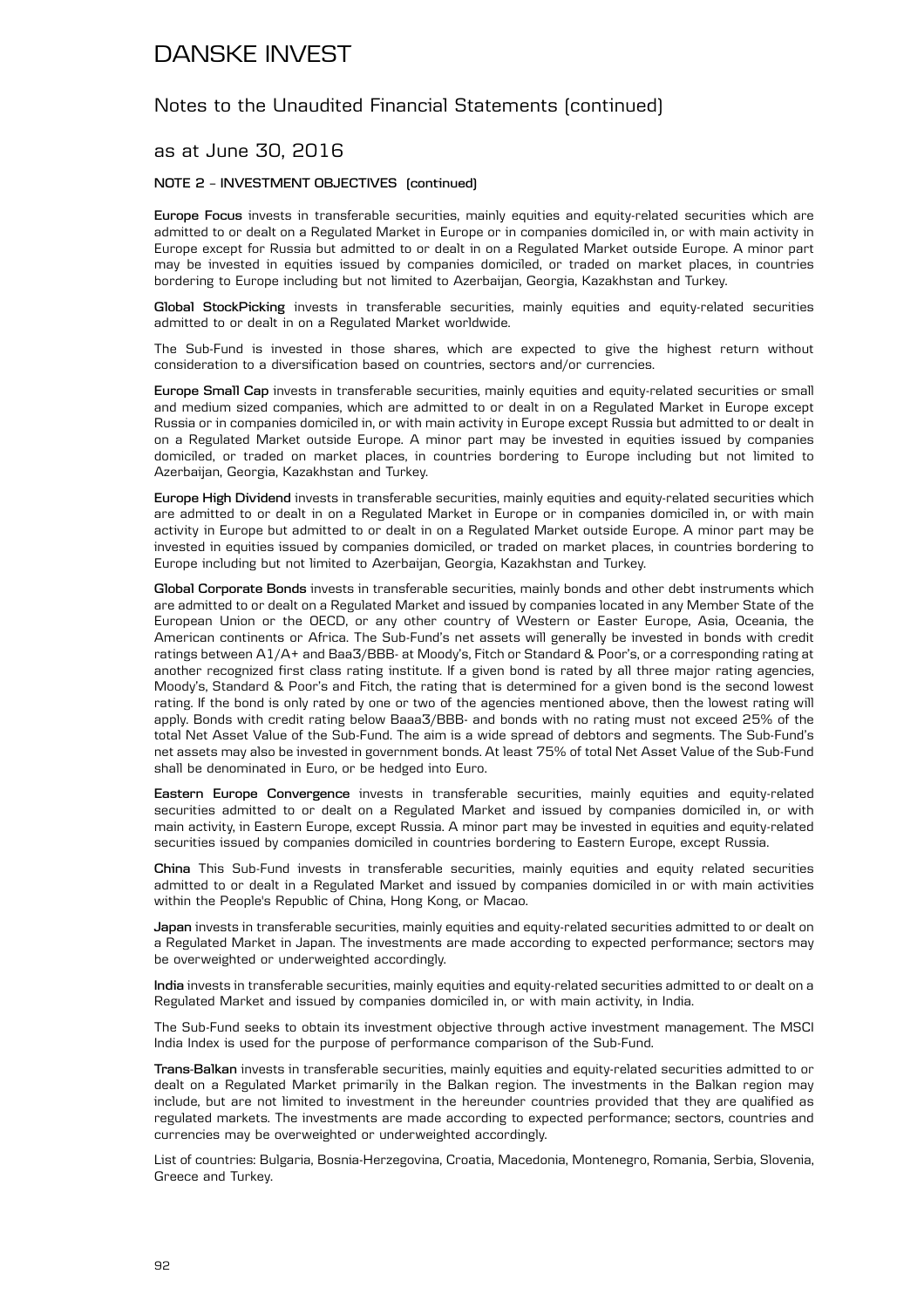### Notes to the Unaudited Financial Statements (continued)

### as at June 30, 2016

#### **NOTE 2 – INVESTMENT OBJECTIVES (continued)**

Global Emerging Markets Small Cap invests in transferable securities, mainly equities and equity-related securities admitted to or dealt on a Regulated Market and issued by small and medium sized companies domiciled, or with main activity, in emerging markets-countries. The investments in emerging markets countries may include, but are not limited to investment in countries mentioned in the following paragraph, provided that they are qualified as regulated markets.

The investments are made according to expected performance; sectors, countries and currencies may be overweighted or underweighted accordingly.

List of countries: Mexico, Brazil, Chile, Argentina, Peru, Venezuela, Columbia, Korea, Taiwan, Hong Kong, China, Malaysia, Thailand, Indonesia, Philippines, India, Sri Lanka, Russia (with maximum 10% of the net assets). Poland, Hungary, Czech Republic, Estonia, Lithuania, Latvia, Slovenia, Slovakia, Croatia, Romania, Turkey, Israel, Egypt, Jordan, Morocco, South Africa, Bulgaria and Cyprus, and in other emerging market countries as defined by the emerging markets classification of Standard and Poor's/IFCG and Standard and Poor's/Frontier Markets.

**Russia** invests in transferable securities, mainly equities and equity-related securities admitted to or dealt on a Regulated Market and issued by companies domiciled, or with main activity, in Russia.

The Sub-Fund may also invest in transferable securities, mainly equities and equity-related securities which are admitted to or dealt in on a Regulated Market and issued by companies domiciled, or with main activity, in States of the former Soviet Union, including Estonia, Kazakhstan, Latvia, Lithuania and Ukraine.

#### **NOTE 3 – SIGNIFICANT ACCOUNTING POLICIES**

The financial statements have been prepared in accordance with generally accepted accounting principles applicable to UCITS and in accordance with laws and regulation in force in the Grand Duchy of Luxembourg.

#### **a) Valuation of investments in portfolio**

The securities listed on an official stock exchange are valued at the last available price on the stock exchange which is the principal market for such security.

The securities which are not listed on an official stock exchange but which are actively traded on another organized market are also valued at the last available price.

The securities which are not listed on an official stock exchange or on another organized market are valued at the last available price. Investment Funds are valued at the last available net asset value.

If these prices do not reflect the fair value of such securities these are valued on the basis of their probable realizable value, estimated in good faith by the Board of Directors of the Management Company.

#### **b) Realised profit/loss on sale of securities**

Profit and loss on investment securities are computed on the basis of average cost.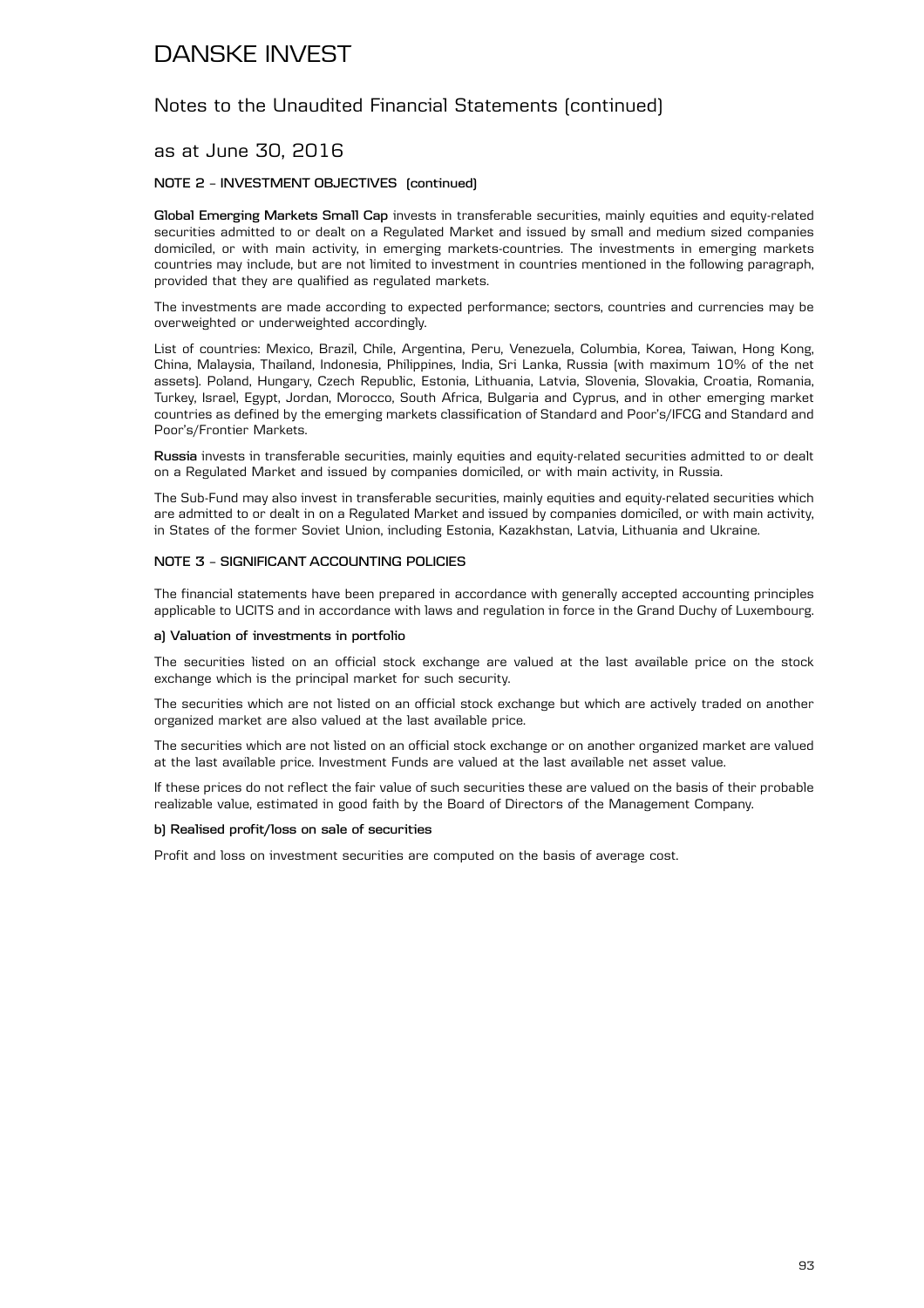### Notes to the Unaudited Financial Statements (continued)

as at June 30, 2016

#### **NOTE 3 – SIGNIFICANT ACCOUNTING POLICIES (continued)**

#### **c) Foreign exchange translation**

The net asset values of the different sub-classes are expressed as follows:

- Danish Bond Class A in Danish Kroner
- Danish Bond Class A d in Danish Kroner
- European Bond Class A in Euro
- European Bond Class A d in Euro
- European Bond Class A-nok h in Norwegian Kroner
- Denmark Focus Class A in Danish Kroner
- Nordic Class A in Euro
- Swedish Bond Class A in Swedish Kronar
- Swedish Bond Class Y in Swedish Kronar
- Sweden Class A in Swedish Kronar
- Danish Mortgage Bond Class A in Danish Kroner
- Danish Mortgage Bond Class A d in Danish Kroner
- Danish Mortgage Bond Class A-eur h in Euro
- Danish Mortgage Bond Class A-nok h in Norwegian Kroner
- Danish Mortgage Bond Class A-sek h in Swedish Kronar
- Danish Mortgage Bond Class I in Danish Kroner
- Global Emerging Markets Class A in US Dollar
- Global Emerging Markets Class I in US Dollar
- Europe Focus Class A in Euro
- Europe Focus Class I in Euro
- Global StockPicking Class A in Euro
- Global StockPicking Class I in Euro
- Europe Small Cap Class A in Euro
- Europe Small Cap Class I in Euro
- Europe High Dividend Class A in Euro
- Europe High Dividend Class I in Euro
- Global Corporate Bonds Class A in Euro
- Global Corporate Bonds Class A-nok h in Norwegian Kroner
- Global Corporate Bonds Class A-sek h in Swedish Kronar
- Global Corporate Bonds Class I in Euro
- Eastern Europe Convergence Class A in Euro
- Eastern Europe Convergence Class I in Euro
- China Class A in US Dollar
- Japan Class A in Japanese Yen
- India Class A in US Dollar
- Trans-Balkan Class A in Euro
- Global Emerging Markets Small Cap Class A in US Dollar
- Global Emerging Markets Small Cap Class I in US Dollar
- Russia Class A in US Dollar
- Russia Class I in US Dollar

All assets and liabilities, which are valued in a currency other than the currency in which units of the relevant Sub-Fund are expressed, are converted into the relevant currency at the exchange rate prevailing at June 30, 2016.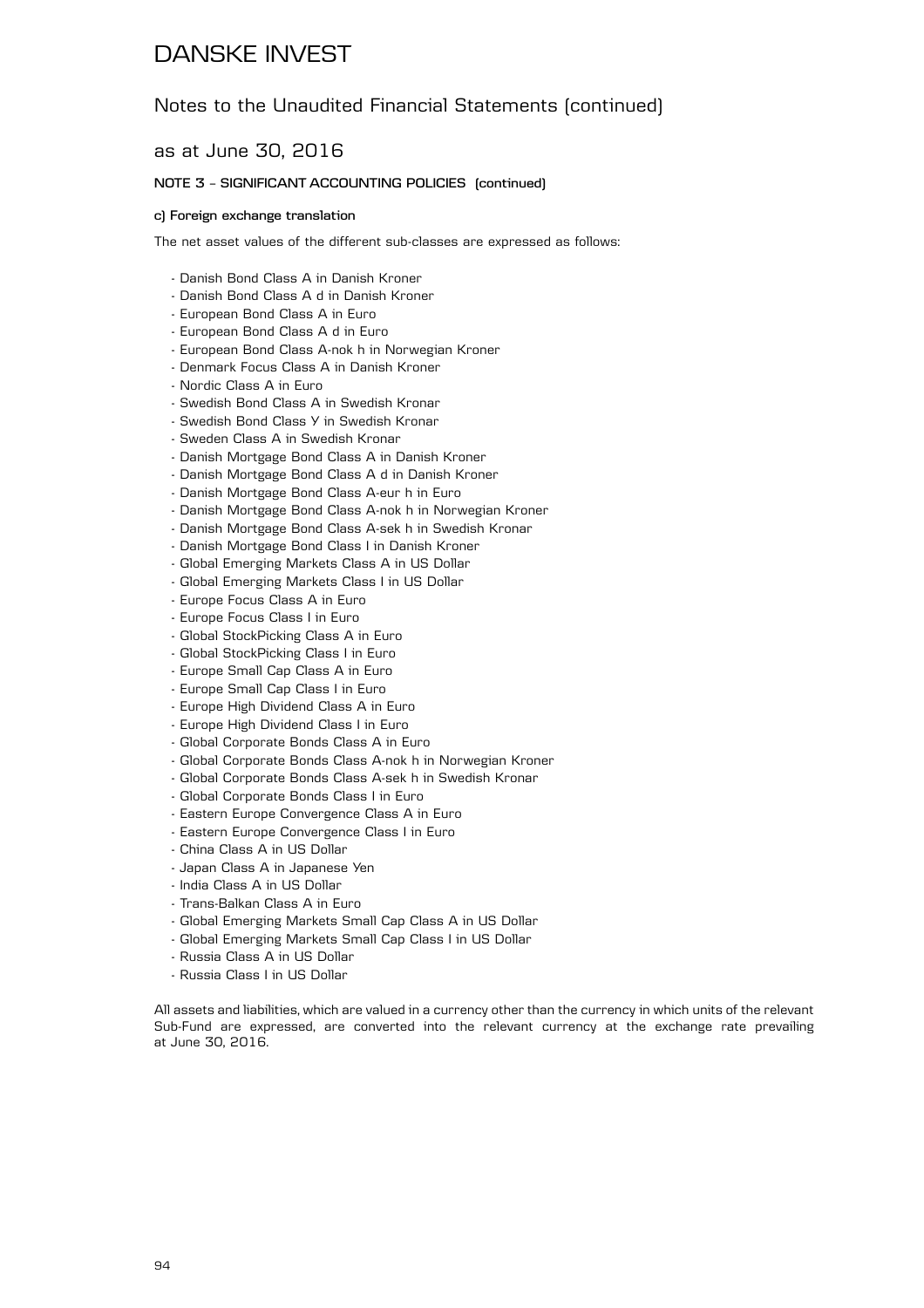### Notes to the Unaudited Financial Statements (continued)

### as at June 30, 2016

#### **NOTE 3 – SIGNIFICANT ACCOUNTING POLICIES (continued)**

The exchange rates used as at June 30, 2016 are the following:

| 1   | BAM        | = 0.511639   | <b>EUR</b> | 1 | <b>MXN</b> | = 0.048456   | <b>EUR</b> |
|-----|------------|--------------|------------|---|------------|--------------|------------|
| 1   | <b>BGN</b> | $= 0.511334$ | <b>EUR</b> | 1 | <b>MYR</b> | $= 0.223209$ | <b>EUR</b> |
| 1   | <b>BRL</b> | = 0.277463   | <b>EUR</b> | 1 | NGN        | $= 0.003188$ | <b>EUR</b> |
| 1   | CAD        | = 0.694482   | <b>EUR</b> | 1 | NOK.       | $= 0.107198$ | <b>EUR</b> |
| 1   | <b>CHF</b> | $= 0.917884$ | <b>EUR</b> | 1 | <b>PHP</b> | $= 0.019154$ | <b>EUR</b> |
| 1   | <b>CLP</b> | $= 0.001361$ | <b>EUR</b> | 1 | <b>PLN</b> | = 0.225939   | <b>EUR</b> |
| 1   | CZK        | $= 0.036885$ | <b>EUR</b> | 1 | <b>RON</b> | $= 0.220871$ | <b>EUR</b> |
| 1   | <b>DKK</b> | $= 0.134446$ | <b>EUR</b> | 1 | <b>RSD</b> | $= 0.008114$ | <b>EUR</b> |
| 1   | <b>EGP</b> | $= 0.101334$ | <b>EUR</b> | 1 | <b>SEK</b> | $= 0.106247$ | <b>EUR</b> |
| 1   | <b>GBP</b> | $= 1.208744$ | <b>EUR</b> | 1 | SGD        | - 0.666496   | <b>EUR</b> |
| 1   | <b>HKD</b> | $= 0.116069$ | <b>EUR</b> | 1 | <b>THB</b> | $= 0.025583$ | <b>EUR</b> |
| 1   | <b>HRK</b> | = 0.132875   | <b>EUR</b> | 1 | <b>TRY</b> | $= 0.310991$ | EUR        |
| 1   | <b>HUF</b> | $= 0.003160$ | <b>EUR</b> | 1 | <b>TWD</b> | $= 0.027890$ | <b>EUR</b> |
| 100 | <b>IDR</b> | = 0.006832   | <b>EUR</b> | 1 | <b>USD</b> | = 0.900536   | <b>EUR</b> |
| 1   | <b>INR</b> | $= 0.013324$ | <b>EUR</b> | 1 | ZAR        | $= 0.060611$ | <b>EUR</b> |
| 1   | JPY        | = 0.008778   | <b>EUR</b> |   |            |              |            |
| 1   | <b>KES</b> | = 0.008907   | <b>EUR</b> |   |            |              |            |
| 1   | <b>KRW</b> | = 0.000782   | <b>EUR</b> |   |            |              |            |
| 1   | <b>LKR</b> | = 0.006155   | <b>EUR</b> |   |            |              |            |

The exchange rate used for Sub-Fund Japan as at June 30, 2016 is the following:

1 JPY = 0.008774 EUR

Income and expenses expressed in a currency other than the currency in which units of the relevant Sub-Fund are expressed are translated into such currency at the applicable exchange rate prevailing at the day of transaction.

Resulting net realised and change in net unrealised foreign exchange profit or loss are included in the Unaudited Statement of Operations and Changes in Net Assets.

#### **d) Cost of investment securities**

Cost of investment securities for each Sub-Fund expressed in a currency other than the currency of denomination is translated at the exchange rate prevailing at the purchase date.

#### **e) Income from investments**

Dividends are recognised as income on the date the securities are first quoted ex-dividend, to the extent information thereon is reasonably available to the Fund. Bank interest and interest on fixed income securities are accrued for each net asset valuation.

#### **f) Forward foreign exchange contracts**

Profit or loss arising from un-matured forward foreign exchange contracts are determined on the basis of the applicable forward exchange rates at the valuation date, and are recorded in the Unaudited Statement of Net Assets. Net Realised profit or loss on forward foreign exchange contracts are recorded in the Unaudited Statement of Operations and Changes in Net Assets.

#### **g) Valuation of futures contracts**

Futures are valued based on the last available published price on the valuation date and are recorded in the Unaudited Statement of Net Assets and Statement of Operations and Changes in Net Assets.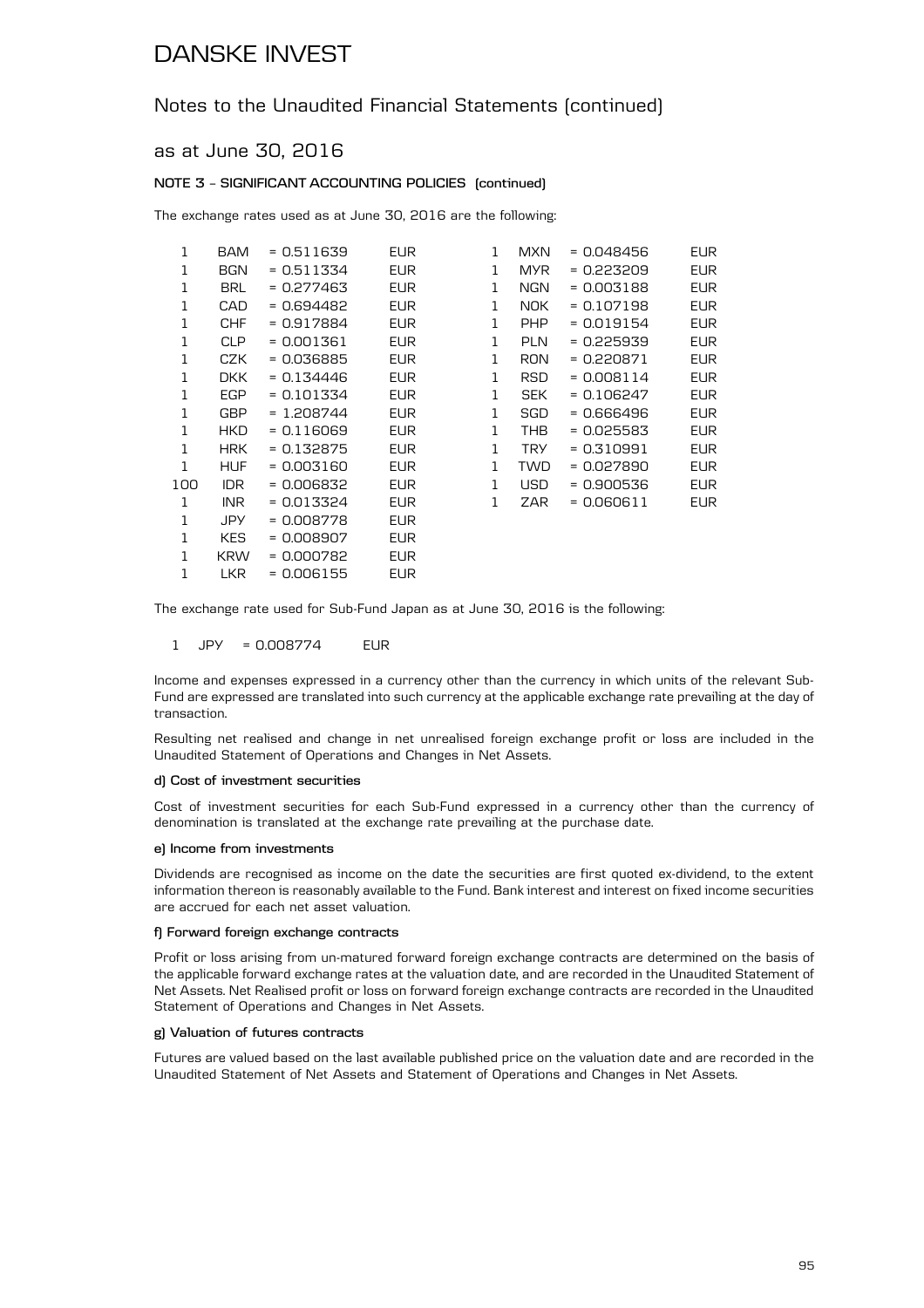### Notes to the Unaudited Financial Statements (continued)

### as at June 30, 2016

#### **NOTE 3 – SIGNIFICANT ACCOUNTING POLICIES (continued)**

#### **h) Valuation of Credit Default Swap**

The Credit Default Swap (CDS) positions are valued in accordance with valuation principles decided by the Board of Directors of the Management Company on the basis of their Marked to Market price by using standard market practices. The valuation is done on a dirty price, meaning that interest accrued are recognized in the valuation of the CDS. When interest is due, it is recorded on cash basis in the Statement of Operations and Changes in Net Assets. To enter into CDS, the Fund paid an upfront fee which is recorded as realised loss in the Statement of Operations and Changes in Net Assets. Danske Invest Management Company has entered into an OTC Pricing and Monitoring Agreement with RBC Investor Services Bank S.A. with regard to the pricing of OTC (over the counter) derivative instruments.

#### **i) RBT securities**

The Sub-Funds Danish Bond and Danish Mortgage Bond are invested in bonds called "RBT". Those Bonds that are repaid by instalments are subject to drawing - the instalments are drawn from the bondholders in exchange for the instalments paid by the borrower. When the borrowers pay instalments, the same amount of the bond series is drawn pro rata from the bondholders, and they will receive the par value of the drawn bonds.

#### **j) Swing Pricing**

The investment manager needs to undertake transactions in order to maintain the desired asset allocation as a result of subscriptions or redemptions, which may generate additional costs for the Fund and its unitholders. As a consequence, in order to protect the existing investors' interest, from these capital movements, when net capital movements exceed a threshold pre-defined by the Board of Directors of the Management Company, the valuation of the underlying securities is adjusted on a line by line basis to reflect these costs. This adjustment reflects the estimated tax and dealing costs that may be incurred by the Fund as a result of these transactions, and the estimated bid-offer spread of the assets in which the Fund invests. A periodical review is undertaken in order to verify the appropriateness of the swing factor being applied.

As per NAV dated June 30, 2016 no swing pricing was applied.

#### **k) Unrealised profit / loss on sale of securities**

Liabilities in respect of taxes payable on unrealised capital gains tax on investments in certain countries are accrued in the net asset value calculations on a a daily basis.

#### **NOTE 4 – MANAGEMENT FEES, MARKETING FEES AND OPERATING AND ADMINISTRATIVE FEES**

The Fund pays the Management Company a Management Fee as outlined below:

|                                      | Management Fee  |
|--------------------------------------|-----------------|
| Danske Invest                        | rates per annum |
| - Danish Bond Class A                | 0.80%           |
| - Danish Bond Class A d              | 0.80%           |
| - European Bond Class A              | 0.80%           |
| - European Bond Class A d            | 0.80%           |
| - European Bond Class A-nok h        | 0.80%           |
| - Denmark Focus Class A              | 1.50%           |
| - Nordic Class A                     | 1.50%           |
| - Swedish Bond Class A               | 0.80%           |
| - Swedish Bond Class Y               | 0.50%           |
| - Sweden Class A                     | 1.50%           |
| - Danish Mortgage Bond Class A       | 0.80%           |
| - Danish Mortgage Bond Class A d     | 0.80%           |
| - Danish Mortgage Bond Class A-eur h | 0.80%           |
| - Danish Mortgage Bond Class A-nok h | 0.80%           |
| - Danish Mortgage Bond Class A-sek h | 0.80%           |
| - Danish Mortgage Bond Class I       | 0.20%           |
| - Global Emerging Markets Class A    | 1.70%           |
| - Global Emerging Markets Class I    | $0.90\%$        |
| - Europe Focus Class A               | 1.60%           |
| - Europe Focus Class I               | 0.90%           |
| - Global StockPicking Class A        | 1.60%           |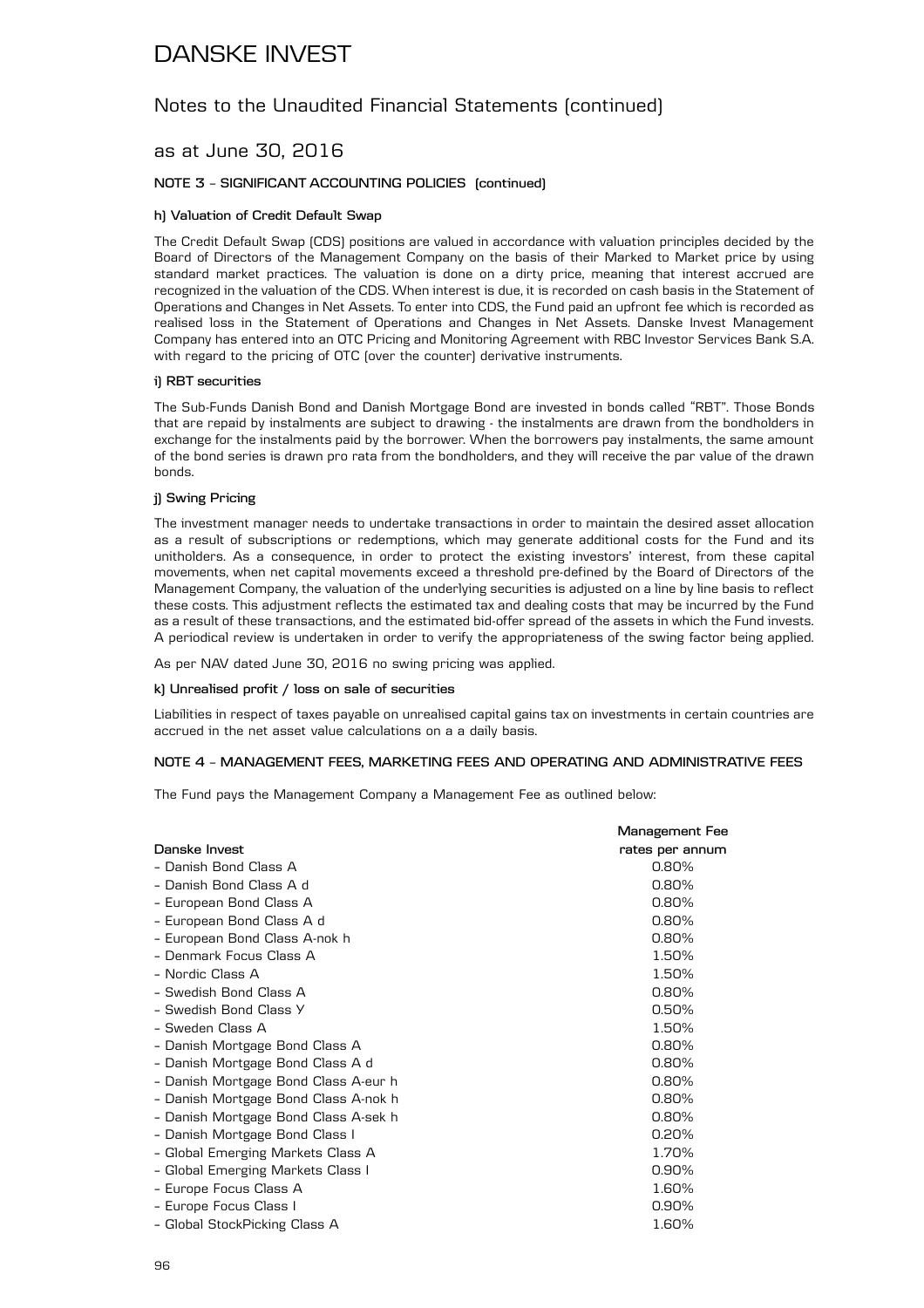### Notes to the Unaudited Financial Statements (continued)

### as at June 30, 2016

#### **NOTE 4 – MANAGEMENT FEES, MARKETING FEES AND OPERATING AND ADMINISTRATIVE FEES (continued)**

| - Global StockPicking Class I               | 0.90% |
|---------------------------------------------|-------|
| - Europe Small Cap Class A                  | 1.60% |
| - Europe Small Cap Class I                  | 0.90% |
| - Europe High Dividend Class A              | 1.60% |
| - Europe High Dividend Class I              | 0.90% |
| - Global Corporate Bonds Class A            | 0.80% |
| - Global Corporate Bonds Class A-nok h      | 0.80% |
| - Global Corporate Bonds Class A-sek h      | 0.80% |
| - Global Corporate Bonds Class I            | 0.20% |
| - Eastern Europe Convergence Class A        | 1.60% |
| - Eastern Europe Convergence Class I        | 0.90% |
| - China Class A                             | 1.60% |
| - Japan Class A                             | 1.50% |
| - India Class A                             | 1.70% |
| - Trans-Balkan Class A                      | 2.75% |
| - Global Emerging Markets Small Cap Class A | 1.70% |
| - Global Emerging Markets Small Cap Class I | 0.90% |
| - Russia Class A                            | 2.00% |
| - Russia Class I                            | 1.00% |

The fees are based on the net assets of the Sub-Funds as determined on each valuation date and payable quarterly in arrears.

#### *Marketing fee:*

In addition to the Management Fee, the Sub-Funds pay the Management Company a marketing fee (the "Marketing Fee") amounting to a percentage of maximum 0.10% per annum of the Net Asset Value determined in respect of each Sub-Fund except for the I sub-classes where the marketing fee is not charged.

The remuneration of the sub-investment managers is at the expense of the Investment manager or the Management Company.

#### *Operating and Administrative fees:*

The Fund pays the Management Company operating and administrative fees (the "Operating and Administrative Expenses") amounting to a percentage of maximum 0.40% p.a. of the NAV as determined in respect of each Sub-Fund and /or Class. The Operating and Administrative Expenses are fixed which means that the Management Company shall bear the excess in actual expenses to any Operating and Administrative Expenses charged to the Sub-Fund and/or Class. On the other hand the Management Company is entitled to retain any amount of Operating and Administrative Expenses charged to the Sub-Fund and/or Class, which exceeds the actual related expenses incurred by the respective Sub-Fund and/or Class. The Operating and Administrative Expenses cover the administration and safe-keeping of assets and other ongoing operating and administrative expenses such as :

a) Remuneration of the Custodian and its transaction charges and such part of any fees or charges of a local correspondent as may exceed the Custodian's remuneration, remuneration of the Central Administration Agent; remuneration of the Registrar Agent; remuneration of the Principal Paying Agent and of any paying agent as well as auditors' fees and expenses;

b) A Fund servicing fee, remaining part of the Operating and Administrative Expenses after deduction of the expenses detailed under section a) above, paid to the Management Company for administrative and related services including but not limited to:

- the cost of ordinary legal advice received by the Management Company, the Custodian , the Central Administration Agent or the Registrar Agent when acting in the interest of the Unitholders;
- the costs of printing, preparing, translating and distributing financial reports, KIIDs and prospectus;
- any fees of registration of the Sub-Funds in different jurisdictions including fees due to the supervisory authorities in such countries;
- the cost of publishing the Offer Price and Redemption Price and any notices to Unitholders;
- other customary administration and publication expenses arising from the Fund's operations;
- risk and compliance monitoring support;
- operational support relating to securities lending.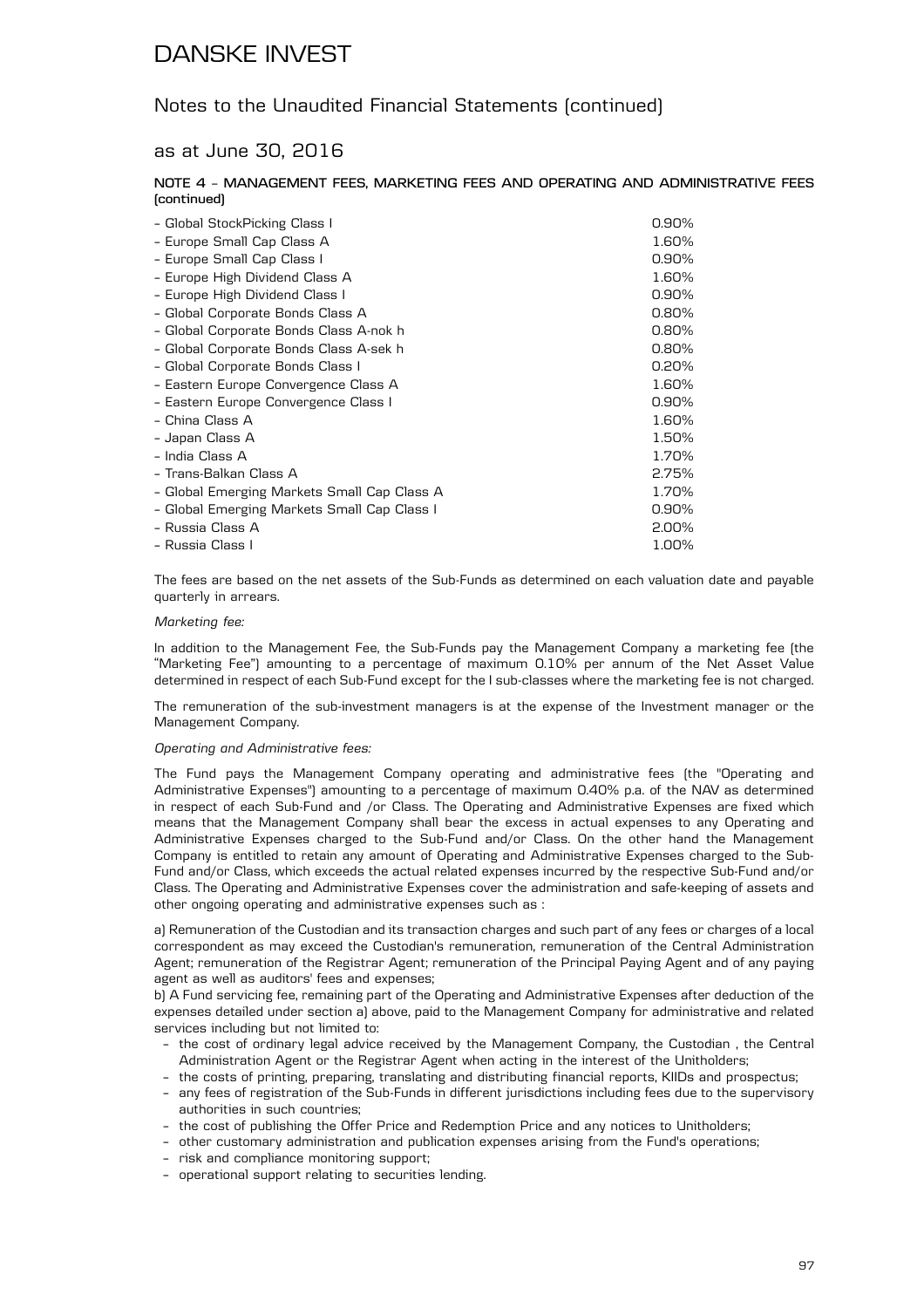### Notes to the Unaudited Financial Statements (continued)

### as at June 30, 2016

#### **NOTE 4 – MANAGEMENT FEES, MARKETING FEES AND OPERATING AND ADMINISTRATIVE FEES (continued)**

In case a portion of the above mentioned Service Providers fees is paid directly from the assets of the Sub-Fund and/or Class, the Operating and Administrative Expenses due to the Management Company is reduced accordingly. The above mentioned fees are calculated on each Valuation Day on the net assets of the relevant Sub-Fund and/or Class and paid quarterly in arrears.

The Fund pays the Management Company an Operating and Administrative Expense as outlined below:

|                                             | Operating and  |
|---------------------------------------------|----------------|
|                                             | Administrative |
|                                             | Expenses per   |
| Danske Invest                               | annum          |
| - Danish Bond Class A                       | 0.12%          |
| - Danish Bond Class A d                     | 0.12%          |
| - European Bond Class A                     | 0.15%          |
| - European Bond Class A d                   | 0.15%          |
| - European Bond Class A-nok h               | 0.15%          |
| - European Bond Class I                     | 0.15%          |
| - Denmark Focus Class A                     | 0.12%          |
| - Nordic Class A                            | 0.15%          |
| - Swedish Bond Class A                      | 0.12%          |
| - Swedish Bond Class Y (Sverige Räntefond)  | 0.12%          |
| - Sweden Class A                            | 0.12%          |
| - Danish Mortgage Bond Class A              | 0.12%          |
| - Danish Mortgage Bond Class A d            | 0.12%          |
| - Danish Mortgage Bond Class A-eur h        | 0.12%          |
| - Danish Mortgage Bond Class A-nok h        | 0.12%          |
| - Danish Mortgage Bond Class A-sek h        | 0.12%          |
| - Danish Mortgage Bond Class I              | 0.12%          |
| - Global Emerging Markets Class A           | 0.20%          |
| - Global Emerging Markets Class I           | 0.20%          |
| - Europe Focus Class A                      | 0.12%          |
| - Europe Focus Class I                      | 0.12%          |
| - Global StockPicking Class A               | 0.12%          |
| - Global StockPicking Class I               | 0.12%          |
| - Europe Small Cap Class A                  | 0.15%          |
| - Europe Small Cap Class I                  | 0.15%          |
| - Europe High Dividend Class A              | 0.12%          |
| - Europe High Dividend Class I              | 0.12%          |
| - Global Corporate Bonds Class A            | 0.12%          |
| - Global Corporate Bonds Class A-nok h      | 0.12%          |
| - Global Corporate Bonds Class A-sek h      | 0.12%          |
| - Global Corporate Bonds Class I            | 0.12%          |
| - Eastern Europe Convergence Class A        | 0.20%          |
| - Eastern Europe Convergence Class I        | 0.20%          |
| - China Class A                             | 0.40%          |
| - Japan Class A                             | 0.30%          |
| - India Class A                             | 0.25%          |
| - Trans-Balkan Class A                      | 0.40%          |
| - Global Emerging Markets Small Cap Class A | 0.25%          |
| - Global Emerging Markets Small Cap Class I | 0.25%          |
| - Russia Class A                            | 0.35%          |
| - Russia Class I                            | 0.35%          |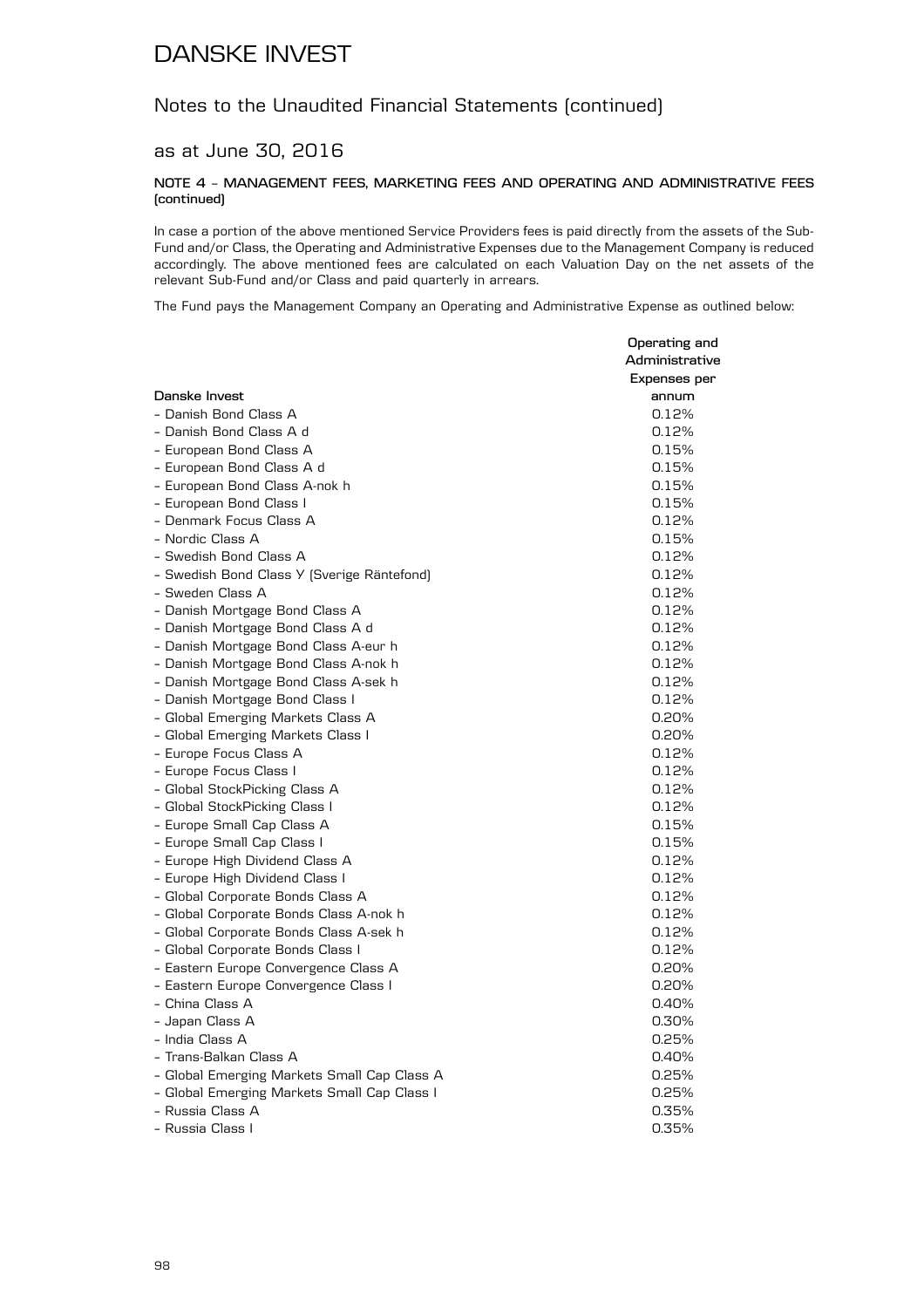### Notes to the Unaudited Financial Statements (continued)

### as at June 30, 2016

#### **NOTE 5 – CENTRAL ADMINISTRATION FEES, CUSTODIAN FEES AND REGISTRAR AGENT FEES**

*Central Administration fees, Custodian fees and Registrar Agent fees:*

In accordance with the common fee schedule agreement dated January 1, 2008 which was updated on July 19, 2013 and again on April 23, 2015 and effective March 3, 2015, RBC Investor Services Bank S.A. is entitled to a fee agreed with the Management Company to be paid out of the operating and administrative fees accrued in the Sub-Funds. This is calculated in arrears on the average net assets calculated at the frequency of each Net Asset Value calculation.

#### **NOTE 6 – TAXATION**

Under present Luxembourg law, the Fund is subject to "Taxe d'abonnement" at the annual rate of 0.05 p.a. for classes intended for retail investors and at the rate of 0.01 p.a. for classes intended for institutional investors. The "Taxe d'abonnement" is payable quarterly in arrears and calculated on the basis of the net assets calculated as at the end of each calendar quarter.

In case some Sub-Funds are invested in other Luxembourg investment funds, which are subject to the subscription tax provided for by the amended Law of December 17, 2010 relating to undertakings for collective investment, no subscription tax is due from the Sub-Funds on the portion of assets.

*Reclaim of tax withheld by certain Member States of the European Union:*

The Management Company has – based on analysis of the likely costs and potential recovery success – initiated reclaim proceedings of withheld tax in a number of Member States of the European Union. The result of reclaims completed so far has been booked as Other Income in the Unaudited Statement of Operations and Changes in Net Assets.

#### **NOTE 7 – FORWARD FOREIGN EXCHANGE CONTRACTS**

As at June 30, 2016, the following forward foreign exchange contracts were outstanding:

#### **European Bond**

| Unrealised |                |             |            | Amount     |     |
|------------|----------------|-------------|------------|------------|-----|
| profit     | Maturity       | Amount sold |            | purchased  |     |
| 129,163    | 08/07/2016 EUR | 7,366,603   | <b>EUR</b> | 69.945.673 | NOK |
| 129,163    |                |             |            |            |     |

#### **Danish Mortgage Bond**

|            | Amount<br>purchased |            | Amount sold | Maturity   |            | Unrealised<br>profit/(loss)     |
|------------|---------------------|------------|-------------|------------|------------|---------------------------------|
| DKK.       | 133.409             | <b>NOK</b> | 167,825     | 08/07/2016 | <b>DKK</b> | (364)                           |
| <b>DKK</b> | 16,365,459          | <b>EUR</b> | 2,199,918   | 08/07/2016 | <b>DKK</b> | 2,379                           |
| <b>DKK</b> | 5,320,965           | <b>SEK</b> | 6,646,651   | 08/07/2016 | <b>DKK</b> | 68,171                          |
| <b>EUR</b> | 26.870.131          | <b>DKK</b> | 199.899.348 | 08/07/2016 | <b>DKK</b> | (38,212)                        |
| <b>NOK</b> | 1,601,697           | <b>DKK</b> | 1,260,561   | 08/07/2016 | <b>DKK</b> | 16,154                          |
| <b>SEK</b> | 416,788,568         | <b>DKK</b> | 334,912,777 | 08/07/2016 | <b>DKK</b> | (5,528,606)                     |
|            |                     |            |             |            |            | $E$ $A$ $D$ $A$ $D$ $D$ $D$ $D$ |

(5,480,478)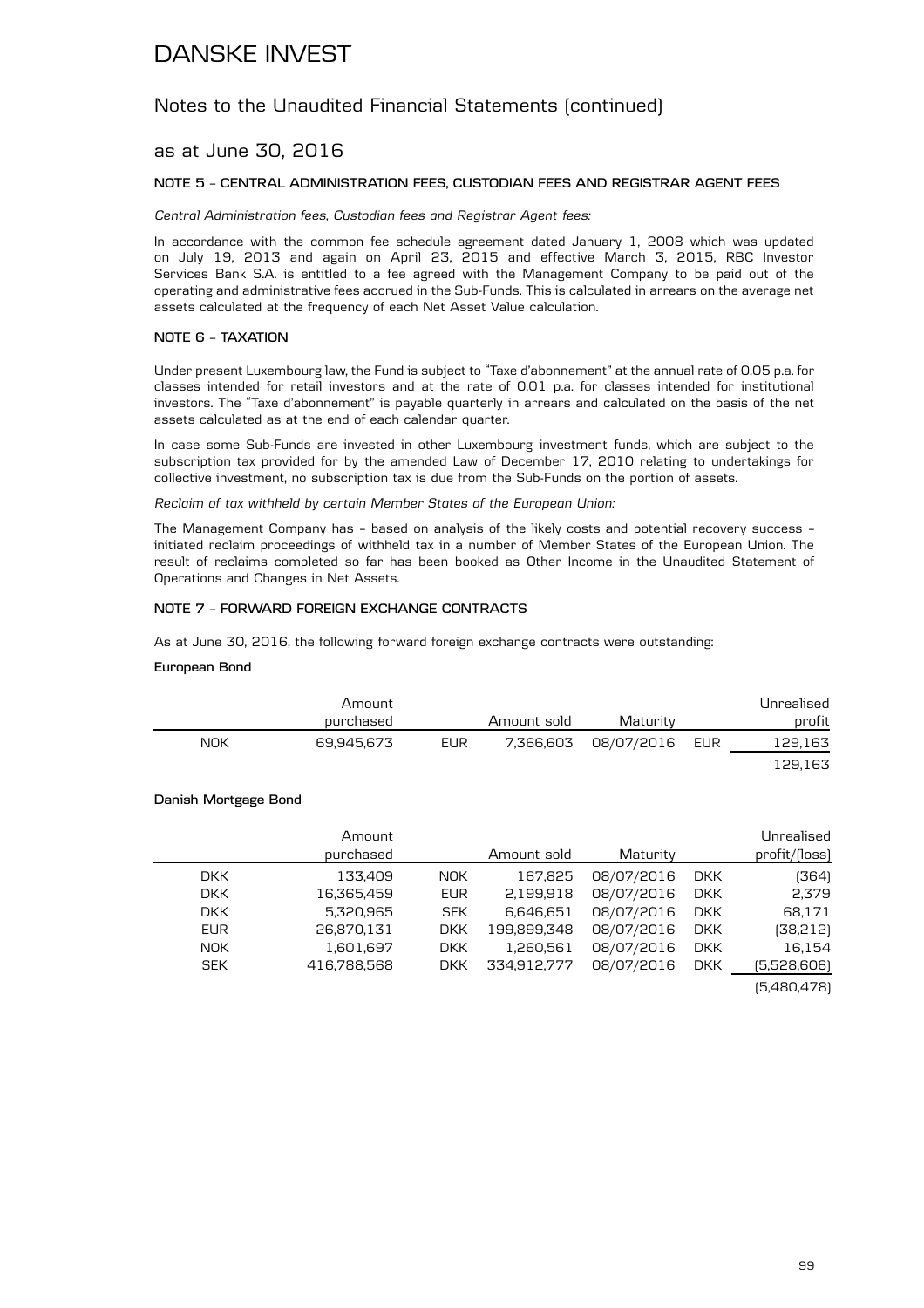### Notes to the Unaudited Financial Statements (continued)

### as at June 30, 2016

### **NOTE 7 – FORWARD FOREIGN EXCHANGE CONTRACTS (continued)**

#### **Global Corporate Bonds**

|            | Amount<br>purchased |            | Amount sold | Maturity   |     | Unrealised<br>profit/(loss) |
|------------|---------------------|------------|-------------|------------|-----|-----------------------------|
| EUR        | 3.507               | USD        | 4.000       | 08/07/2016 | EUR | (94                         |
| <b>EUR</b> | 3,256,463           | <b>SEK</b> | 30,235,405  | 08/07/2016 | EUR | 43,953                      |
| <b>EUR</b> | 12,536              | <b>NOK</b> | 116,911     | 08/07/2016 | EUR | 8                           |
| <b>NOK</b> | 141,332,558         | <b>EUR</b> | 14,878,227  | 08/07/2016 | EUR | 267,753                     |
| <b>SEK</b> | 423,615,791         | <b>EUR</b> | 45.739.433  | 08/07/2016 | EUR | (730,297)                   |

(418,677)

### **NOTE 8 – COMBINED STATEMENTS**

The Fund's total net assets are expressed in EUR and correspond to the difference between the total assets and the total liabilities of the Fund. In order to calculate this value, the net assets of each Sub-Fund are, unless they are already expressed in EUR, converted into EUR at the exchange rates prevailing at June 30, 2016 and added together.

#### **Currency translation**

Opening net assets are maintained at the closing exchange rate of the previous year. Exchange differences arising in aggregate are included in the combined statement of changes in net assets for the period under "currency translation".

#### **NOTE 9 – FUTURES CONTRACTS**

As at June 30, 2016, the following financial futures contracts were outstanding:

#### **European Bond**

|                 | Contracts         | Currency   | Number of<br>contracts | Commitment<br>(EUR) | Maturity<br>date | Unrealised<br>profit/(loss)<br>(EUR) |
|-----------------|-------------------|------------|------------------------|---------------------|------------------|--------------------------------------|
| SALE            | EURO BOBL         | <b>EUR</b> | (40)                   | [5,341,600]         | 08/09/2016       | (43,200)                             |
| <b>PURCHASE</b> | EURO BUND         | <b>EUR</b> | 17                     | 2.834.580           | 08/09/2016       | 51,340                               |
| <b>PURCHASE</b> | EURO SCHATZ       | <b>EUR</b> | 33                     | 3.698.145           | 08/09/2016       | 8.382                                |
| PURCHASE        | EURO-BUXL-FUTURES | <b>EUR</b> | 19                     | 3.689.420           | 08/09/2016       | 272,460                              |
|                 |                   |            |                        |                     |                  | 288.982                              |

#### **Global Corporate Bonds**

|             | Contracts         | Currency   | Number of<br>contracts | Commitment<br>(EUR) | Maturity<br>date | Unrealised<br>profit/(loss)<br>(EUR) |
|-------------|-------------------|------------|------------------------|---------------------|------------------|--------------------------------------|
| <b>SALE</b> | EURO BOBL         | EUR        | (69)                   | [9,214,260]         | 08/09/2016       | [77,280]                             |
| PURCHASE    | EURO BUND         | <b>EUR</b> | 39                     | 6.502.860           | 08/09/2016       | 119,730                              |
| PURCHASE    | EURO SCHATZ       | <b>EUR</b> | 68                     | 7.620.420           | 08/09/2016       | 17,340                               |
| PURCHASE    | EURO-BUXL-FUTURES | <b>EUR</b> | 13                     | 2.524.340           | 08/09/2016       | 191,620                              |
|             |                   |            |                        |                     |                  | 251.410                              |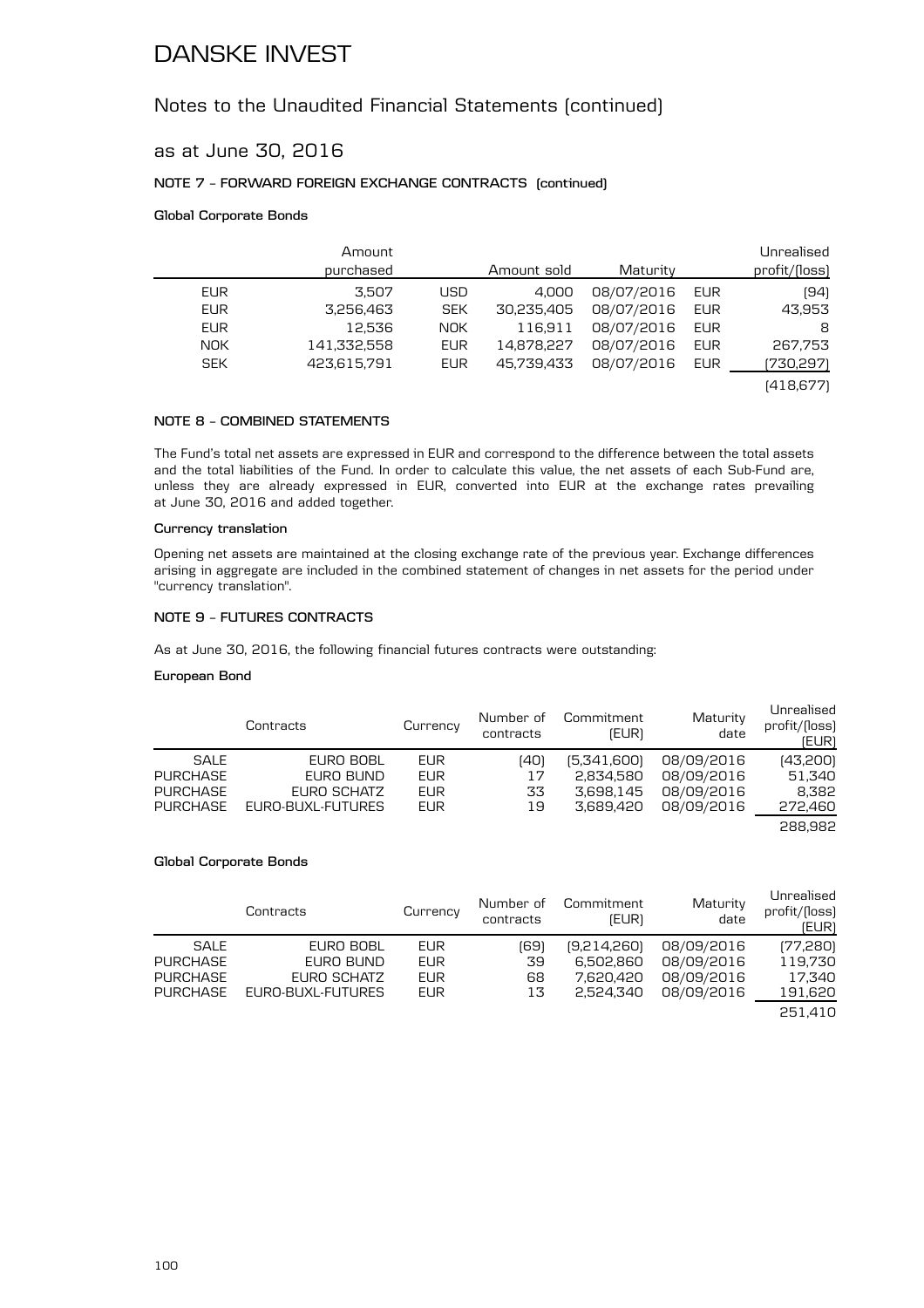### Notes to the Unaudited Financial Statements (continued)

### as at June 30, 2016

### **NOTE 10 – SECURITIES LENDING**

The Fund had entered into a fully collaterized securities lending agreements through a high quality financial institution as described in the prospectus. On June 30, 2016, the overall value of the securities lent by the sub-funds amounted to:

|            | Market Value of |
|------------|-----------------|
| Currency   | securities lent |
| <b>EUR</b> | 209,563         |
| <b>DKK</b> | 12,964,309      |
| <b>EUR</b> | 1,414,532       |
| <b>SEK</b> | 2,116,621       |
| <b>USD</b> | 17,211,877      |
| <b>EUR</b> | 6,852,829       |
| <b>EUR</b> | 7,748,008       |
| <b>EUR</b> | 12,525,205      |
| <b>EUR</b> | 455.192         |
| <b>EUR</b> | 12,008,672      |
| <b>USD</b> | 716,341         |
| JPY        | 37.168.599      |
|            |                 |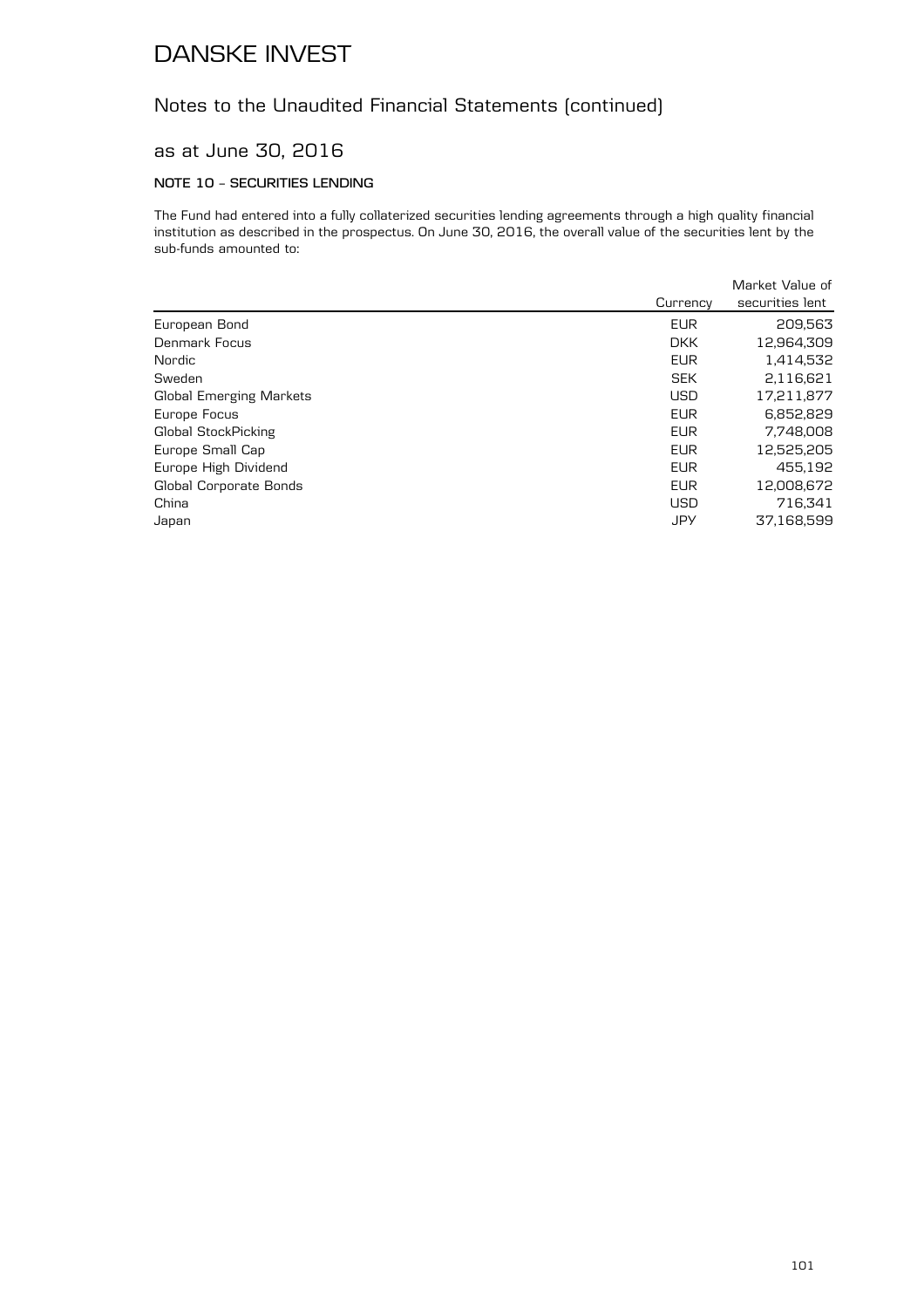## **INFORMATION FOR INVESTORS IN SWITZERLAND (non audited)**

### **as at June 30, 2016**

Danske Invest - Total Expense Ratio (TER) as per June 30, 2016

| Sub-Fund Name                        | Base<br>Currency | Isin Code    | TER.  |
|--------------------------------------|------------------|--------------|-------|
| <b>DANISH BOND</b>                   | <b>DKK</b>       |              |       |
| Danish Bond Class A                  |                  | LU0012089180 | 1.07% |
| Danish Bond Class A d                |                  | LU0012089008 | 1.07% |
| DANISH MORTGAGE BOND                 | DKK              |              |       |
| Danish Mortgage Bond Class A         |                  | LU0080347536 | 1.07% |
| Danish Mortgage Bond Class A d       |                  | LU0158165976 | 1.07% |
| Danish Mortgage Bond Class A-nok h   |                  | LU0332084721 | 1.07% |
| Danish Mortgage Bond Class A-sek h   |                  | LU0332084994 | 1.07% |
| Danish Mortgage Bond Class A-eur h   |                  | LU0739644747 | 1.07% |
| Danish Mortgage Bond Class I         |                  | LU0249648097 | 0.33% |
| <b>EUROPEAN BOND</b>                 | <b>EUR</b>       |              |       |
| European Bond Class A                |                  | LU0088125439 | 1.10% |
| European Bond Class A d              |                  | LU0012089263 | 1.10% |
| European Bond Class A-nok h          |                  | LU0178669825 | 1.10% |
| SWEDISH BOND                         | <b>SEK</b>       |              |       |
| Swedish Bond Class A                 |                  | LU0070798268 | 1.07% |
| Swedish Bond Class Y                 |                  | LU0193808663 | 0.77% |
| GLOBAL CORPORATE BONDS               | <b>EUR</b>       |              |       |
| Global Corporate Bonds Class A       |                  | LU0123484106 | 1.07% |
| Global Corporate Bonds Class I       |                  | LU0249702647 | 0.33% |
| Global Corporate Bonds Class A-sek h |                  | LU0178670161 | 1.07% |
| Global Corporate Bonds Class A-nok h |                  | LU0178670245 | 1.07% |
| <b>DENMARK FOCUS</b>                 | <b>DKK</b>       |              |       |
| Denmark Focus Class A                |                  | LU0012195615 | 1.77% |
| <b>NORDIC</b>                        | <b>EUR</b>       |              |       |
| Nordic Class A                       |                  | LU0012195888 | 1.80% |
| <b>SWEDEN</b>                        | <b>SEK</b>       |              |       |
| Sweden Class A                       |                  | LU0074604223 | 1.77% |
| EUROPE FOCUS                         | EUR              |              |       |
| Europe Focus Class A                 |                  | LU0088125512 | 1.87% |
| Europe Focus Class I                 |                  | LU0249696906 | 1.03% |
| <b>GLOBAL STOCKPICKING</b>           | <b>EUR</b>       |              |       |
| Global StockPicking Class A          |                  | LU0117088970 | 1.87% |
| Global StockPicking Class I          |                  | LU0249703298 | 1.03% |
| EUROPE HIGH DIVIDEND                 | <b>EUR</b>       |              |       |
| Europe High Dividend Class A         |                  | LU0123484957 | 1.87% |
| Europe High Dividend Class I         |                  | LU0274214740 | 1.03% |
| <b>EUROPE SMALL CAP</b>              | <b>EUR</b>       |              |       |
| Europe Small Cap Class A             |                  | LU0123485178 | 1.90% |
| Europe Small Cap Class I             |                  | LU0249699918 | 1.06% |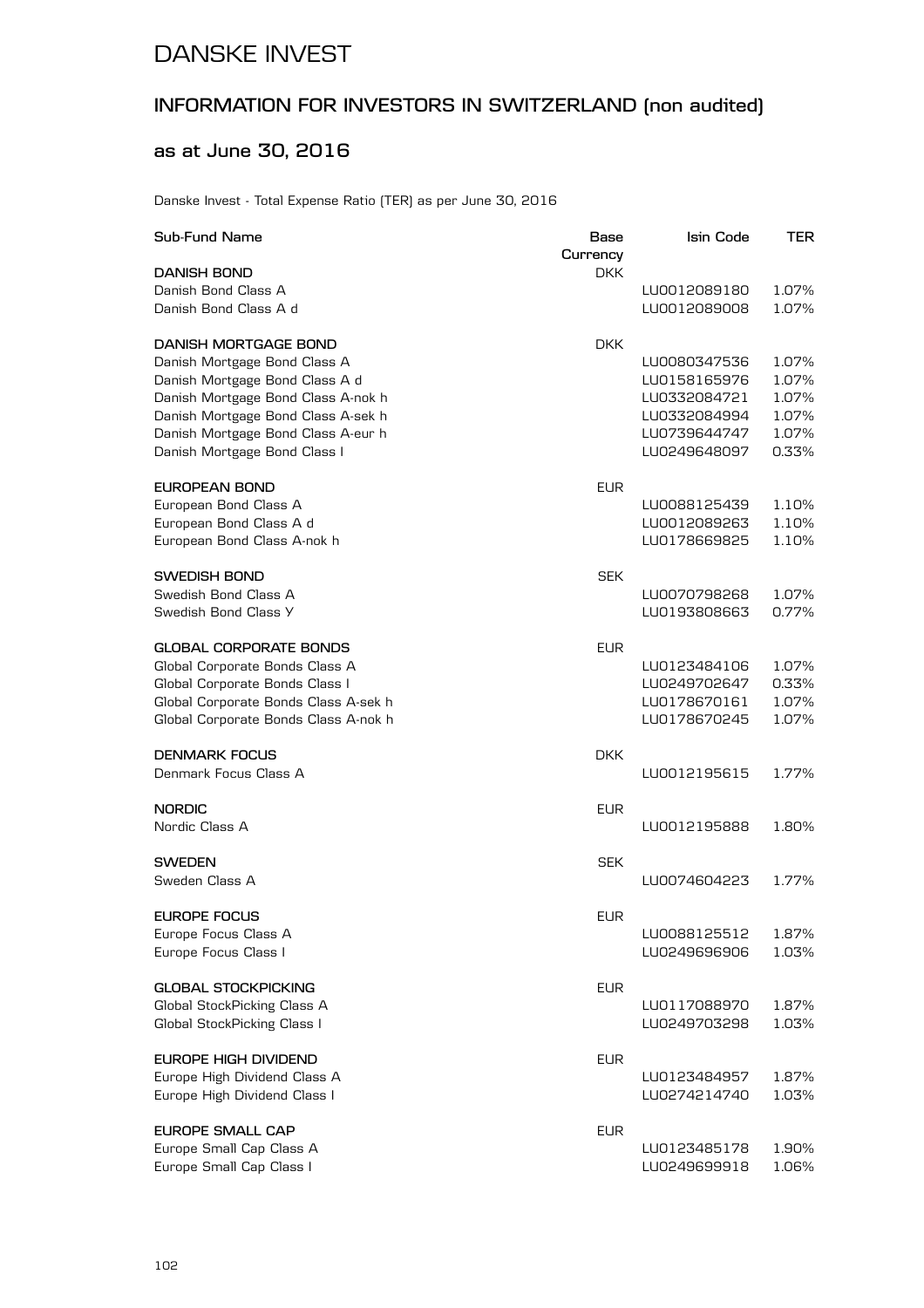### **INFORMATION FOR INVESTORS IN SWITZERLAND (non audited) (continued)**

**as at June 30, 2016**

| Sub-Fund Name                             | Base<br>Currency | Isin Code    | <b>TER</b> |
|-------------------------------------------|------------------|--------------|------------|
| <b>EASTERN EUROPE CONVERGENCE</b>         | <b>EUR</b>       |              |            |
| Eastern Europe Convergence Class A        |                  | LU0156840208 | 1.95%      |
| Eastern Europe Convergence Class I        |                  | LU0249695924 | 1.11%      |
| <b>GLOBAL EMERGING MARKETS</b>            | <b>USD</b>       |              |            |
| Global Emerging Markets Class A           |                  | LU0085580271 | 2.05%      |
| Global Emerging Markets Class I           |                  | LU0249706804 | 1.11%      |
| <b>CHINA</b>                              | <b>USD</b>       |              |            |
| China Class A                             |                  | LU0178668348 | 2.15%      |
| JAPAN                                     | <b>JPY</b>       |              |            |
| Japan Class A                             |                  | LU0193802039 | 1.95%      |
| <b>INDIA</b>                              | <b>USD</b>       |              |            |
| India Class A                             |                  | LU0193801577 | 2.10%      |
| <b>RUSSIA</b>                             | <b>USD</b>       |              |            |
| Russia Class A                            |                  | LU0495011024 | 2.50%      |
| Russia Class I                            |                  | LU0495011370 | 1.36%      |
| <b>TRANS-BALKAN</b>                       | <b>EUR</b>       |              |            |
| Trans-Balkan Class A                      |                  | LU0249704346 | 3.30%      |
| <b>GLOBAL EMERGING MARKETS SMALL CAP</b>  | <b>USD</b>       |              |            |
| Global Emerging Markets Small Cap Class A |                  | LU0292126785 | 2.10%      |
| Global Emerging Markets Small Cap Class I |                  | LU0292127759 | 1.16%      |

**All classes in base currency unless otherwise stated The figures above are not audited.**